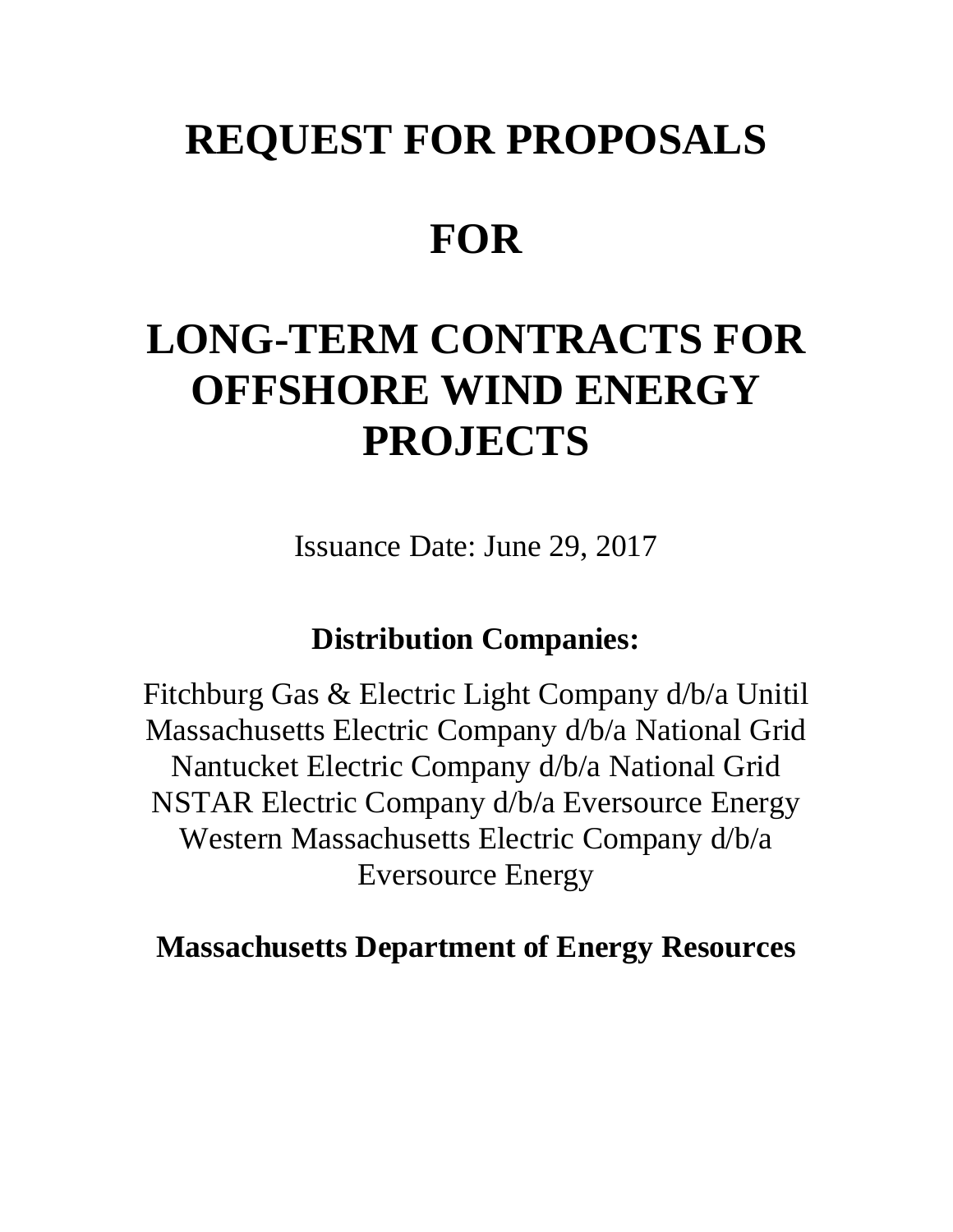#### **Definitions**

| 1.             |       |                                                                                      |  |
|----------------|-------|--------------------------------------------------------------------------------------|--|
|                | 1.1   |                                                                                      |  |
|                | 1.2   |                                                                                      |  |
|                | 1.3   | Solicitation by Distribution Companies in Coordination with the Department of Energy |  |
|                | 1.4   |                                                                                      |  |
|                | 1.5   |                                                                                      |  |
|                | 1.6   | Communications Between the Evaluation Team and Bidders and Filing Protocol 5         |  |
|                | 1.7   |                                                                                      |  |
|                | 1.7.1 |                                                                                      |  |
|                | 1.7.2 |                                                                                      |  |
|                | 1.7.3 |                                                                                      |  |
|                |       | 1.7.3.1                                                                              |  |
|                |       | 1.7.3.2                                                                              |  |
|                | 1.7.4 |                                                                                      |  |
|                |       | Confidential Information Sharing Authorization for ISO-NE and Other<br>1.7.4.1       |  |
|                |       |                                                                                      |  |
|                | 1.7.5 |                                                                                      |  |
|                | 1.8   |                                                                                      |  |
|                | 1.9   |                                                                                      |  |
|                | 1.10  |                                                                                      |  |
| $\overline{2}$ |       |                                                                                      |  |
|                | 2.1   |                                                                                      |  |
|                | 2.2   |                                                                                      |  |
|                | 2.2.1 |                                                                                      |  |
|                |       | 2.2.1.1                                                                              |  |
|                |       | 2.2.1.2                                                                              |  |
|                |       | 2.2.1.3                                                                              |  |
|                |       | 2.2.1.4                                                                              |  |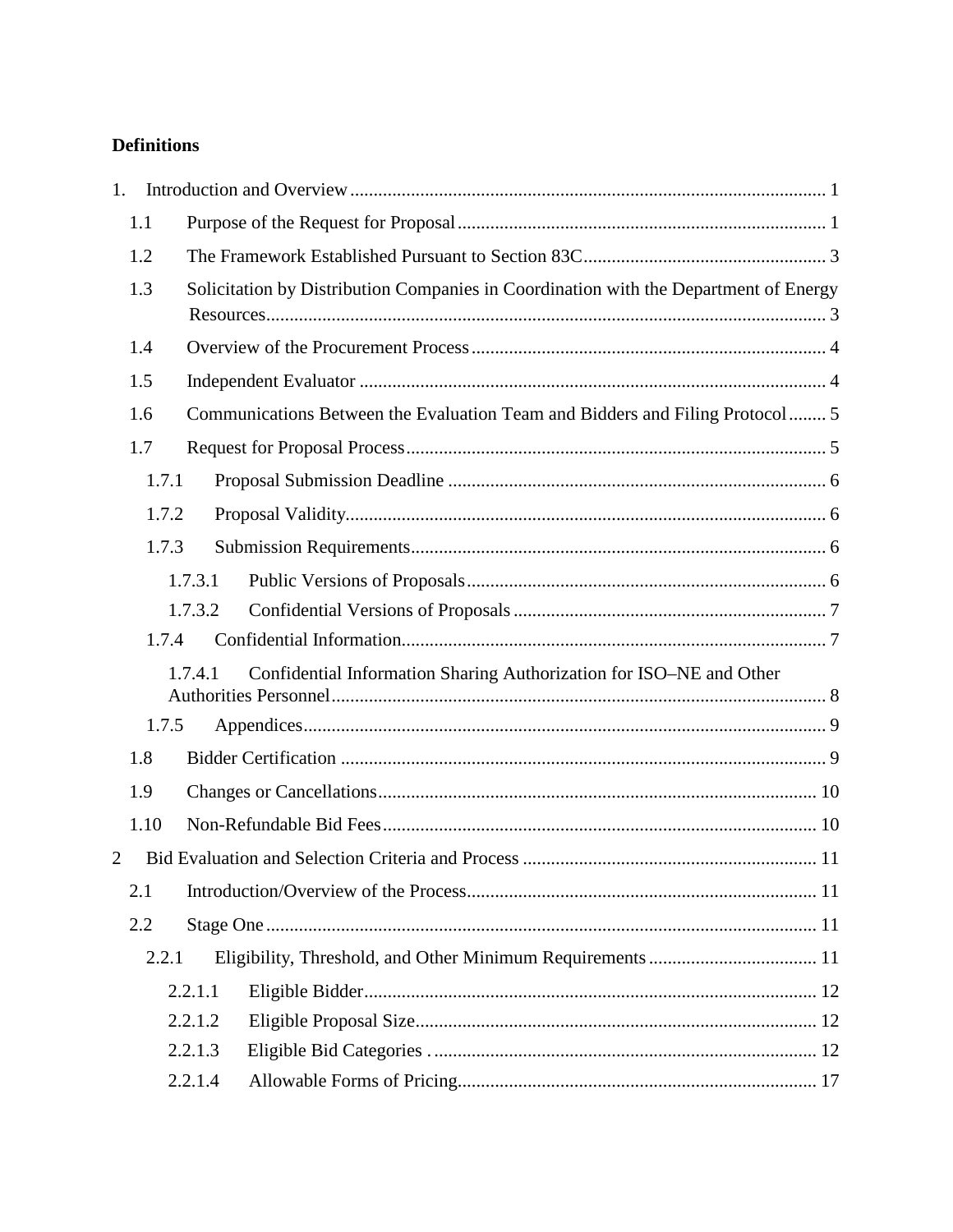| 2.2.1.5          |                                                                                                                                                                   |  |
|------------------|-------------------------------------------------------------------------------------------------------------------------------------------------------------------|--|
| 2.2.1.6          |                                                                                                                                                                   |  |
| 2.2.1.7          |                                                                                                                                                                   |  |
| 2.2.1.8          |                                                                                                                                                                   |  |
| 2.2.1.9          | Proposal Completeness: Bidder Response Forms and the Draft Contracts 23                                                                                           |  |
| 2.2.1.9.1        |                                                                                                                                                                   |  |
| 2.2.2            |                                                                                                                                                                   |  |
| 2.2.2.1          |                                                                                                                                                                   |  |
| 2.2.2.2<br>25    | Technical and Logistical Viability, Ability to Finance the Proposed Project                                                                                       |  |
| 2.2.2.3          |                                                                                                                                                                   |  |
| 2.2.2.4          | Providing Enhanced Electricity Reliability within the Commonwealth 26                                                                                             |  |
| 2.2.2.5          |                                                                                                                                                                   |  |
| 2.2.2.6          | Avoid Line Loss and Mitigating Transmission Costs to the Extent Possible and<br>Ensuring that Transmission Cost Overruns, if any, are not Borne by Ratepayers  27 |  |
| 2.2.2.6.1        |                                                                                                                                                                   |  |
| 2.2.2.6.2        |                                                                                                                                                                   |  |
| 2.2.2.6.3        | Offshore Delivery Facilities Costs in the Absence of Energy Delivery 29                                                                                           |  |
| 2.2.2.7          | Adequately Demonstrate Project Viability in a Commercially Reasonable                                                                                             |  |
|                  |                                                                                                                                                                   |  |
| 2.2.2.8          | Contribution to Employment; Economic Development Benefits 30                                                                                                      |  |
| 2.2.2.9<br>Goals | Utilizing an Appropriate Tracking System to Account and Enable for GWSA<br>30                                                                                     |  |
| 2.2.2.10         |                                                                                                                                                                   |  |
| 2.2.2.11         |                                                                                                                                                                   |  |
| 2.2.2.12         |                                                                                                                                                                   |  |
| 2.2.2.13         | Facilitate Financing of Offshore Wind Energy Generation  32                                                                                                       |  |
| 2.3              |                                                                                                                                                                   |  |
| 2.3.1            |                                                                                                                                                                   |  |
| 2.3.1.1          |                                                                                                                                                                   |  |
| 2.3.1.2          |                                                                                                                                                                   |  |
| 2.3.1.3          |                                                                                                                                                                   |  |
| 2.3.2            |                                                                                                                                                                   |  |
| 2.4              |                                                                                                                                                                   |  |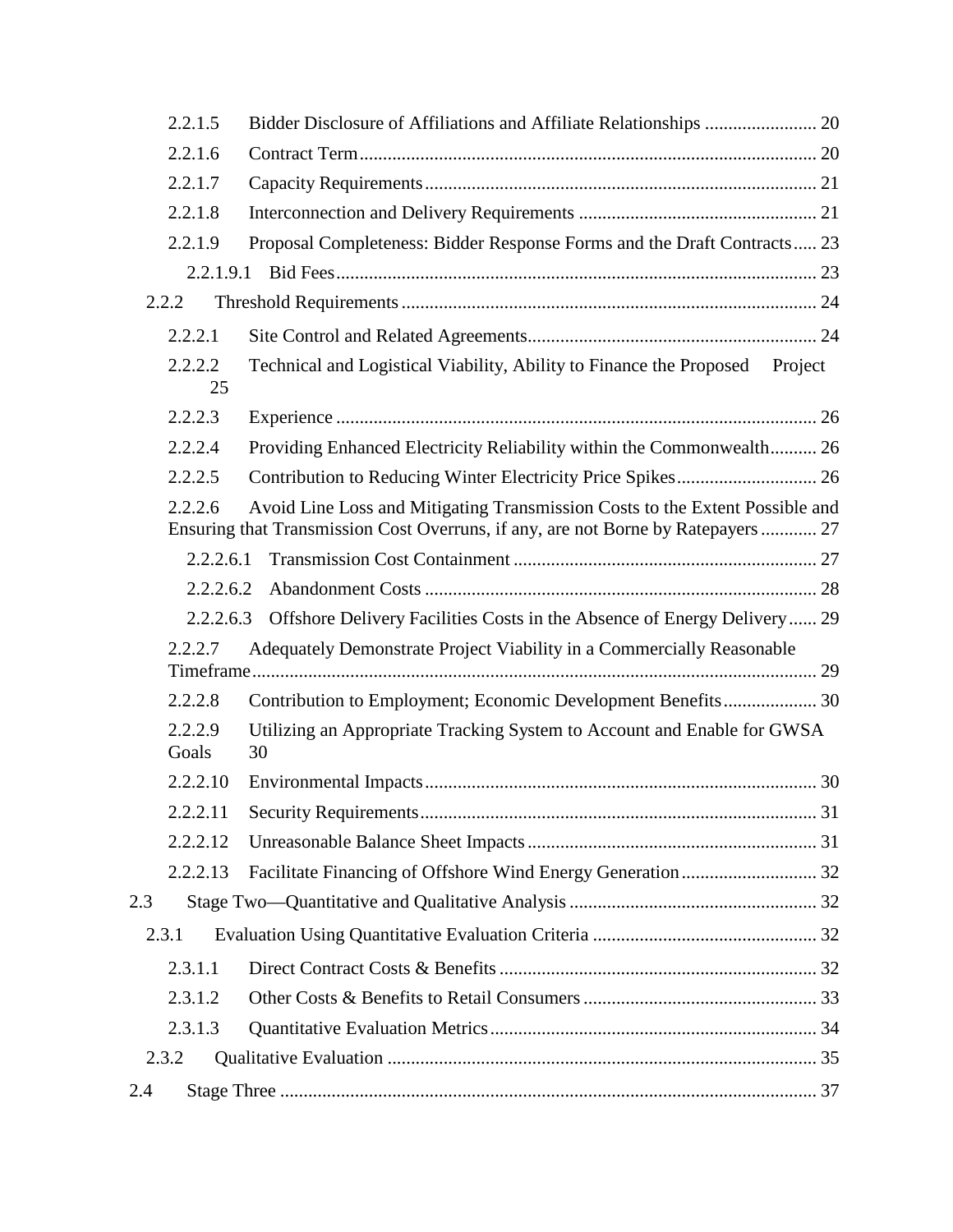|                | 2.5   |                                                                                                                                                                                                                                                                                                                                                                                                                                                                                                                                      |  |
|----------------|-------|--------------------------------------------------------------------------------------------------------------------------------------------------------------------------------------------------------------------------------------------------------------------------------------------------------------------------------------------------------------------------------------------------------------------------------------------------------------------------------------------------------------------------------------|--|
|                | 2.5.1 |                                                                                                                                                                                                                                                                                                                                                                                                                                                                                                                                      |  |
|                | 2.5.2 |                                                                                                                                                                                                                                                                                                                                                                                                                                                                                                                                      |  |
|                | 2.6   |                                                                                                                                                                                                                                                                                                                                                                                                                                                                                                                                      |  |
|                | 2.7   |                                                                                                                                                                                                                                                                                                                                                                                                                                                                                                                                      |  |
|                | 2.7.1 |                                                                                                                                                                                                                                                                                                                                                                                                                                                                                                                                      |  |
|                | 2.7.2 |                                                                                                                                                                                                                                                                                                                                                                                                                                                                                                                                      |  |
| $\overline{3}$ |       |                                                                                                                                                                                                                                                                                                                                                                                                                                                                                                                                      |  |
|                | 3.1   |                                                                                                                                                                                                                                                                                                                                                                                                                                                                                                                                      |  |
|                | 3.2   |                                                                                                                                                                                                                                                                                                                                                                                                                                                                                                                                      |  |
|                | 3.3   |                                                                                                                                                                                                                                                                                                                                                                                                                                                                                                                                      |  |
|                | 3.4   |                                                                                                                                                                                                                                                                                                                                                                                                                                                                                                                                      |  |
|                |       |                                                                                                                                                                                                                                                                                                                                                                                                                                                                                                                                      |  |
|                | 3.5   |                                                                                                                                                                                                                                                                                                                                                                                                                                                                                                                                      |  |
|                | 3.6   | Modification or Cancellation of the RFP and Solicitation Process  43                                                                                                                                                                                                                                                                                                                                                                                                                                                                 |  |
|                | 3.7   |                                                                                                                                                                                                                                                                                                                                                                                                                                                                                                                                      |  |
|                | 3.8   |                                                                                                                                                                                                                                                                                                                                                                                                                                                                                                                                      |  |
|                |       | Notice of Intent to Bid<br>Appendix A<br><b>Bidders Response Package</b><br>Appendix B<br>Appendix C-1 Form of Class 1 Power Purchase Agreement (National Grid)<br>Appendix C-2 Form of Class 1 Power Purchase Agreement (Eversource)<br>Appendix C-3 Offshore Delivery Facilities Service Requirements<br>Certification<br>Appendix D<br>Appendix E<br><b>Procurement Statutes</b><br>Appendix F<br>Confidential Information<br>Appendix G<br><b>Utility Standard of Conduct</b><br><b>Bid Submittal Instructions</b><br>Appendix H |  |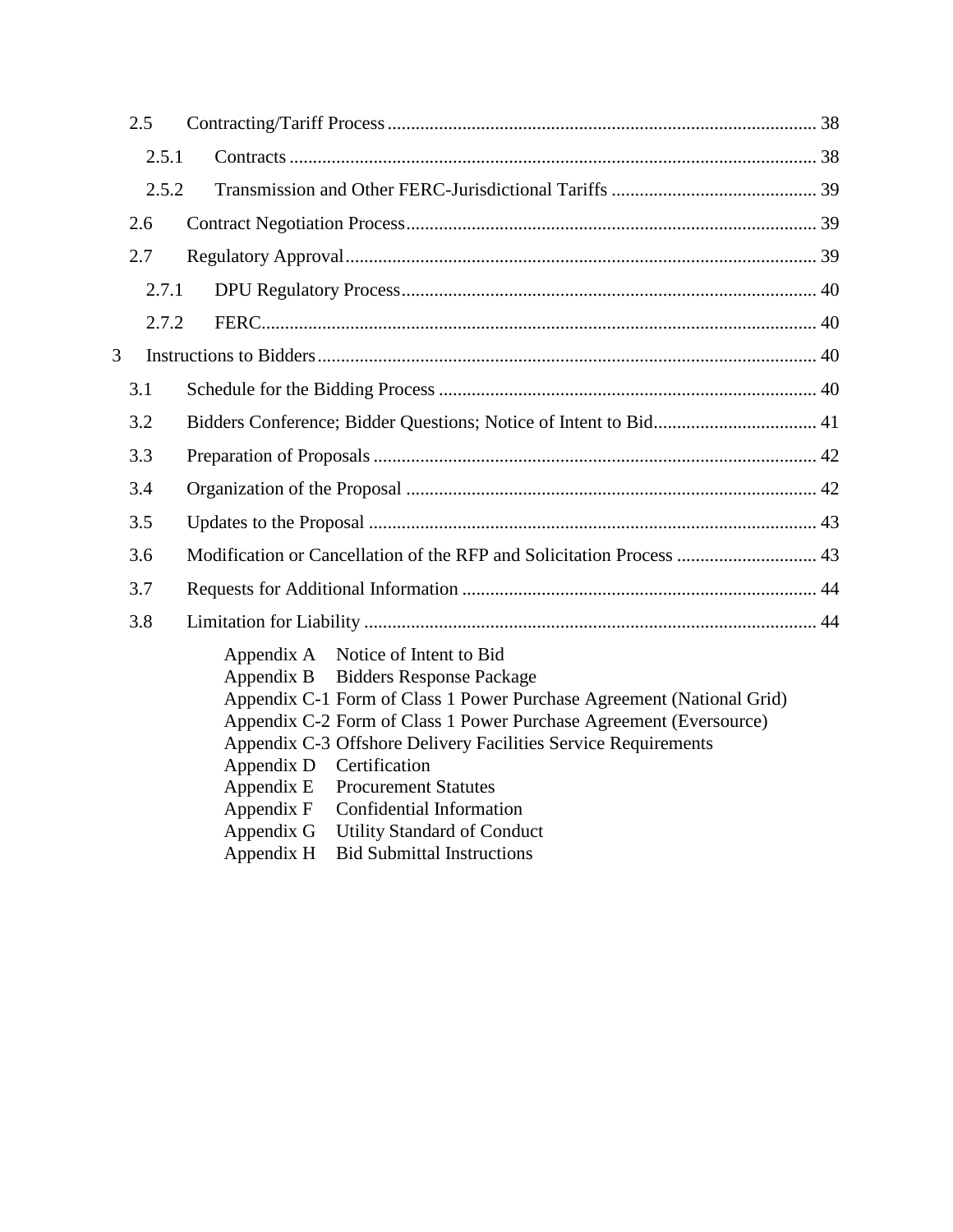#### **Definitions**

**"Affiliated Company"** means an affiliated company as defined in Section 85 of Chapter 164 of the Massachusetts General Laws.<sup>[1](#page-4-0)</sup>

**"Control Area"** means a geographic region in which a common generation control system is used to maintain scheduled interchange of Energy within and outside the region.

**"BOEM"** means the United States Bureau of Ocean Energy Management, and includes its successors.

**"Delivery", "Deliveries", "Deliver", or "Delivered"** means Energy that is: i) injected in the New England Control Area at a specified and agreed upon pricing node (e.g., the generator asset node applicable to an internal resource or the external interface node applicable to an import), and ii) injected under any additional agreed upon conditions intended to reflect and realize a generally unconstrained/uncongested delivery of the Energy.

**"Department of Energy Resources" or "DOER"** means the Massachusetts Department of Energy Resources established by Section 1 of Chapter [2](#page-4-1)5A of the Massachusetts General Laws.<sup>2</sup>

**"Distribution Company"** means a distribution company as defined in Section 1 of Chapter 164 of the Massachusetts General Laws.<sup>[3](#page-4-2)</sup>

**"Energy"** means electric "energy," as such term is defined in the ISO-NE Tariff, generated by the Generation Unit as measured in MWh in Eastern Prevailing Time as metered at the delivery point, which quantity will never be less than zero.

**"Energy Diversity Act"** means chapter 188 of the Acts of 2016, *An Act to Promote Energy Diversity.*

"**Energy storage system**" means a commercially available technology that is capable of absorbing energy, storing it for a period of time and thereafter dispatching the energy and which may be owned by an electric distribution company; provided, however, that an energy storage system shall: (i) reduce the emission of greenhouse gases; (ii) reduce demand for peak electrical generation; (iii) defer or substitute for an investment in generation, transmission or distribution assets; or (iv) improve the reliable operation of the electrical transmission or distribution grid; and provided further, that an energy storage system shall: (1) use mechanical, chemical or thermal processes to store energy that was generated for use at a later time; (2) store thermal energy for direct heating or cooling use at a later time in a manner that avoids the need to use

<span id="page-4-0"></span><sup>&</sup>lt;sup>1</sup> [https://malegislature.gov/Laws/GeneralLaws/PartI/TitleXXII/Chapter164/Section85.](https://malegislature.gov/Laws/GeneralLaws/PartI/TitleXXII/Chapter164/Section85)

<span id="page-4-1"></span><sup>2</sup> [https://malegislature.gov/Laws/GeneralLaws/PartI/TitleII/Chapter25A/Section1.](https://malegislature.gov/Laws/GeneralLaws/PartI/TitleII/Chapter25A/Section1)

<span id="page-4-2"></span><sup>&</sup>lt;sup>3</sup> [https://malegislature.gov/Laws/GeneralLaws/PartI/TitleXXII/Chapter164/Section1.](https://malegislature.gov/Laws/GeneralLaws/PartI/TitleXXII/Chapter164/Section1)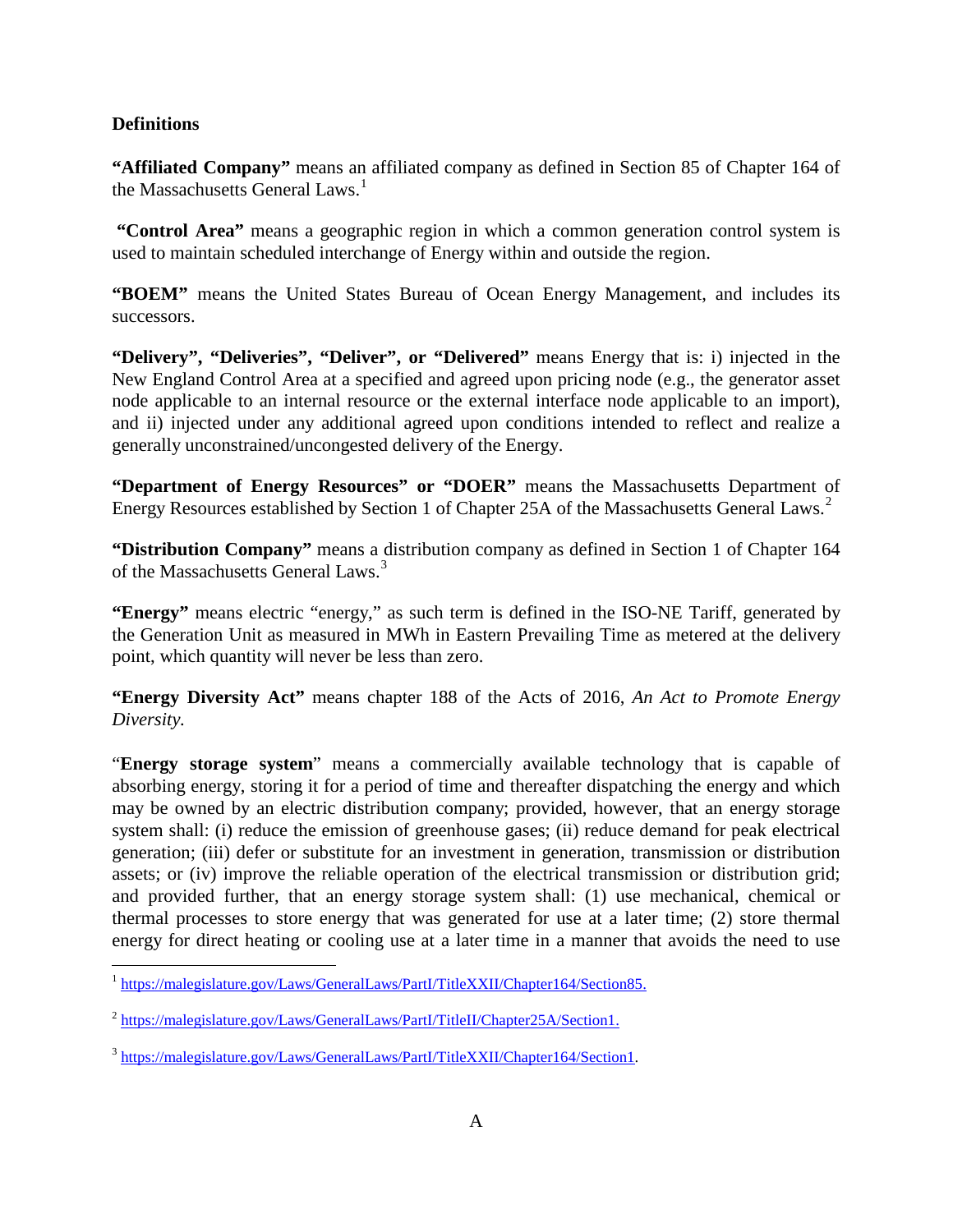electricity at that later time; (3) use mechanical, chemical or thermal processes to store energy generated from renewable resources for use at a later time; or (4) use mechanical, chemical or thermal processes to capture or harness waste electricity and to store the waste electricity generated from mechanical processes for delivery at a later time.<sup>[4](#page-5-0)</sup>

**"Evaluation Team"** means the Distribution Companies and the Department of Energy Resources.

**"Evaluation Team Consultant"** means an entity or entities that will contract with the Distribution Companies to assist the Evaluation Team with the technical methodologies and findings for eligible proposals.

**"FERC"** means the United States Federal Energy Regulatory Commission, and includes its successors.

**"Generation Unit"** means a facility that converts a fuel or an energy resource into electrical energy.

**"GIS"** means the New England Power Pool ("NEPOOL") Generation Information System or any successor thereto, which includes a generation information database and certificate system, operated by NEPOOL, its designee or successor entity, that accounts for generation attributes of electricity generated or consumed within New England.

**"Interconnection Agreement"** means an agreement pursuant to the relevant section(s) of the ISO-NE Tariff among the Facility owner, the interconnecting utility and ISO-NE, as applicable, regarding the interconnection of the Facility to the Transmission System of the transmission affiliate of the Distribution Company, as the same may be amended from time to time.

**"ISO"** or **"ISO-NE"** means ISO New England Inc., the independent system operator established in accordance with the RTO arrangements for New England, or its successor.

**"Long-Term Contract"** means a contract for a period of 15 to 20 years for Offshore Wind Energy Generation.<sup>[5](#page-5-1)</sup>

**"New England Control Area"** means New England Control Area as set forth in the ISO-NE Tariff.

**"Offshore Delivery Facilities"** means transmission or interconnection facilities constructed by an Offshore Wind Developer to transport Energy from Offshore Wind Energy Generation

<span id="page-5-0"></span> <sup>4</sup> [https://malegislature.gov/Laws/GeneralLaws/PartI/TitleXXII/Chapter164/Section1.](https://malegislature.gov/Laws/GeneralLaws/PartI/TitleXXII/Chapter164/Section1)

<span id="page-5-1"></span><sup>5</sup> [https://malegislature.gov/Laws/SessionLaws/Acts/2016/Chapter188.](https://malegislature.gov/Laws/SessionLaws/Acts/2016/Chapter188)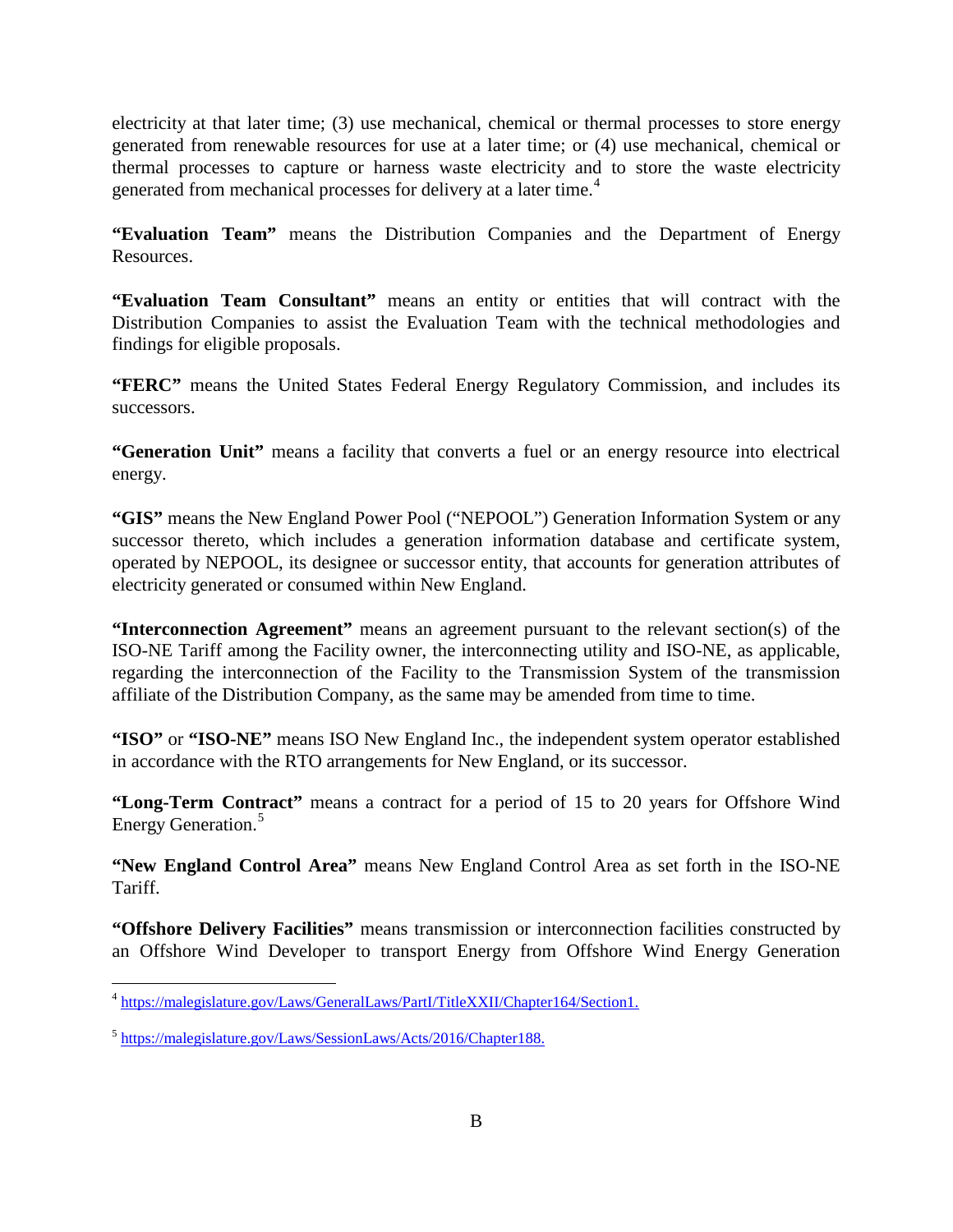facilities to existing onshore ISO-NE Pool Transmission Facilities ("PTF"), and which are proposed in a separate bid component from the Offshore Wind Energy Generation component of the bid. Offshore Delivery Facilities include those facilities proposed under section 2.2.1.3.1 (2) (Project Specific Generator Lead Line Proposal with cost recovery under a FERC rate schedule) and section 2.2.1.3.2 (Expandable Transmission Facilities) of this RFP.

**"Offshore Wind Developer"** means a provider of electricity developed from an offshore wind energy generation project that is located on the Outer Continent Shelf, and for which no turbine is located within 10 miles of any inhabited area. $6$ 

**"Offshore Wind Energy Generation"** means offshore electric generating resources derived from wind that: (1) are Class I renewable energy generating sources, as defined in Section 11F of Chapter 25A of the General Laws; (2) have a commercial operations date on or after January 1, 2018, that has been verified by the Department of Energy Resources; and (3) operate in a designated wind energy area for which an initial federal lease was issued on a competitive basis after January 1, 2012.<sup>[7](#page-6-1)</sup>

**"Other Authorities"** means United States federal agencies, state and local agencies and authorities, one or more regional transmission organizations, balancing authorities, or utilities in other Control Areas in which a generation unit is located or through which its Energy may pass.

**"Outer Continental Shelf"** has the meaning provided in 43 U.S.C. §1331.

**"Rate Schedule"** means Rate Schedule as set forth in in 18 CFR §35.2(b).

**"Renewable Energy Certificates"** or **"RECs"** means all of the GIS Certificates and environmental benefits associated with New Class I RPS eligible resources.

"**Selection Team"** means the Distribution Companies.

**"Service Agreement"** has the meaning provided in 18 CFR §35.2(c)(2).

**"Tariff"** has the meaning provided in 18 CFR §35.2(c)(1).

<span id="page-6-0"></span> <sup>6</sup> <https://malegislature.gov/Laws/SessionLaws/Acts/2016/Chapter188>

<span id="page-6-1"></span><sup>7</sup> <https://malegislature.gov/Laws/SessionLaws/Acts/2016/Chapter188>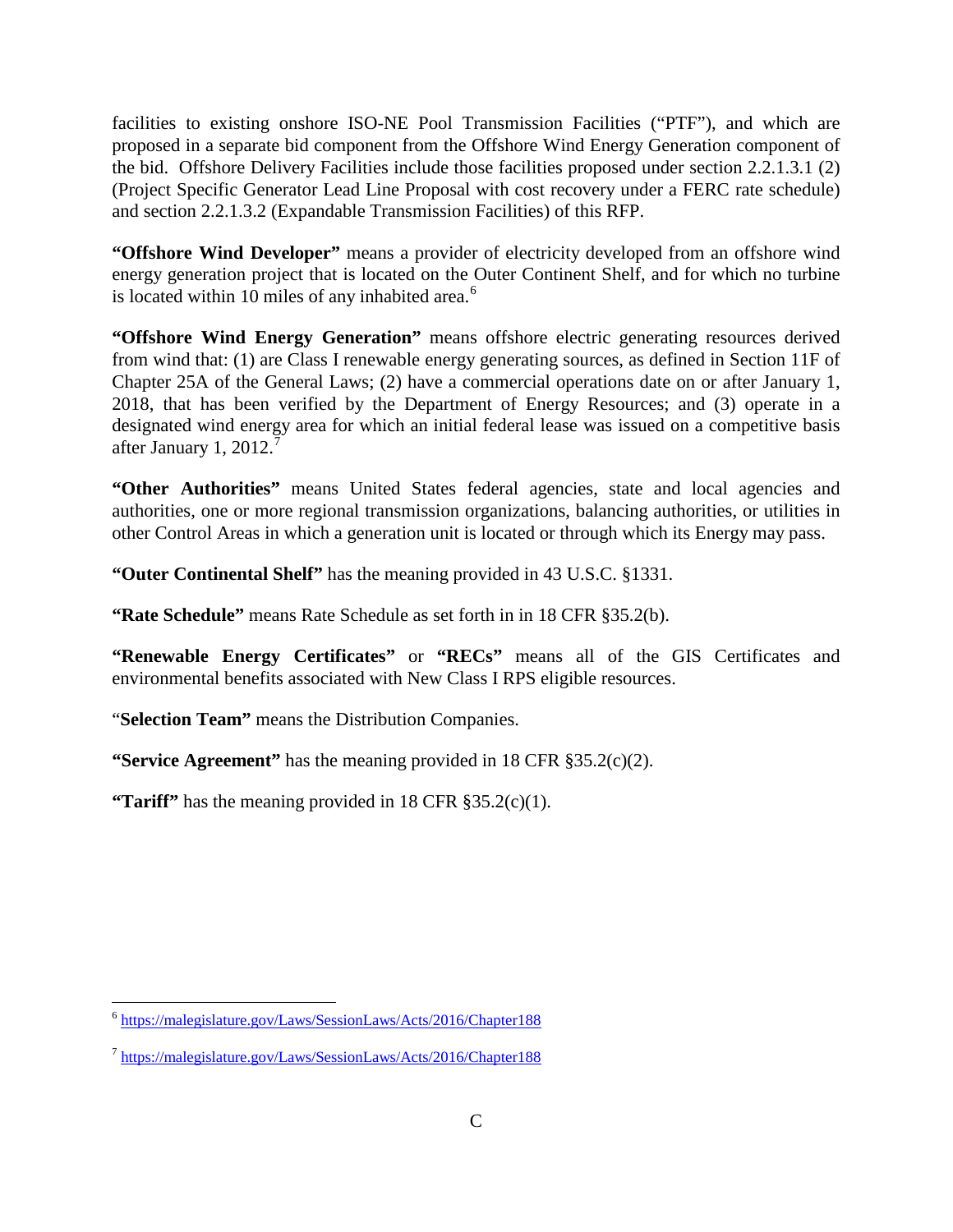#### <span id="page-7-0"></span>**1. Introduction and Overview**

#### <span id="page-7-1"></span>**1.1 Purpose of the Request for Proposal**

Fitchburg Gas & Electric Light Company d/b/a Unitil ("Unitil"), Massachusetts Electric Company and Nantucket Electric Company d/b/a National Grid ("National Grid"), NSTAR Electric Company and Western Massachusetts Electric Company each d/b/a Eversource Energy ("Eversource"), as investor-owned electric distribution companies (collectively, "Distribution Companies" and each as "Distribution Company") serving ratepayers in the Commonwealth of Massachusetts ("Commonwealth"), in coordination with the Massachusetts Department of Energy Resources ("DOER"), are collectively seeking reasonable proposals to enter into cost-effective Long-Term Contracts for Offshore Wind Energy Generation and associated RECs, which may include associated transmission costs, pursuant to Section 83C of Chapter 169 of the Acts of 2008 ("Section 83C"), as amended by the Energy Diversity Act. In this Request for Proposals ("RFP"), the Distribution Companies are seeking to procure a total of 400 MW of Offshore Wind Energy Generation. This solicitation also allows bidders to offer proposals for up to approximately 800 MW, and the Distribution Companies will consider procuring up to approximately 800 MW if the Evaluation Team determines that a larger-scaled proposal is both superior to other proposals submitted in response to this RFP and is likely to produce significantly more economic net benefits to ratepayers based on the evaluation criteria set forth in this RFP.<sup>[8](#page-7-2)</sup> To support development of the offshore wind energy market, the Distribution Companies are seeking proposals that include expandable, nondiscriminatory, open-access offshore transmission facilities for the efficient delivery of their power to the Onshore Transmission System.

This initial solicitation is part of a staggered procurement schedule developed by the Distribution Companies and DOER, in accordance with Section 83C to ensure that the Distribution Companies enter into cost-effective contracts for Offshore Wind Energy Generation equal to approximately 1600MW of aggregate nameplate capacity not later than June 30, 2027. The Distribution Companies and DOER will issue subsequent

<span id="page-7-2"></span><sup>&</sup>lt;sup>8</sup> The Commonwealth of Massachusetts in consultation with the Distribution Companies will consider the participation of other states as a means to achieve the Commonwealth's Offshore Wind Energy Generation goals if such participation has positive or neutral impact on Massachusetts ratepayers. If the Commonwealth determines that such participation provides a reasonable means to achieve its Offshore Wind Energy Generation goals cost effectively through multi-state coordination and contract execution, selected projects may be allocated on a load ration share basis to one or more electric distribution companies in such state, subject to applicable legal requirements in the Commonwealth and the respective state. Examples include: Rhode Island's Distribution Company, Narragansett Electric Company, has expressed interest in evaluating and considering projects proposed in response to this RFP pursuant to the General Laws of Rhode Island, including Chapter 31 of Title 39, the Affordable Clean Energy Security Act ("Chapter 39-31"). Similarly, the Connecticut Department of Energy and Environmental Protection could consider projects pursuant to Connecticut Public Act 13-303, Connecticut Public Act 15-107, or other authority, as applicable.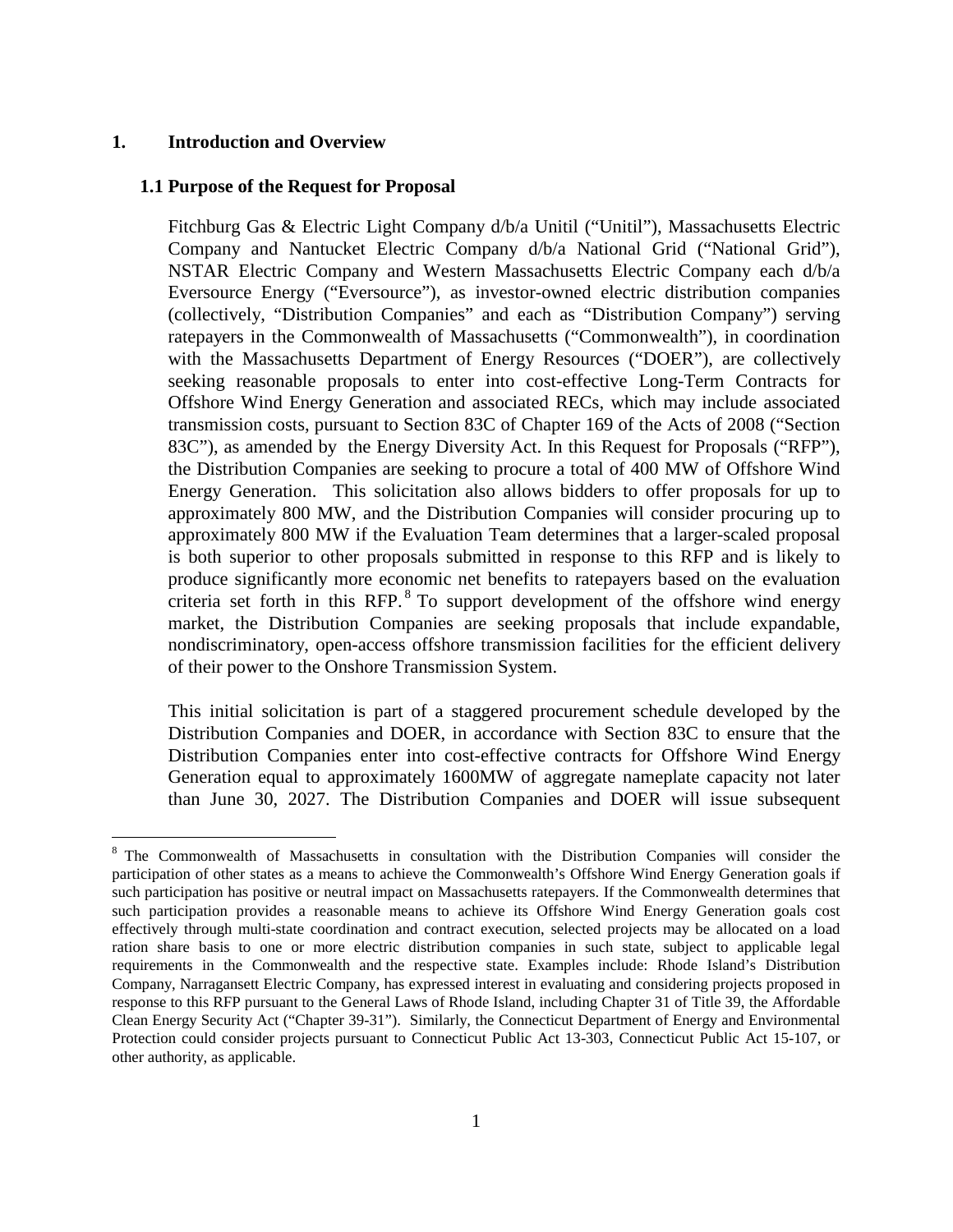solicitations within 24 months of the previous solicitation, consistent with Section 83C. In addition, Section 83C requires that Long-Term Contracts resulting from any subsequent solicitations must include a levelized price per megawatt hour, plus associated transmission costs, that are less than the previous solicitation.

Distribution Companies encourage proposals which include committed Offshore Wind Energy Generation delivery as early as reasonably possible to maximize the Commonwealth's ability to meet its Global Warming Solution Act ("GWSA") goals. The terms of any Long-Term Contracts resulting from this solicitation will be finalized between the Distribution Companies and successful bidders based on the proposals submitted and selected in accordance with the process set forth in this RFP.<sup>[9](#page-8-0)</sup> This RFP includes a draft contract for Offshore Wind Energy Generation ("Draft Contract"), as well as illustrative contract terms for service over Offshore Delivery Facilities.

Section 83C requires the Distribution Companies, in coordination with the DOER, to solicit proposals from developers of Offshore Wind Energy Generation projects in a fair and non-discriminatory fashion, and, provided that reasonable proposals have been received, enter into cost-effective Long-Term Contracts for Offshore Wind Energy Generation. The standards and criteria set forth in this RFP are designed so proposals selected for contract negotiations will serve the interests of Section 83C by furthering those projects that have a strong likelihood of being financed and constructed and that will provide a reliable and cost-effective source of long-term Offshore Wind Energy Generation to the Commonwealth.

In addition to the statutory requirements set forth in Section 83C, the Distribution Companies are issuing this RFP in accordance with regulations promulgated under Section 83C by the Department of Public Utilities ("DPU"), 220 C.M.R. § 23.00, *et seq*. This RFP outlines the process that the Distribution Companies plan to follow to satisfy their obligations under Section 83C and 220 C.M.R. § 23.00, *et seq.* and sets forth the timetable regarding the solicitation process, provides information and instructions to prospective bidders, and the bid evaluation process that will be followed once bids are received.

<span id="page-8-0"></span> 9 The actual amount of Offshore Wind Energy Generation and/or RECs to be procured by each of the Distribution Companies is determined based upon each Distribution Company's Massachusetts load-share derived from the most recent full years data which is from 2016

| 46.16% |
|--------|
| 45.05% |
| 7.80%  |
| 0.99%  |
|        |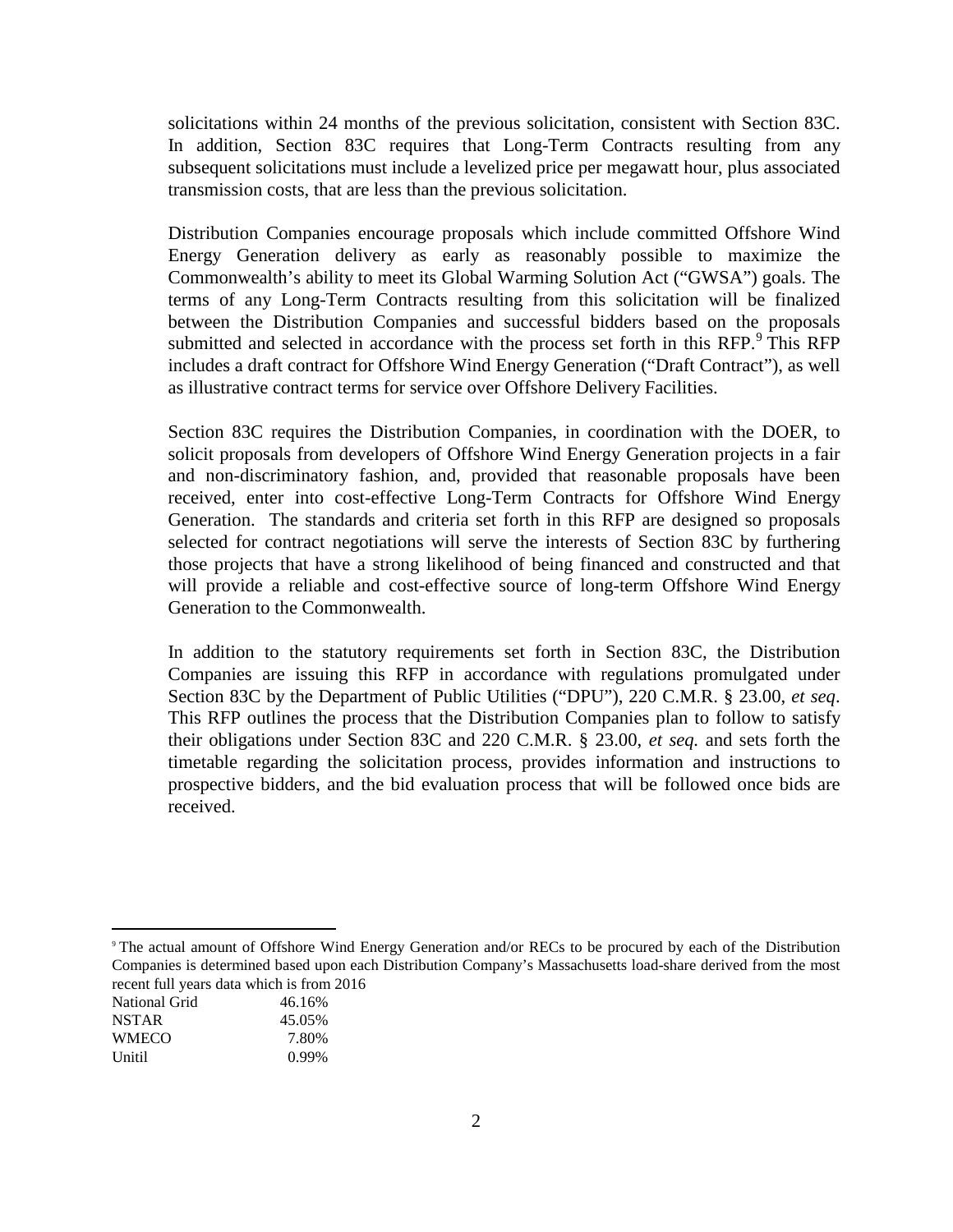#### <span id="page-9-0"></span>**1.2 The Framework Established Pursuant to Section 83C**

The Energy Diversity Act, which includes Section 83D and 83C solicitations, recognizes the necessity of the Commonwealth achieving the goals established pursuant to the GWSA. The GWSA requires the Commonwealth to establish goals and meet targets for the reduction of greenhouse gas emissions by 2020, 2030, 2040, and 2050. The goals established by the Commonwealth specifically require a reduction of 25 percent below 1990 levels by 2020 and a reduction of 80 percent below 1990 levels by 2050.

Under Section 83C, a Distribution Company may decline to consider proposals having terms and conditions that it determines would require the Long-Term Contract obligation to place an unreasonable burden on the company's balance sheet. All proposed Long-Term contracts are subject to the review and approval of the DPU prior to becoming effective.

As part of its review and approval process for any proposed Long-Term Contracts, the DPU must take into consideration recommendations from the Office of the Attorney General ("AGO"), which must be submitted to the DPU within forty-five (45) days following the filing of such contracts with the DPU. Section 83C provides that the DPU shall consider both the potential costs and benefits of such contracts and shall approve a contract only upon a finding that it is a cost effective mechanism for procuring reliable Offshore Wind Energy Generation on a long-term basis, taking into account the factors outlined in Section 83C, as further described below.

Finally, if the DOER, in consultation with the Distribution Companies, and the Independent Evaluator as described in Section 1.5 below, determines that reasonable proposals were not received pursuant to this solicitation, the DOER may terminate this solicitation. In addition, if a Distribution Company deems all proposals to be unreasonable, it shall submit a filing to the DPU supporting its decision to decline all proposals. This decision is subject to DPU approval.

#### <span id="page-9-1"></span>**1.3 Solicitation by Distribution Companies in Coordination with the Department of Energy Resources**

The Evaluation Team coordinated on this solicitation and evaluation process with respect to this RFP. As a result of this process, the Distribution Companies now issue this RFP, including associated bid forms and draft contracts. The purpose of this approach is to provide prospective bidders with bid submittal and evaluation requirements in order to facilitate the bidding process. Responses to this RFP will be returned to the Evaluation Team for joint evaluation consistent with the terms of this RFP. Bidders shall submit proposals contemporaneously to the entire Evaluation Team. Proposals should be submitted in accordance with Section 1.7.3 of this RFP.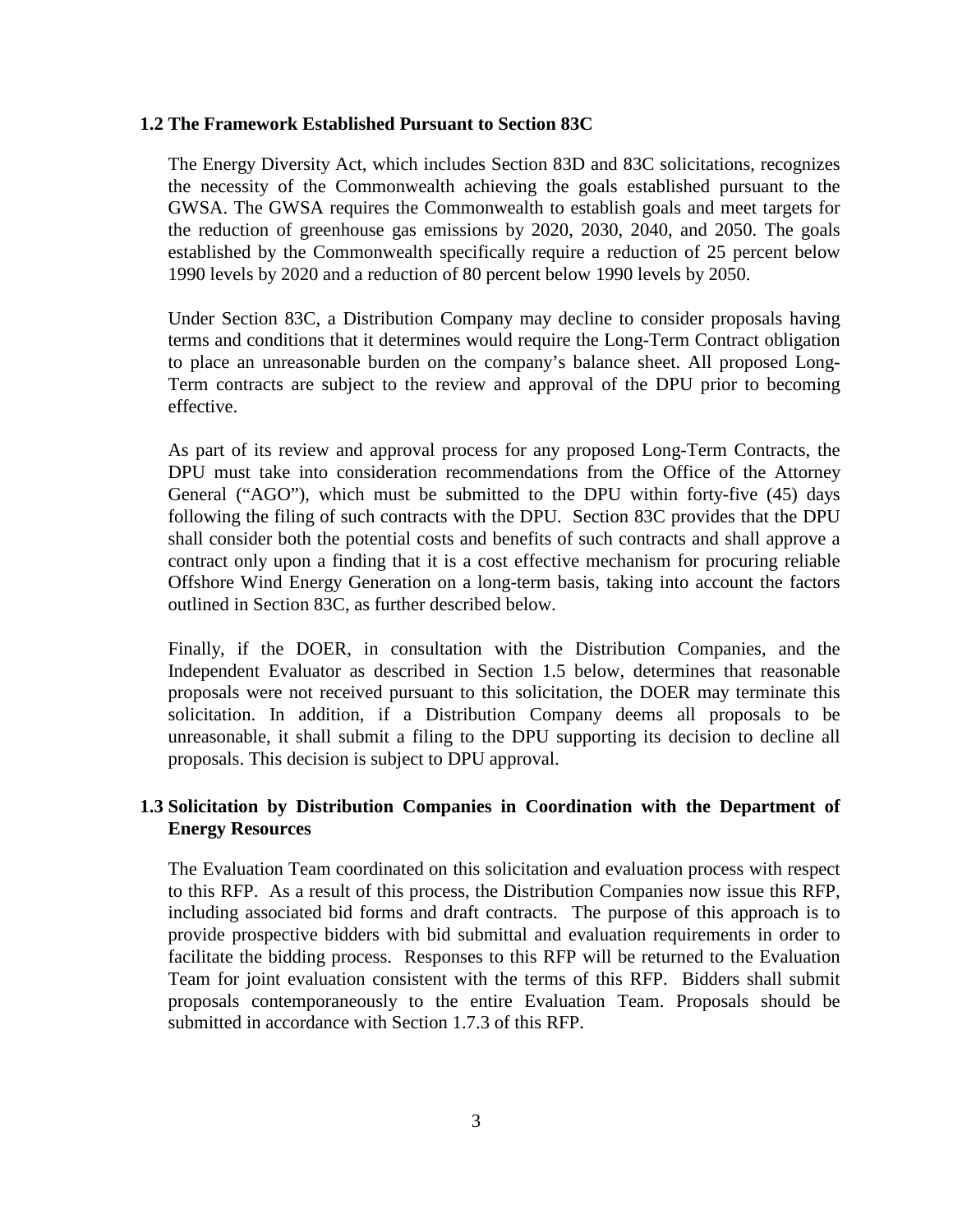The Selection Team with DOER serving as an advisory participant will then be responsible for bid selection, contract negotiations, and contract execution. The Distribution Companies expect to coordinate their negotiation of the contracts and to jointly file the executed Long-Term Contracts with the DPU for approval prior to becoming effective. The Draft Long-Term Contracts may vary somewhat to accommodate the contracting requirements that are specific to each Distribution Company.

#### <span id="page-10-0"></span>**1.4 Overview of the Procurement Process**

The Evaluation Team, with the assistance of the Evaluation Team Consultant, will receive the proposals, including confidential materials, and conduct an evaluation of the proposals.

The Distribution Companies have executed the Standard of Conduct document attached as Appendix G to this RFP. Under these Standards of Conduct, discussion of this RFP and any bid proposed therein between Distribution Company personnel participating on the Evaluation Team and Distribution Company personnel involved in the preparation of proposals in response to this RFP shall be prohibited, other than as part of discussions that are conducted as part of the RFP process (e.g. bidder conferences or formal bidder Q&A), in accordance with the Standard of Conduct.

The Evaluation Team will consider the evaluation results and project rankings to determine projects to be considered for selection.

The Distribution Companies will be responsible for negotiation and execution of any final Long-Term Contract. The DOER will have the opportunity to monitor contract negotiations between the Distribution Companies and selected bidders.

The procurement process has three stages of evaluation, as described in further detail in Section 2 of this RFP. In Stage One, proposals will be evaluated on the basis of whether certain eligibility and threshold requirements are satisfied. In Stage Two, proposals will be evaluated based on specified quantitative and qualitative criteria. In Stage Three, further evaluation of remaining proposals will be conducted to ensure selection of viable projects that provide reliable Offshore Wind Energy Generation with limited risk.

#### <span id="page-10-1"></span>**1.5 Independent Evaluator**

The DOER and the AGO, as required by Section 83C, have jointly selected, and the DOER has contracted with, an Independent Evaluator to monitor and report on the solicitation and bid selection process. The Independent Evaluator will assist the DOER in determining whether a proposal is reasonable, as well as, assist the DPU in its consideration of the Long-Term Contracts filed for approval.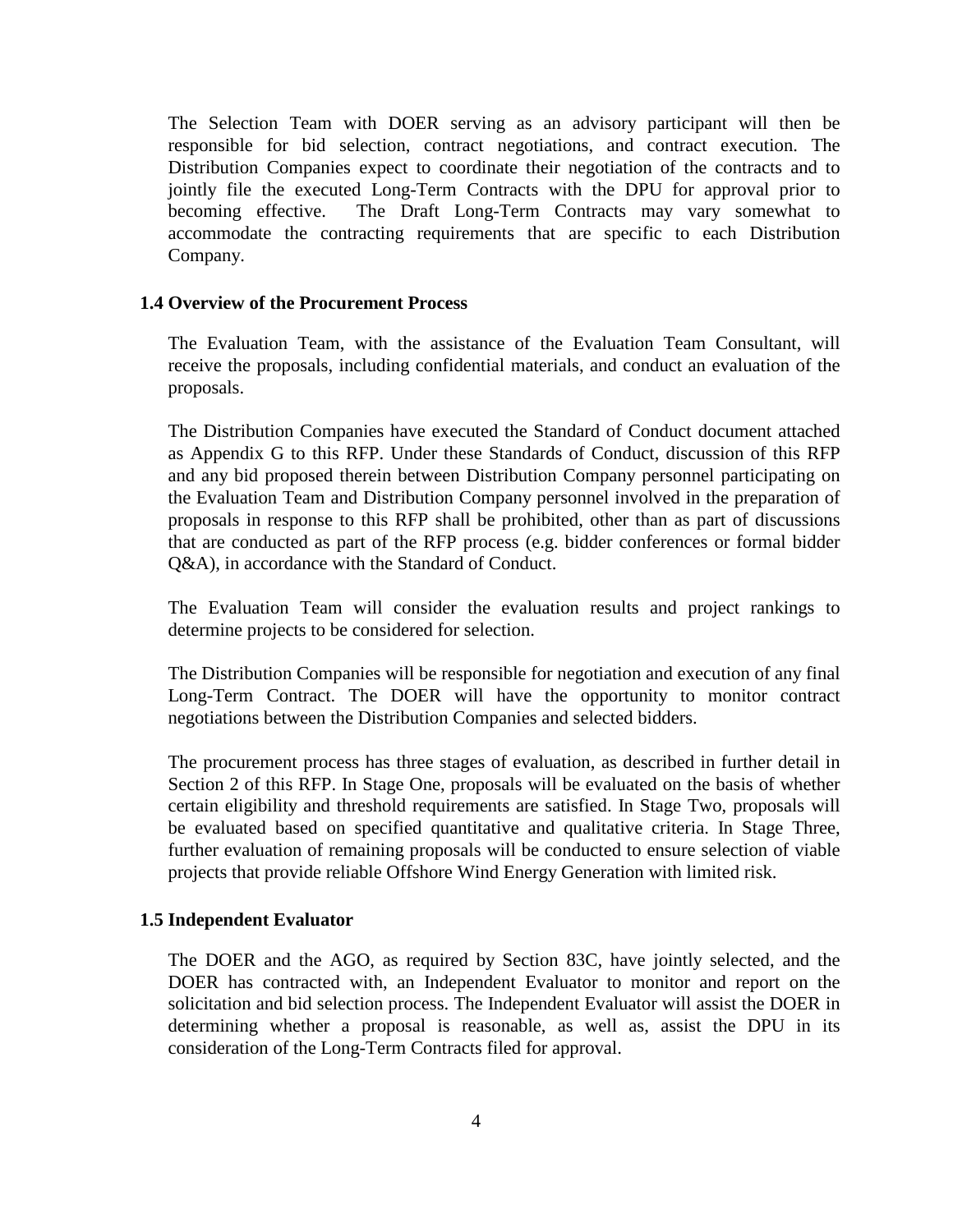In an effort to ensure an open, fair, and transparent solicitation and bid selection process that is not unduly influenced by an Affiliated Company, Section 83C requires the Independent Evaluator:

- (1) To issue a report to the DPU that analyzes the timetable and method of solicitation and the solicitation process implemented by the Distribution Companies and the DOER; and
- (2) Upon the opening of an investigation by the DPU into a proposed Long-Term Contract, to file a report with the DPU that summarizes and analyzes the solicitation and bid selection process, and provides an independent assessment of whether all proposals were evaluated in a fair and non-discriminatory manner.

To perform this role, the Independent Evaluator will have access to all information and data related to the solicitation and bid selection process, including any confidential information provided by bidders. The DPU has the discretion to consider the Independent Evaluator's findings and may adopt its recommendations as a condition for approval. However, if the Independent Evaluator concludes that the solicitation and bid selection of a contract was not fair and objective, and the process was substantially prejudiced as a result, the DPU shall reject the contract per Section 83C.

#### <span id="page-11-0"></span>**1.6 Communications Between the Evaluation Team and Bidders and Filing Protocol**

With the exception of the pre-bid conference (see Section 3.2 below), all pre-bid contact with prospective bidders and other interested parties will be via the Distribution Companies' website at **MACleanEnergy.com**, and email address **MARFP83C@gmail.com**. Links will be available for submitting questions to the Distribution Companies, and responses will be coordinated by the Evaluation Team and posted on the Distribution Companies' website.

Proposals will be submitted directly to the Evaluation Team at the addresses set forth in Appendix H to this RFP. Each proposal must be submitted to the entire Evaluation Team. Following the submission of proposals, communications regarding specific proposals will be between the Evaluation Team and the bidder. It will be the responsibility of the bidders to keep the Evaluation Team informed about the details of their projects, (e.g. the status updates in obtaining permits and financing), but the communications shall not include revisions to the bidder's proposals, unless otherwise expressly and unambiguously provided for in this RFP document. Any bidder communications must be provided to the entire Evaluation Team through the email address referenced above.

#### <span id="page-11-1"></span>**1.7 Request for Proposal Process**

The one hundred and seventy-three (173) day timeline for the bidding process following the issuance of this RFP, as well as the schedule for other steps in the process including approval by the DPU is set forth below in Section 3.1 of this RFP.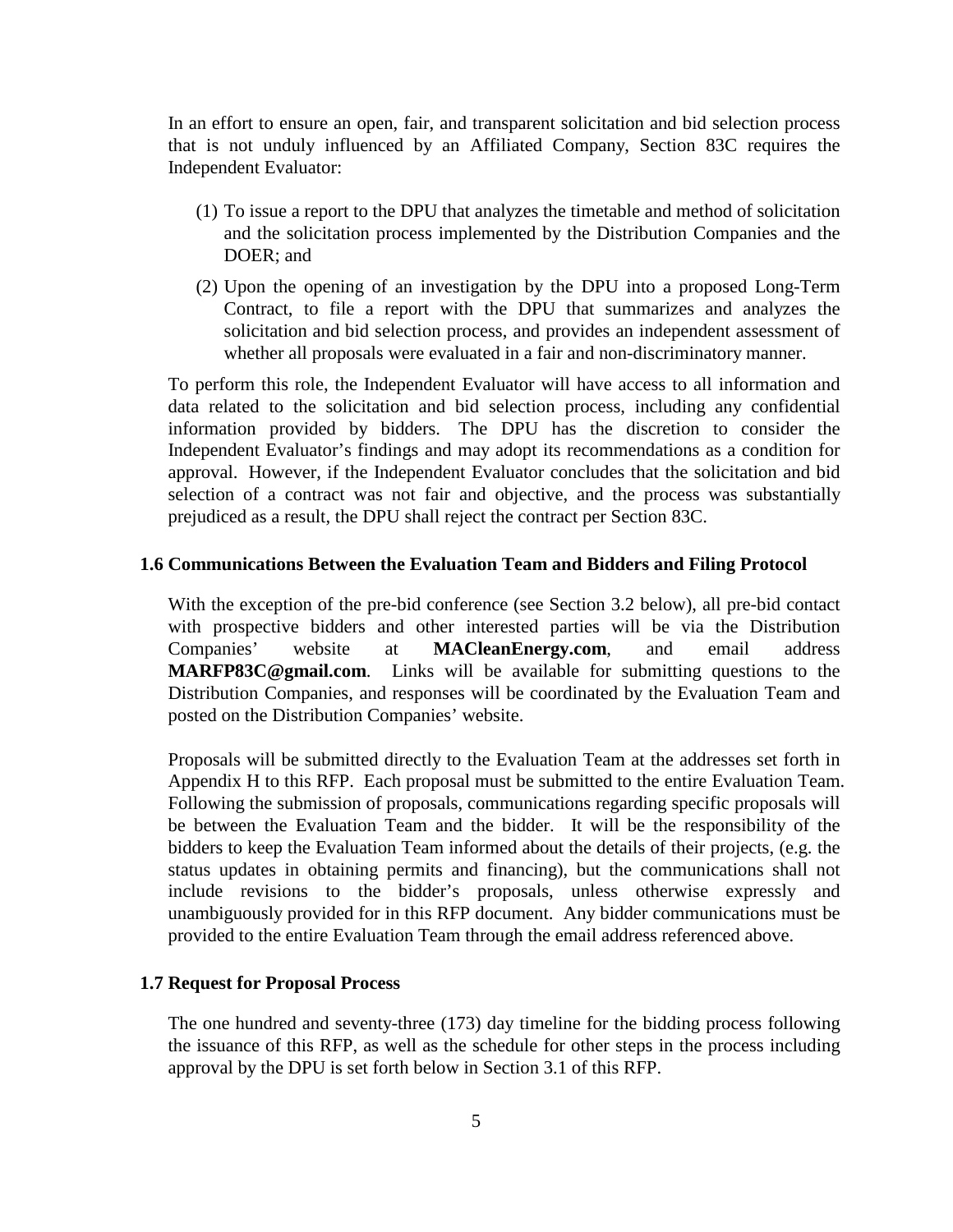#### <span id="page-12-0"></span>**1.7.1 Proposal Submission Deadline**

12/20/2017 at 12:00 (noon) EDT

#### <span id="page-12-1"></span>**1.7.2 Proposal Validity**

Proposals shall be valid for one hundred and ninety-five (195) days from the date of the Proposal Submission Deadline.

#### <span id="page-12-2"></span>**1.7.3 Submission Requirements**

Bidders must submit separate CD ROMs of the public version of each proposal and shall also submit separate CD ROMs of the un-redacted confidential version to the contacts in Appendix H to this RFP in the quantities specified. The public version of the proposal may be redacted to remove information that qualifies for confidential treatment pursuant to the Commonwealth's requirements described in Appendix F to this RFP. Each proposal shall contain the full name and business address of the bidder and the bidder's contact person and shall be signed by an authorized officer or duly authorized representative of the bidder. Bidders must sign the original proposal and include copies of the signature page with the proposal. The full name and business address of the bidder must be included in the public version of the proposal(s).

#### <span id="page-12-3"></span>**1.7.3.1 Public Versions of Proposals**

Each proposal must be submitted publicly, with confidential material redacted at the bidder's option, to the Evaluation Team. This public version will be posted on the public website **MACleanEnergy.com** shortly after the bid submittal deadline. The CD title should include the words "Public Version" to alert the Evaluation Team that the version will be publicly posted. The public proposals must be complete in all respects other than the redaction of confidential information. Complete proposals must include a properly completed Certification, Project and Pricing Data ("CPPD") Form, although at the bidder's option the CPPD submitted as part of the public version may be a PDF instead of a working Excel file so long as the bidder submits the un-redacted CPPD form as a working Excel file with the confidential version of the proposal. If there is conflicting information between the information in the CPPD and information in other forms, then the information in the CPPD will be used in the evaluation. Information elsewhere in the bid cannot be used by the bidder to modify or qualify any information in the CPPD.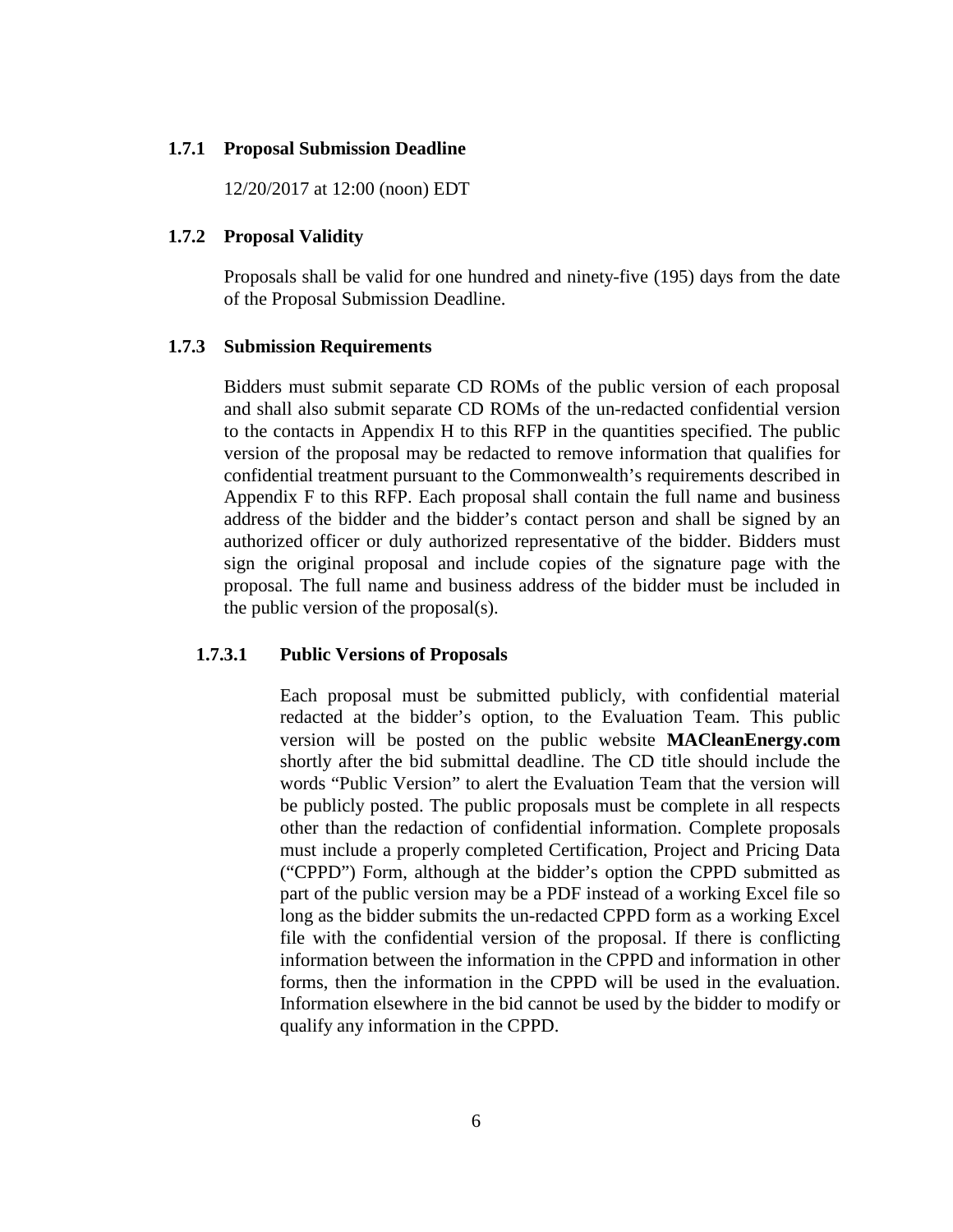**The Evaluation Team will not redact the public versions of proposals. Anything submitted in the public version will be made AVAILABLE TO THE PUBLIC.**

#### <span id="page-13-0"></span>**1.7.3.2 Confidential Versions of Proposals**

If a bidder elects to redact any confidential information in the public version of its proposal(s), it must also submit an un-redacted, complete version of the proposal(s). The confidential version of the proposal must include the CPPD forms as a working Excel file, with all required information included. The confidential version of the proposal will be treated as confidential and sensitive information by the Evaluation Team, subject to the treatment of confidential information discussed in Section 1.7.4 of this RFP.

#### <span id="page-13-1"></span>**1.7.4 Confidential Information**

Bidders must clearly identify all confidential or proprietary information including pricing. Only legitimate non-public proprietary or sensitive information may be considered confidential, and bidders should not designate any portions of their proposal confidential that do not merit confidential treatment. The Evaluation Team shall use commercially reasonable efforts to treat the confidential information that it receives from bidders in a confidential manner and will not use such information for any purpose other than in connection with this RFP. Additional information concerning the confidentiality of information provided to the DOER is included in Appendix F to this RFP. As part of the bid evaluation process the Evaluation Team expects to disclose bid information to the Evaluation Team Consultant, to ISO-NE and/or to personnel of one or more Other Authorities. The Independent Evaluator will also have access to all proposal information in performing its role. Depending upon the evaluation of proposals received, the Evaluation Team may seek permission from bidders to share proposals with other individuals or entities, subject to a confidentiality agreement.

In all such cases, the Evaluation Team will work with bidders on developing appropriate means to protect and limit disclosure of confidential information. Bidders, however, should be aware that the Distribution Companies and the DOER reserve the right to disclose the pricing of the winning proposals in the contracts that are filed for approval at the DPU, and the DPU may require the public disclosure of such pricing during the regulatory approval proceedings. If any other confidential information is sought in any regulatory or judicial inquiry or proceeding or pursuant to a request for information by a government agency with supervisory authority over any of the Distribution Companies, reasonable steps shall be taken to limit disclosure and use of said confidential information through the use of non-disclosure agreements or requests for orders seeking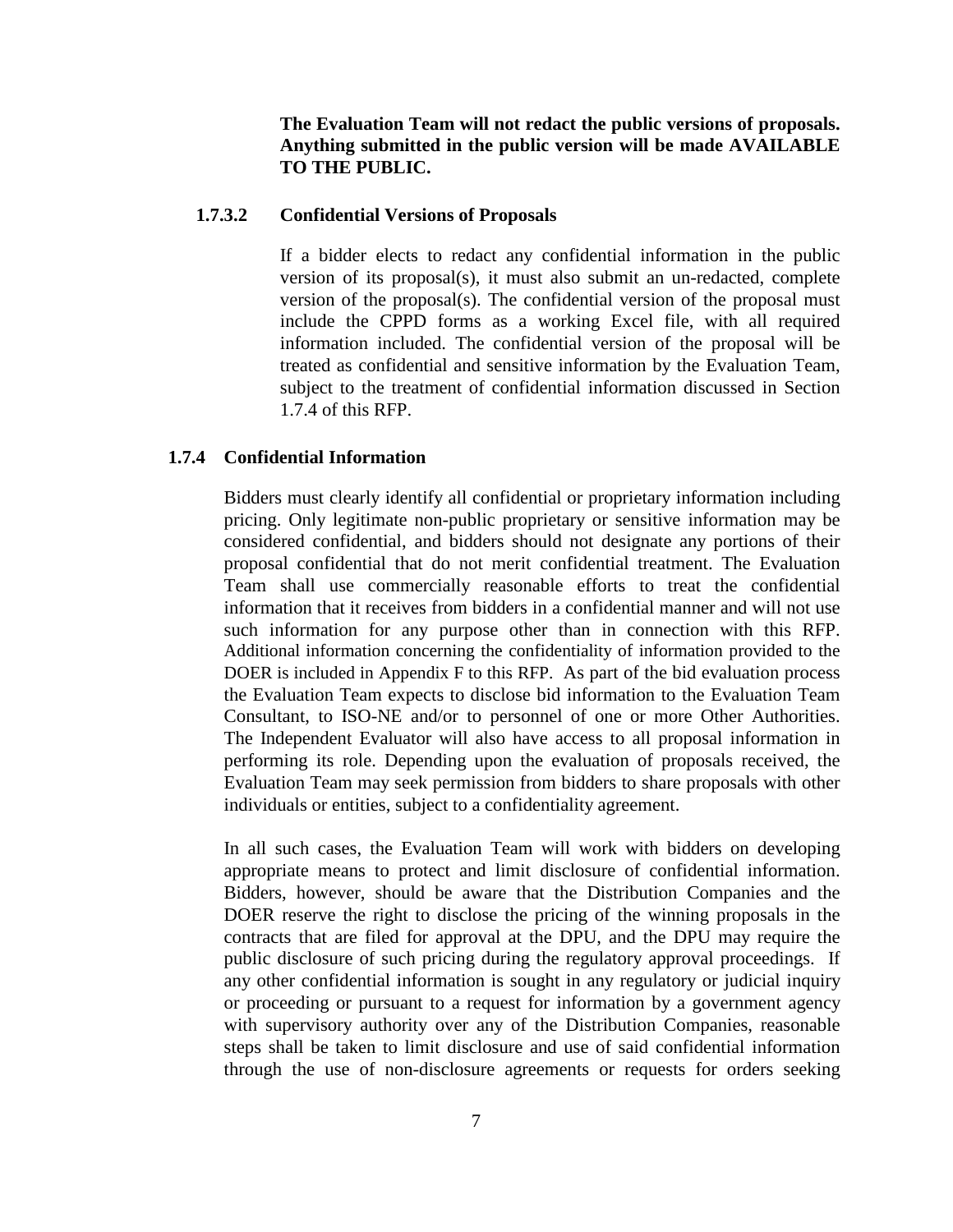protective treatment, and bidders shall be informed that the confidential information is being sought. The bidder shall be responsible for filing, submitting, and/or providing to the Distribution Companies for such filing or submission, any motions or other pleadings (including associated affidavits, etc.) for protective orders or other relief to justify withholding the confidential information, but may not object to the disclosure of the pricing of the winning proposals in the contracts that are filed for approval at the DPU.

Similarly, bidders shall use commercially reasonable efforts to treat all confidential information received from the Evaluation Team or individual entities serving on the Evaluation Team in a confidential manner and will not, except as required by law or in a regulatory or judicial proceeding, disclose such information to any third party or use such information for any purpose other than in connection with this RFP; provided, however that if such confidential information is sought in any regulatory or judicial proceeding, the bidders shall take reasonable steps to limit disclosure and use of said confidential information through the use of non-disclosure agreements or requests for orders seeking protective treatment, and shall inform the Evaluation Team that the confidential information is being sought.

In the event confidential information is submitted to the Evaluation Team and confidential treatment is not afforded by a governmental agency or other entity exercising proper authority, the entities and individuals on the Evaluation Team and the Independent Evaluator shall not be held responsible. Each member of the Evaluation Team and the Independent Evaluator, as well as their employees, agents, and consultants, shall be held harmless for any release of confidential information as long as reasonable efforts to protect the information have been followed. In any event, each member of the Evaluation Team and the Independent Evaluator, as well as their employees, agents, and consultants, shall be held harmless for any release of confidential information made available through any public source by any other party.

#### <span id="page-14-0"></span>**1.7.4.1 Confidential Information Sharing Authorization for ISO–NE and Other Authorities Personnel**

ISO-NE will, and Other Authorities may, be requested to provide information to the Evaluation Team concerning proposals as part of the proposal evaluation process. Information classified as Critical Energy Infrastructure Information ("CEII") will only be shared with members of the Evaluation Team and the Independent Evaluator who are cleared to receive CEII by ISO-NE or any applicable Other Authorities. By participating in this RFP bidders agree that ISO-NE and the Other Authorities may release information related to the projects which may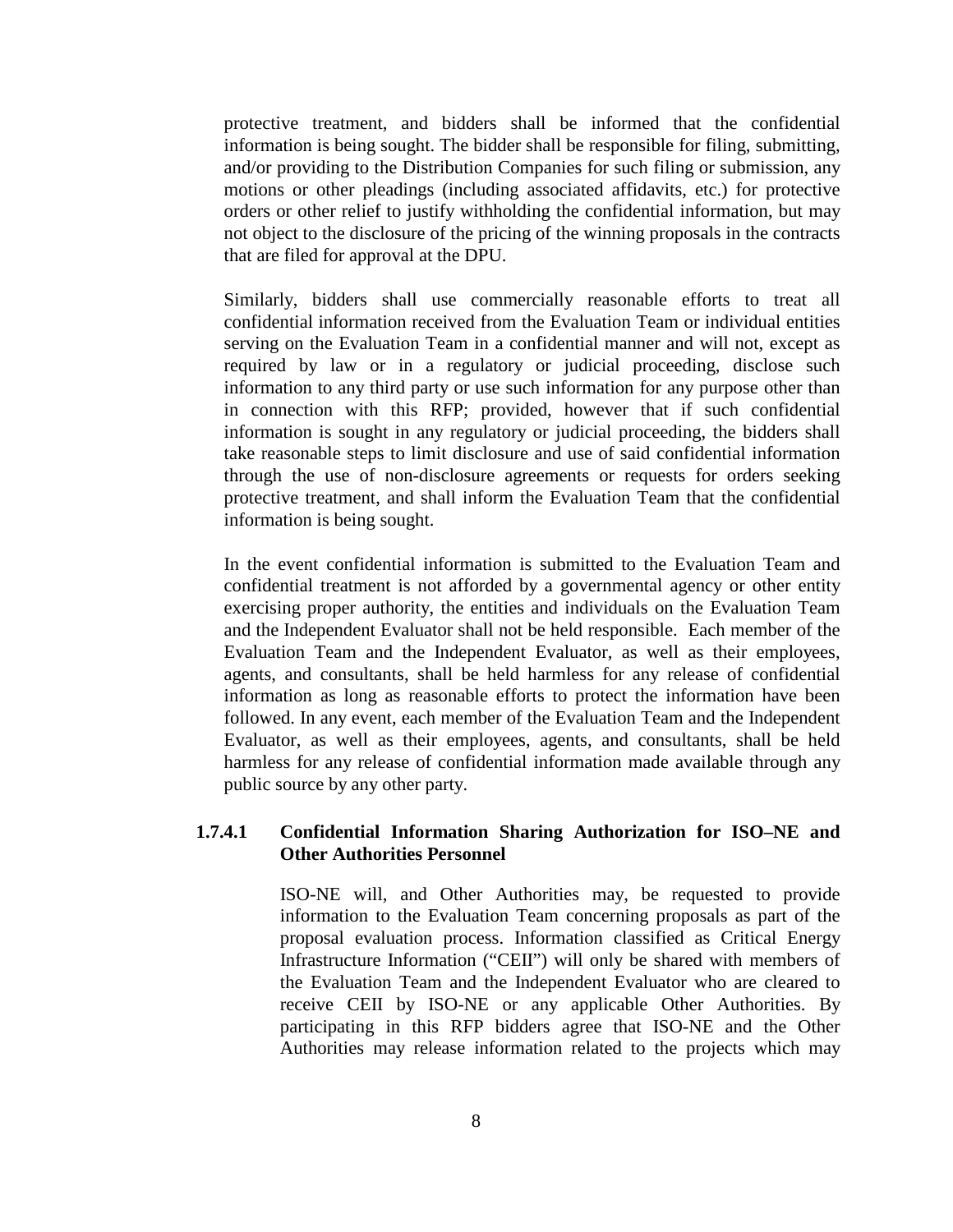otherwise be considered confidential under the relevant rules or policies of such organizations, to the Evaluation Team and the Independent Evaluator.

The Bidder shall provide written confirmation of its consent for the sharing of this information as part of the bidder certification form, and, if requested by the Evaluation Team, the bidder shall specifically request that ISO-NE and/or any of the Other Authorities provide this information to the Evaluation Team and shall pay any costs imposed by ISO-NE or any of the Other Authorities associated with providing that information. Failure to comply with this request will result in disqualification of the bid. The Evaluation Team will treat the information provided as confidential as described above in accordance with the Confidential Information policies and practices described in Section 1.7.4. of this RFP.

#### <span id="page-15-0"></span>**1.7.5 Appendices**

All bidders shall sign and submit attached Appendix D to this RFP with their proposals. **A proposal will be considered incomplete unless the required Appendix D to this RFP is signed and submitted with the proposal.**

|                          | Appendix A Notice of Intent to Bid                             |
|--------------------------|----------------------------------------------------------------|
|                          | Appendix B Bidders Response Package                            |
|                          | Appendix C-1 Form of Class 1 Contract (National Grid)          |
|                          | Appendix C-2 Form of Class 1 Contract (Eversource)             |
|                          | Appendix C-3 Offshore Delivery Facilities Service Requirements |
| Appendix D Certification |                                                                |
|                          | Appendix E Procurement Statute                                 |
| Appendix F               | Confidential Information                                       |
| Appendix G               | <b>Utility Standard of Conduct</b>                             |
|                          | Appendix H Bid Submittal Instructions                          |

#### <span id="page-15-1"></span>**1.8 Bidder Certification**

An authorized officer or other duly authorized representative of a bidder is required to certify by the submission of its proposal that:

- 1. The bidder has reviewed this RFP, and has investigated and familiarized itself with respect to all matters pertinent to this RFP and its proposal;
- 2. The bidder's proposal is submitted in compliance with all applicable federal, state and local laws and regulations, including antitrust and anti-corruption laws;
- 3. The bidder is bidding independently and has no knowledge of non-public information associated with a proposal being submitted by another party in response to this RFP other than: (1) a response submitted (a) by an affiliate of that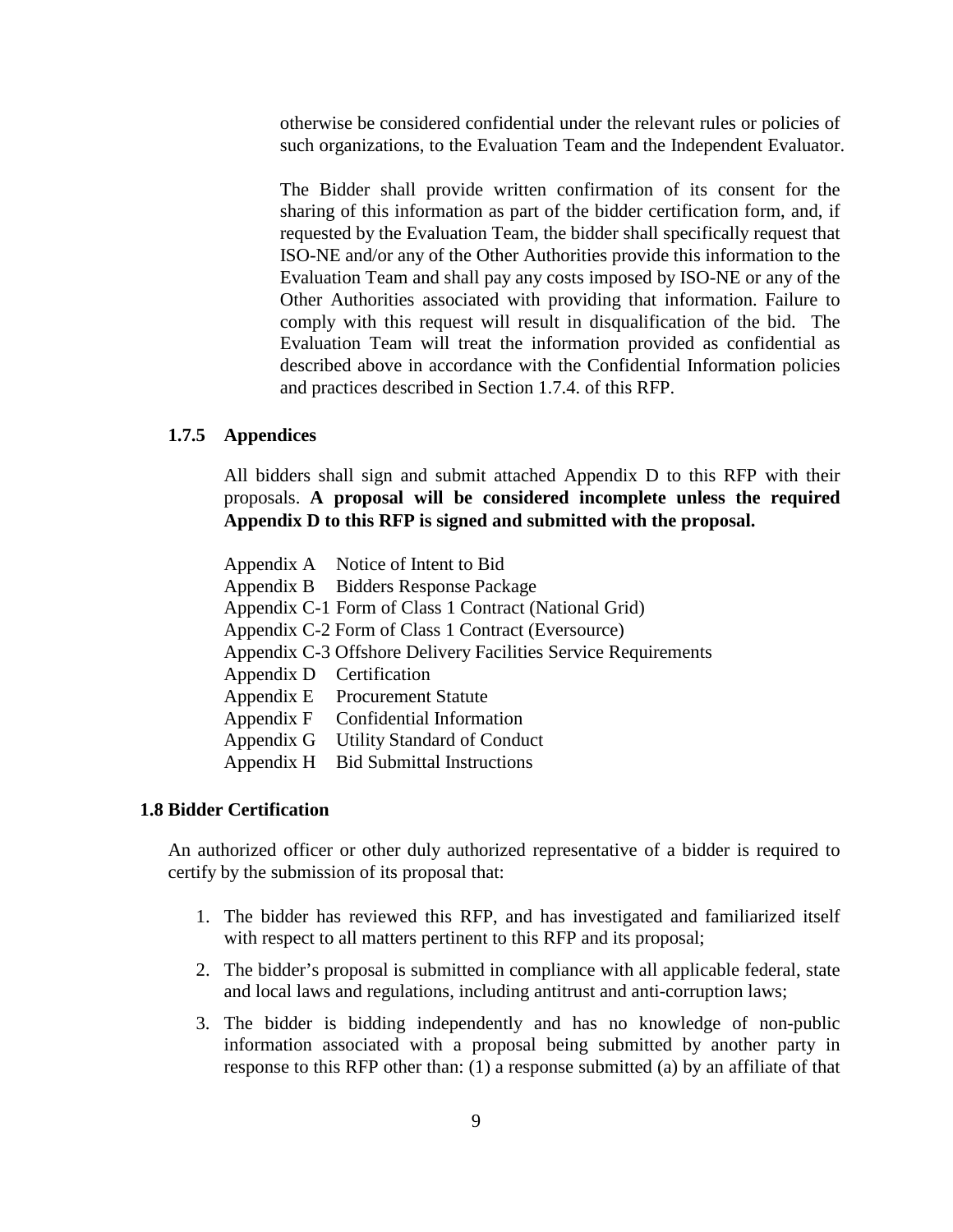bidder or (b) for a project in which that bidder is also a project proponent or participant, which, in each case, must be disclosed in writing to the Evaluation Team with each such bidder's or affiliated bidder's proposal; or (2) a submission of multiple bids for the same Offshore Wind Energy Generation**;**

- 4. The bidder has no knowledge of any confidential information associated with the development of this RFP;
- 5. The bidder's proposal has not been developed utilizing knowledge of any nonpublic information associated with the development of this RFP;
- 6. The bidder has not obtained any confidential bidding-related information directly or indirectly from any of the Distribution Companies, in preparation of its bid;
- 7. Except as disclosed by the bidder in the relevant portions of its response, the bidder is not an Affiliated Company of any Massachusetts investor-owned electric Distribution Company and no Distribution Company that is seeking proposals pursuant to this RFP has a financial or voting interest, controlling or otherwise, in the bidder or the bidder's proposed project; and
- 8. The bidder accepts that confidential information about their proposal might be shared with any members of the Evaluation Team, the Evaluation Team Consultant, the Independent Evaluator, ISO-NE, or Other Authorities personnel.

#### <span id="page-16-0"></span>**1.9 Changes or Cancellations**

The terms and conditions of this RFP may, at any time, be changed, postponed, withdrawn and/or canceled, including any requirement, term or condition of this RFP, any and all of which shall be without any liability to any members of the Evaluation Team. Any changes to or cancellations of this RFP will be posted on **MACleanEnergy.com.**

#### <span id="page-16-1"></span>**1.10Non-Refundable Bid Fees**

Each Project<sup>[10](#page-16-2)</sup> shall be required to pay a non-refundable bid fee which will be used to offset the cost of the quantitative evaluation of proposals performed by the Evaluation Team Consultant. The minimum bid fee will be \$300,000. This bid fee includes one pricing offer. Each additional pricing offer will cost an additional \$25,000 for projects. The fee for an additional pricing offer only applies for variations in pricing for the same project. For all other cases a new bid fee is required. For clarity, if there are changes to any physical aspect of a project, including but not limited to project size, technology type(s), production/delivery profile, in-service date, or delivery location then a flat bid fee of \$50,000 is required. In calculating bid fees for multiple project sizes, the bid fee will first be calculated for the largest of the project sizes and the flat \$50,000 bid fee(s) will

<span id="page-16-2"></span> $10$  For purposes of bid fee calculation, a Project that offers in the required 2 bids as outlined in section 2.2.1.3.1 and 2.2.1.3.2 will be counted as one project.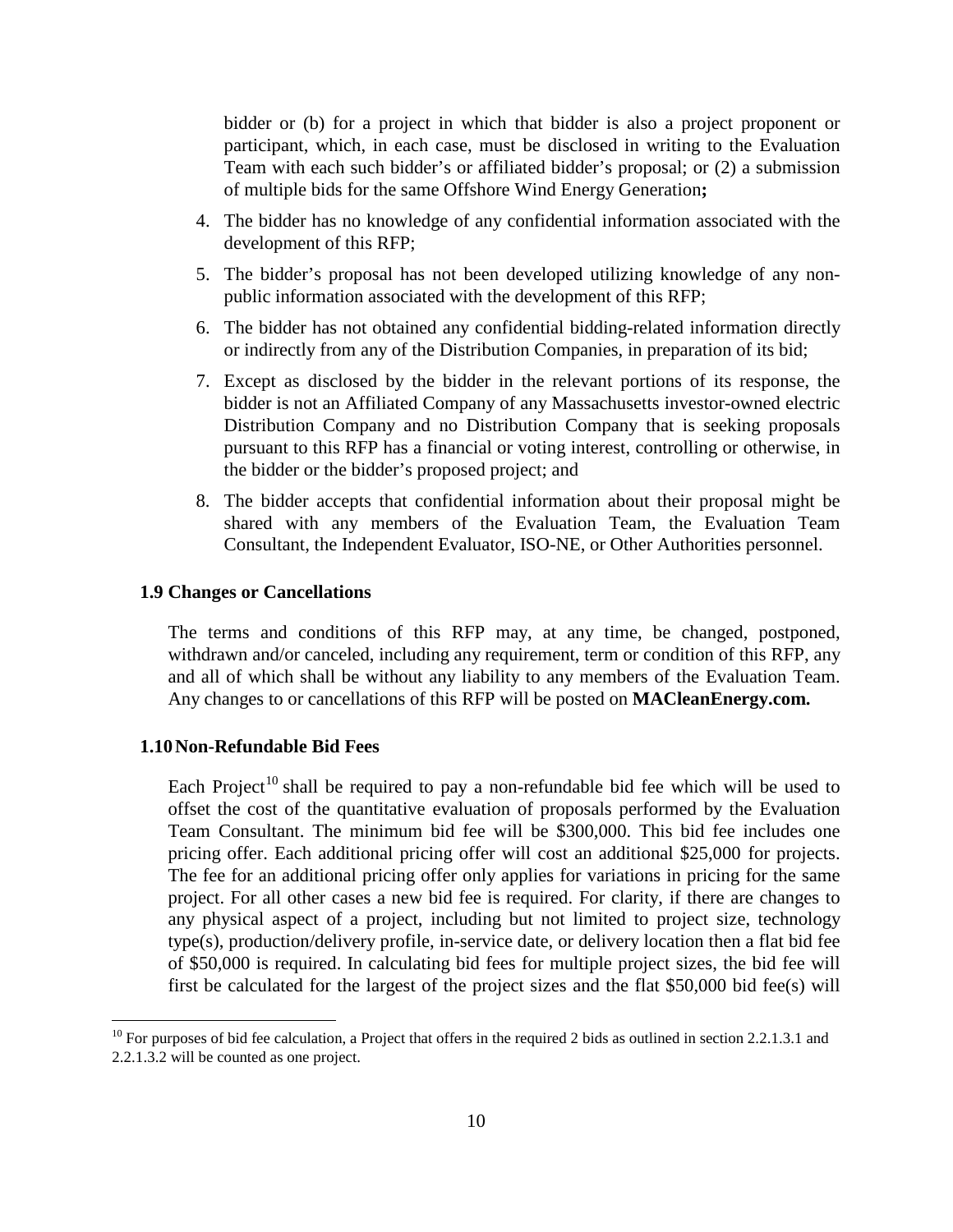apply to the smaller of the project sizes bid. Bid fees must be wired to the Distribution Companies and in the percentages applicable pursuant to the instructions contained in Appendix H to this RFP. The bid fee should be wired no later than the final date for submission of proposals. No applications will be reviewed without a bid fee. Before bidders submit their proposals and bid fees, they are strongly encouraged to verify that the bid submittal meets all of the requirements of this RFP. Submission of a bid fee does not obligate the Distribution Companies to select a project.

If the total amount of the bid fees collected is not adequate to cover the cost of the evaluation, the Distribution Companies may either seek recovery of that shortfall through retail rates or terminate the evaluation and selection process under this RFP. If this RFP is terminated, uncommitted bid fees will be returned. **In no other event will any portion of the bid fees be refunded, without regard to whether a bid is selected.**

#### <span id="page-17-0"></span>**2 Bid Evaluation and Selection Criteria and Process**

#### <span id="page-17-1"></span>**2.1 Introduction/Overview of the Process**

The review of proposals will occur in three distinct stages. In Stage One, proposals will be reviewed to ensure that they meet eligibility and threshold requirements. In Stage Two, proposals will be evaluated based on specified quantitative and qualitative criteria. In Stage Three, the Evaluation Team will conduct further evaluation of remaining proposals to ensure selection of viable projects that provide cost-effective, reliable Offshore Wind Energy Generation with limited risk.

The Evaluation Team reserves the right, at any stage, to disqualify and eliminate from further consideration any proposal that it reasonably believes does not meet the requirements set forth below. During any stage of the procurement process, if the Evaluation Team determines that any proposal is deficient and missing applicable information needed to continue the evaluation process, the Evaluation Team may notify the respective bidder and permit the bidder a reasonable opportunity to cure the deficiency and/or supply the missing information. Communication between the Evaluation Team and the bidder will be governed by Section 1.6 of this RFP.

#### <span id="page-17-3"></span><span id="page-17-2"></span>**2.2 Stage One**

#### **2.2.1 Eligibility, Threshold, and Other Minimum Requirements**

Proposals that fail to meet one or more of the following eligibility requirements may lead to disqualification of the proposal from further review and evaluation.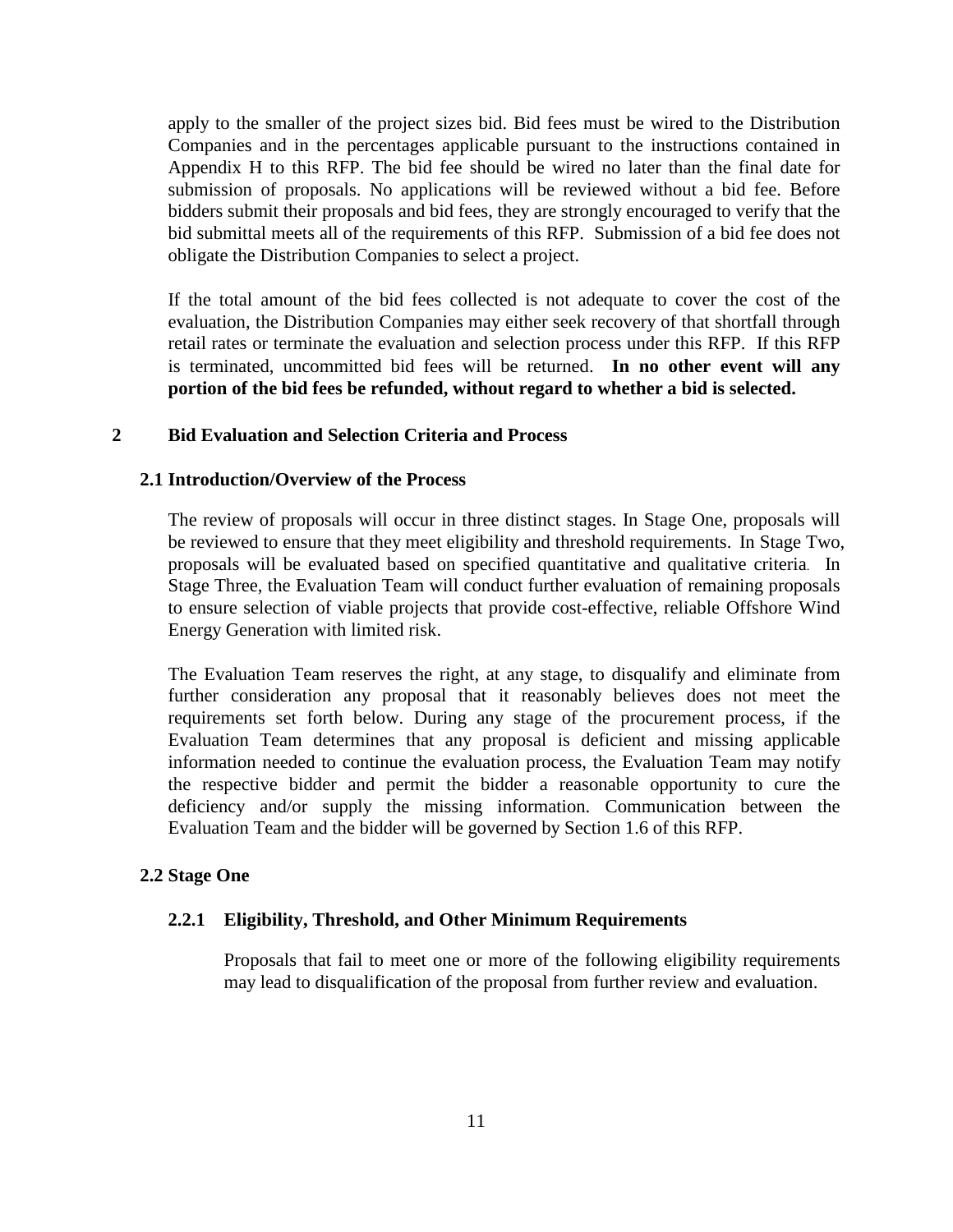#### **2.2.1.1 Eligible Bidder**

<span id="page-18-0"></span>An eligible bidder is the developer of Offshore Wind Energy Generation or is in possession of the development rights to Offshore Wind Energy Generation.

#### <span id="page-18-2"></span><span id="page-18-1"></span>**2.2.1.2 Eligible Proposal Size**

The Distribution Companies are seeking to procure a total of approximately 400 MW of Offshore Wind Energy Generation.<sup>[11](#page-18-3)</sup> This solicitation also allows bidders to offer proposals for up to 800 MW, and the Distribution Companies will consider procuring up to 800 MW if the Evaluation Team determines that a larger-scaled proposal is both superior to other proposals submitted in response to this RFP and is likely to produce significantly more economic net benefits to ratepayers based on the evaluation criteria set forth in this RFP.

Each eligible bidder is required to submit at least one proposal of 400MW. An eligible bidder may also submit alternative proposals with a nameplate capacity of no less than 200 MW and no greater than 800 MW.

A bidder offering such alternative proposal(s) may present the same terms, schedule and pricing of the required proposal, with additional capacity, or may present entirely new terms for either portions of the proposal(s) or for the aggregate total capacity.

All proposals must provide for a scheduled commercial operation date before January 1, 2027.

Eligible bidders submitting multiple alternative proposals must specify whether any of their proposals are negatively contingent upon any of their other proposals (i.e., eligible bidders must specify whether acceptance of a certain proposal or proposals will preclude the Distribution Companies from accepting some other proposal or proposals submitted by the same eligible bidder).

If a bidder proposes to construct an eligible project in phases of development, a reasonable number of phases and associated dates for commercial operation date of these phases may be offered. As noted in

<span id="page-18-3"></span><sup>&</sup>lt;sup>11</sup> Bidders may propose minor variations in proposed bid/contract sizes based on expected turbine size and potential changes to expected turbine size.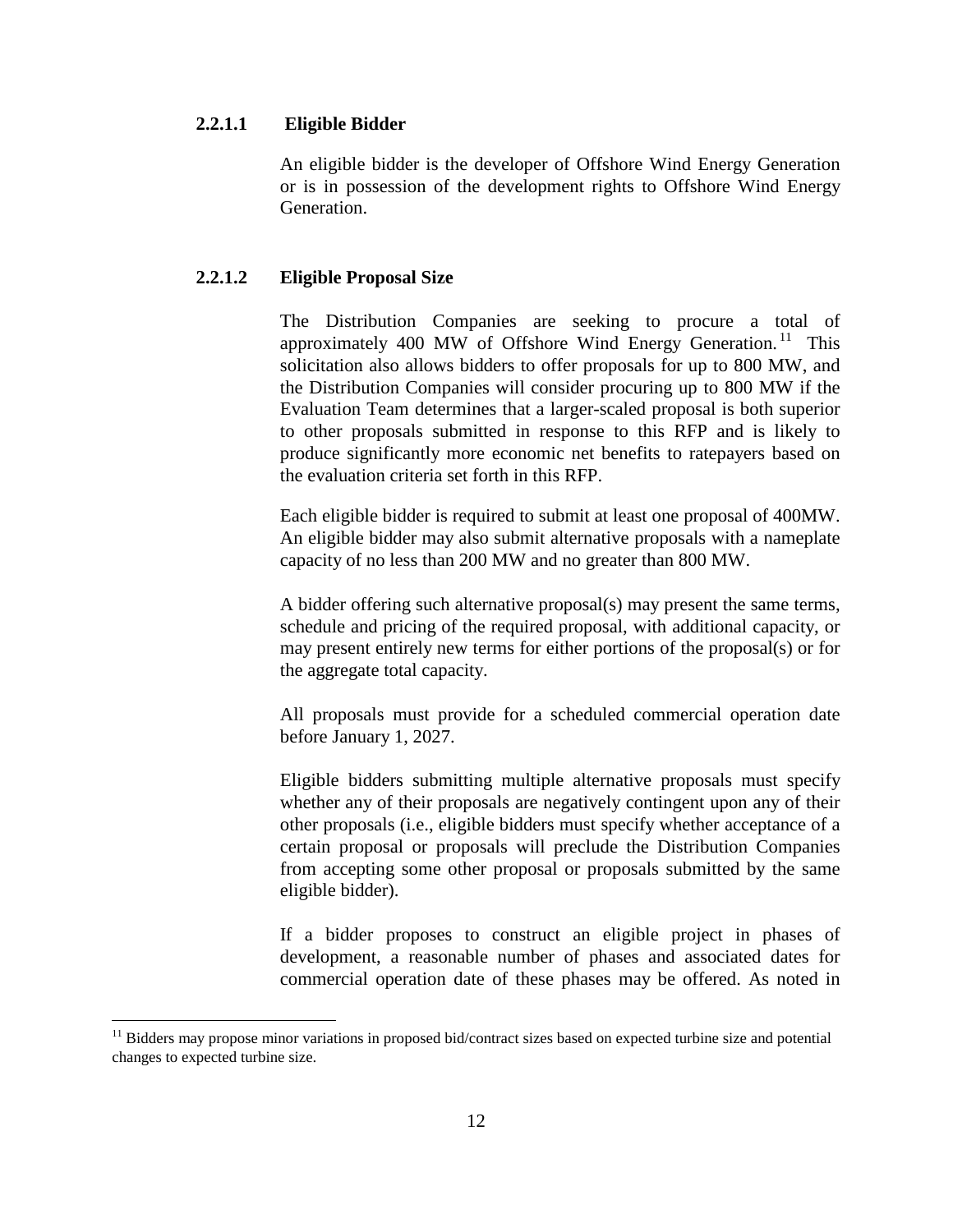Section 2.2.1.6 below, in recognition of the 15 to 20 year contract term, multiple contracts may be issued for projects developed in phases. Bidders should indicate their expectation for the number and timing of contracts.

#### **2.2.1.3 Eligible Bid Categories**

An eligible bidder proposing to sell Offshore Wind Energy Generation Resources and/or associated RECs pursuant to a Long-Term Contract must propose a price schedule for energy deliveries that conforms to Section 2.2.1.4 of this RFP. Subsections 2.2.1.3.1 and 2.2.1.3.2 below describe the categories of proposals that are being solicited pursuant to this RFP. For each Offshore Wind Energy Generation proposal size that a bidder submits, the bidder must submit a proposal that (a) conforms to subsection 2.2.1.3.1 of this RFP and a separate proposal that (b) conforms to subsection 2.2.1.3.2 of this RFP.

All proposals must include a commitment to interconnect to the ISO-NE Pool Transmission Facilities ("PTF") at the Capacity Capability Interconnection Standard, as defined by ISO-NE.

The bidder must provide delivery profile schedules of Offshore Wind Energy Generation with its proposal. In accordance with Section 83C, proposals must be cost effective for ratepayers over the duration of the Long-Term Contract and allow for the mitigation of environmental impacts. Consistent with these objectives, and to ensure that proposals reflect potential ratepayer benefits associated with the future deployment of offshore wind facilities pursuant to Section 83C, bidders must submit a proposal that conforms to subsection 2.2.1.3.1 and 2.2.1.3.2 for each eligible generation submission.

Offshore Wind Energy Generation may be paired with energy storage systems. The bidder proposing Offshore Wind Energy Generation with energy storage must provide an annual schedule of Offshore Wind Energy Generation with its proposal. Bidders are encouraged to propose delivery profiles which they expect will add the most value for Massachusetts ratepayers, (e.g., largely follows the Commonwealth's anticipated load shape or delivers on peak).

The seller for Offshore Wind Energy Generation who fails to deliver energy and/or RECs as pursuant to its contract with the Distribution Company may be responsible for liquidated damages for the energy and/or associated RECs not provided, and for associated transmission support costs incurred in connection with the Offshore Wind Energy Generation not provided. The forms of Long-Term Contracts included in Appendix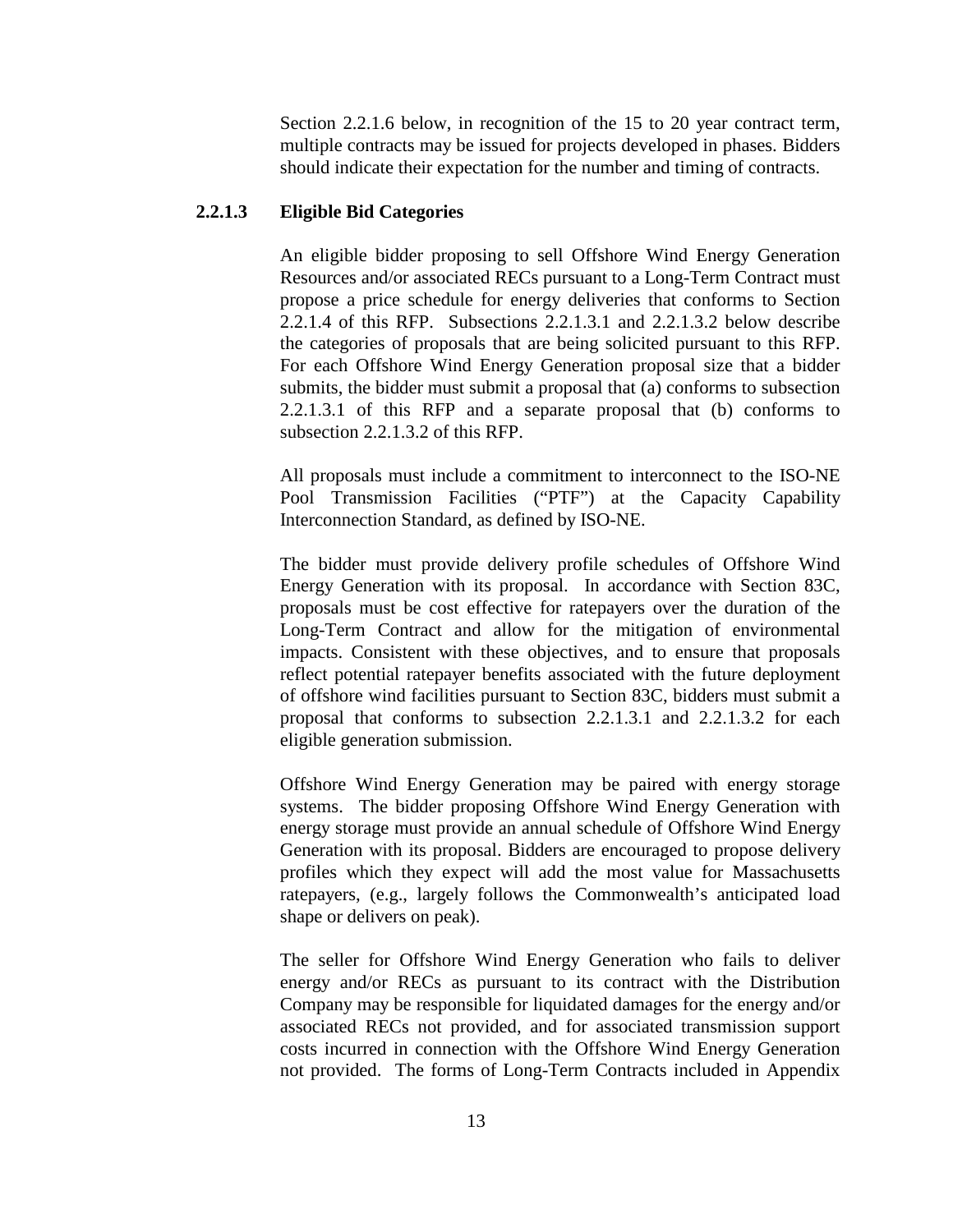C-1 and C-2 contain the terms and conditions for the sale of Offshore Wind Energy Generation and RECs.<sup>12</sup> Appendix C-3 contains the contract and tariff requirements for service in connection with Offshore Wind Energy Generation with a Project Specific Generator Lead Line Proposal with cost recovery under a FERC tariff in section 2.2.1.3.1 (2), and for Offshore Wind Generation with an Expandable Transmission network service described in section 2.2.1.3.2.

#### **2.2.1.3.1 OffshoreWind Energy Generation with a Project Specific Generator Lead Line Proposal**

An Eligible Bidder proposing to sell Offshore Wind Energy Generation and/or associated RECs pursuant to a Long-Term Contract must include a proposal for delivery facilities comprising generator lead line(s) and all associated facilities required for delivery from the Offshore Wind Energy Generator directly to the corresponding onshore ISO-NE PTF system facilities ("Project Specific Generator Lead Line Proposal"). Bidders may consider more than one point of on-shore interconnection. Such a proposal may provide for payment either (1) through an all-in price schedule for Offshore Wind Energy Generation and/or associated RECs that includes the cost of such delivery facilities via power purchase agreement, or (2) separately from the generation and/or RECs pricing, through a FERC-accepted OATT, Rate Schedule, or Tariff and Service Agreement with terms consistent with those detailed in the applicable provisions of Attachment C-3. If a bidder elects to use pricing approach (2), then the bidder must include the following information:

- a. The proposed payment required. If the proposed payment may change during the contract term, then the bidder must also provide the method that the bidder shall use to determine the payment for the project under the Rate Schedule or Tariff and Service Agreement to be filed with FERC. If the proposed payment is a formula rate, then the bidder must also provide the formula that the bidder will file with FERC;
- b. If the proposed payment is based on the project's cost of service and such payment may change during the contract term based on changes in the cost of service, then a full revenue requirements model must be submitted as a

<span id="page-20-0"></span><sup>&</sup>lt;sup>12</sup> The National Grid form includes the potential for additional such liquidated damages in the event of significant underperformance, i.e., over a long period and with appropriate recognition of the intermittency/weather dependency of Offshore Wind Generation, in the delivery of energy and/or RECs as compared with the seller's proposed delivery profiles used in the evaluation and selection of its project.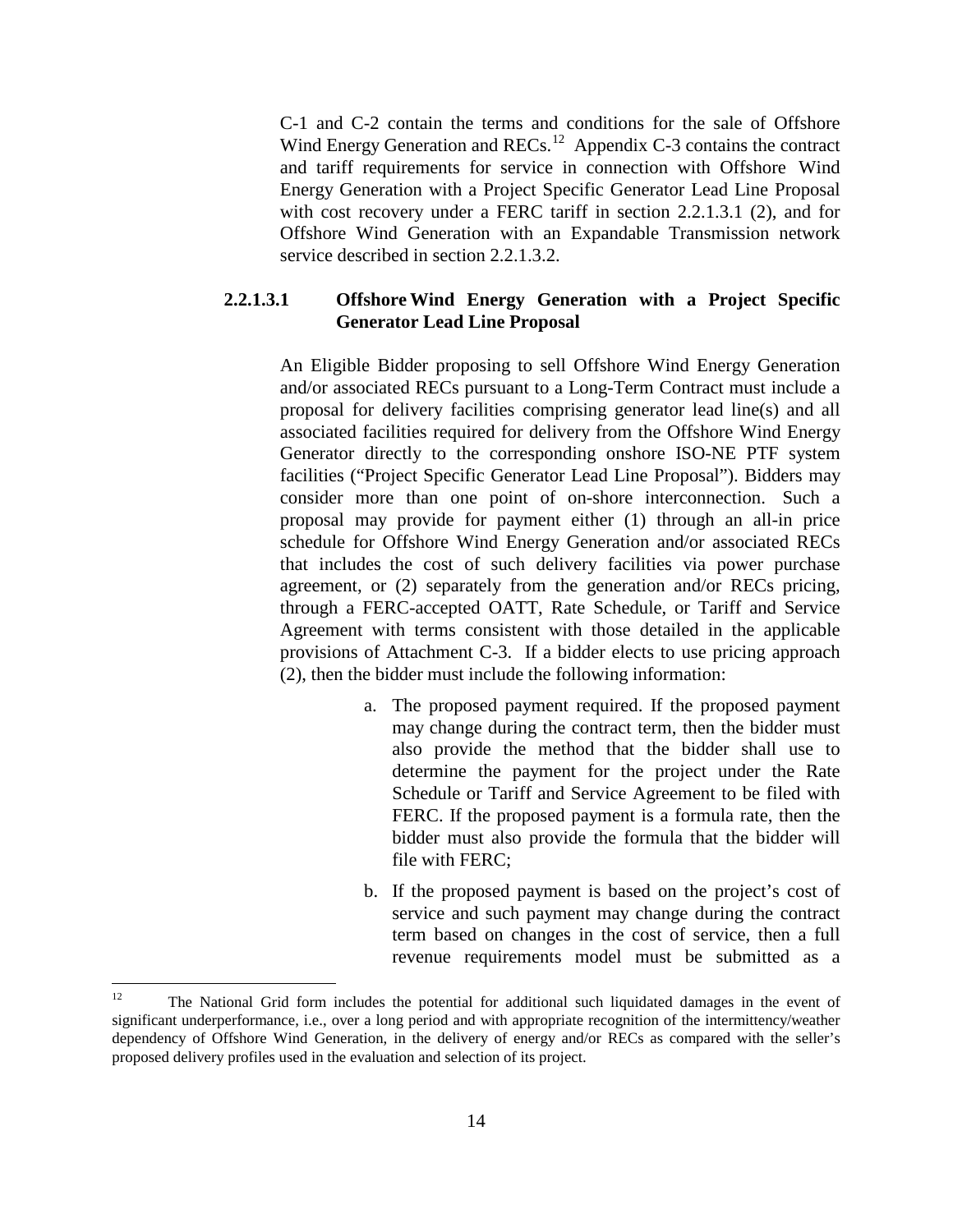working Excel spreadsheet with the formulas intact including all assumptions;

- c. Sufficient documentation that will demonstrate that the bidder's proposal is consistent with FERC precedent; and
- d. Provide all applicable documentation requested in Section 15 of the Bidder Response Package.

#### **2.2.1.3.2 Offshore Wind Energy Generation with an Expandable Transmission Proposal under a FERC Tariff**

In addition to Project Specific Generator Lead Line Proposal bid component, as described in Subsection 2.2.1.3.1, above, each proposal to sell Offshore Wind Energy Generation and/or associated RECs pursuant to a Long-Term Contract must also include a proposal for nondiscriminatory access to Offshore Delivery Facilities that are part of an expandable transmission network, to be designed and constructed by the Offshore Wind Energy Generation bidder, either alone, in combination with other bidders, or in partnership with a third-party developer, to deliver Offshore Wind Energy Generation to the corresponding onshore ISO-NE PTF system facilities ("Expandable Transmission Proposal").

Expandable Transmission Proposals are intended to support development of the offshore wind energy market by providing current and future Offshore Wind Energy Generation developers with expandable, nondiscriminatory, open-access facilities for the efficient delivery of their power to the corresponding onshore ISO-NE PTF system facilities.

Consistent with this purpose, the Expandable Transmission Bid must satisfy the following requirements:

- (1) Include shared facilities with excess capacity and/or efficiently and cost-effectively expandable capacity associated with the collection and transmission of offshore energy, such as an offshore switching station;
- (2) The shared facilities should be sized or expandable to accommodate interconnection of the 1600 MW of aggregate nameplate capacity of Offshore Wind Energy Generation contemplated by Section 83C.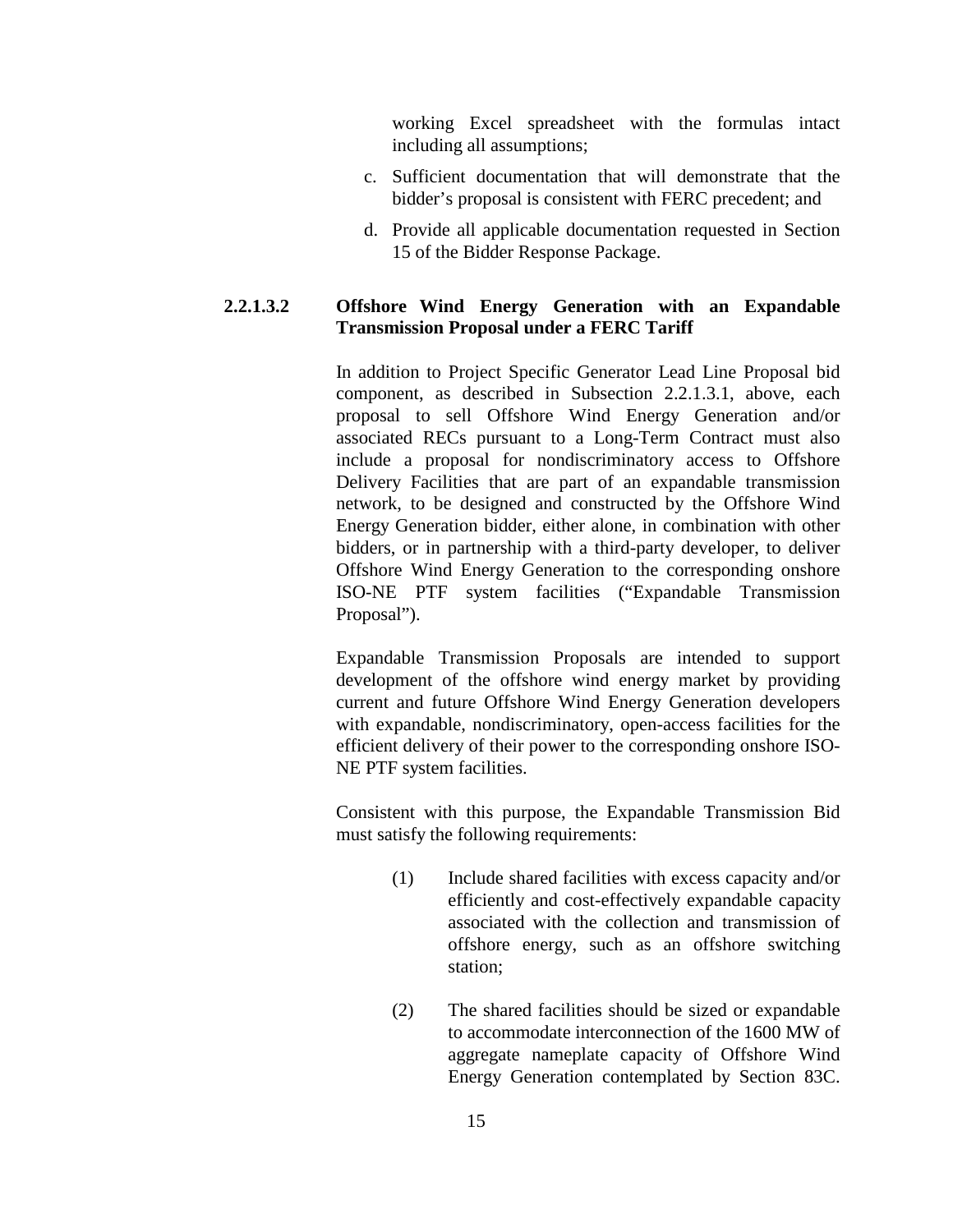In addition to the required 1600 MW bid described in the last sentence, bidders also have the option to submit additional bids for expandable transmission facilities of other sizes and configuration. Submission of such optional bids will not relieve bidders of the requirement to submit a bid for expandable transmission facilities of 1600 MW;

- (3) Each proposed offshore transmission facility (including the 1600 MW required bid or any optional bids described in (2), above), such as an offshore switching station, must be designed to provide proposed Offshore Wind Energy Generators with a nondiscriminatory access to transmission service, and must avoid, to the extent reasonably possible, any advantage or preference for any Offshore Wind Generators' delivery of its output to the Onshore Transmission System. The proposed offshore transmission facilities must accommodate all existing and currently planned Offshore Wind Energy Generation up to the capacity of the proposed transmission facilities, and should, to the extent possible, be designed to be expandable to accommodate reasonably anticipated future Offshore Wind Energy Generation.
- (4) The shared facilities must be available to all potential future bidders on a non-discriminatory basis under either a FERC tariff or on some other basis described in detail by the bidder including future interconnection requests;
- (5) The shared facilities and the build-out plan should provide for and mitigate the overall costs and maximize total benefits, including but not limited to ratepayer costs, stranded costs, and environmental impacts; and
- (6) Expandable Transmission Proposal must propose an OATT, Rate Schedule, or Tariff with terms consistent with those detailed in Attachment C, including an open access obligation and a duty to expand facilities if necessary to accommodate new interconnection requests.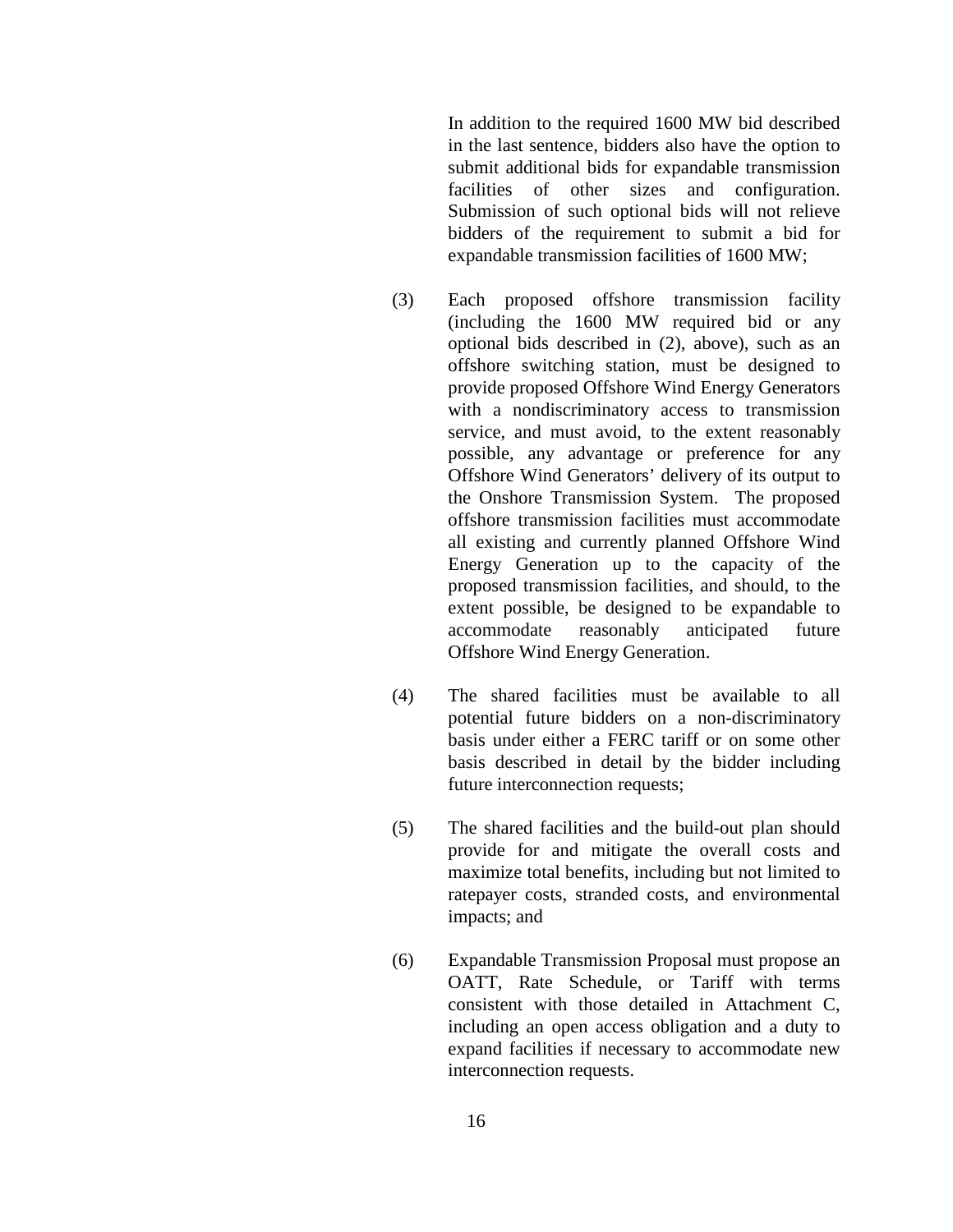All Expandable Transmission Proposals, whether required or optional, must comply with Section 2.2.1.3 of this RFP, provide that the transmission facilities are to be operated by ISO-NE as part of the unified transmission grid, and provide for payment through a FERC-accepted OATT, Rate Schedule, or Tariff and Service Agreement with terms consistent with those detailed in Attachment C.

The bidder must provide detailed information on its proposed transmission facilities proposal(s), including, as appropriate:

- a. The proposed payment required. If the proposed payment may change during the contract term, then the bidder must also provide the method that bidder shall use to determine the payment for the project under the Rate Schedule or Tariff and Service Agreement to be filed with FERC. If the proposed payment is a formula rate, then the bidder must also provide the formula that the bidder will file with FERC;
- b. If the proposed payment is based on the project's cost of service and such payment may change during the contract term based on changes in the cost of service, then a full revenue requirements model must be submitted as a working Excel spreadsheet with the formulas intact including all assumptions;
- c. Sufficient documentation that will demonstrate that the bidder's proposal is consistent with FERC precedent; and
- d. Provide all applicable documentation requested in Section 15 of the Bidder Response Package.

#### <span id="page-23-0"></span>**2.2.1.4 Allowable Forms of Pricing**

- i. Pricing for Offshore Wind Energy Generation and/or associated RECs must conform to the following pricing requirements:
	- a. A proposal to sell Offshore Wind Energy Generation and/ or associated RECs, or both, must propose a price on a fixed \$/MWh and/or \$/REC basis, as applicable. Prices may be the same each year or change by a defined rate or amount over time.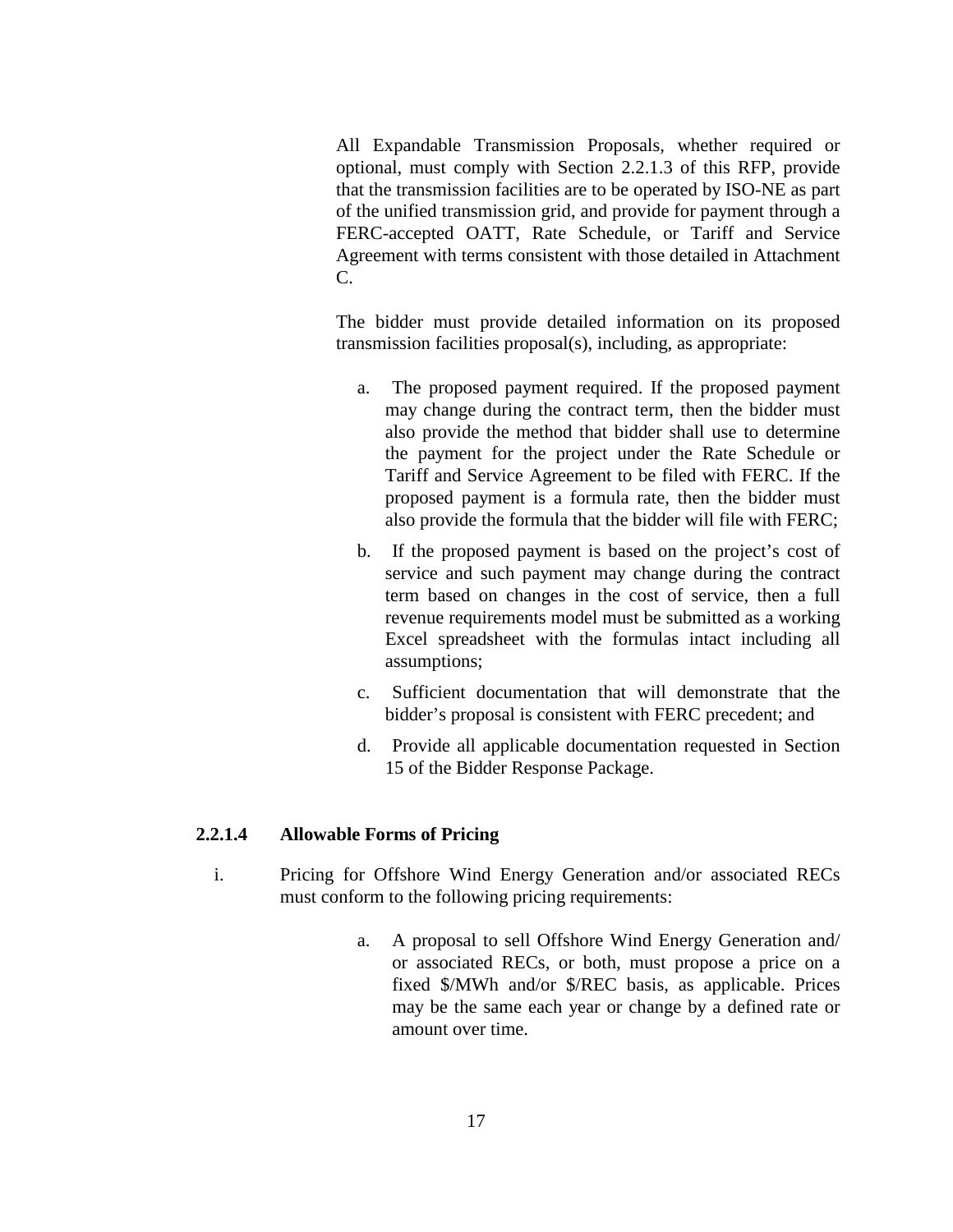- b. Payments must be calculated on a \$/MWh or \$/REC basis for actual production following delivery. No lump sum payments, pre-payments or fees shall be paid.
- c. Proposals including Offshore Wind Energy Generation and RECs, or a portion thereof, must provide separate prices for such Offshore Wind Energy Generation and RECs. For such proposals, if a Distribution Company agrees to purchase both Offshore Wind Energy Generation and RECs under a Long-Term Contract and the RECs cease to conform to the RPS Class I eligibility criteria, the applicable Distribution Company may thereafter only pay for electric energy under that Long-Term Contract. Pricing for Offshore Wind Energy Generation and RECs must align with the relative market value of those products.
- d. Proposals for RECs only must be priced in \$/REC, and only RECs produced by the designated facility that conform to the RPS Class 1 eligibility criteria will be purchased.
- e. Under the terms of the PPA, in the event that the Locational Marginal Pricing ("LMP") for the Clean Energy at delivery point is less than \$0.00 per MWh in any hour, then the Buyer will purchase the Delivered Energy and/or RECs at the contract rate and Seller shall credit to Buyer, on the appropriate monthly invoice, an amount equal to the product of (i) such Clean Energy Delivered in each such hour; and (ii) the absolute value of the hourly LMP at such Delivery Point.
- f. The Distribution Companies are also interested in considering proposals that include a Distribution Company entitlement to all of the RECs associated with an Offshore Wind Energy Generation project for the project's life, with any cost for such entitlement amortized over the term of the Long-Term Contract and recovered only under the term of that Long-Term Contract. This proposal would only be considered as an alternative to a proposal that limits the transfer of the entitlement to the RECs to the primary contract term of the Long Term Contract. Proposals will also be considered that include a Distribution Company entitlement to all of the RECs associated with an Offshore Wind Energy Generation project for a period shorter than a project's life, but beyond the term of the Long-Term Contract, with any costs for such entitlement amortized in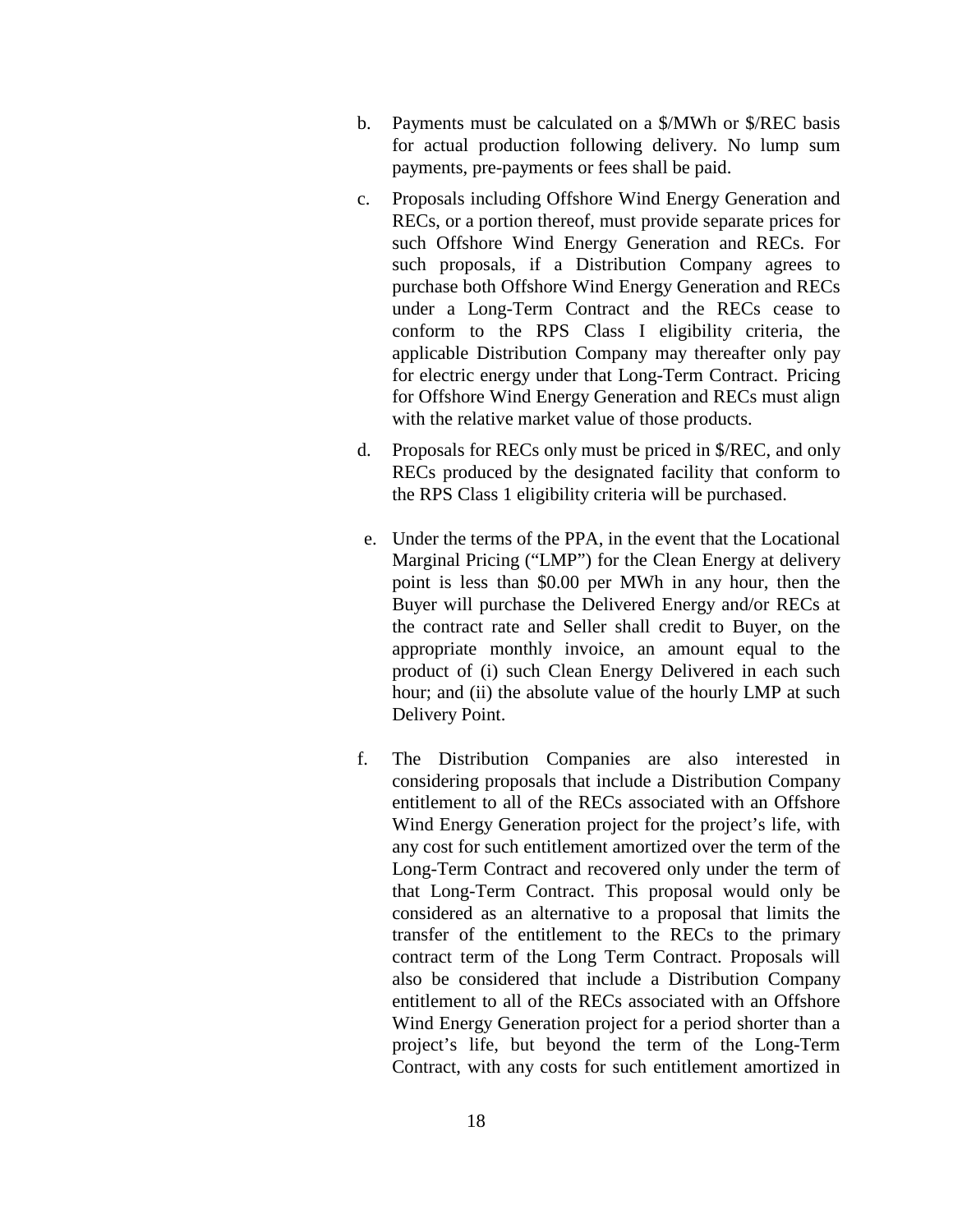the manner noted above. A bidder offering this alternative proposal must identify any changes to the price or other terms of its proposal, and must also detail the proposed terms and conditions associated with the transfer of the entitlement to the RECs after the primary term of the Long Term Contract, including for example a forecast of the project's life, and forecast of RECs to be delivered each year beyond the primary term. Bidders are not required to pay an additional bid fee for this alternative proposal.

- ii. Pricing for Offshore Delivery Facilities components of proposals, as part of a bid, must conform to the following pricing requirements:
	- a. The cost of generator-related facilities, such as low-voltage collector cables up to the high side of the generator transformers, must be recovered under the PPA rather than any FERC-jurisdictional OATT, tariff, or rate schedule.
	- b. Pricing for the Offshore Delivery Facilities components of proposals should be proposed separately under a FERCfiled tariff or rate schedule that is in form and substance likely to be acceptable to FERC, as determined by the Evaluation Team.
	- c. Fixed prices are encouraged for Offshore Delivery Facilities components and pricing. Cost of service is allowed for Offshore Delivery Facilities pricing proposals; however, all such proposals must include significant cost containment features (examples of such features include, fixed price components, cost overrun restrictions, or other cost bandwidth provisions). Bids that limit ratepayer risk to a greater degree will be viewed more favorably.

Offshore Delivery Facilities components of proposals must provide all requested information about the Offshore Delivery Facilities project costs, design, vendors, and contracts described in the Bidder Response Package. All Offshore Delivery Facilities project proposals must also address the applicable terms shown in Appendix C-3 to this RFP and cost of service proposals must provide a working Excel spreadsheet with a full revenue requirements model showing the transmission components proposal's cost of service during and after the contract term. Proposals must include sufficient documentation that will demonstrate that their pricing is consistent with FERC precedent.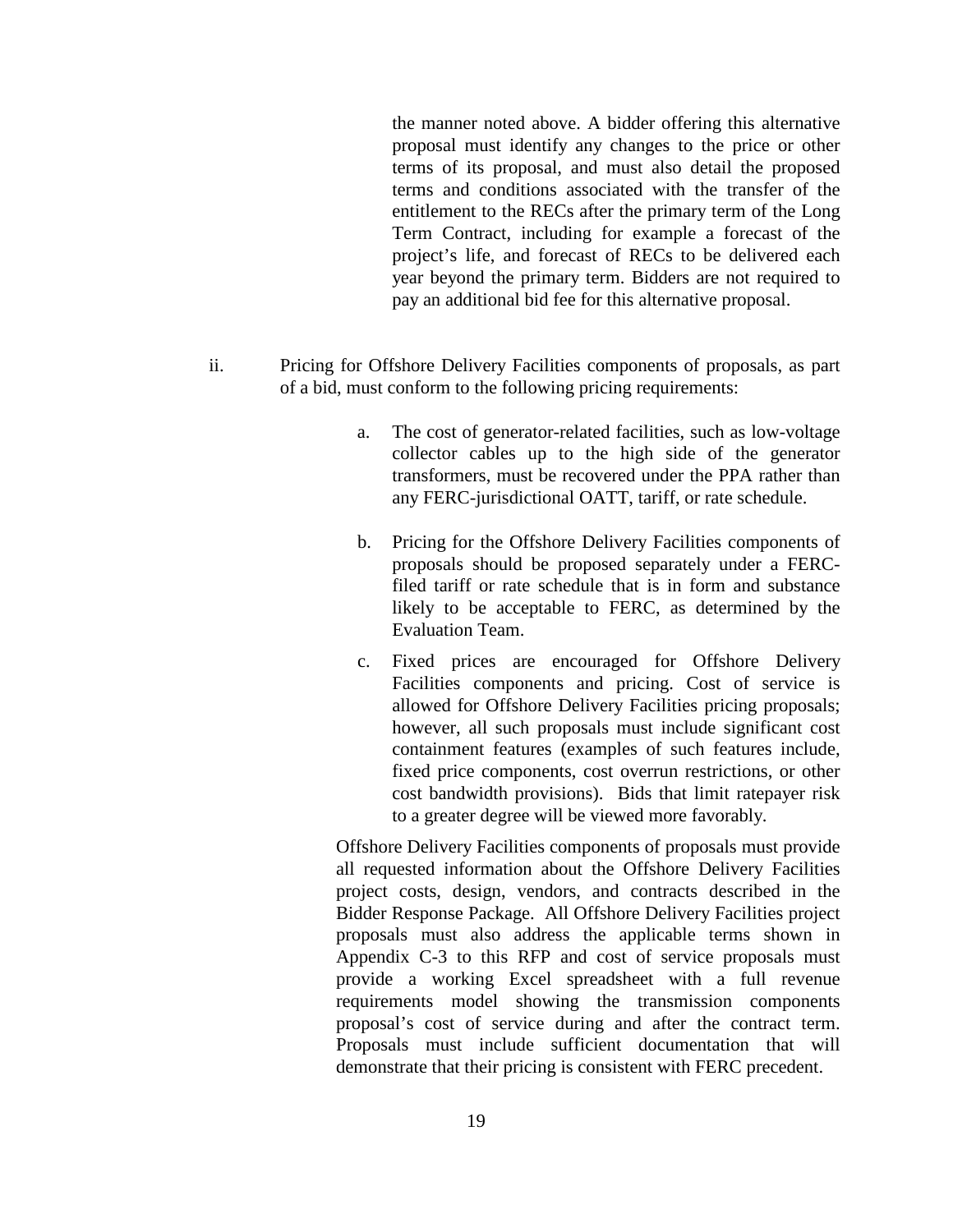#### <span id="page-26-0"></span>**2.2.1.5 Bidder Disclosure of Affiliations and Affiliate Relationships**

All bidders are required to disclose any and all affiliations and affiliate relationships, joint ventures, or wholly owned subsidiaries in such detail as to allow the Evaluation Team to be able adequately determine the bidder's corporate structure as described in Appendix B to this RFP. Bidders are required to provide complete and accurate information. Any bidder failing to provide complete and adequate information will not be considered eligible under this solicitation.

In addition, bidders are required to disclose and document any and all direct and indirect affiliations and affiliate relationships, financial or otherwise, between the bidder and any of the Distribution Companies, including any relationship in which any of the Distribution Companies has a financial or voting interest (direct or indirect) in the bidder or the bidder's proposed project. These relationships would encompass, but are not be limited to:

- Corporate or other joint arrangements, joint ventures, joint operations whether control exists or not;
- Minority ownership (less than 50 percent (50%) investee);
- Joint development agreements;
- Operating segments that are consolidated as part of the financial reporting process;
- Related parties with common ownership;
- Credit, debenture, and financing arrangements, whether a convertible equity feature is present or not; and
- Wholly owned subsidiaries.

#### <span id="page-26-1"></span>**2.2.1.6 Contract Term**

The contract term for Long-Term Contracts is defined by Section 83C as a contract for a period of 15 to 20 years. Within these statutory parameters, bidders are encouraged to make their own determination as to the product delivery term that best fit their needs while meeting the requirements of this RFP. For projects developed in phases and in recognition of the 15 to 20-year contract term specified in Section 83C, the Distribution Companies will consider issuance of multiple contracts. Bidders should indicate their proposed number and timing of contracts.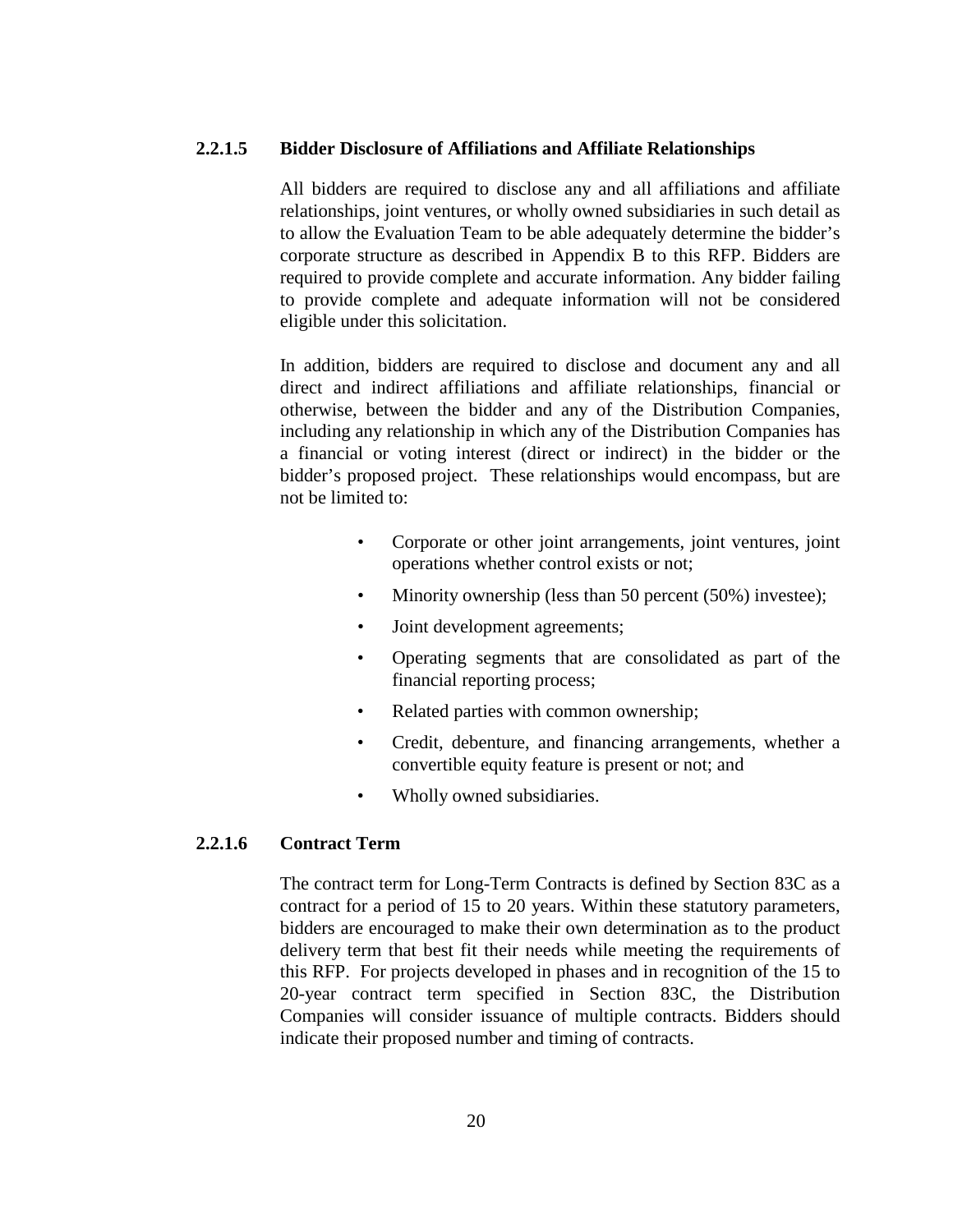#### <span id="page-27-0"></span>**2.2.1.7 Capacity Requirements**

A proposal must describe the amount of capacity, and the capacity commitment period, for which the bidder expects the generation unit in their proposal to qualify under the Forward Capacity Auction Qualification ("FCAQ") requirements set forth in Section III.13.1 of Market Rule 1 of ISO-NE's Transmission Markets and Services Tariff and how the bidder expects to meet those requirements. Such requirements include, among others, satisfaction of the Capacity Capability Interconnection Standard and the remedying of any issues identified in the overlapping impact analysis. This FCAQ amount must be consistent with the amount that would typically be expected for similar projects of the same nameplate rating and technology type and location. The Distribution Companies will not purchase capacity under the Long-Term Contracts, and bidders will retain any Forward Capacity Market revenues received from ISO-NE.

Notwithstanding the above, each project must include a commitment to interconnect to the PTF at the Capacity Capability Interconnection Standard.

#### <span id="page-27-1"></span>**2.2.1.8 Interconnection and Delivery Requirements**

The delivery of Offshore Wind Energy Generation from a generation unit must occur throughout the term of the contract. Substitution of non-Offshore Wind Energy Generation is not allowed for delivery or firming of delivery. It is the responsibility of the bidder to satisfy the delivery requirement. The delivery point must be located so that Distribution Companies are not responsible for wheeling charges to move energy to the PTF. The Distribution Companies will not be responsible for any costs associated with delivery other than the payment of the bid prices. Similarly, Distribution Companies will not be responsible for any scheduling associated with delivery.

The bidder will be responsible for all costs associated with and/or arising from interconnecting its project to the PTF using the Capacity Capability Interconnection Standard and for ensuring that the Offshore Wind Energy Generation is recognized in ISO-NE's settlement system as injected in the ISO-NE energy market at a specified and agreed upon pricing node.

The Distribution Companies are seeking projects where energy is able to be delivered to their ratepayers without material constraint or curtailment, and the bidder is obligated to demonstrate how this delivery standard is to be satisfied. Bidders must demonstrate that their proposed point of delivery into ISO-NE, along with their proposed interconnection and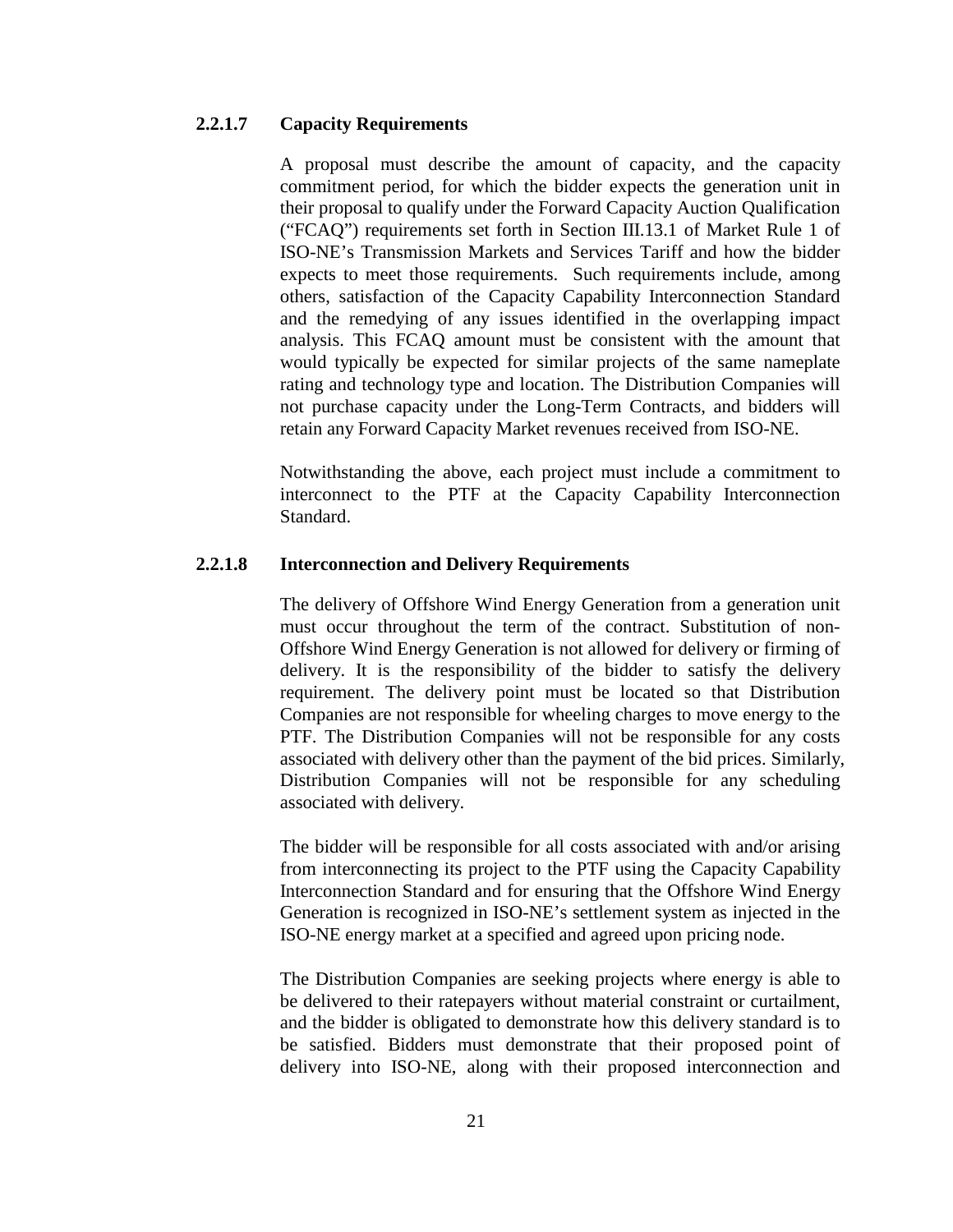transmission upgrades, is sufficient to ensure full delivery of the proposal's Offshore Wind Energy Generation profile. Proposals must include all interconnection and transmission upgrade costs required to ensure full delivery of the proposed Offshore Wind Energy Generation profile, including transmission upgrades that may need to occur beyond the point of interconnection. Proposals that fail to provide sufficient supporting documentation or information necessary to reasonably ensure full delivery of the proposed Offshore Wind Energy Generation profile under a range of assumptions may be eliminated from further evaluation.

At no time will one or more Distribution Companies assume the responsibility of Lead Market Participant, as defined by ISO-NE.

The generation unit shall comply with all ISO-NE and FERC interconnection requirements for generation facilities and interregional ties, as applicable. Any RECs associated with the Offshore Wind Energy Generation and purchased pursuant to the Long-Term Contract must be delivered into the Distribution Companies' NEPOOL GIS accounts.

To meet this requirement, bidders must submit a plan that clearly demonstrates how Offshore Wind Energy Generation will be delivered from or by the proposed eligible project to the delivery point that is a PTF Node as outlined in Section 6 of Appendix B to this RFP.

The bidder must detail the status (and conclusions, as available) of interconnection applications and studies, as further described in Section 6 of Appendix B to this RFP.

All bidders must have filed interconnection requests with ISO-NE as necessary and sufficient to gain a full understanding of the maximum expected interconnection costs for their proposed Offshore Wind Generation capacity(ies), and for the potential Offshore Wind Generation capacity(ies) to be interconnected through their Expandable Transmission Proposals(s). Projects that have received their I.3.9 approval from ISO-NE must identify that approval and include such documentation in their proposal. Proposals for projects that do not have I.3.9 approval from ISO-NE must include technical reports or system impact studies that approximate the ISO-NE interconnection process, including but not limited to clear documentation of study technical and cost assumptions, reasoning, and justification of such assumptions. All studies must assume the project will interconnect using the Capacity Capability Interconnection Standard, must use the current ISO-NE interconnection process (including network impact scenarios from multiple projects interconnecting), and must also detail any assumptions with respect to projects that are ahead of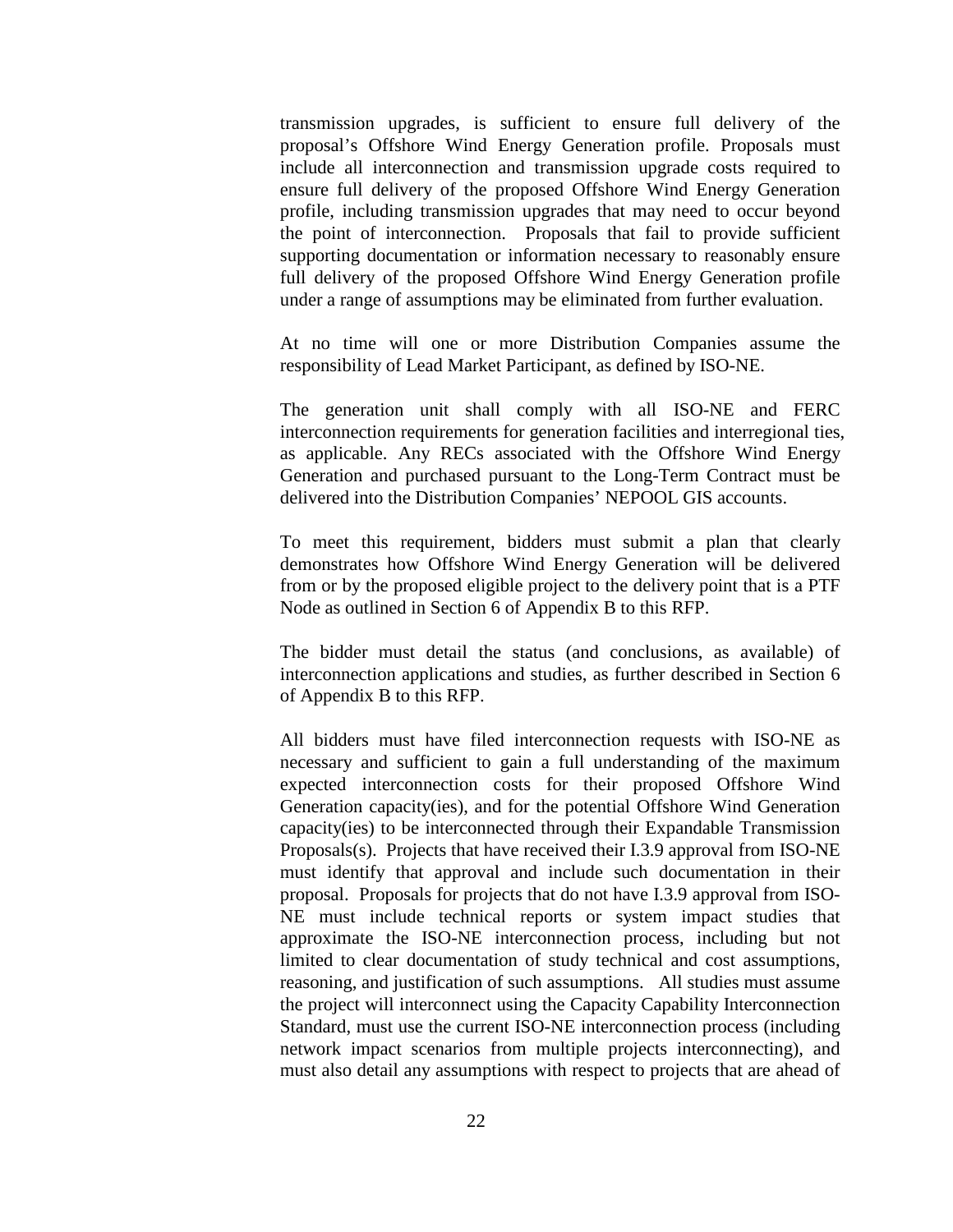the proposed project in the ISO-NE interconnection queue and any assumptions as to changes to the transmission system that differ from the current ISO-NE Regional System Plan. Proposals are strongly encouraged to include a scenario analysis in their studies that shows how changes in the project interconnection queue could impact their interconnection costs using the current ISO interconnection rules.

In addition, to the extent that ISO-NE is considering changes to the current interconnection rules, bidders may also submit studies using the new ISO-NE-proposed process. Any such studies must be accompanied with clear documentation of study technical and cost assumptions, reasoning, and justification of such assumptions. The Evaluation Team may consider such additional studies during the evaluation process if applicable, but will not consider submissions based on interconnection processes or rules that have not been proposed by ISO-NE.

#### <span id="page-29-0"></span>**2.2.1.9 Proposal Completeness: Bidder Response Forms and the Draft Contracts**

Bidders must follow the instructions provided in Appendix B to this RFP and provide complete responses. Bidders are also required to fill out Appendix D to this RFP. Bidders are required to provide the information specified in each section of the CPPD. If any of the information requested is inconsistent with the type of technology or product proposed, the bidder should include "N/A" and describe the basis for this determination. If a bidder does not have the information requested in the bid forms and cannot obtain access to the information prior to the bid submittal due date, the bidder should provide an appropriate explanation, and a subsequent update as described below.

Appendices C-1 and C-2 to this RFP are the form of the Draft Contracts and Appendix C-3 is the Offshore Delivery Facilities Service Requirements for this solicitation. Bidders must include a marked version showing any proposed changes to the Draft Contracts with their bid, and it is assumed that bidders would be willing to execute the marked-up contract included in their bids. Bidders are discouraged from proposing material changes to the Draft Contracts or material deviations from the Offshore Delivery Facilities tariff and contract requirements.

#### <span id="page-29-1"></span>**2.2.1.9.1 Bid Fees**

Each applicant must submit the bid fee for each proposed eligible project as described in Section 1.10 of this RFP.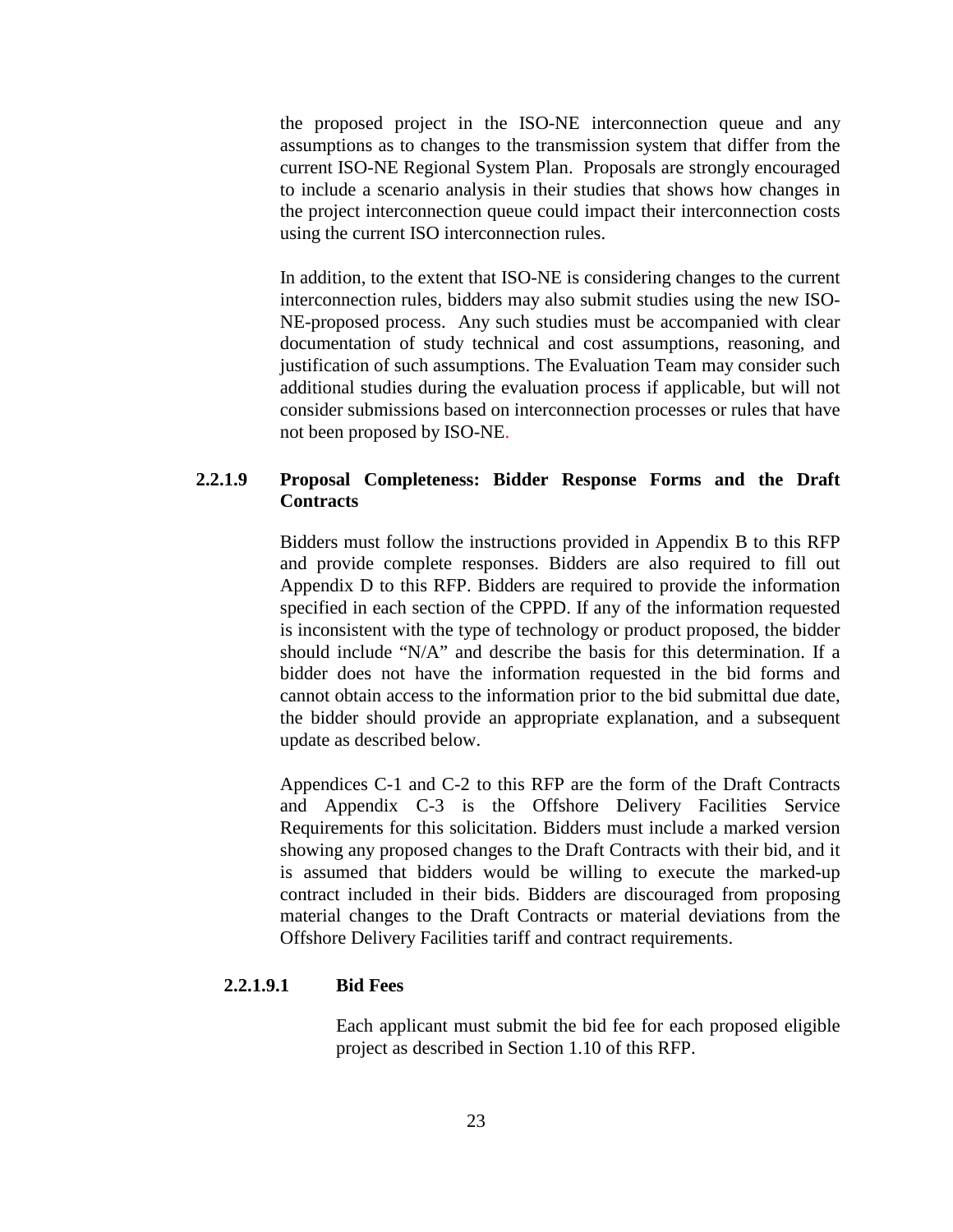#### <span id="page-30-0"></span>**2.2.2 Threshold Requirements**

Proposals that meet all the eligibility requirements will then be evaluated to determine compliance with threshold requirements, which attempt to screen out proposals that are insufficiently mature from a project development perspective; lack technical viability; impose unacceptable balance sheet impacts on the Distribution Companies; do not satisfy the minimum requirements set forth in Section 83C; are not in compliance with RFP requirements pertaining to credit support; or fail to satisfy minimum standards for bidder experience and ability to finance the proposed project. The threshold requirements for this RFP are set forth below.

#### <span id="page-30-1"></span>**2.2.2.1 Site Control and Related Agreements**

The bidder must demonstrate that it has a federal lease issued on a competitive basis after January 1, 2012 for an Offshore Wind Energy Generation site that is located on the Outer Continental Shelf and for which no turbine is located within 10 miles of any inhabited area. Further, the bidder must demonstrate that it has a valid lease, or option to lease, for marine terminal facilities necessary for staging and deployment of major project components to the project site. The bidder must also detail the proposed interconnection site, describe what rights the bidder has to the interconnection site, and provide a detailed plan and timeline for the acquisition of any additional necessary rights. The bidder must: (i) specifically describe the portions of the route for which the bidder has acquired sufficient rights to locate its Offshore Delivery Facilities proposed under section 2.2.1.3., $^{13}$  $^{13}$  $^{13}$  above, those transmission facilities, and (ii) provide a reasonable and achievable detailed plan (with a timeline) to acquire sufficient rights to the remainder of the necessary Offshore Delivery Facilities locations. The required information and documentation shall include the following:

i. Plans, including a map of the Offshore Wind Energy Generation site, a map showing the location of the marine terminal facility, the proposed water routes to the project site, a map of the proposed interconnection that includes the path from the Offshore Wind Energy Generation site to the interconnection location, and, to the extent a bid includes associated Offshore Delivery Facilities or

<span id="page-30-2"></span><sup>&</sup>lt;sup>13</sup> Thus, site control information as described in this section must be provided for all Offshore Delivery Facilities associated with the bid, whether or not they are proposed in a separate bid component from the Offshore Wind Energy Generation component of the bid.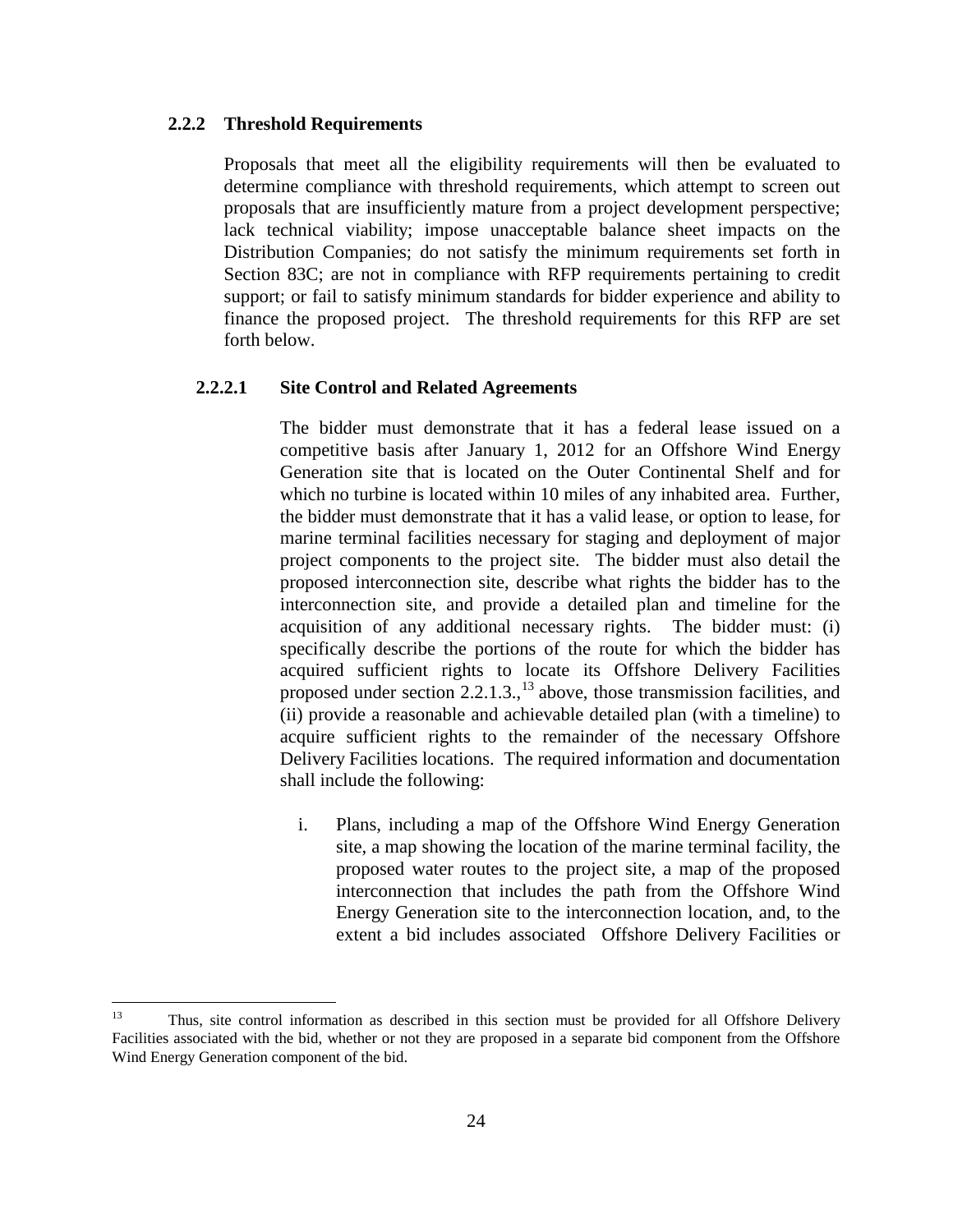Project Specific Generator Lead Line proposed under section  $2.2.1.3.1$  (1), above, a map that shows those facilities' location(s);

- ii. A description of all government issued permits, approvals, and authorizations that have been obtained or need to be obtained for the use and operation of the Offshore Wind Energy Generation site, the proposed interconnection location, and, to the extent a bid includes associated Offshore Delivery Facilities or Project Specific Generator Lead Line proposed under section 2.2.1.3.1, above, the location(s) of such facilities. Provide copies of any permits, approvals, and authorizations obtained, and a detailed plan and timeline to secure the remaining permits, approvals, and authorizations;
- iii. A copy of each of the leases, agreements, easements, and related documents granting the right to use the Offshore Wind Energy Generation site, the marine terminal for deployment of major project components, and, if available, the interconnection location;
- iv. A copy of each of the related leases, agreements, easements, and related documents that have been obtained for the route of the Offshore Delivery Facilities or Project Specific Generator Lead Line proposed under section 2.2.1.3. above; and,
- v. Provide a description of the area surrounding any land-based project area, including the marine terminal for deployment of major project components and all transmission and interconnection facility locations.

#### <span id="page-31-0"></span>**2.2.2.2 Technical and Logistical Viability, Ability to Finance the Proposed Project**

The bidder must demonstrate that the technology it proposes to use is technically viable. Technical viability may be demonstrated by showing that the technology is commercially available, is reasonably expected to be commercially available prior to the commencement of project construction, or has been used successfully as outlined in Section 8 of Appendix B to this RFP.

The bidder must demonstrate the logistical viability of the project through a construction plan covering the necessary specialized equipment (e.g. vessels), applicable maritime law (e.g. the Jones Act), and local port facilities to complete project deployment.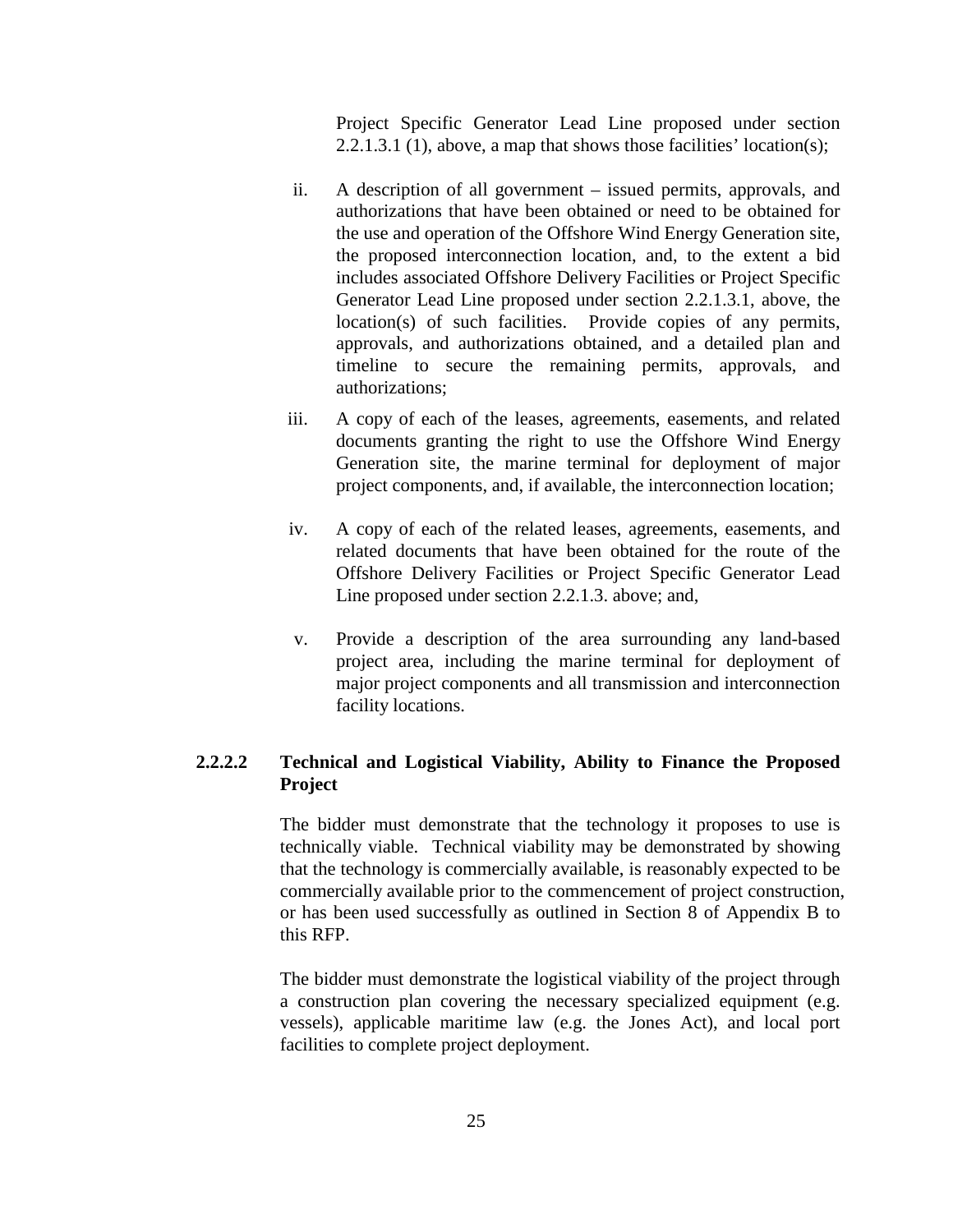The bidder must also demonstrate the financial viability of the proposed eligible project, including the funding of development costs and the required development period security, the reasonableness of the transmission/network upgrades project scope and cost estimates, and the ability to acquire the required equipment in the time frame proposed (see Section 5 of Appendix B to this RFP).

#### <span id="page-32-0"></span>**2.2.2.3 Experience**

The bidder must demonstrate that it has sufficient relevant experience and expertise, as applicable, to successfully develop, finance, construct, and operate and maintain its proposed eligible project. Development, financing, and construction experience can be established by demonstrating that key member(s) of the bidder's development team have undertaken project management responsibilities, including:

- 1. Successful development and construction of a similar type of project; or
- 2. Successful development and construction of one or more projects of similar size or complexity or requiring similar skill sets; or
- 3. Experience successfully financing power generation or transmission projects (or demonstrating the financial means to finance the eligible project on the bidder's, eligible project developer's or eligible project owner's balance sheet).

Operations and maintenance experience should be addressed as outlined in Section 9 of Appendix B to this RFP.

#### <span id="page-32-1"></span>**2.2.2.4 Providing Enhanced Electricity Reliability within the Commonwealth**

Section 83C requires that the proposed project must demonstrate that it will "provide enhanced electricity reliability." This requirement can be satisfied by the bidder's agreement to commit any qualifying capacity to ISO-NE exclusively, even if capacity is not included in its bid, as described above. Bidders may provide other demonstrations that will be considered in determining whether this threshold requirement is satisfied.

#### <span id="page-32-2"></span>**2.2.2.5 Contribution to Reducing Winter Electricity Price Spikes**

The project must demonstrate that the proposed project will contribute to a reduction in winter electricity price spikes.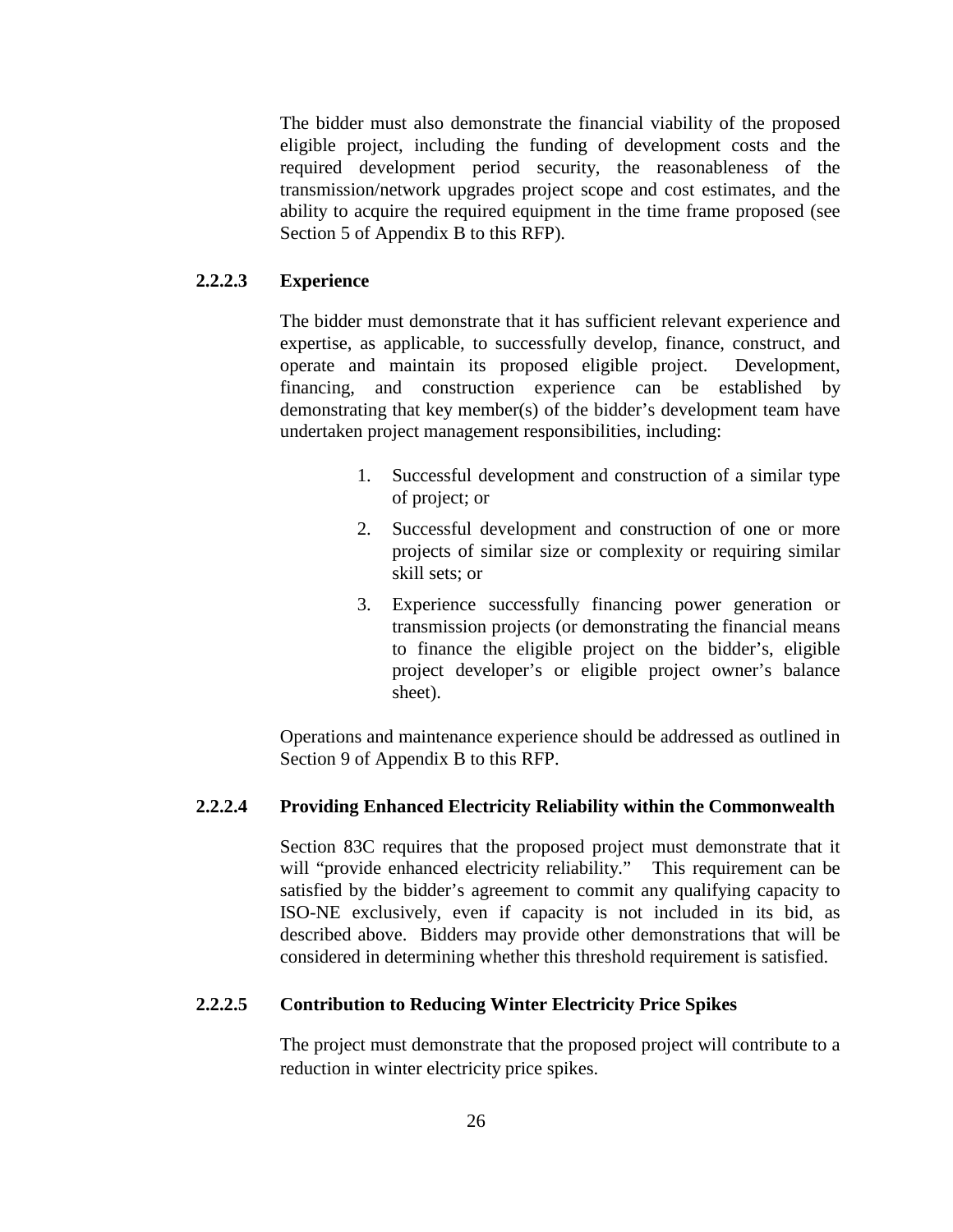#### <span id="page-33-0"></span>**2.2.2.6 Avoid Line Loss and Mitigating Transmission Costs to the Extent Possible and Ensuring that Transmission Cost Overruns, if any, are not Borne by Ratepayers**

The proposed project must demonstrate its approach to avoiding line loss. In addition, Section 83C requires that any transmission cost overruns are not to be borne by ratepayers. All proposals must demonstrate that the proposed project has sufficient safeguards to ensure that any transmission or other Offshore Delivery Facilities cost overruns are not imposed on ratepayers.

#### <span id="page-33-1"></span>**2.2.2.6.1 Transmission Cost Containment**

Section 83C requires that proposals "mitigate transmission costs to the extent possible and ensure that transmission cost overruns, if any, are not borne by ratepayers." Bidders must include significant cost containment features in their proposals to meet this requirement. Proposals that include more effective provisions that eliminate or minimize ratepayer exposure to transmission and other Offshore Delivery Facilities cost risks as described in this section will be evaluated more favorably throughout the evaluation process.

While bidders are not limited to any particular types of cost containment, cost containment proposals may include binding commitments to adopt specified rate structures, other measures that prevent ratepayer cost exposure, and/or caps on the following:

- project construction and capital costs;
- the cost of related system upgrades;
- costs arising from changes in interconnection processes or rules; and,
- caps on operation and maintenance and other ongoing costs of a project.

Cost containment provisions may apply differently to different types of costs, so long as the provisions are consistent with a bidder's approach to estimating the costs of its proposal. A bidder must identify the risks associated with any project cost not subject to a cost containment feature. To the extent there are any circumstances where any specific proposed cost containment feature would not apply, a bidder shall explain such exceptions in sufficient detail to allow for a full assessment of the proposal.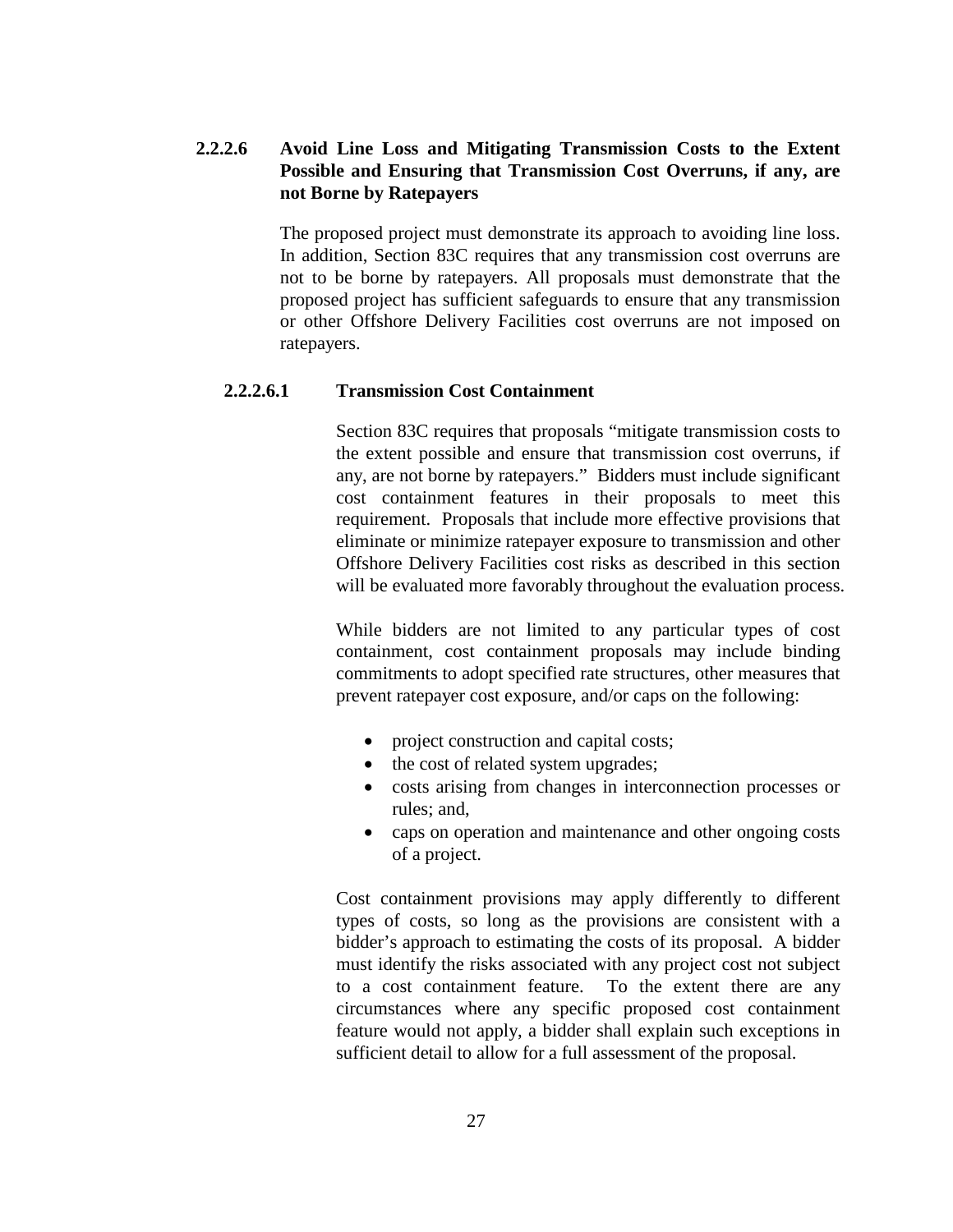It is the bidder's responsibility to provide sufficient information to allow the Evaluation Team to thoroughly and reliably evaluate the details of any cost containment features proposed by the bidder. Offshore Delivery Facilities bid components should include all information available (e.g., basis and assumptions for such cost estimates, as well as for associated system upgrade costs) to support assessment of the accuracy and reliability of the costs and/or rates proposed.

As outlined in Appendix B to this RFP, the bidder must include a detailed explanation of how its proposal mitigates Offshore Delivery Facilities bid component costs, and ensures that Offshore Delivery Facilities cost overruns, if any, are not borne by ratepayers. Offshore Delivery Facilities bidders must also explain how their proposals comply with any applicable FERC precedent. The requirements in Appendix B to this RFP are minimum requirements. Bidders must provide sufficient documentary support, including examples where appropriate, for their cost containment proposals to allow for a full and transparent evaluation of these proposals.

#### <span id="page-34-0"></span>**2.2.2.6.2 Abandonment Costs**

If an Offshore Delivery Facilities project accepted under this RFP is cancelled or abandoned, or its development is otherwise discontinued (an event referred to hereinafter as "abandonment"), the bidder shall be allowed to propose to recover prudentlyincurred project-related costs ("abandonment costs") from the Distribution Companies in accordance with FERC rules and policies. However, in no event may a bidder recover abandonment costs if the abandonment was caused directly or indirectly by some wrongful act or failure to act of the bidder. In consideration of entering into a Long-Term Contract with the Distribution Companies under this RFP, bidders shall agree not to seek from FERC or any other agency or authority any treatment of abandonment costs inconsistent with this provision.

The evaluation process will value more favorably proposals to the extent that the proposals further eliminate or minimize ratepayer exposure to abandonment cost risk by not seeking abandonment cost recovery or including significant limitations, such as a commitment not to seek recovery for abandonment costs incurred prior to the issuance of this RFP, or another date certain to be proposed by the bidder.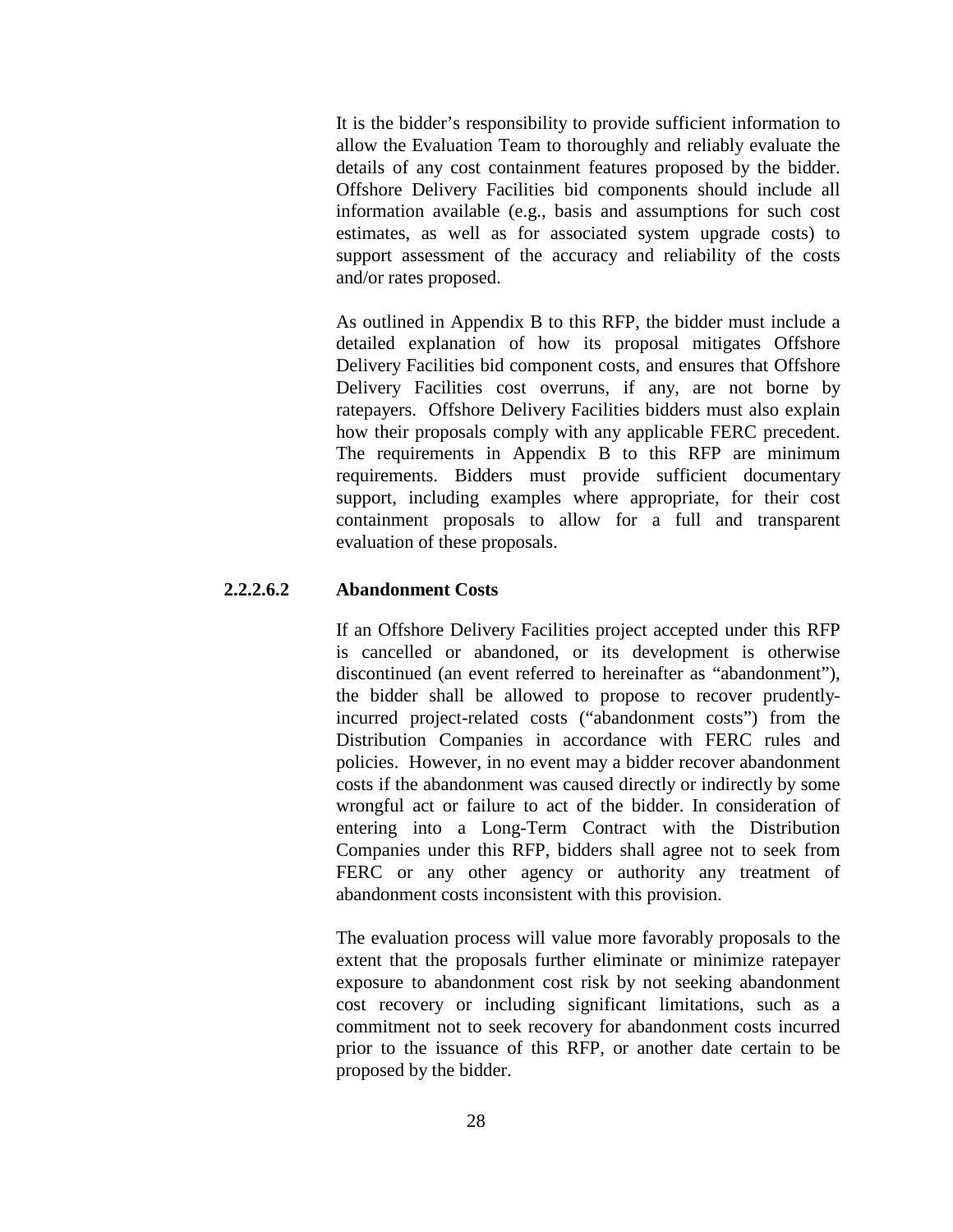#### <span id="page-35-0"></span>**2.2.2.6.3 Offshore Delivery Facilities Costs in the Absence of Energy Delivery**

All proposals must include a project schedule as required in the Bidder Response Package in Appendix B to this RFP. Proposals should propose complete critical path schedules, for both Offshore Delivery Facilities and Offshore Wind Energy Generation elements of the project, from the notice of selection for contract consideration to the start of commercial operations (the "Baseline Schedule"). The evaluation process will value more favorably proposals that include mechanisms to protect ratepayers from risks associated with payments for Offshore Delivery Facilities costs when any associated expected Offshore Wind Energy Generation, as proposed by the bidder, is absent, reduced, or curtailed as compared to the Baseline Schedule. The Evaluation Team expects that departures from the commercial operation dates at the end of the Baseline Schedule will result in the following:

- 1. Offshore Delivery Facilities payments are not required either directly or indirectly, whether in the form of AFUDC, CWIP, or by any other means, prior to the transmission project actually achieving commercial operation.
- 2. In the event that the Offshore Delivery Facilities project achieves commercial operation prior to the date that some or all of its associated Offshore Wind Energy Generation facilities actually begin producing energy for delivery to the Distribution Companies, Offshore Delivery Facilities payments are reduced in proportion to the shortfall, if any, in energy deliveries relative to the Baseline Schedule.

The Evaluation Team will consider other mechanisms as proposed by the bidder to mitigate ratepayer risk.

#### <span id="page-35-1"></span>**2.2.2.7 Adequately Demonstrate Project Viability in a Commercially Reasonable Timeframe**

A bidder must demonstrate that its proposal can be developed, financed, constructed and technically viable within a commercially reasonable timeframe.

A proposal that does not have a reasonable schedule that provides sufficient time for the application for, and receipt of, necessary permits,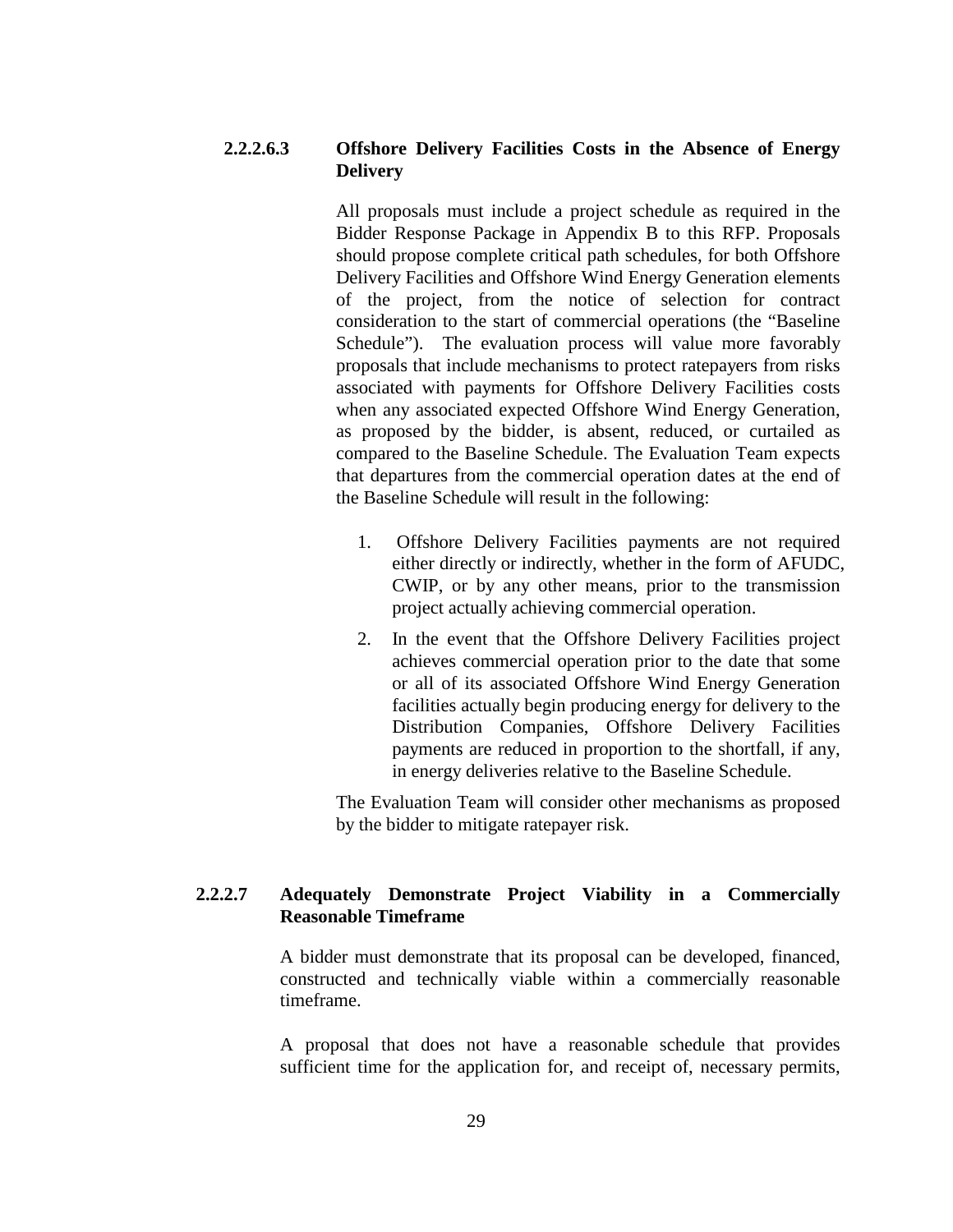approvals and other commitments may be determined not to have satisfied this threshold requirement. In addition, a proposal that is determined to have a "fatal flaw" such that it will be unable to obtain permits or property rights necessary to construct the proposed project may be determined not to have satisfied this threshold requirement.

## **2.2.2.8 Contribution to Employment; Economic Development Benefits**

Section 83C requires that, where feasible, a proposed project demonstrate that it creates additional employment and economic development in the Commonwealth. This requirement can be satisfied, for example, by a showing of:

- 1. Direct employment benefits associated with the proposed project; or,
- 2. Indirect employment benefits associated with the proposed project; or,
- 3. Other economic development benefits associated with the proposed project.

The Evaluation Team will consider a broad range of other economic development benefits that could be achieved by a proposed project, including, for example, creating property tax and lease payment revenues, commitments to local workforce training, and providing Offshore Wind Energy Generation at lower costs than other potential projects, and potential environmental benefits to ratepayers. The proposal shall include a timeline of the short-term and long-term economic development benefits.

# **2.2.2.9 Utilizing an Appropriate Tracking System to Account and Enable for GWSA Goals**

The proposed project must demonstrate that it will utilize an appropriate tracking system to ensure a unit specific accounting of the delivery of Offshore Wind Energy Generation, to enable the Department of Environmental Protection, in consultation with the DOER, to accurately measure progress in achieving the Commonwealth's goals under Chapter 298 of the Acts of 2008 or Chapter 21N of the General Laws.

## **2.2.2.10 Environmental Impacts**

Section 83C requires that, where possible, a proposed project must demonstrate that it mitigates any environmental impacts.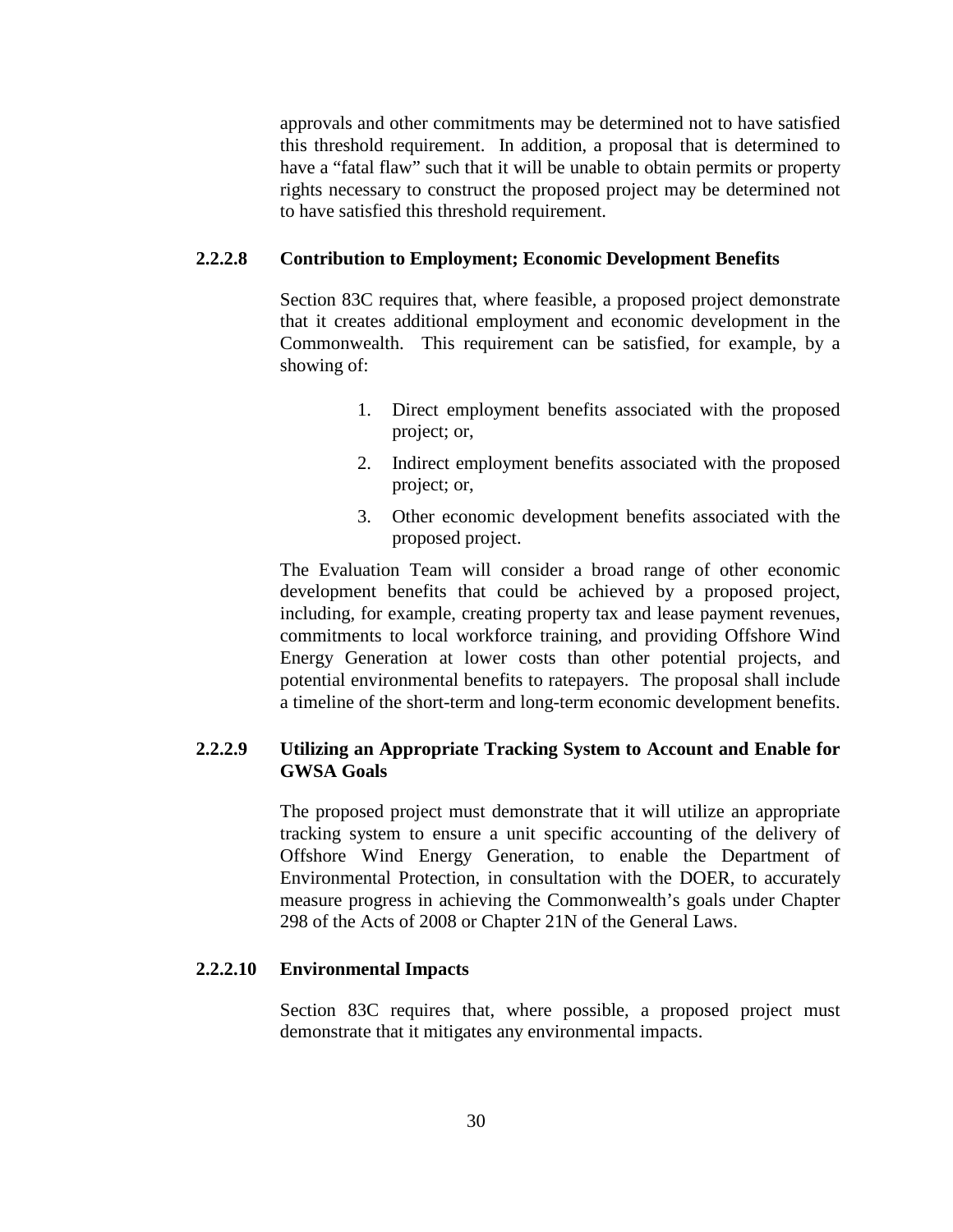### **2.2.2.11 Security Requirements**

Proposals that are selected will be required to post security.

The required level of security for contracts for each Long-Term Contract is \$20,000 multiplied by the Contract Maximum Amount (as defined in the Draft Contract, Appendix C-1 and C-2 to this RFP) in MW for the generation unit. Fifty percent (50%) of the security must be provided at the time of contract execution. The remaining 50 percent (50%) of the security must be provided upon regulatory approval of the contract. Security will be promptly returned if the applicable regulatory agency does not approve the contract.

The required level of Security for Offshore Delivery Facilities Projects associated with an Expandable Transmission Proposal is \$10,000 per MW. Fifty percent (50%) of the Security must be provided within five business days after the eligible bidder has been notified that it has been selected to file a Rate Schedule or Tariff and Service Agreement with FERC. The remaining fifty percent (50%) of the Security must be provided upon FERC acceptance of the Rate Schedule or Tariff and Service Agreement. Security will be promptly returned if agreement is not reached on the Rate Schedule or Tariff and Service Agreement or if they are not accepted by FERC.

The Distribution Companies will not provide any financial security or parent guaranty under any circumstances.

The required security must be in the form of a cash deposit or a letter of credit from a U.S. commercial bank or the U.S. branch of a foreign bank, in either case having (x) assets on its most recent balance sheet of at least \$10 billion and (y) a credit rating of at least A2/A. More detail on the security requirements is included in the Draft Contracts.

## **2.2.2.12 Unreasonable Balance Sheet Impacts**

A Distribution Company may decline to pursue a proposal if the proposal's terms and conditions would result in a contract obligation that places an unreasonable burden on the Distribution Company's balance sheet. However, Distribution Companies are required to take all reasonable actions to structure their contract pricing or administration for the products purchased to mitigate impacts on the balance sheet or income statement of the Distribution Company or its parent company, subject to approval of the DPU. Mitigation of these measures must not increase costs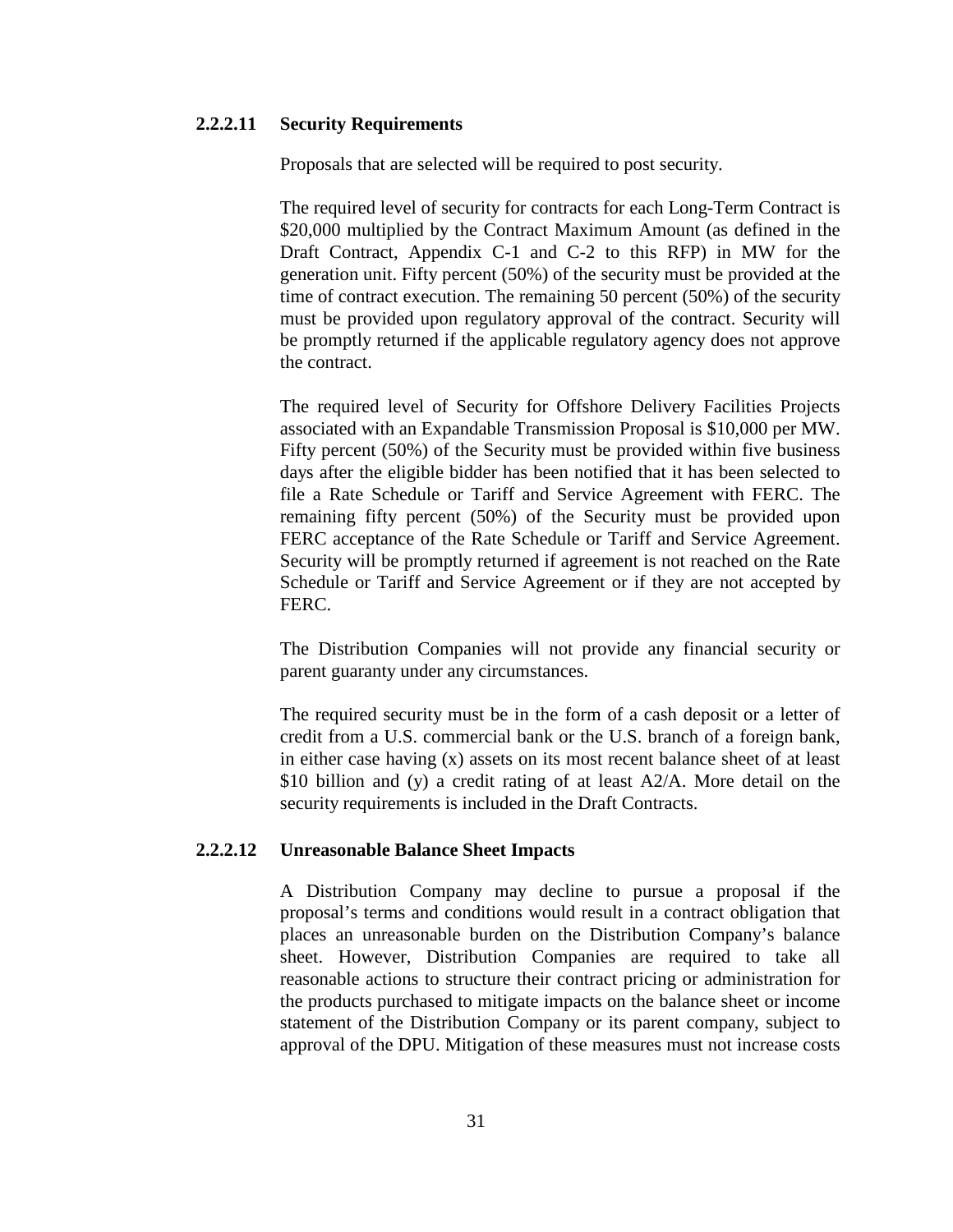to ratepayers. Each Distribution Company retains the right to make such a determination based upon the evaluation of particular proposals.

#### **2.2.2.13 Facilitate Financing of Offshore Wind Energy Generation**

Proposals that seek to qualify for consideration under Section 83C must demonstrate that the proposal advances the goal of Section 83C for the selection of cost-effective Long-Term Contracts that facilitate the financing of Offshore Wind Energy Generation resources. The bidder should specify how a Long-Term Contract resulting from this RFP process would either permit it to finance its project that would otherwise not be financeable or assist it in obtaining financing of its project.

#### **2.3 Stage Two—Quantitative and Qualitative Analysis**

Proposals that meet the requirements of Stage One will be subject to a quantitative and qualitative analysis in Stage Two, evaluating the costs and benefits of each proposal as a mechanism to procure reliable renewable energy on a long-term basis to the benefit of ratepayers. The results of the quantitative and qualitative analysis will be a relative ranking and scoring of all proposals. Stage Two scoring will be based on a 100-point scale. Proposals will be scored with up to 75 points for quantitative factors and up to 25 points for qualitative factors for purposes of conducting the Stage Two evaluation.

#### **2.3.1 Evaluation Using Quantitative Evaluation Criteria**

The quantitative evaluation will take place in multiple steps. To begin, the Evaluation Team will undertake a screening process to determine whether one or more proposals are not economically competitive. If the consensus view of the Evaluation Team is that one or more proposals are not sufficiently economically competitive, irrespective of qualitative evaluation results or indirect benefits, then such proposals will not proceed to the full quantitative evaluation.

Proposals that proceed to the quantitative evaluation will be evaluated on their direct and indirect economic and environmental costs and benefits ratepayers as detailed in the following sections.

#### **2.3.1.1 Direct Contract Costs & Benefits**

Proposals will be evaluated on both direct contract price costs and benefits and other costs and benefits as outlined below to retail consumers. Direct contract price costs and benefits for evaluation may include, but may not be limited to:

> i. Offshore Wind Energy Generation will be evaluated on a mark-to-market comparison of the price of any eligible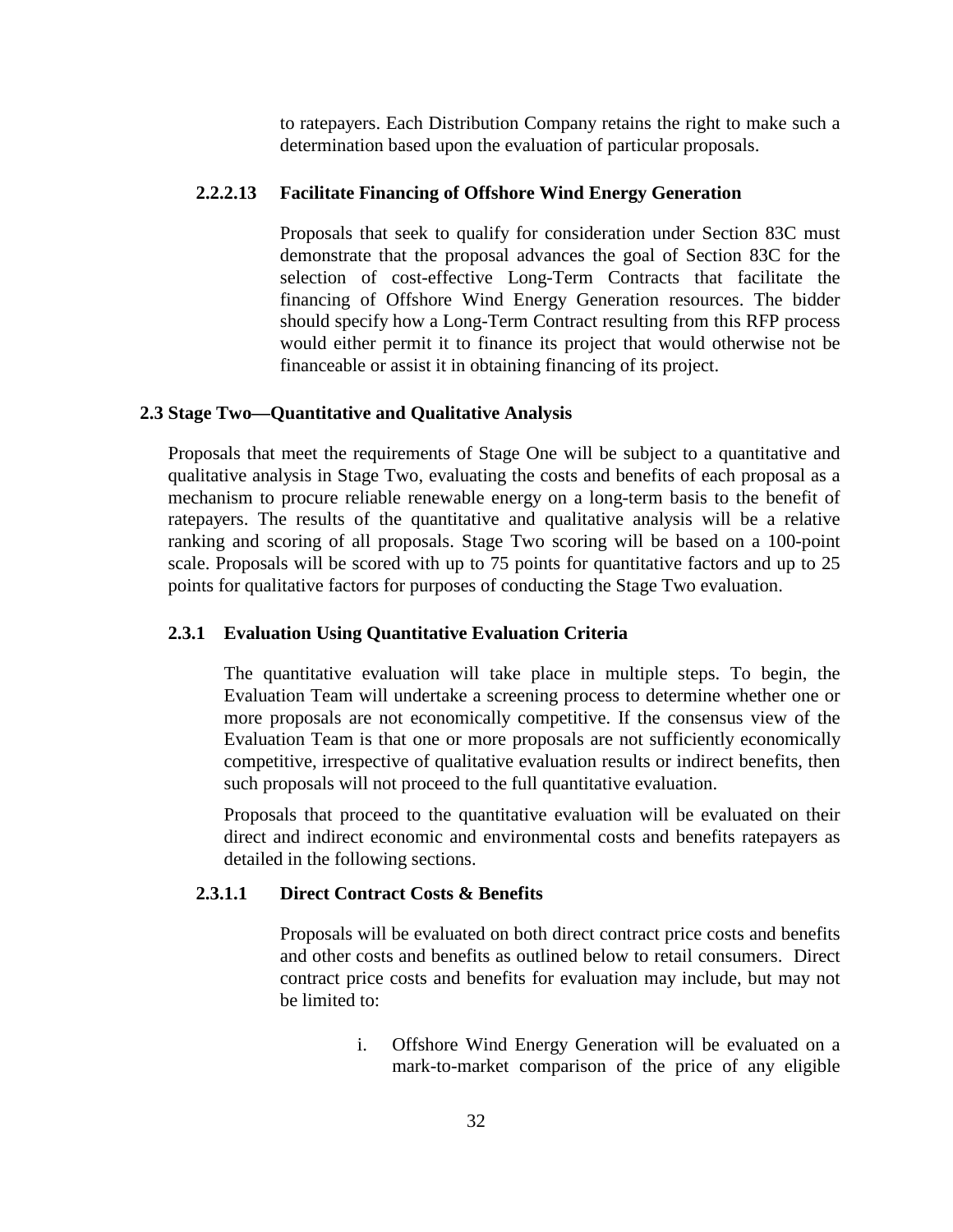Offshore Wind Energy Generation under a contract to projected market prices at the delivery point with the project in-service;

- ii. Offshore Wind Energy Generation resources will be evaluated using a mark-to-market comparison of the price of any RPS Class I eligible RECs under a contract to their projected market prices at the delivery point with the projected in-service date;
- iii. The cost of the Offshore Delivery Facilities, including associated interconnection and upgrade costs, where the recovery of such costs is not included in the PPA, and expected benefits, if any, of revenue from sales of excess capacity over the Offshore Delivery Facilities; and,
- iv. The costs, benefits, and risks of a proposed Expandable Transmission Project, including a calculation of the avoidance of future net costs to connect future Offshore Wind Energy Generation Projects to onshore delivery points, taking into consideration the network costs and risks of delay or failure of future Offshore Wind Energy Generation Projects, including possible stranded costs to be borne by ratepayers.

## **2.3.1.2 Other Costs & Benefits to Retail Consumers**

The quantitative evaluation process will include an evaluation of additional economic and environmental costs and benefits of the proposals to ratepayers in the Commonwealth, which may include, but may not be limited to:

- i. The impacts of changes in LMP paid by ratepayers in the Commonwealth and/or impact on production costs;
- ii. For proposals greater than 400MW, the opportunity costs and benefits of procuring greater than 400 MW in this solicitation as compared to the anticipated costs and benefits of procuring the installed capacity through a future solicitation;
- iii. Offshore Wind Energy Generation RECs will be evaluated using an economic proxy value for their contribution to GWSA requirements, as determined by the Evaluation Team;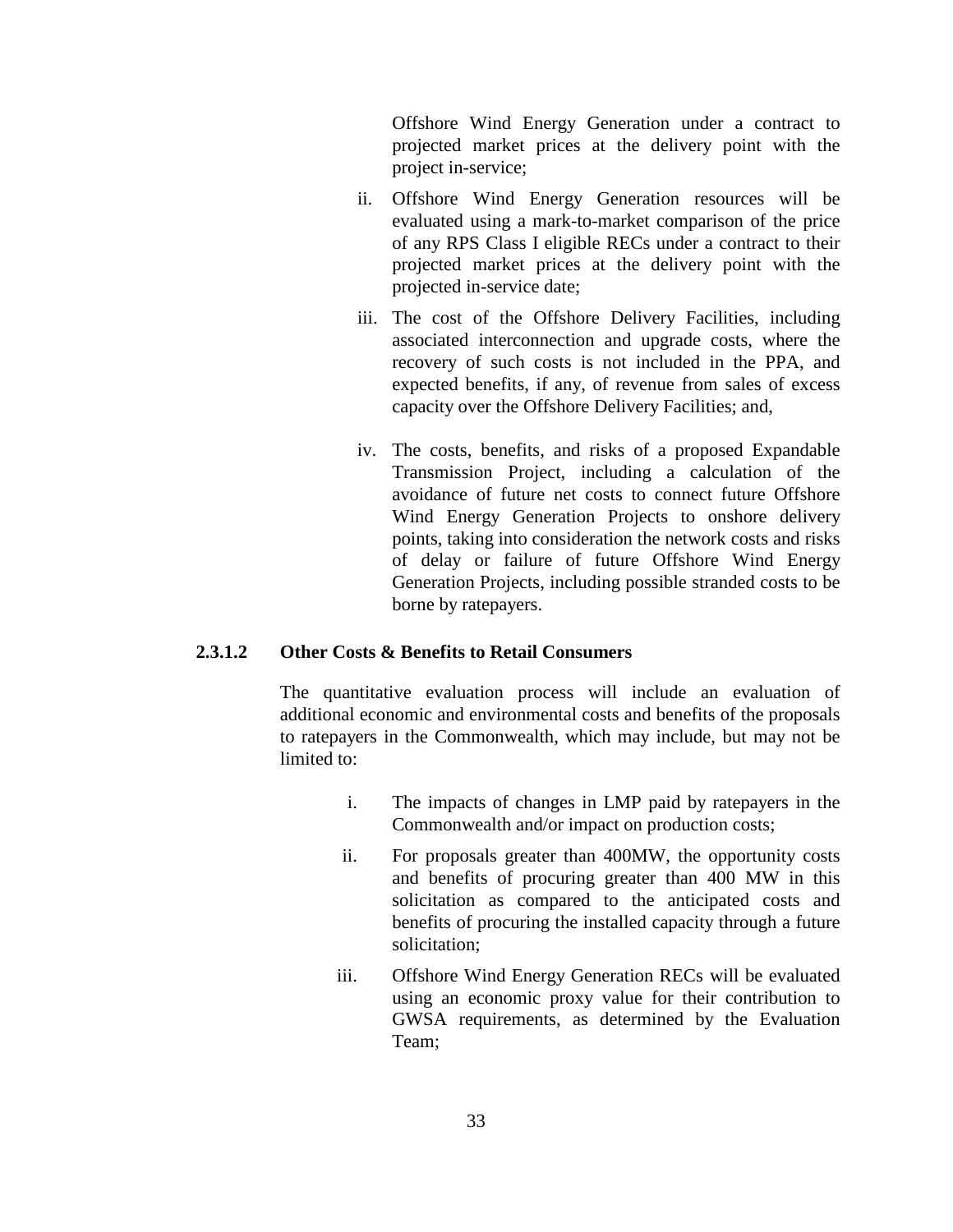- iv. Additional impacts, if any, from the proposal on the Commonwealth's GHG emission rates and overall ability to meet GWSA requirements;
- v. The economic impacts of any associated energy storage systems including the economic value increased resource firmness, reduced intermittency, and improved delivery during peak periods; and,
- vi. Indirect impacts, if any, for retail ratepayers on the capacity or ancillary services market prices with the proposed project in service.

The reference case system topology will be based on the most recent ISO New England Capacity, Energy, Load and Transmission ("CELT") report. The evaluation process will include an evaluation of benefits using the outputs from an electric market simulation model or models.

## **2.3.1.3 Quantitative Evaluation Metrics**

The quantitative evaluation will use a multi-year net present value analysis to preliminarily rank all projects that pass the initial screening (described in Section 2.2.1 of this RFP). For purposes of computing the net present value, a discount factor consisting of a weighted average value of the Distribution Companies cost of capital will be used.

The Offshore Wind Energy Generation production profile provided by the bidder will be evaluated for reasonableness. The Evaluation Team and the Evaluation Team Consultant will also evaluate the reasonableness of Offshore Delivery Facilities cost estimates, including estimates associated with transmission system upgrades, cost-of-service ratemaking, or modified cost-of-service ratemaking. The bidder is responsible for providing support for the basis for all estimates and underlying assumptions. The Evaluation Team reserves the right to modify any bidder production profile or estimated cost (i.e., use a different profile or estimated cost from that provided by the bidder, or additional transmission system upgrade costs that may be required to ensure full delivery of energy and RECs to the Distribution Companies) or any other estimate in order to produce a reasonable and appropriate evaluation. Proposals that fail to provide sufficient supporting documentation or information necessary to produce a reasonable and appropriate evaluation may be eliminated from further evaluation.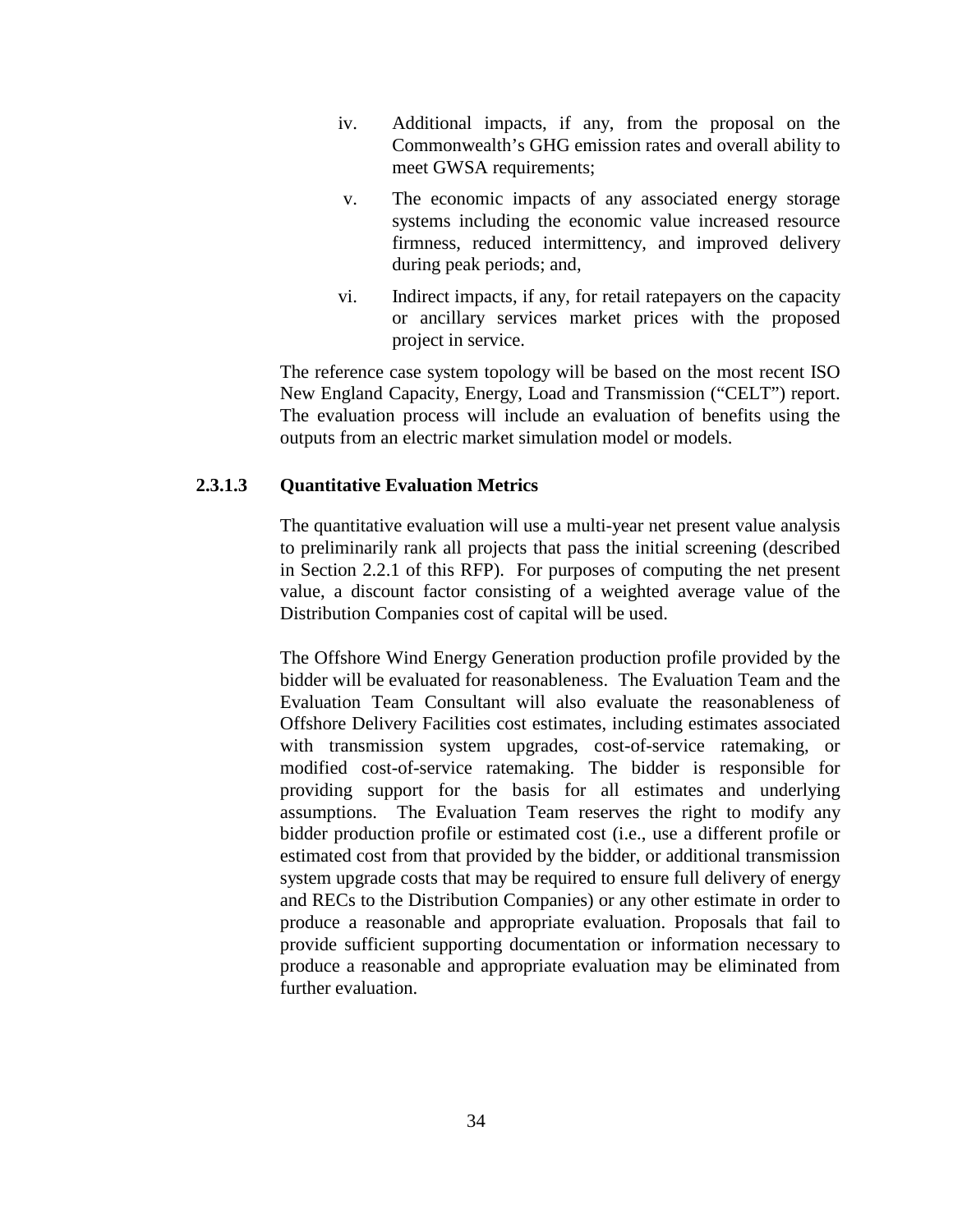# **2.3.2 Qualitative Evaluation**

The qualitative evaluation will consist of the factors mandated by Section 83C as well as factors deemed important by the Evaluation Team as detailed below.

# **i. Siting, Permitting, and Project Schedule**

- Experience and capability of the bidder and eligible project team (and any associated transmission development team), including experience in the ISO-NE market.
- Credibility of plan to obtain required permit approvals, including the extent to which opposition to the project materially affects the ability of the project to obtain timely final approval.
- Demonstrated progress in the interconnection process and credibility of the proposed interconnection schedule.
- Credibility of project schedule and construction plan, and ability to achieve proposed commercial operation date(s).
- Identification of required federal, regional, state, and local permits and progress in the associated application and approval processes.
- Credibility and status of proposed project cost estimates and financing plan.
- Status and completeness of project stakeholder engagement plan.

# **ii. Reliability Benefits**

- Ability to provide enhanced electricity reliability within the Commonwealth.
- Extent to which the proposal is likely to provide benefits to forward capacity market.
- Extent to which the proposal is likely to provide benefits in the ancillary service market.
- Extent to which the proposal provides ISO-NE with operating flexibility benefits.
- Extent to which the proposed project for Offshore Wind Energy Generation is to be paired with energy storage systems that demonstrate reliability and/ or operational benefits.

## **iii. Benefits, Costs, and Contract Risk**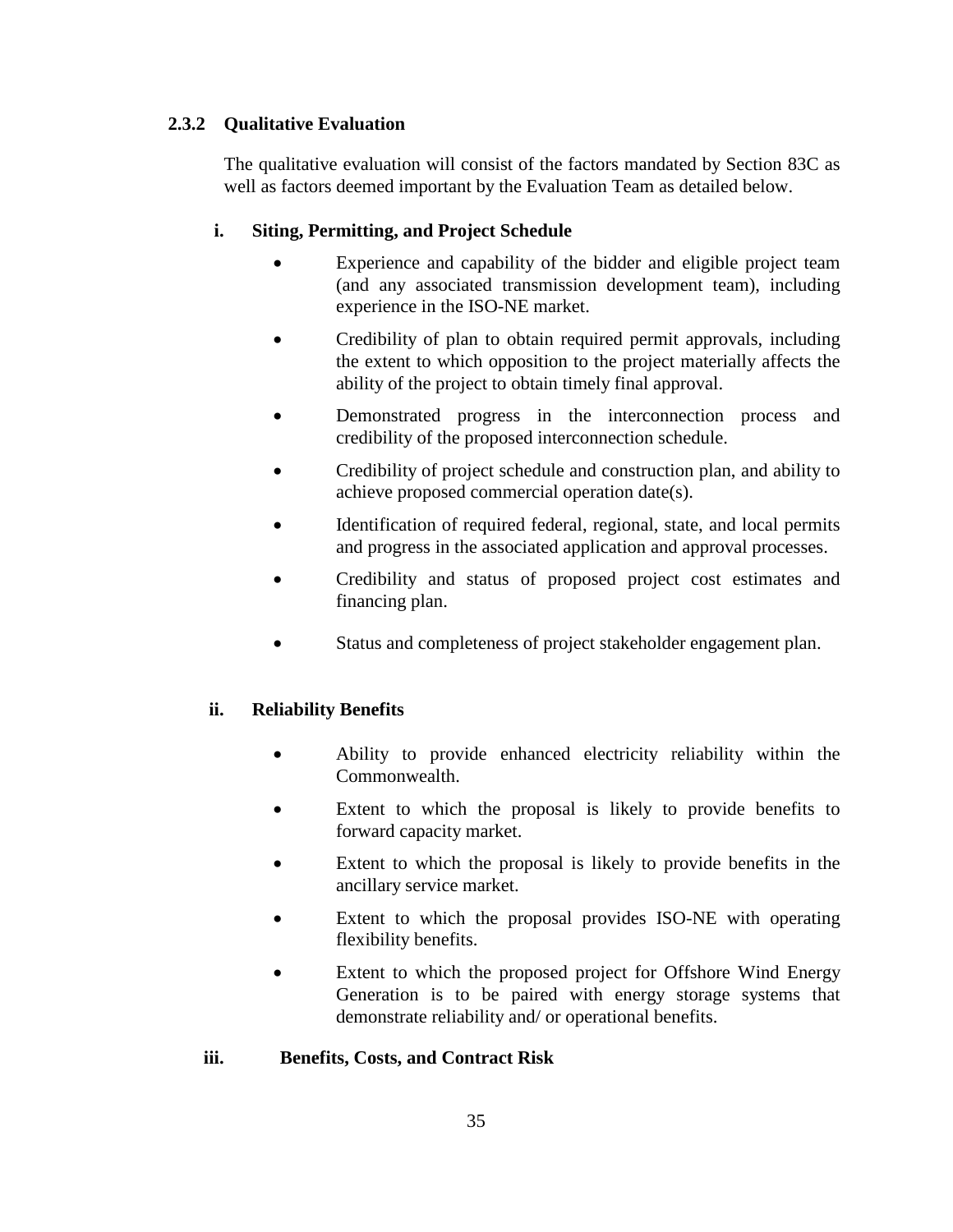- Extent to which project scope, including interconnection upgrades and costs are known or estimates are reasonable.
- Extent to which pricing is firm and/or the cost containment measures effectively limit cost risk for customers.
- Extent to which the bidder accepts provisions of the Draft Contracts and/or illustrative terms for Offshore Delivery Facilities project or shifts risk to buyers and their customers.
- Extent to which the bidder has been transparent in describing proposed contract, project costs and tariff and rate terms.
- Extent to which the proposal can provide price certainty, including the REC price, and act as a hedge against price increases and volatility.
- Extent to which an Expandable Transmission Proposal has offered commercially reasonable conditions of service that reflects an appropriate assumption of risk by the provider.

# **iv. Environmental Impacts from Siting**

- Extent to which a project demonstrates that it avoids, minimizes, or mitigates, to the maximum extent practicable, environmental impacts. Factors to be considered include:
	- Experience undertaking environmental impact assessments.
	- Preliminary characterization of the potential environmental impacts, including but not limited to species protected under the Endangered Species Act, and a preliminary plan that highlights the approach to avoid or mitigate these impacts based on best management practices.
	- Any additional information that may demonstrate mitigation of environmental impacts.
- Extent to which the project avoids, minimizes, or mitigates to the maximum extent practicable, potential environmental impacts from siting, including but not limited to, co-location or siting with compatible existing infrastructure.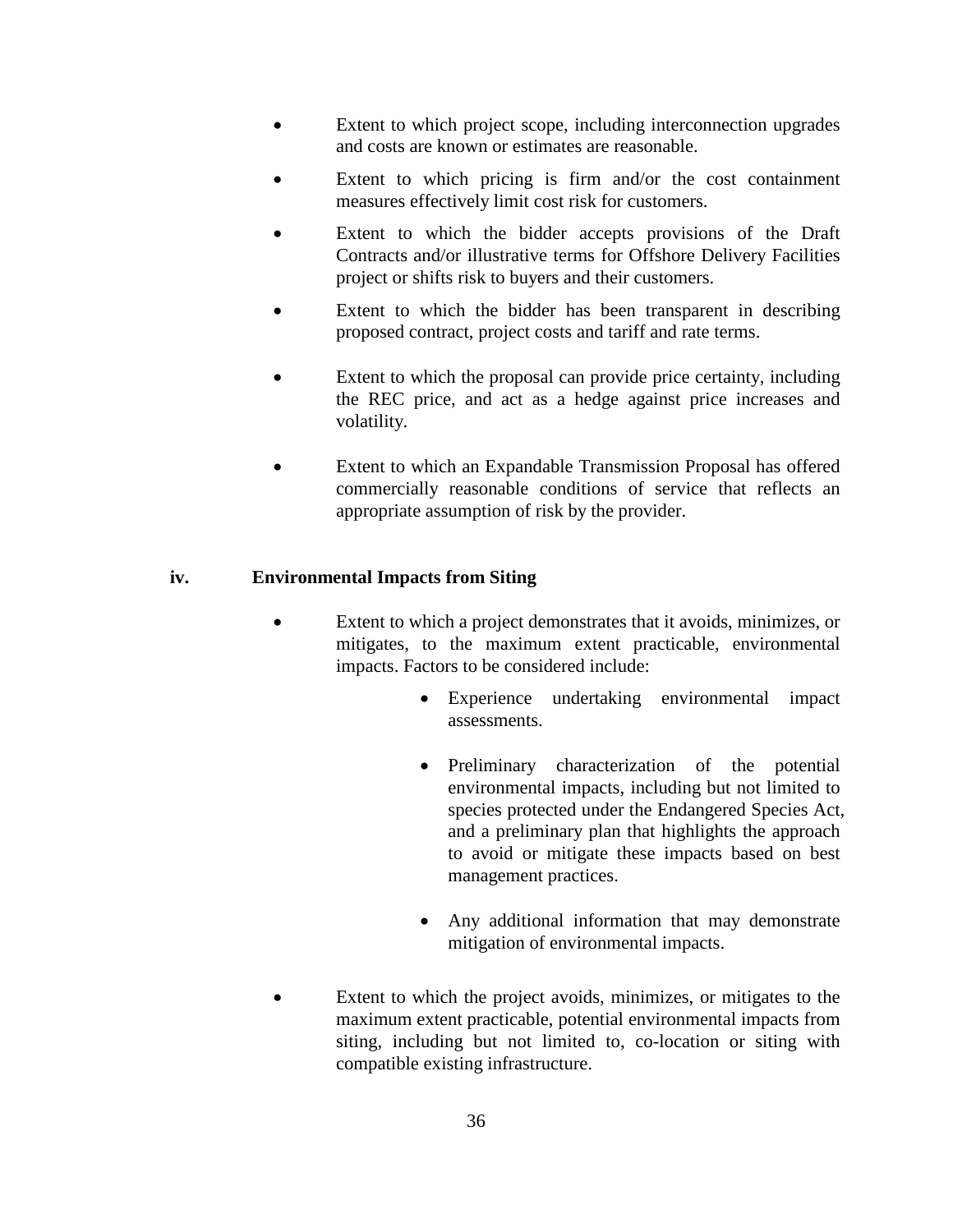#### **v. Economic Benefits to the Commonwealth**

- Demonstrated ability to create and foster employment and economic development in the Commonwealth, where feasible, including:
	- o Direct and/or indirect employment benefits associated with the proposed project; and/or,
	- o Specific commitments to economic activity in the Commonwealth, such as leases for water-side facilities and other properties, capital investment, local manufacturing or outfitting of project such as turbine foundations, or use of local suppliers and service providers.
- Demonstrated benefits to low-income ratepayers without adding cost.

The quantitative evaluation may be conducted before the qualitative evaluation, and the Evaluation Team may elect not to conduct the qualitative evaluation for any proposal that could not be selected based upon the quantitative results even if it could receive the maximum possible qualitative score. The Evaluation Team will determine which proposals proceed to Stage Three following the Stage Two evaluation based on the following considerations: (1) the rank order of the proposals at the end of the Stage Two evaluation; (2) the cost effectiveness of the proposals based on the Stage Two quantitative and qualitative evaluation; and (3) the total MW quantities of the proposal(s), relative to the procurement target

#### **2.4 Stage Three**

As stated in Section 83C, the Distribution Companies must select Long-Term Contracts that are cost-effective mechanisms for procuring reliable renewable energy on a long-term basis for the benefit of ratepayers. Proposals for more than 400 MW of Offshore Wind Energy Generation will not be selected unless the Evaluation Team determines that a larger-scaled proposal is both superior to other proposals submitted in response to this RFP and is likely to produce significantly more economic net benefits to ratepayers compared to the alternative of procuring the additional MWs in a future solicitation after taking relevant risks into consideration. The Stage Three evaluation of remaining bids will be based on the Stage Two quantitative and qualitative evaluation criteria and, at their discretion, the following additional factors:

o Possible portfolio effect;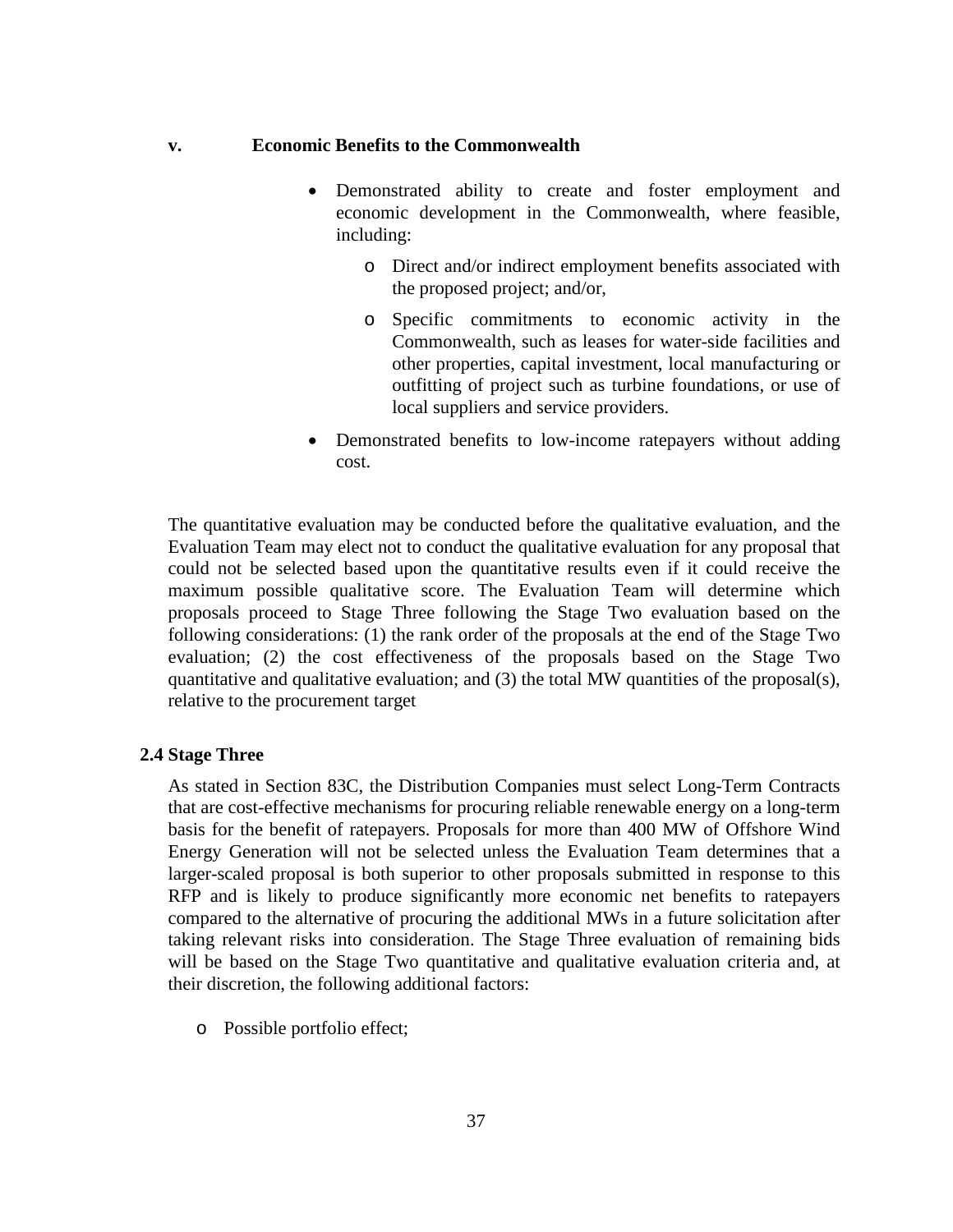- o Overall impact of proposals on the Commonwealth's policy goals, as directed by the DOER, including GWSA goals;
- o Risks associated with project viability of the proposals;
- o Any risks to ratepayers that may be associated with projects proposing to recover Offshore Delivery Facilities costs through rates not fully captured in the Stage Two Quantitative and Qualitative evaluation;
- o A comparison to a reasonable range of data and analyses on expected offshore wind prices, industry costs, and the anticipated cost impact of future technologies;
- o Ratepayer bill impacts;
- o Any benefits to customers that may not have been fully captured in the Stage Two evaluation; and,
- o Any other considerations, as appropriate, to ensure selection of the proposal(s) which provide the greatest impact and value consistent with the stated objectives and requirements of Section 83C, as set forth in this RFP.

The objective of Stage Three is to select the proposal(s) that provides the greatest impact and value consistent with the stated objectives and requirements of Section 83C, as set forth in this RFP. Generally, the Evaluation Team prefers viable, cost-effective projects with limited risk. However, the Evaluation Team recognizes that any particular project may not be ranked highly with respect to all of these considerations and the extent to which the stated RFP objectives will be satisfied will depend, in large part, on the particulars of the proposals that are submitted.

Under Section 83C, if the Distribution Companies are unable to agree on the selection of proposals among themselves, then the DOER in consultation with the Independent Evaluator shall make the final binding determination of the winning bid(s).

# **2.5 Contracting/Tariff Process**

# **2.5.1 Contracts**

Bidders will be notified whether they have been selected to negotiate a Long-Term Contract. If a proposal is selected by the Distribution Companies, then each Distribution Company will negotiate to contract for its load ratio share. Contract finalization between the selected bidders and the Distribution Companies may occur on a rolling basis throughout the 195-day period during which the proposals are valid.

|        |        | National Grid   NSTAR dba Eversource   WMECO dba Eversource   Unitil |       |
|--------|--------|----------------------------------------------------------------------|-------|
| 46.16% | 45.05% | 7.80%                                                                | 0.99% |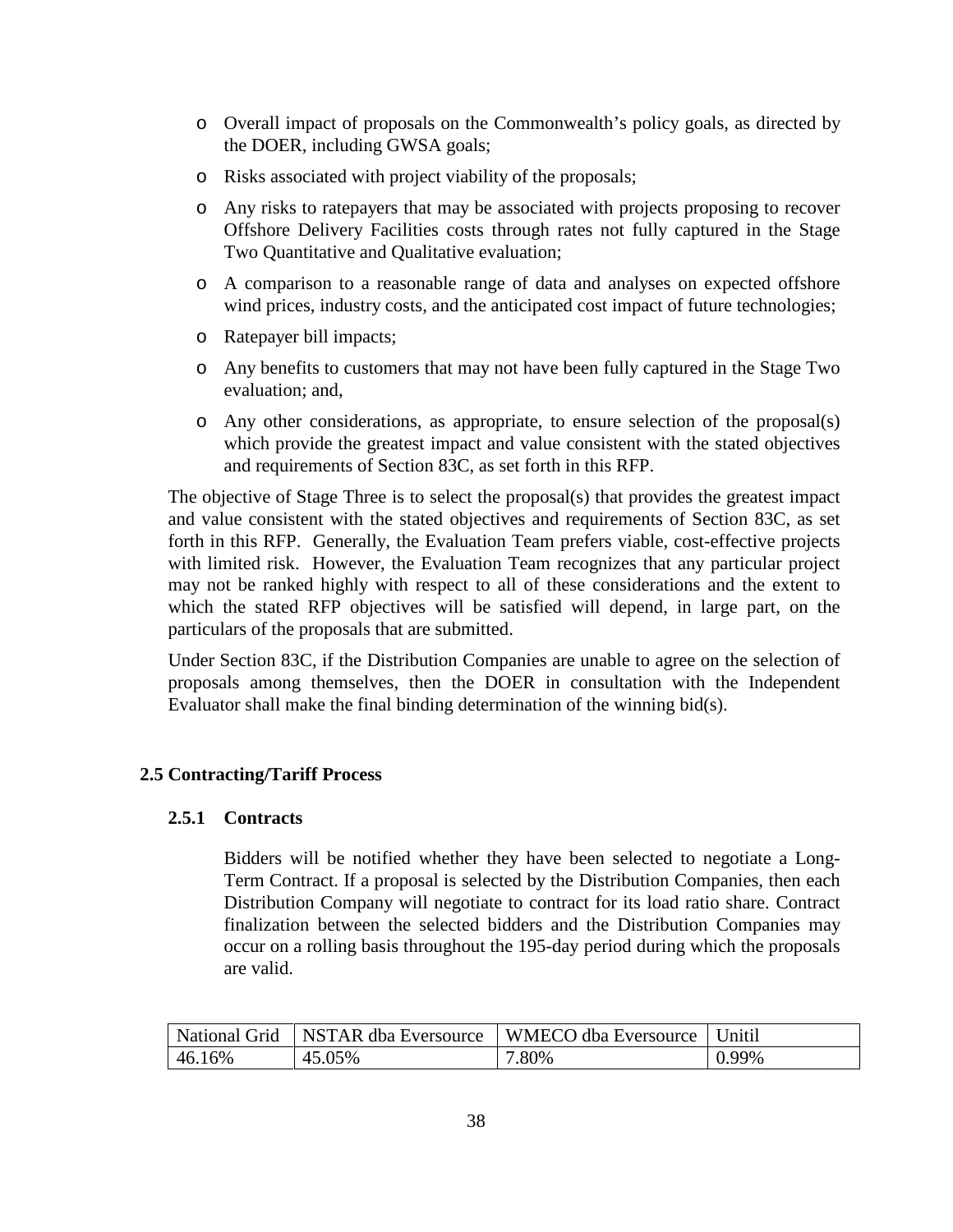#### **2.5.2 Transmission and Other FERC-Jurisdictional Tariffs**

Selected bidders will file any necessary Rate Schedules or Tariff and Service Agreements with FERC pursuant to Section 205 of the Federal Power Act. Any allocation of the Offshore Delivery Facilities projects among the Distribution Companies will be based upon their load ratio percentage.

#### **2.6 Contract Negotiation Process**

Bidders must be able to begin negotiations immediately upon notification of selection, including the resolution of any conflicts that their selected counsel or other representatives may have with any of the Distribution Companies. The Distribution Companies expect to coordinate their negotiation of Long-Term Contracts with individual bidders, although there will be differences in the contracts that are specific to the contracting requirements of each Distribution Company. The bidders will enter into separate Long-Term Contracts with each Distribution Company with which they contract.

The total energy and/or RECs included in a successful bid will be allocated among the Distribution Companies based upon their total distribution loads in Massachusetts. The Distribution Companies reserve the right to seek improvements (including reduced prices) during the negotiations process with selected bidders.

#### **2.7 Regulatory Approval**

The Distribution Companies' obligations to procure Offshore Wind Energy Generation are conditioned upon approval of the Long – Term Contracts, Rate Schedules, and Tariffs and associated cost recovery by the DPU. Once the parties have executed a Long-Term Contract, the Distribution Companies shall submit the executed Long-Term Contract to the DPU for approval.

In the case of rates that fall under federal authority, such charges are subject to the review and approval of FERC pursuant to the Federal Power Act. The Distribution Companies' obligations under such rate schedules are also conditioned upon approval of the associated cost recovery by the DPU.

It is the bidder's responsibility to identify and obtain all required regulatory approvals from the appropriate regulatory authorities. Any bidder requiring regulatory approval by a certain deadline must state that deadline in its proposal, and that deadline will be considered in assessing the overall viability of the eligible project.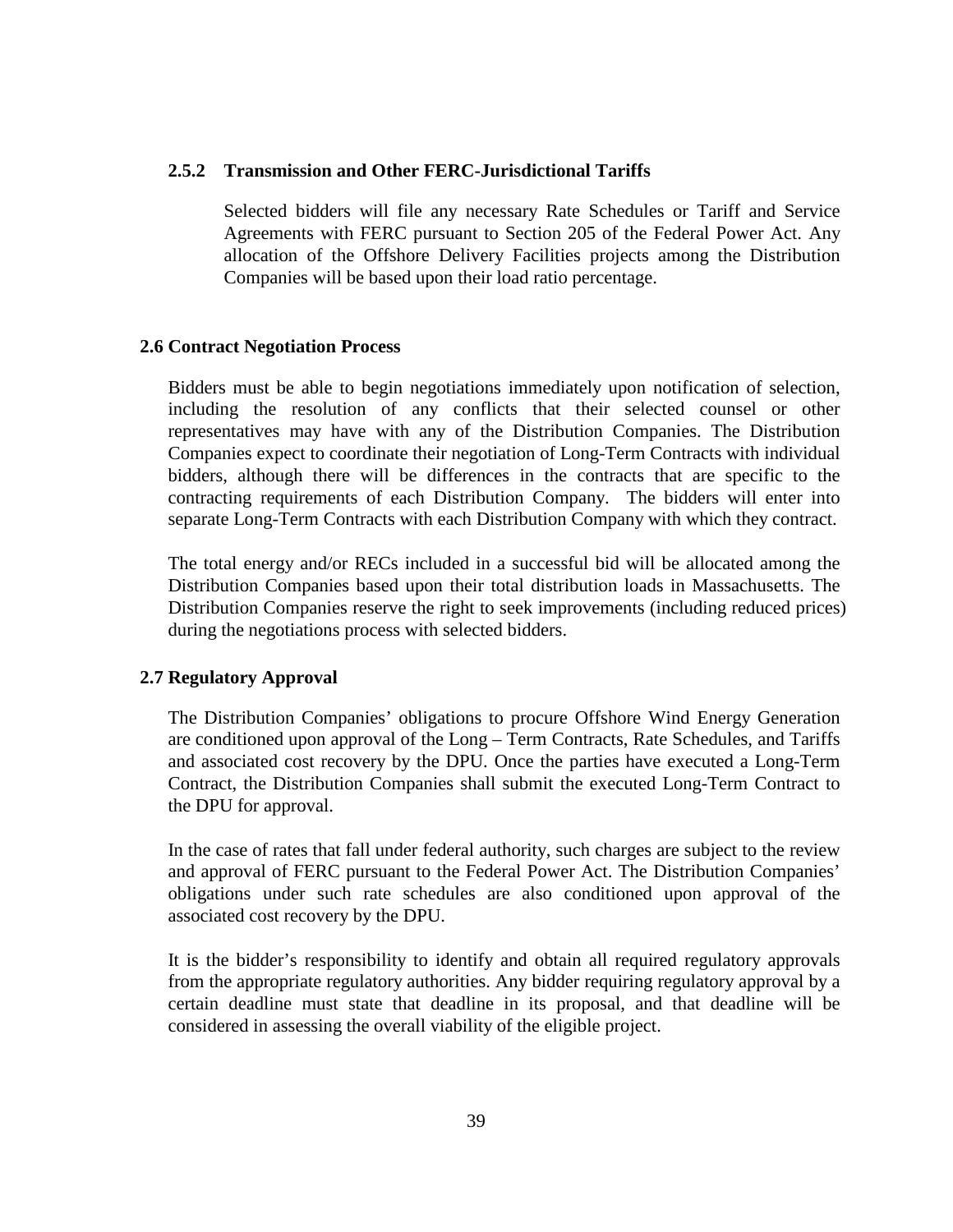#### **2.7.1 DPU Regulatory Process**

Under Section 83C the obligations of the Distribution Companies and the successful bidders to perform under each Long-Term Contract shall not become effective or binding until receipt of the approval of the DPU as described in Section 2.6 of this RFP. After a Distribution Company and successful bidder have executed a Long-Term Contract that satisfies the requirements of Section 83C as a result of this RFP process, the Distribution Companies intend to submit the proposed Long-Term Contract to the DPU for review and approval within 45 days of execution, unless circumstances require a longer period to prepare the DPU filing materials.

The DPU has promulgated regulations at 220 C.M.R. § 23.00, *et seq*., setting forth the criteria for its review pursuant to the requirements of Section 83C. When evaluating a proposed Long-Term Contract under Section 83C, the DPU will consider the recommendations of the AGO, which must be submitted to the DPU within **45 day**s of the filing of the proposed contact.

Once the DPU issues a decision approving a Distribution Company's request for approval of an executed Long-Term Contract under Section 83C, the Distribution Company shall have five **(5) business days** after the appeal period has elapsed and after any motions or appeals are resolved to review the form and substance of the DPU's approval. Each Distribution Company shall have the opportunity to terminate the Long-Term Contract if the DPU's approval contains terms or conditions that are deemed to be unsatisfactory to the Distribution Company, in its sole discretion. Terms or conditions that may be unsatisfactory include but are not limited to denial of annual remuneration of up to 2.75 percent of the annual payments under the Long-Term Contract, which is required by Section 83C and is intended to compensate the Distribution Company for accepting the financial obligation of the Long-Term Contract at issue.

#### **2.7.2 FERC**

Any FERC-jurisdictional Rate Schedule or Tariff and Service Agreement agreed upon by the applicable Distribution Companies will be filed with FERC under **Section 205 of the Federal Power Act.** FERC must accept the filing before the Rate Schedule or Tariff and Service Agreement can become effective.

#### **3 Instructions to Bidders**

#### **3.1 Schedule for the Bidding Process**

The proposed schedule for the bidding process is set forth in Chart 1. Any changes to the schedule up to and including the due date for submission of proposals will be posted at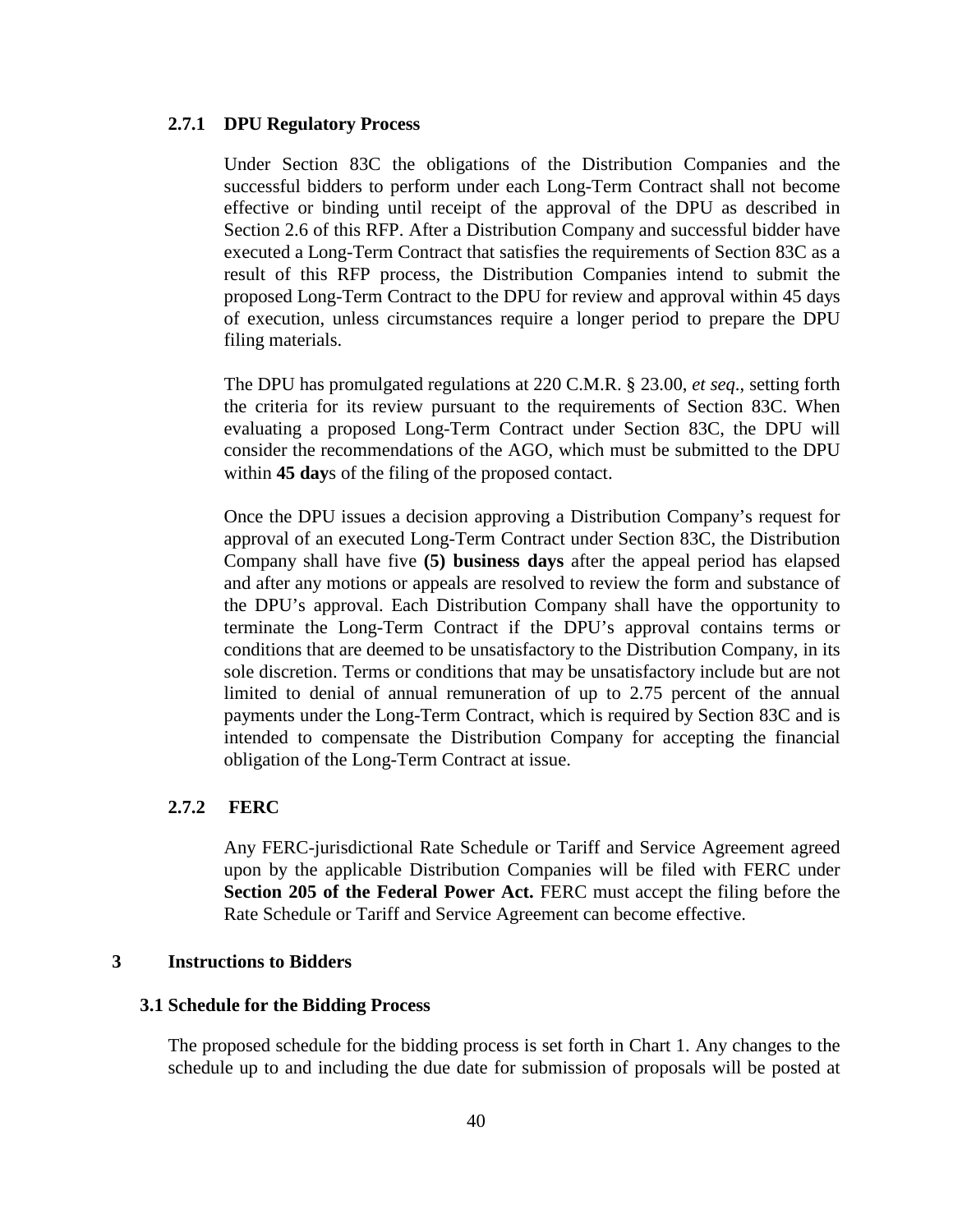the Distribution Companies website, **MACleanEnergy.com**. The Evaluation Team reserves the right to revise the schedule as necessary. In addition, the Evaluation Team reserves the right to establish a schedule that is different than the one set forth in this RFP.

## **Chart 1 RFP Schedule**

| Event                                              | <b>Anticipated Dates</b> |
|----------------------------------------------------|--------------------------|
| <b>Issue RFP</b>                                   | June 29, 2017            |
| <b>Bidders Conference</b>                          | July 19, 2017            |
| <b>Submit Notice of Intent to Bid</b>              | July 26, 2017            |
| <b>Deadline for Submission of Questions</b>        | July 26, 2017            |
| <b>Due Date for Submission of Proposals</b>        | December 20, 2017        |
| <b>Selection of Projects for Negotiation</b>       | April 23, 2018           |
| <b>Negotiate and Execute Long Term Contracts</b>   | July 2, 2018             |
| <b>Submit Long Term Contracts for DPU Approval</b> | July 31, 2018            |

#### **3.2 Bidders Conference; Bidder Questions; Notice of Intent to Bid**

A Bidders Conference will be held for interested persons approximately x weeks after the final RFP document is posted on **MACleanEnergy.com**. The purpose of the Bidders Conference is to provide the opportunity to clarify any aspects of this RFP.

Prospective bidders are encouraged to submit questions about this RFP to the Evaluation Team on or before the deadline for submission of questions listed in the schedule. The Evaluation Team will answer questions submitted by that deadline by posting the questions and answers at **MACleanEnergy.com**.

The Evaluation Team will also accept written questions pertaining to the RFP following the Bidders Conference up to the date set forth in Chart 1, above. Both the questions and the written responses will be posted on MAcleanenergy.com (without identifying the bidder who asked the question).

Although the Evaluation Team may respond orally to questions posed at the Bidders Conference, only written answers that are provided in response to written questions will be official responses.

Prospective bidders are encouraged to submit a Notice of Intent to Bid form within 21 days of the date of this RFP, which is attached as Appendix A to this RFP. Please submit the Notice of Intent to bid to **marfp83c@gmail.com**. The Evaluation Team will endeavor to email updates regarding this RFP process to prospective bidders who submit a Notice of Intent to Bid. This does not relieve bidders of their responsibility to check the website for news and updates. Prospective bidders who submit a Notice of Intent to Bid are not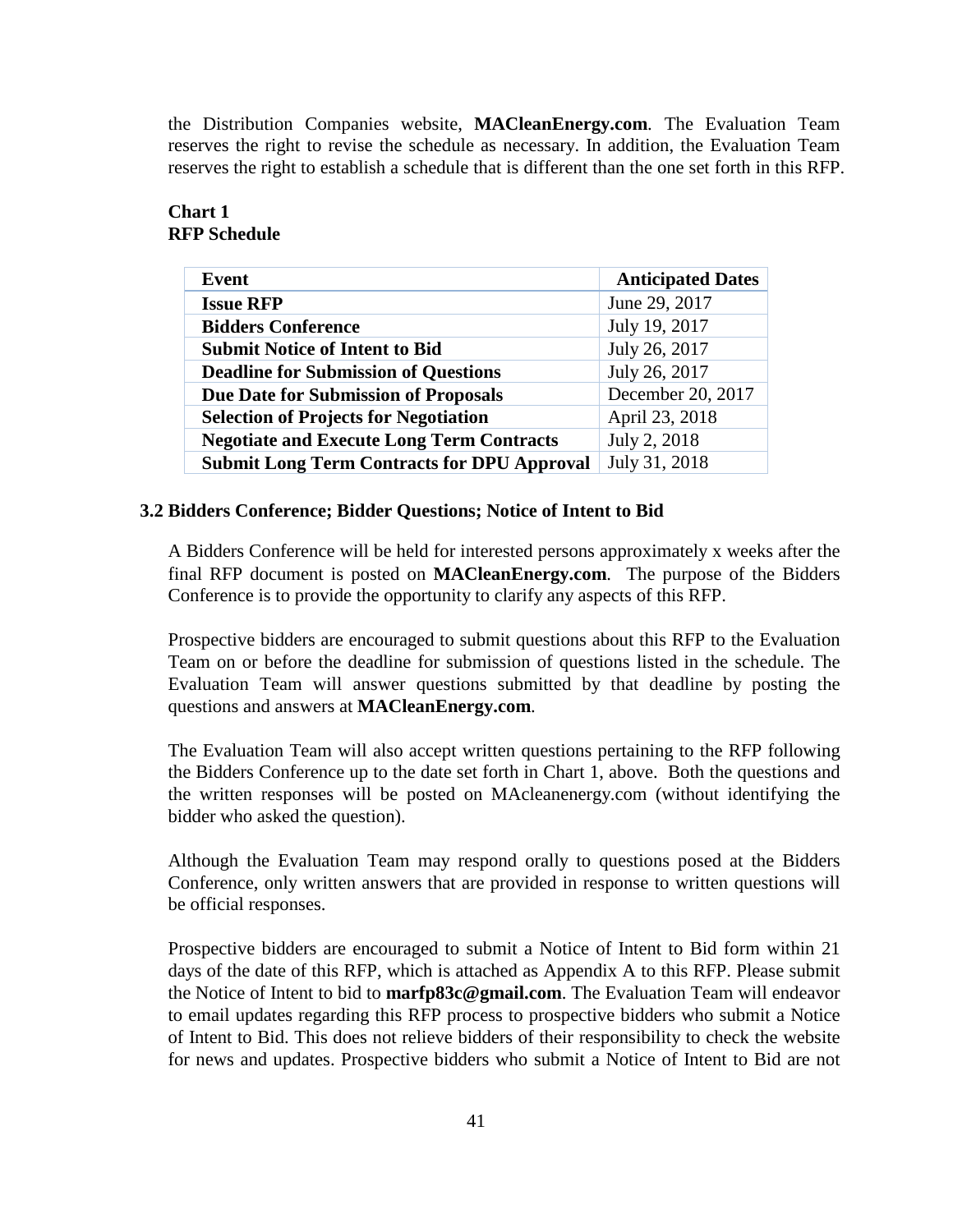obligated to submit a proposal, and proposals will be accepted from bidders who do not submit a Notice of Intent to Bid. Any Notices of Intent to Bid that are submitted will be made public so as to encourage potential bidders to match Offshore Wind Energy Generation projects with Offshore Delivery Facilities associated with Expandable Transmission Proposals.

#### **3.3 Preparation of Proposals**

Each bidder shall have sole responsibility for carefully reviewing this RFP and all attachments hereto and for thoroughly investigating and informing itself with respect to all matters pertinent to this RFP and its proposal, including pertinent ISO-NE tariffs and documents, market rules, and other information. Bidders should rely only on information provided in this RFP and any associated written updates when preparing their proposals. Each bidder shall be solely responsible for and shall bear all of its costs incurred in the preparation of its proposal and/or its participation in this RFP. Submission of proposals including confidential information shall be filed in accordance with Section 1.7 of the RFP.

#### **3.4 Organization of the Proposal**

Bidders are required to organize their proposal consistent with the contents of the Bidder's Response Package in Appendix B to this RFP. The organization and contents of the proposal should be organized as follows:

- 1. Certification, Project and Pricing Data (CPPD form)
- 2. Executive Summary of the Proposal
- 3. Operational Parameters
- 4. Energy Resource and Delivery Plan
- 5. Financial/Legal
- 6. Siting, Interconnection, and Deliverability
- 7. Environmental Assessment, Permit Acquisition Plan and New Class I RPS Certification
- 8. Engineering and Technology; Commercial Access to Equipment
- 9. Project Schedule
- 10. Construction and Logistics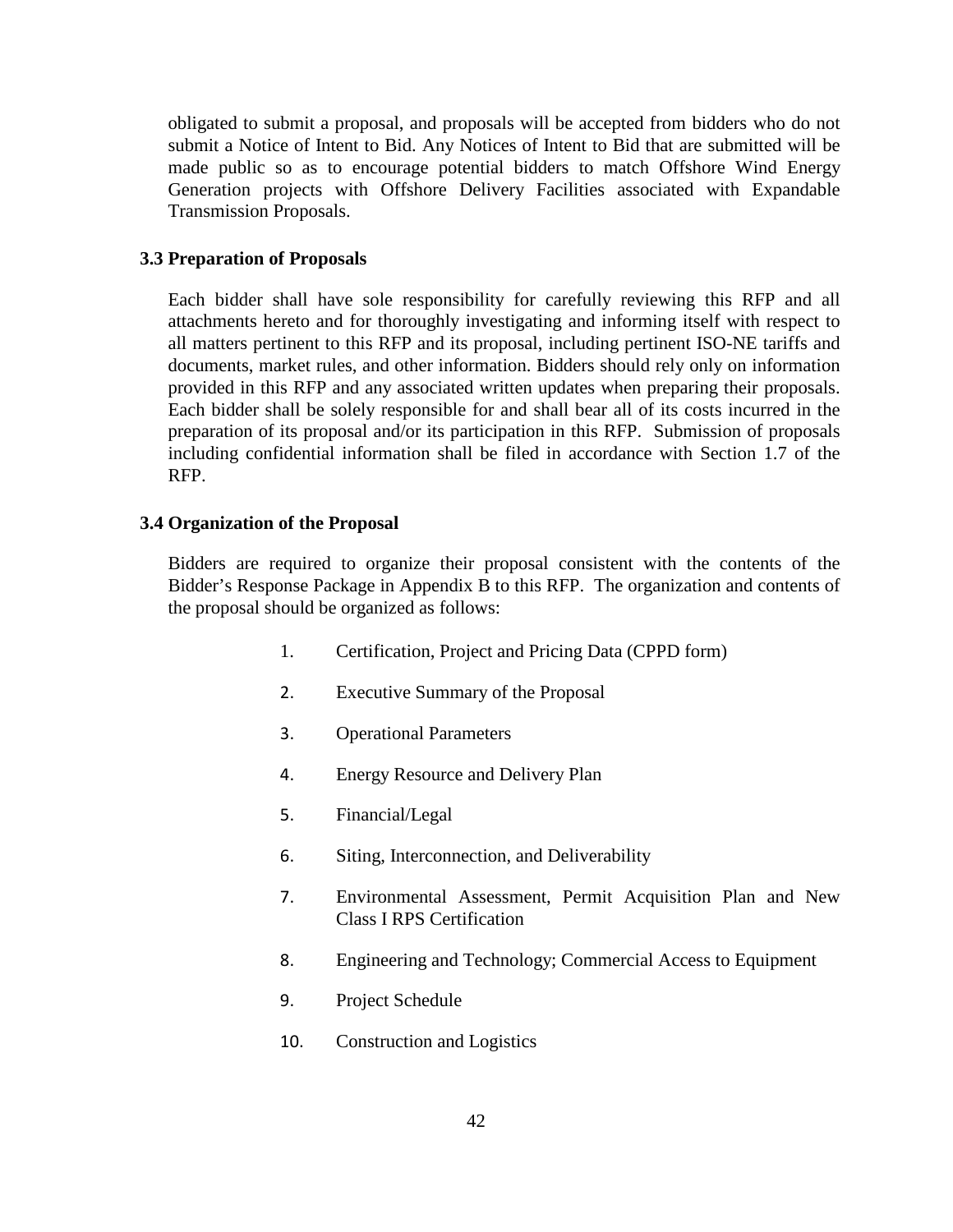- 11. Operations and Maintenance
- 12. Project Management/Experience
- 13. Emissions
- 14. Contribution to Employment and Economic Development and Other Direct and Indirect Benefits
- 15. Additional Information Required for Transmission Projects (and All System Upgrades Associated with Proposed Transmission Projects)
- 16. Exceptions to Form PPAs
- 17. Response to Transmission Tariff/ Contract Requirements

#### **3.5 Updates to the Proposal**

Bidders will not be presented with an opportunity to refresh or restate proposals but bidders may provide new information (e.g., the status of obtaining permits and financing) to the Evaluation Team about the eligible project that was not available at the time of their proposal submission. These updates are for informational purposes only and will not be treated as a change or revision to the terms of the bidder's proposal by the Evaluation Team. If there are any material events that affect the validity of the bidder's proposal, the bidder must promptly notify the Evaluation Team in writing. The Evaluation Team reserves the right to consider these material changes during evaluation.

#### **3.6 Modification or Cancellation of the RFP and Solicitation Process**

The Distribution Companies may, at any time up to final award, postpone, withdraw and/or cancel this RFP; alter, extend or cancel any schedule date; and/or, alter, amend, withdraw and/or cancel any requirement, term or condition of this RFP, any and all of which shall be without any liability to DOER, the Independent Evaluator, and the Distribution Companies.

By submitting a bid, a bidder agrees that the sole recourse that it may have with respect to the conduct of this RFP is by submission of a complaint or similar filing to the DPU in a relevant docket pertaining to this RFP. Additionally, a bidder agrees to take no action inconsistent with the foregoing limitation.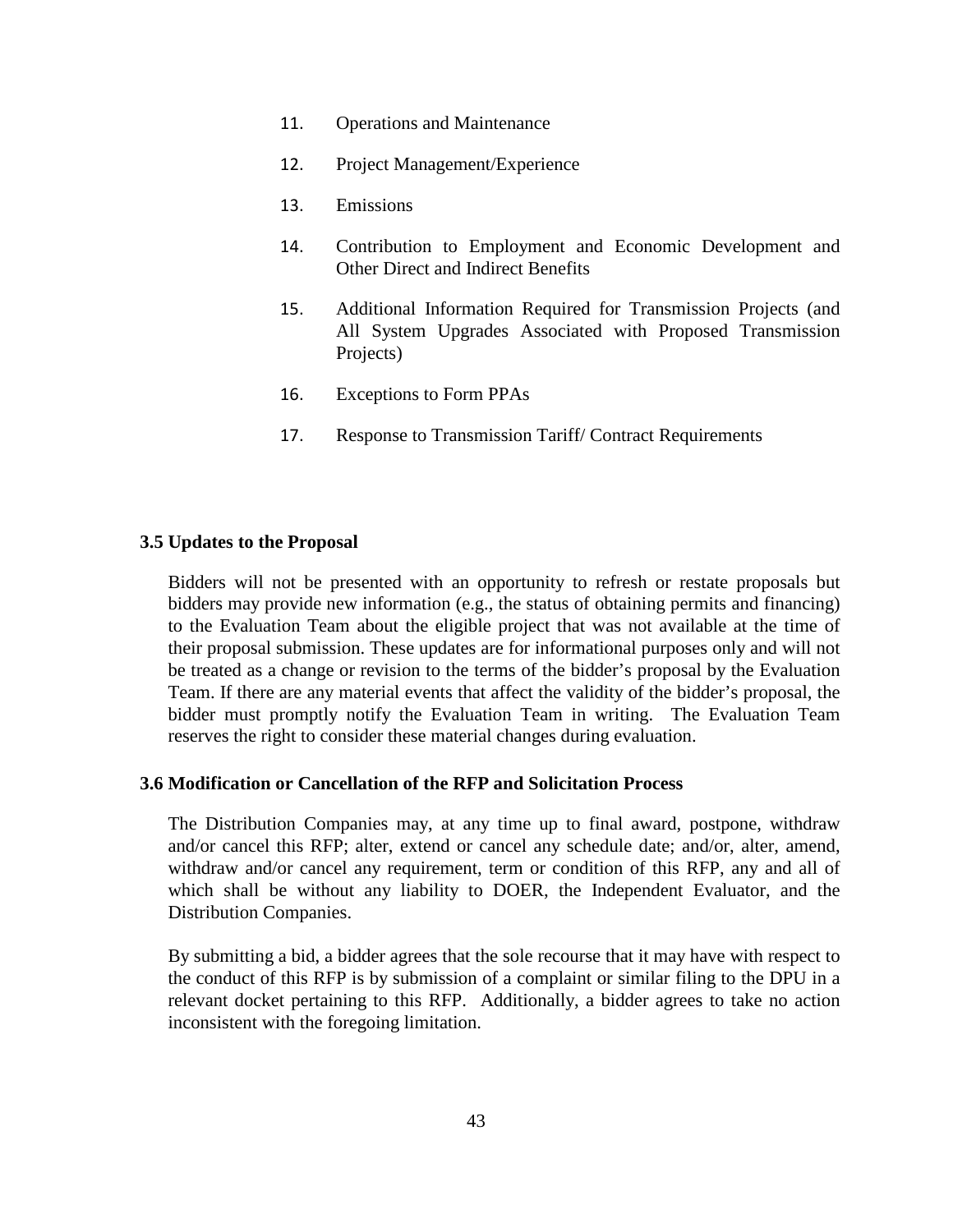#### **3.7 Requests for Additional Information**

Following the submission of proposals, the Evaluation Team or the Independent Evaluator may request clarification and additional information from bidders at any time during the evaluation process. Such information will be subject to public posting and protection of confidential information as described elsewhere in this RFP, consistent with other bid submission materials. Bidders that do not respond promptly to such information requests or do not provide adequate information may be eliminated from further consideration, or have the information in their proposals modified by the Evaluation Team to produce a reasonable and appropriate evaluation.

#### **3.8 Limitation for Liability**

Neither this RFP nor any other aspect of this solicitation shall create an agency, partnership, joint venture, or co-tenancy relationship among the members of the Evaluation Team or any other individuals or entities involved in the development or administration of this RFP (collectively, the "RFP Parties"), nor any other relationship or liability beyond those (if any) explicitly adopted in writing and executed by authorized representatives of the applicable RFP Parties. None of the RFP Parties shall be liable for any act or omission of any other RFP Party. Neither this RFP nor any other aspect of this solicitation creates or is intended to create third-party beneficiaries hereunder. In no event will an RFP Party be liable to any person for special, incidental, punitive, exemplary, indirect or consequential damages or lost profits, whether by statute, in tort or contract or otherwise.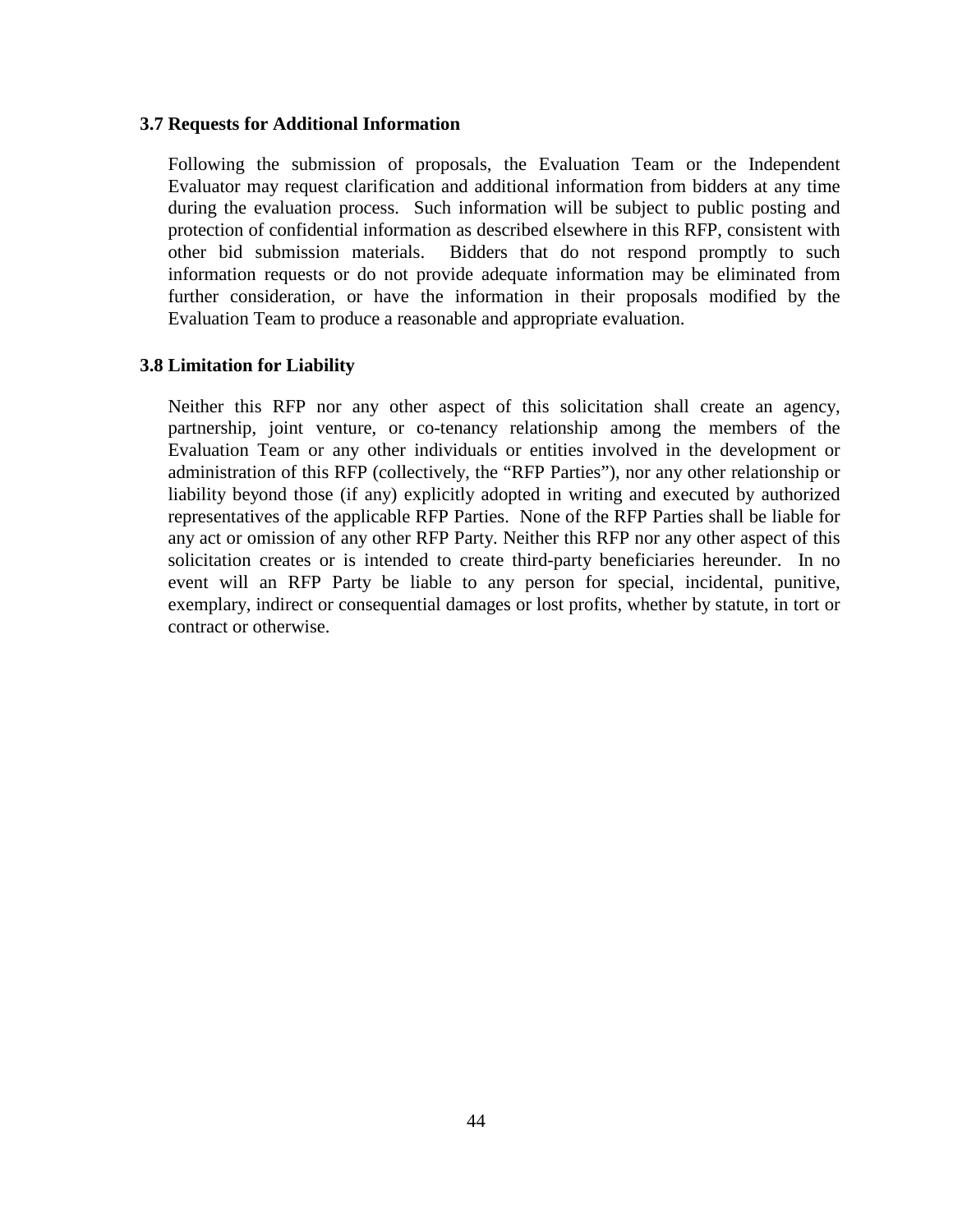# **APPENDIX A**

## **NOTICE OF INTENT TO BID**

**Company Name:** \_\_\_\_\_\_\_\_\_\_\_\_\_\_\_\_\_\_\_\_\_\_\_\_\_\_\_\_\_\_\_\_\_\_\_\_\_\_\_\_\_\_\_\_\_\_\_\_\_\_\_\_\_\_\_\_\_\_\_

**Project Name:** \_\_\_\_\_\_\_\_\_\_\_\_\_\_\_\_\_\_\_\_\_\_\_\_\_\_\_\_\_\_\_\_\_\_\_\_\_\_\_\_\_\_\_\_\_\_\_\_\_\_\_\_\_\_\_\_\_\_\_

**Contact Person Information:**

| Name                   |  |
|------------------------|--|
| Title/Position         |  |
| <b>Mailing Address</b> |  |
|                        |  |
| Telephone Number       |  |
| <b>Fax Number</b>      |  |
| <b>Email Address</b>   |  |

| <b>Project Location:</b>                                                                                        |  |
|-----------------------------------------------------------------------------------------------------------------|--|
| <b>Estimated Commencement of Construction Date (Month-Year):</b>                                                |  |
| Estimated Commercial Operation Date (Month-Year): ________                                                      |  |
| Authorized Signature: Manual Communication of Authorized Signature: Manual Communication of Authorized Signatur |  |
|                                                                                                                 |  |

**Bidders should send the Notice of Intent to Bid Form to marfp83C@gmail.com**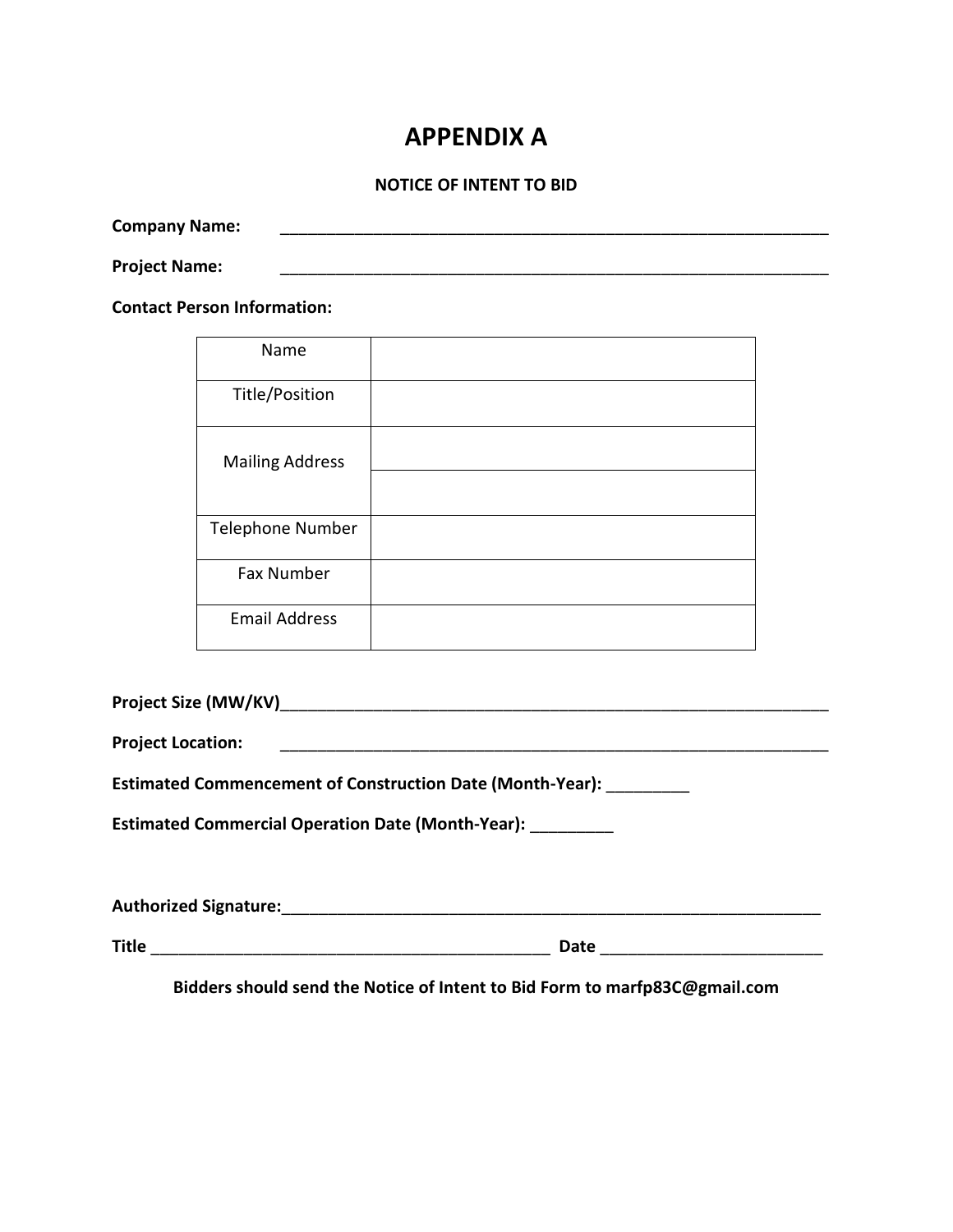# **APPENDIX B**

# **PROPOSAL SUBMISSION INSTRUCTIONS**

All proposals shall be submitted in accordance with Section 1.7 of the RFP. Proposals should be organized into the following Sections:

- 1. Certification, Project and Pricing Data (CPPD form)
- 2. Executive Summary of the Proposal
- 3. Operational Parameters
- 4. Energy Resource and Delivery Plan
- 5. Financial/Legal
- 6. Siting, Interconnection, and Deliverability
- 7. Environmental Assessment, Permit Acquisition Plan and New Class I RPS **Certification**
- 8. Engineering and Technology; Commercial Access to Equipment
- 9. Project Schedule
- 10. Construction and Logistics
- 11. Operations and Maintenance
- 12. Project Management/Experience
- 13. Emissions
- 14. Contribution to Employment and Economic Development and Other Direct and Indirect Benefits
- 15. Additional Information Required for Transmission Projects (and All System Upgrades Associated with Proposed Transmission Projects)
- 16. Exceptions to Form PPAs
- 17. Response to Transmission Tariff/ Contract Requirements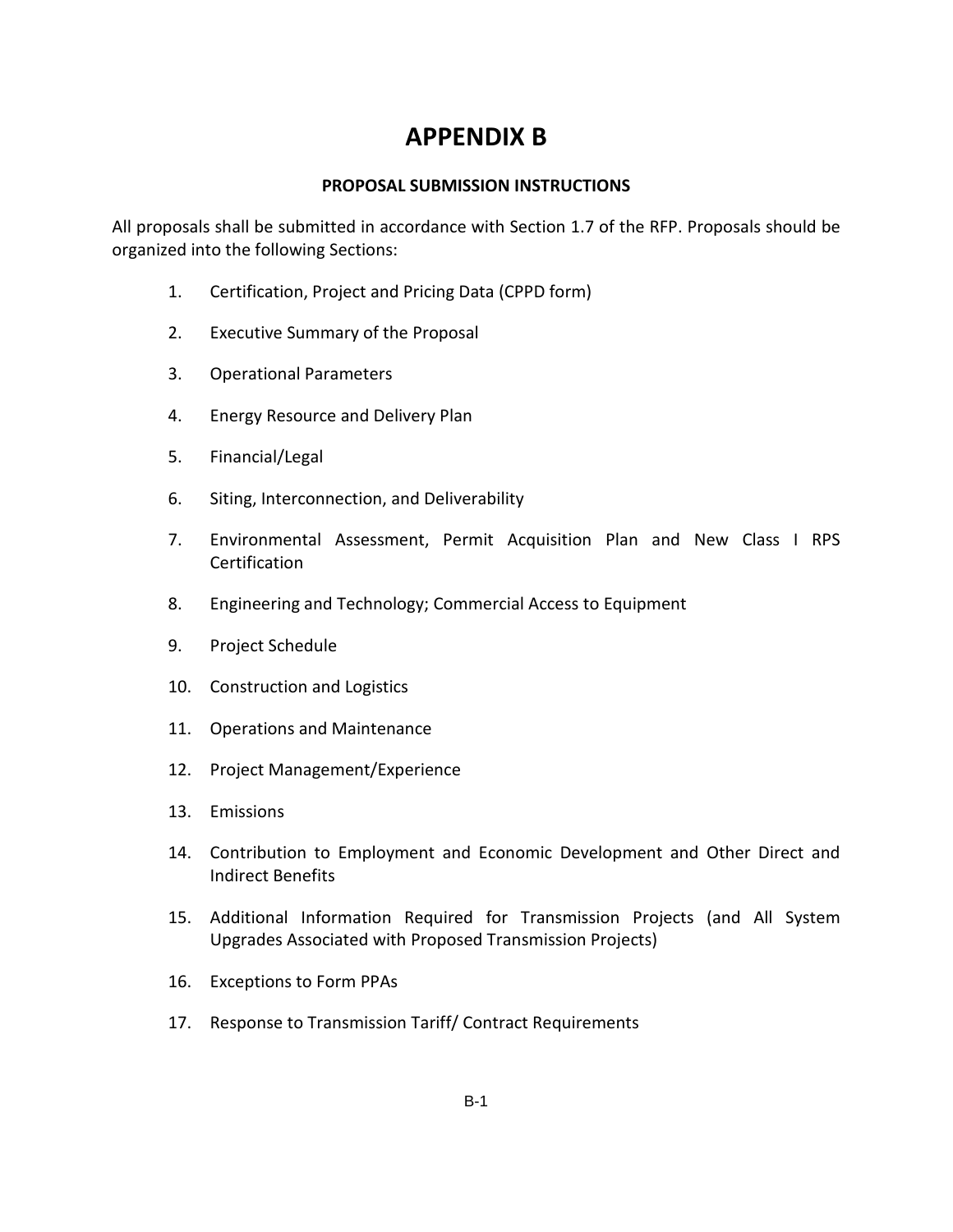Directions for each section are outlined below. Each section must be filled out in its entirety with all of the supporting information requested. If any section is not applicable it should be so stated with a full explanation.

# **1. CERTIFICATION, PROJECT AND PRICING DATA**

The Certification, Project and Pricing Data ("CPPD") document is a Microsoft Excel workbook that is provided on the website at www.MACleanEnergy.com. The CPPD must be submitted as a working Microsoft Excel file. Parties may also submit a signed PDF in addition to the working Microsoft Excel file. The CPPD document has six parts, listed below. If the bidder provides information in other sections of its proposal that conflicts with the information provided in the CPPD, the CPPD shall be considered to contain the governing and binding information for both the evaluation and any resulting contract offer. $1$  The bidder may provide up to five different offers on terms and/or pricing (e.g., 10 year and 15 year) for the same facility, which should be submitted on a single CPPD. All bids must include the appropriate bid fees as described in the body of the RFP in section 1.10 or the bid will be considered not eligible for consideration.

- Part I Guidelines and Instructions for completing the spreadsheet
- Part II Proposal Certification Form
- Part III Bid and Contact Information

Information includes term, pricing type and contact information.

Part IV Project Information

Throughout this document, Project means all physical aspects of the bid, including generation facilities, transmission lead lines to move power to the grid, transmission proposals, and mandatory and voluntary transmission system

<span id="page-53-0"></span> $1$  One exception is that if operational information in Part VI of the CPPD conflicts with information elsewhere in the proposal or information otherwise known the energy production information in Part VI of the CPPD may be modified in conducting the price evaluation.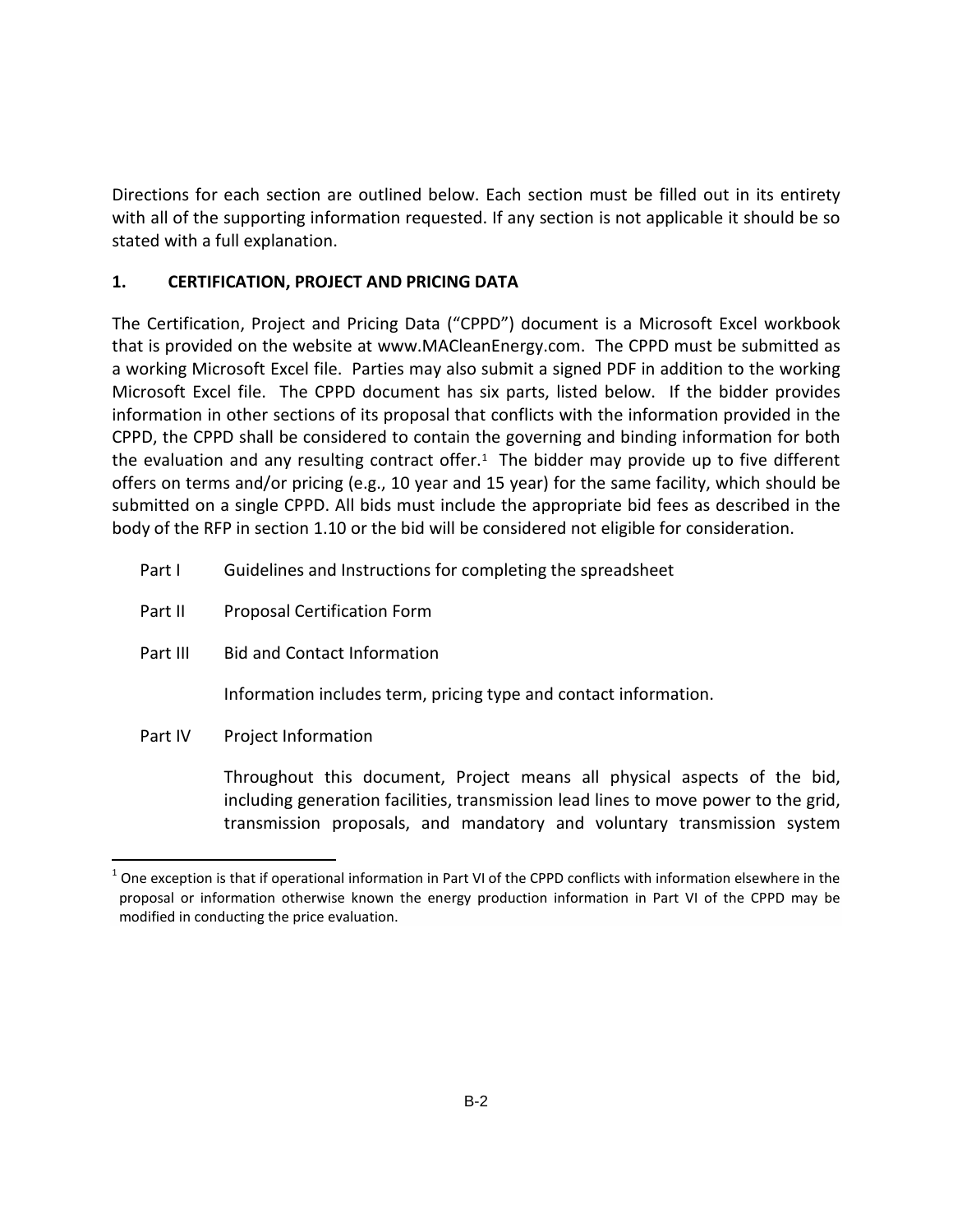upgrades. Information includes actual or expected Commercial Operation Date, size, output, dates, technology, location, delivery point, capacity factor, percentage entitlement, contract maximum amount and other technical information.

## Part V Pricing Information

Information includes annual peak and off-peak contract energy by contract year and corresponding prices, and, where applicable, RECs by contract year and corresponding prices, and alternative pricing. Information for up to five offers is input on five separate worksheets in the CPPD.

Part VI Operational Information

Information regarding projected deliverables for Eligible Facilities.

# **2. EXECUTIVE SUMMARY OF THE PROPOSAL (INCLUDING THE BASE PROPOSAL AND ANY ALTERNATIVE PROPOSALS)**

The bidder is required to provide an executive summary of the project proposal that includes a complete description of the proposed generation and/or transmission bid, the proposed contract term and pricing schedule, the overall project schedule and other factors the bidder deems to be important. Expandable Transmission proposals must provide the information requested below for each phase of the expansion and identify all incremental equipment and incremental costs associated with the expandable nature of the plan.

## **3. OPERATIONAL PARAMETERS**

- 3.1 Maintenance Outage Requirements Specify partial and complete planned outage requirements in weeks or days for all generation facilities and transmission facilities. Also, list the number of months required for the cycle to repeat (e.g., list time interval of minor and major overhauls, and the duration of overhauls).
- 3.2 Operating Constraints Specify all the expected operating constraints and operational restrictions for the project (i.e., limits on the number of hours a unit may be operated per year or unit of time).
- 3.3 Reliability Describe how the proposal would provide enhanced electricity reliability to Massachusetts, including its impact on transmission constraints.
- 3.4 Moderation of System Peak Load Describe how the proposal would contribute to moderating system peak load requirements and provide the following information: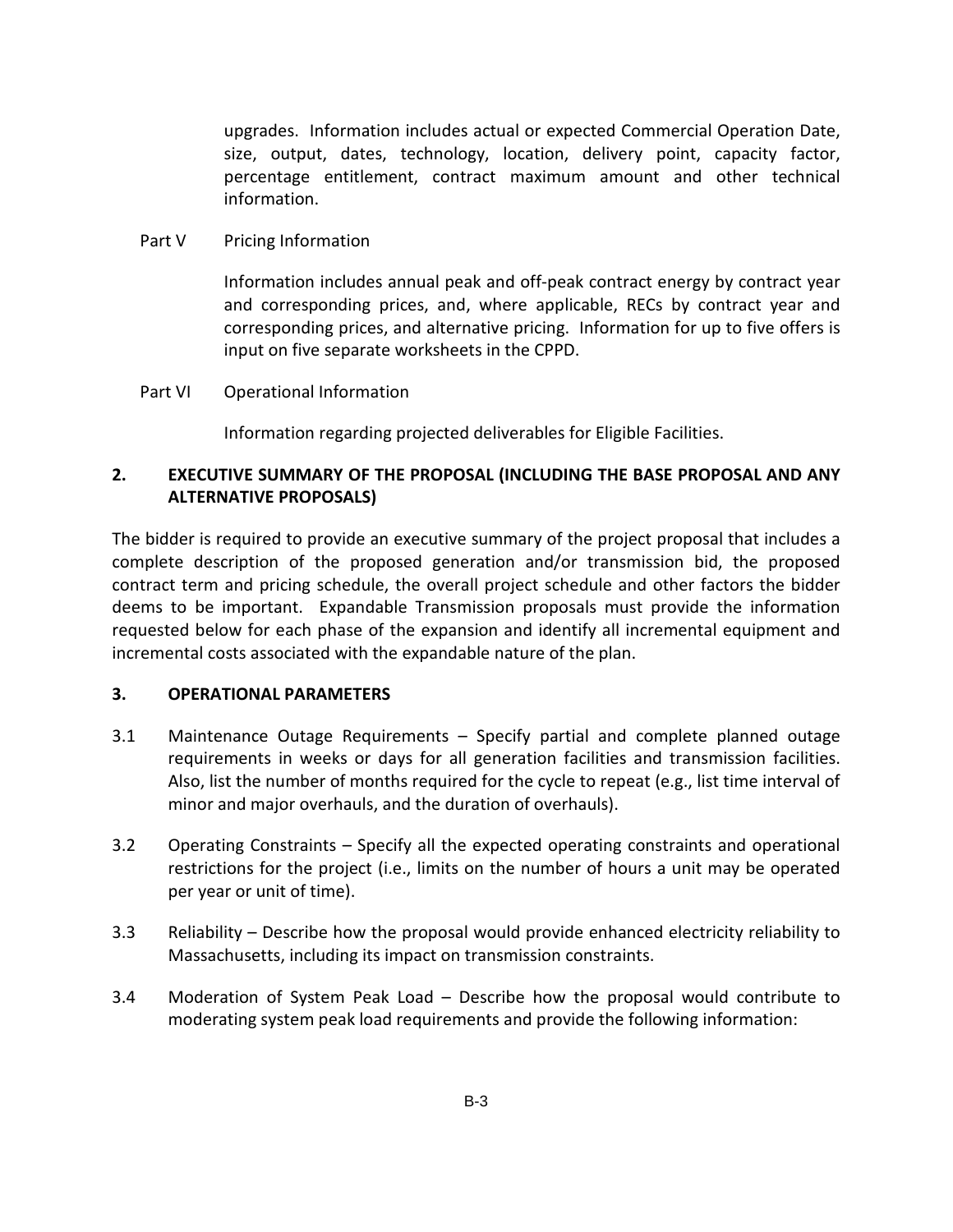- i) Estimated average output for each summer period (June- September) from 1:00 - 6:00 pm
- ii) Estimated average output for each winter period (October-May) from 5:00 7:00 pm

## **4. ENERGY RESOURCE AND DELIVERY PLAN**

4.1 Energy Resource Plan

For Eligible Facilities, the bidder is required to provide an energy resource or fuel supply plan for its proposed project, including supporting documentation. The fuel supply/energy resource profile information should be consistent with the type of technology/resource option proposed and the term proposed. Bidders should respond to all information requests which are relevant to the bid in a timely manner.

## **All Projects**

Provide a summary of all collected wind data for the proposed site. Identify when and how (e.g. meteorological mast or LiDAR – for "Light Detection and Ranging") the data was collected and by whom.

Indicate where the data was collected and its proximity to the proposed site. Include an identification of the location and height for the anemometers and/or "range gate" heights for sensing by LiDAR that were used to arrive at an assessment of the site generation capability.

Describe any additional wind data collection efforts that are planned or ongoing.

Provide (a) at least one year of hourly wind resource data. Real Data collected from the site is preferred, though projected data is permissible. Methodology must also be included. and (b) a wind resource assessment report from a qualified unaffiliated thirdparty wind resource assessment firm. Include an analysis of the available wind data which addresses the relationship between wind conditions and electrical output. Provide a projection of net annual energy production, including projections of average net hourly energy production, based on the wind resource data (a 12 x 24 energy projection) at both P50 and P90 levels.

Provide a site-adjusted power curve. Each curve should list the elevation, temperature and air density used.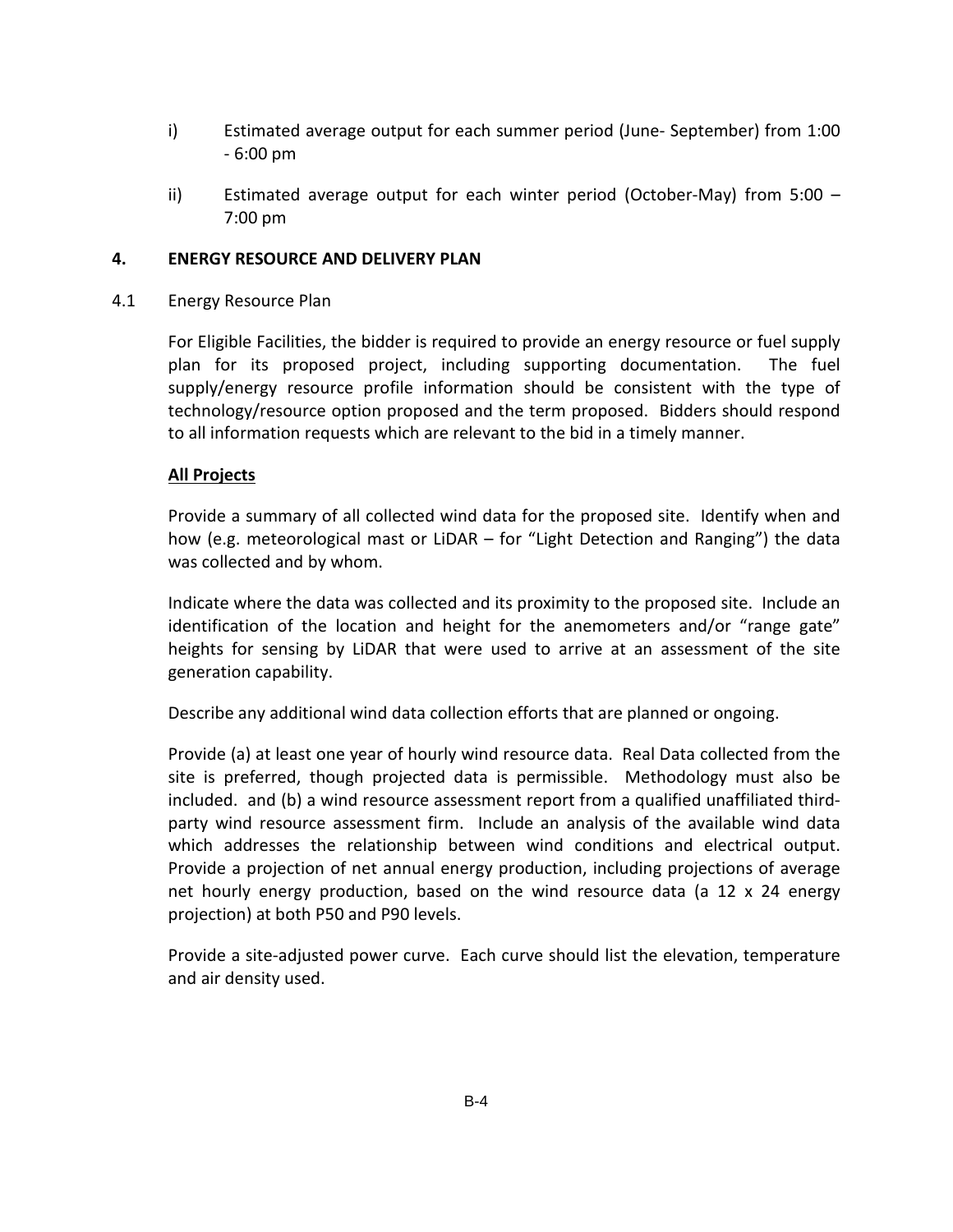Identify the assumptions for losses in the calculation of projected annual energy production, including each element in the calculation of losses.

## 4.2 Offshore Wind Energy Generation Delivery Plan

Please provide an energy delivery plan and profile for the proposed project, including supporting documentation. The energy delivery profile must provide the expected Offshore Wind Energy Generation to be delivered into the ISO-NE market settlement system and permit the Evaluation Team to determine the reasonableness of the projections for purposes of Sections 2.2.1.3 Eligible Bid Categories and 2.2.1.7 Minimum Contract Size of the RFP. Such information should be consistent with the energy resource plan provided above and also considering any and all constraints to physical delivery into ISO-NE.

4.3 REC/Environmental Attribute Delivery Plan

Please provide documentation demonstrating that the project will Deliver GIS Certificates representing those RECs or Environmental Attributes.

## **5. FINANCIAL/LEGAL**

Bidders are required to demonstrate the financial viability of their proposed project. Bidders should provide the following information:

- 5.1 Each bidder is required to submit information and documentation that demonstrates that a long term contract resulting from this RFP Process would either permit the bidder to finance its proposal that would otherwise not be financeable, or assist the bidder in obtaining financing of its proposal.
- 5.2 Please provide a description of the business entity structure of the bidder's organization from a financial and legal perspective, including all general and limited partners, officers, directors, managers, members and shareholders, involvement of any subsidiaries supporting the project, and the providers of equity and debt during project development. Provide an organization chart showing the relationship between the equity and debt participants and an explanation of the relationships. For jointly owned facilities, identify all owners and their respective interests, and document the Bidder's right to submit a binding proposal.
- 5.3 Please provide a description of the financing plan for the project, including construction and term financing. The financing plan should address the following: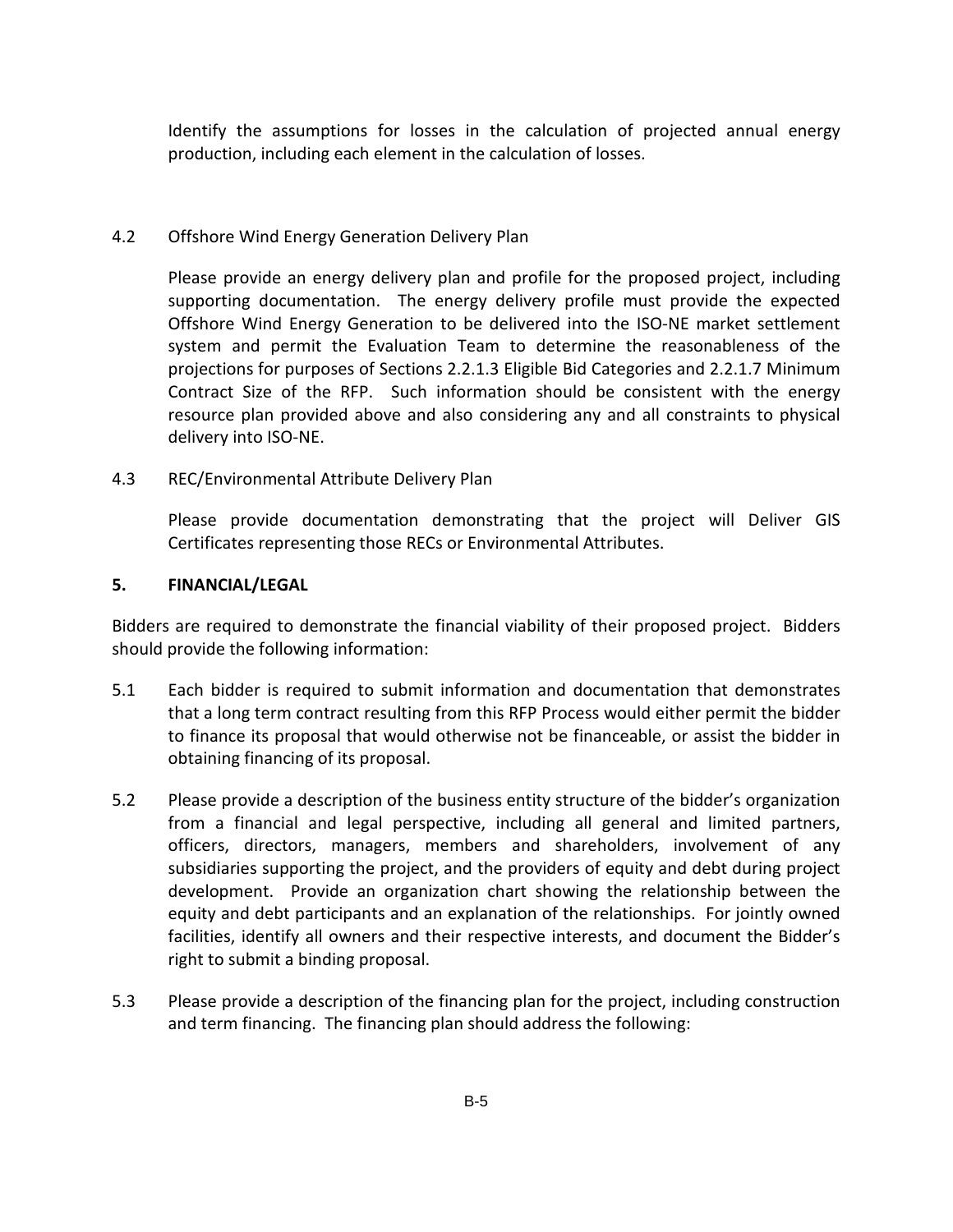- i. Who will finance the project (or are being considered to finance the project) and the related financing mechanism or mechanisms that will be used (i.e. convertible debenture, equity or other) including repayment schedules and conversion features
- ii. The project's existing initial financial structure and projected financial structure
- iii. Expected sources of debt and equity financing
- iv. Estimated construction costs
- v. The projected capital structure
- vi. Describe any agreements, both pre and post commercial operation date, entered into with respect to equity ownership in the proposed project and any other financing arrangement.

In addition, the financing plan should address the status of the above activities as well as the financing of development and permitting costs. All bidders are required to provide this information.

- 5.4 Provide documentation illustrating the experience of the bidder in securing financing for projects of similar size and technology. For each project previously financed provide the following information:
	- i. Project name and location
	- ii. Project type and size
	- iii. Date of construction and permanent financing
	- iv. Form of debt and equity financing
	- v. Current status of the project
- 5.5 Please provide evidence that the bidder has the financial resources and financial strength to complete and operate the project as planned.
- 5.6 Provide complete copies of the most recent audited financial statement and annual report for each bidder for each of the past three years; including affiliates of the bidder (if audited statements are not available, reviewed or compiled statements are to be provided). Also, provide the credit ratings from Standard & Poor's and Moody's (the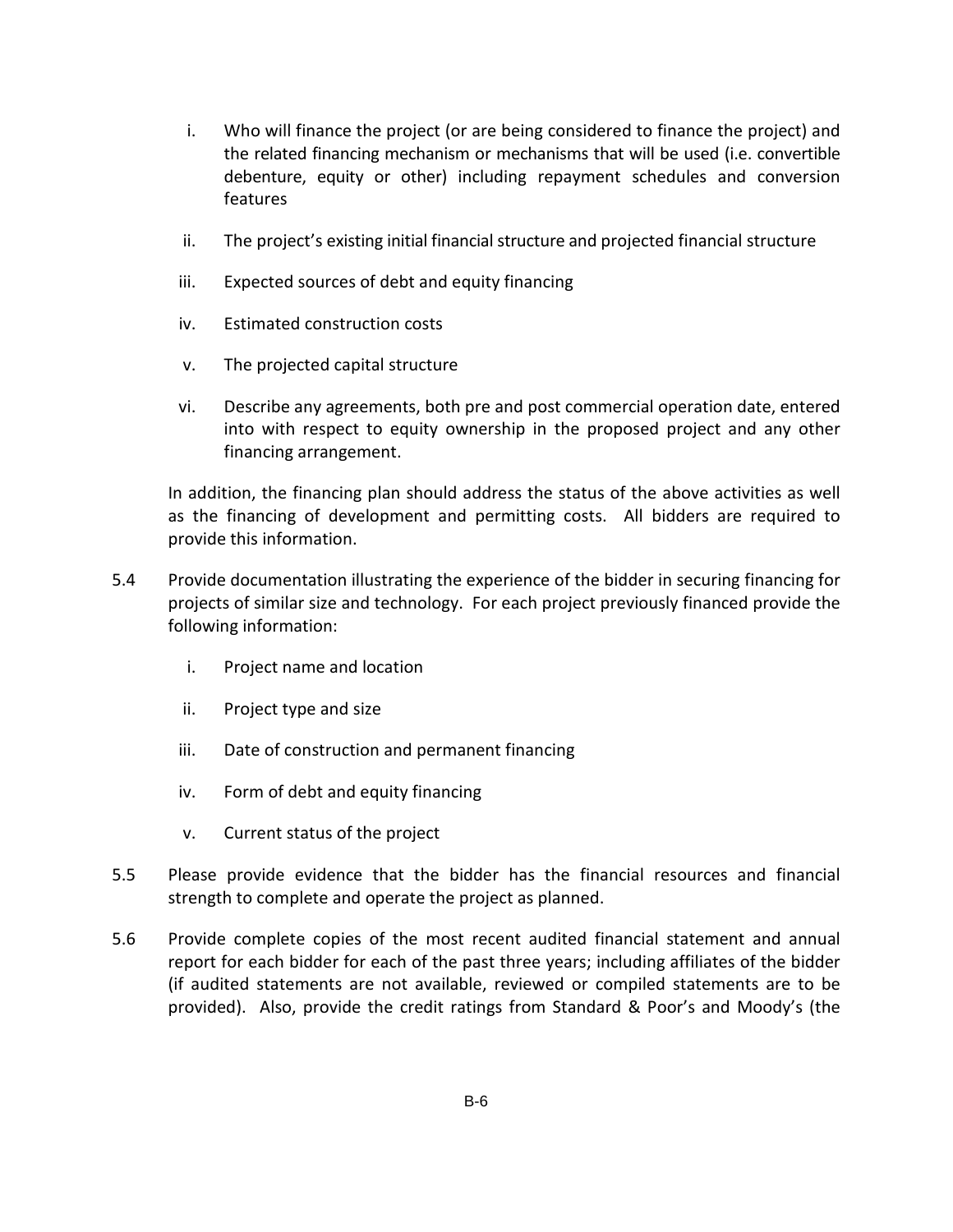senior unsecured long term debt rating or if not available, the corporate rating) of the bidder and any affiliates and partners.

- 5.7 Please also include a list of the board of directors, officers and trustees for the past three years and any persons who the bidder knows will become officers, board members or trustees.
- 5.8 The bidder should demonstrate its ability (and/or the ability of its credit support provider) to provide the required security, including its plan for doing so.
- 5.9 Provide a description of any current or recent credit issues/ credit rating downgrade events regarding the bidder or affiliate entities raised by rating agencies, banks, or accounting firms.
- 5.10 Describe the role of the Federal Production Tax Credit or Investment Tax Credit (or other incentives) on the financing of the project.
- 5.11 Bidders must disclose any pending (currently or in the past three years) litigation or disputes related to projects developed, owned or managed by Bidder or any of its affiliates in the United States, or related to any energy product sale agreement.
- 5.12 What is the expected operating life of the proposed project? What is the depreciation period for all substantial physical aspects of the bid, including generation facilities, transmission lead lines to move power to the grid, transmission proposals, and mandatory and voluntary transmission system upgrades?
- 5.13 Has the bidder already obtained financing, or a commitment of financing, for the project? If financing has not been obtained, explain how obtaining a long-term agreement as proposed will help you in obtaining financing for the proposed project, in obtaining more favorable terms for the financing of the proposed project, or in supporting the future capital investment.
- 5.14 State whether the bidder or its affiliates have executed agreements with respect to energy, RECs and/or capacity for the project (including any agreements that have been terminated) and provide information regarding the associated term and quantities, and whether bidder has been alleged to have defaulted under or breached any such agreement.
- 5.15 List all of the Bidder's affiliated entities and joint ventures transacting business in the energy sector.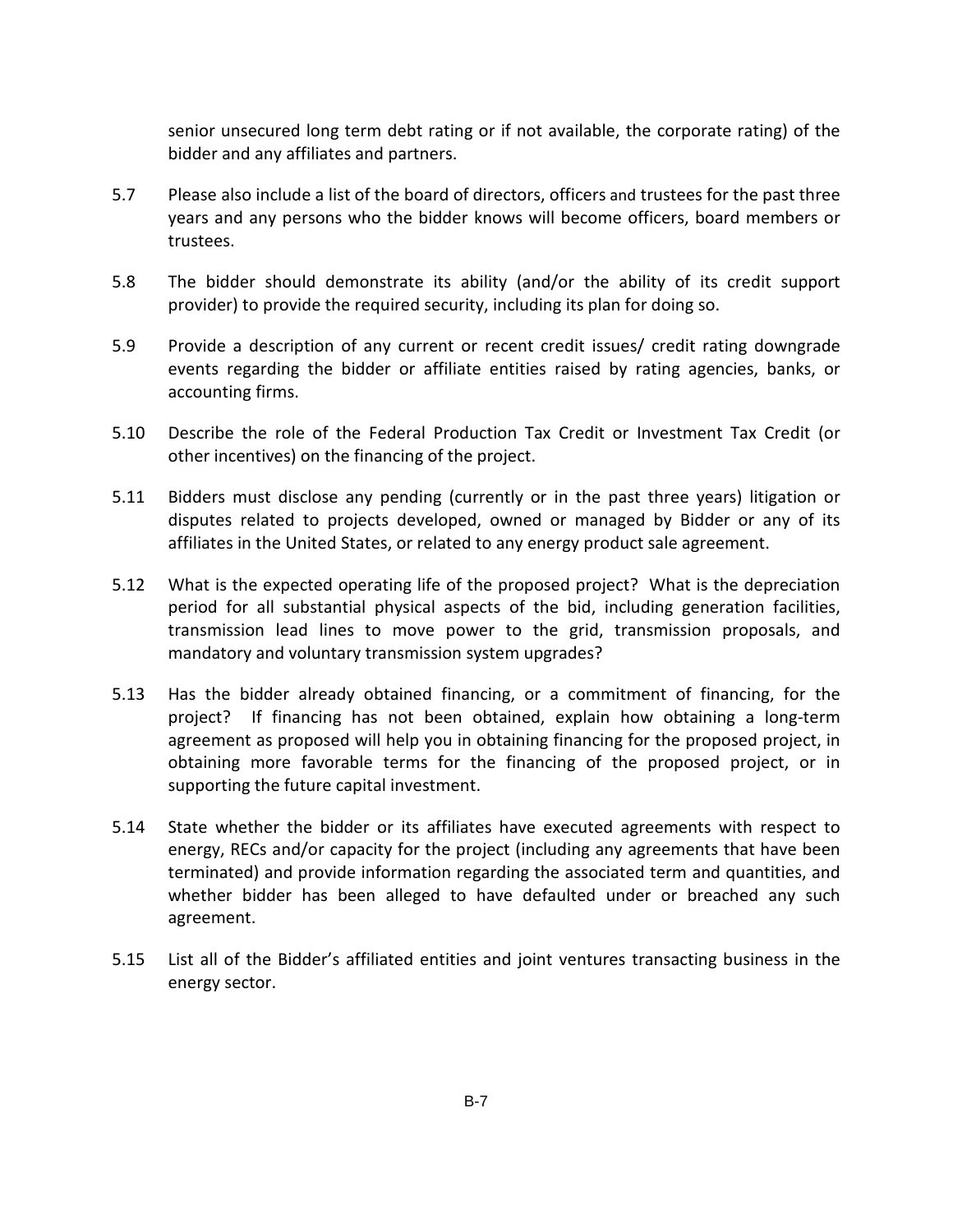- 5.16 Has Bidder, or any affiliate of Bidder, in the last five years, (a) consented to the appointment of, or was taken in possession by, a receiver, trustee, custodian or liquidator of a substantial part of its assets, (b) filed a bankruptcy petition in any bankruptcy court proceeding, (c) answered, consented or sought relief under any bankruptcy or similar law or failed to obtain a dismissal of an involuntary petition, (d) admitted in writing of its inability to pay its debts when due, (e) made a general assignment for the benefit of creditors, (f) was the subject of an involuntary proceeding seeking to adjudicate that Party bankrupt or insolvent, (g) sought reorganization, arrangement, adjustment, or composition of it or its debt under any law relating to bankruptcy, insolvency or reorganization or relief of debtors?
- 5.17 Briefly describe any known conflicts of interest between Bidder or an affiliate of Bidder and any Distribution Company, or any affiliates of the foregoing.
- 5.18 Describe any litigation, disputes, claims or complaints involving the Bidder or an affiliate of Bidder, against any Distribution Company or any affiliate of any Distribution Company.
- 5.19 Describe any litigation, disputes, claims or complaints, or events of default or other failure to satisfy contract obligations, or failure to deliver products, involving Bidder or an affiliate of Bidder, and relating to the purchase or sale of energy, capacity or renewable energy certificates or products.
- 5.20 Confirm that Bidder, and the directors, employees and agents of Bidder and any affiliate of Bidder are not currently under investigation by any governmental agency and have not in the last four years been convicted or found liable for any act prohibited by State or Federal law in any jurisdiction involving conspiracy, collusion or other impropriety with respect to bidding on any contract, or have been the subject of any debarment action (detail any exceptions).
- 5.21 Identify all regulatory and other approvals needed by Bidder to execute a binding sale agreement.
- 5.22 Describe how the project will conform to FERC's applicable regulatory requirements, including, but not limited to, FERC requirements relating to allocation of transmission capacity and open access, the justness and reasonableness of rates, the potential for undue preference or discrimination, and affiliate dealings, if any. Describe how your proposed approach is consistent with FERC precedent and ratemaking principles.
- 5.23 Describe and document any and all direct and indirect affiliations and affiliate relationships, financial or otherwise in the past three years between the bidder and one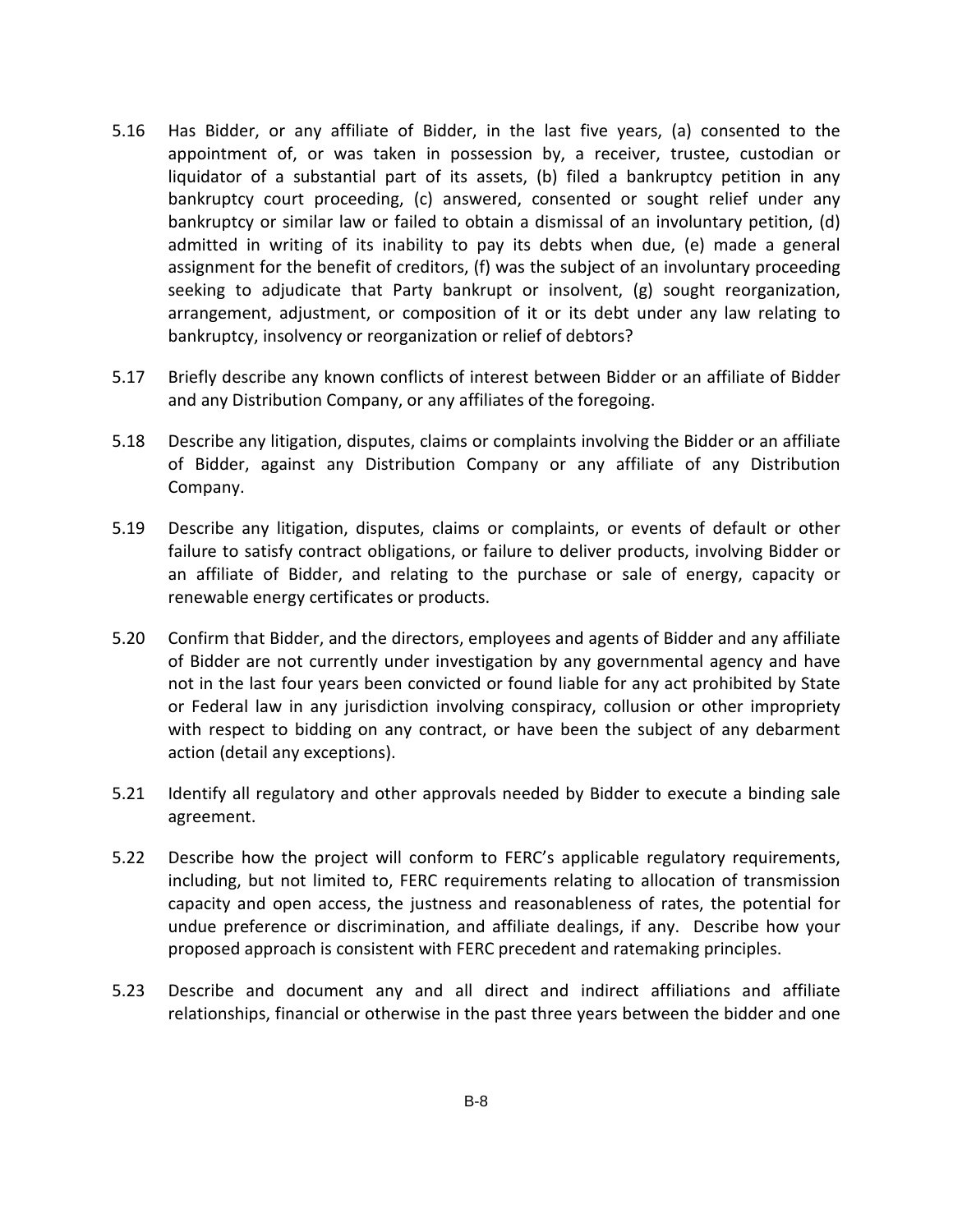or more of the Distribution Companies and their affiliates, including all relationships in which one of the Distribution Companies has a financial or voting interest (direct or indirect) in the bidder or the bidder's proposed project. These relationships include:

- Corporate or other joint arrangements, joint ventures, joint operations whether control exists or not;
- Minority ownership (50% or less investee);
- Joint development agreements;
- Operating segments that are consolidated as part of the financial reporting process ;
- Related parties with common ownership;
- Credit, debenture, and financing arrangements, whether a convertible equity feature is present or not;
- Wholly owned subsidiaries; and
- Commercial (including real property) relationships with any Distribution Company.

## **6 SITING, INTERCONNECTION, AND DELIVERABILITY**

This section of the proposal addresses project location, siting, real property rights and interconnection issues. Bidders should ensure that the threshold criteria outlined in Section 2.2 of the RFP for generation, transmission proposals, and system upgrades are verified in their responses.

6.1 Provide a site plan (or plans) including a map (or maps) that clearly identifies the location of the proposed project site, Delivery Facilities Project route, the assumed right-of-way width, the total acreage for Eligible Facilities, the anticipated interconnection point (or, if applicable, multiple points for a Transmission Project), deployment facilities, and the relationship of the site to other local infrastructure, including transmission facilities, roadways, federal and state waters, and waterways. In addition to providing the required map(s), provide a site layout plan which illustrates the location of all major equipment and facilities on the site.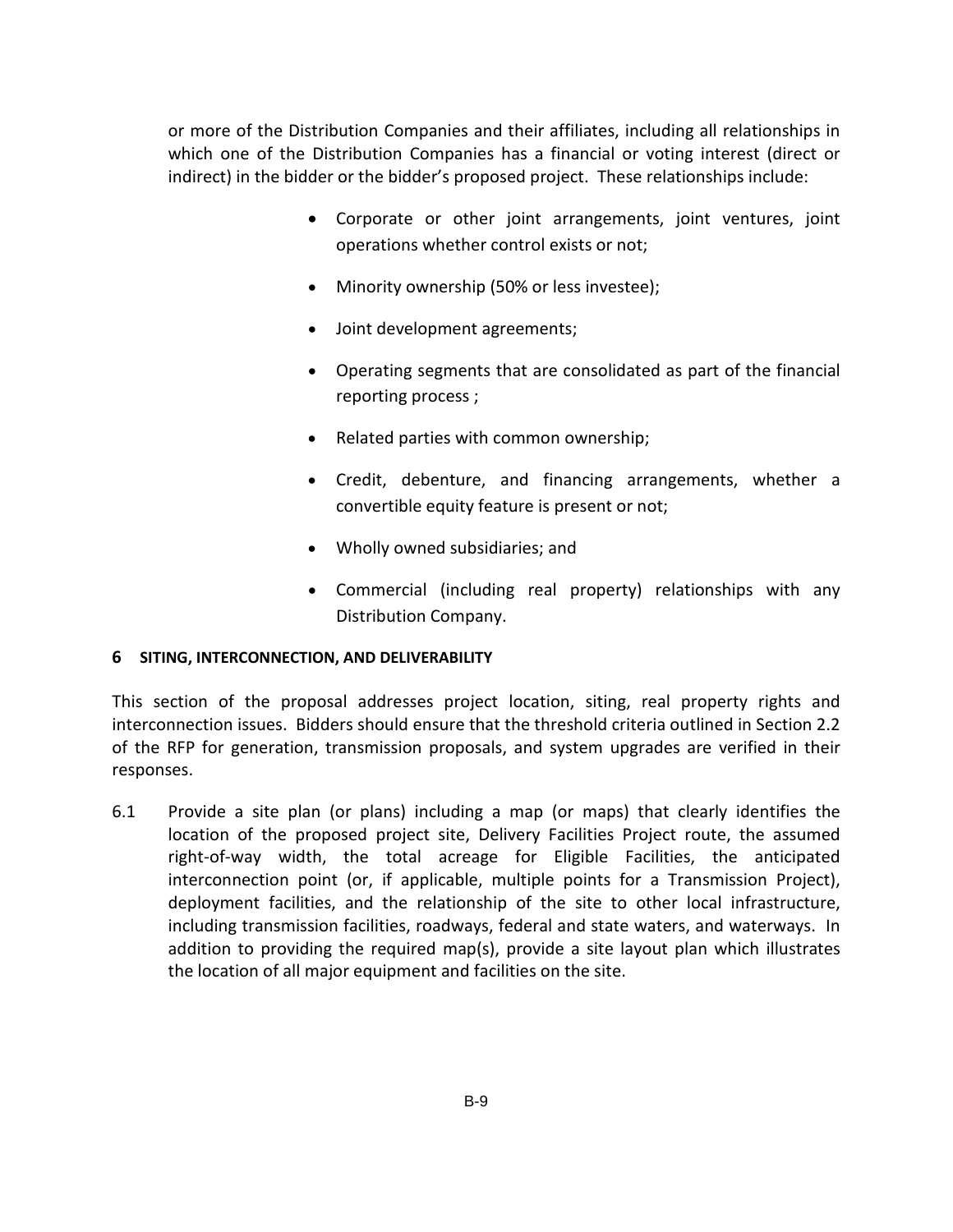- 6.2 Identify any real property rights (e.g., fee-owned parcels, rights-of-way, development rights or easements or leases) that provide the right to use the Eligible Facility site and/or Transmission Project route, including, for Eligible Facilities, and any rights of way needed for interconnection.
	- i. Does the project have a right to use the Eligible Facility site and/or Transmission Project route for the entire proposed term of the PPA or tariff (e.g., by virtue of ownership or land development rights obtained from the owner)?
	- ii. If so, please detail the Bidder's rights to control the Eligible Facility site and/or Transmission Project route control.
	- iii. Describe the status of acquisition of real property rights, any options in place for the exercise of these rights and describe the plan for securing the necessary real property rights, including the proposed timeline. Include these plans and the timeline in the overall project timeline.
	- iv. Identify any joint use of existing or proposed real property rights
- 6.3 Provide evidence that the Eligible Facility site and/or Transmission Project route is properly zoned or permitted. If the Eligible Facility site and/or Transmission Project route is not currently zoned or permitted properly, identify present and required zoning and/or land use designations and permits and provide a permitting plan and timeline to secure the necessary approvals.
- 6.4 Provide a description of the area surrounding the Eligible Facility site and/or Transmission Project route (including landfall), including a description of the local zoning, flood plain information, existing land or waterway use, and setting.
- 6.5 Describe how the bidder plans to gain interconnection path site control and describe the status of the plan.
- 6.6 Please provide documentation to show evidence of the interconnection request to ISO-NE, the applicable New England Transmission Owner, or any neighboring control areas, to interconnect at the Capacity Capability Interconnection Standard. Please describe the status of any planned interconnection to the grid. Additionally, any studies undertaken by ISO-NE or the bidder must be provided.
- 6.7 The studies should describe the Project's electrical system performance, its impact to the reliability of the New England Transmission system, and how the project would satisfy ISO NE's I.3.9 requirements. The studies must also provide the status of any interconnection studies already underway with ISO-NE and/or the transmission owner.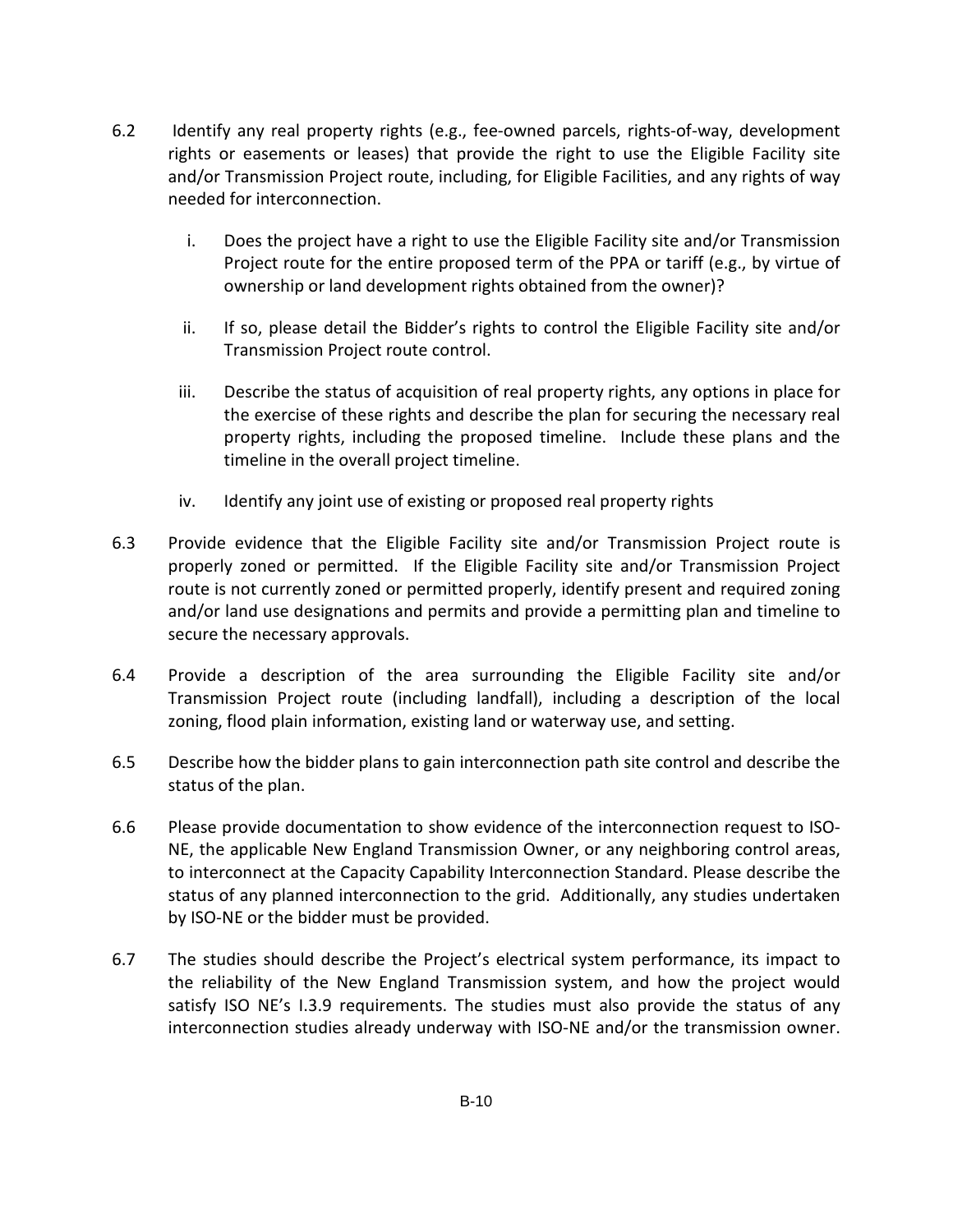Provide a copy of an interconnection agreement, if any, executed by the bidder with respect to the proposed project. If an interconnection agreement has not been executed, please provide the steps that need to be completed before an interconnection agreement can be executed and the associated timeline.

- 6.8 If multiple interconnection requests have been made, please specify all such active requests which have not been superseded by subsequent requests and information regarding the status of each. Provide copies of any requests made and studies completed.
- 6.9 Projects that do not have I.3.9 approval from ISO-NE must include technical reports or system impact studies that approximate the ISO-NE interconnection process, including but not limited to clear documentation of study technical and cost assumptions, reasoning, and justification of such assumptions. All studies must assume the project will interconnect using the Capacity Capability Interconnection Standard, must use the current ISO-NE interconnection process (including network impact scenarios from multiple projects interconnecting), and must also detail any assumptions with respect to projects ahead of the proposed project in the ISO-NE interconnection queue and any assumptions as to changes to the transmission system that differ from the current ISO-NE Regional System Plan. Please include a scenario analysis that shows how changes in the project interconnection queue could impact interconnection costs.
- 6.10 To the extent that you provide an alternative interconnection scenario based on ISOproposed interconnection process changes, you must also include studies using the proposed ISO-NE-proposed process. Any such studies must be accompanied with clear documentation of study technical and cost assumptions, reasoning, and justification of such assumptions.
- 6.11 Provide the electrical models of all energy resources supporting the proposed project in accordance with the filing requirements of the ISO-NE Tariff Schedule 22 and 23.
- 6.12 Provide a copy of an electrical one-line diagram showing the interconnection facilities and the relevant facilities of the transmission and/or distribution provider.
- 6.13 Specify and describe the current or new interconnection facilities (lines, transformers, switching equipment, system control protection, etc.) that bidder owns or is intending to construct or have constructed in order to deliver the proposed energy.
- 6.14 Incremental data requirements for Projects that include Transmission facilities;
	- 1. IDV file(s) in PSSE v32 format modeling only the new/modified Transmission components of the project.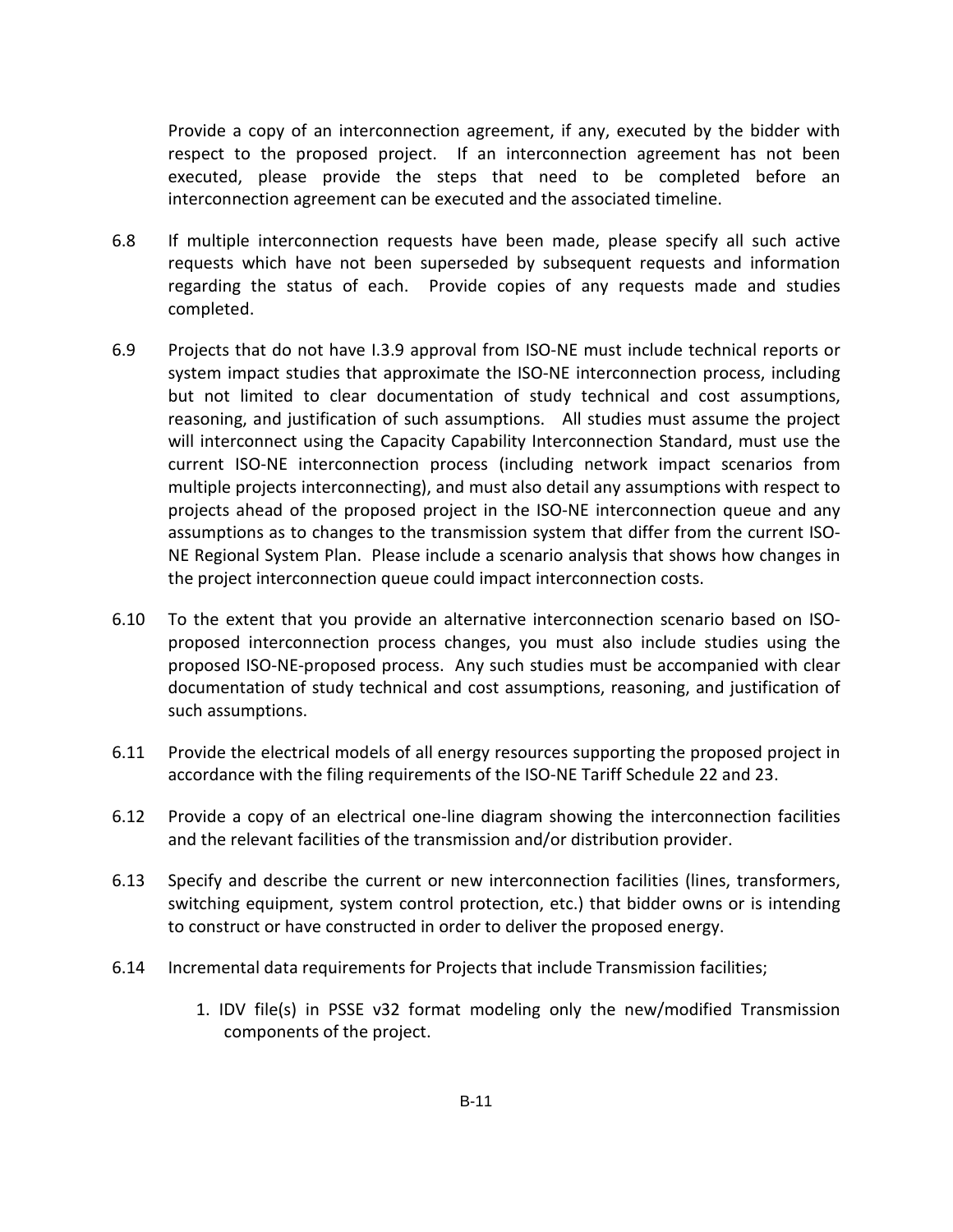- 2. If the Bidder does not use PSSE, provide in text format necessary modeling data as follows:
	- Line Data: Voltage/Thermal Ratings/Impedances (r, X and B)/Line Length/to and from bus numbers and names
	- Transformer data: (including Phase shifting transformers if applicable): Terminal Voltages/Thermal Ratings/Impedance/To and from bus numbers and names
	- Reactive compensation models as necessary
	- Other changes to the model that would occur due to a Project such as terminal changes for lines/transformer/generator leads/loads etc.
- 6.15 Please detail with supporting information and studies (as available) that the energy contemplated in your proposal is able to be delivered to the Distribution Companies without material constraint or curtailment.
- 6.16 Please provide sufficient information and documentation to demonstrate that the proposed point of delivery into ISO-NE, along with their proposed interconnection and transmission upgrades including any transmission upgrades beyond the point of interconnection, is sufficient to ensure full delivery of the proposal's Offshore Wind Energy Generation profile.

# **7 ENVIRONMENTAL ASSESSMENT, PERMIT ACQUISITION PLAN AND NEW CLASS 1 RPS CERTIFICATION**

This section addresses environmental and other regulatory issues associated with project siting, development and operations for both generation and transmission projects, as applicable.

- 7.1 Provide a list of all the permits, licenses, and environmental assessments and/or environmental impact statements required to construct and operate the project. Along with this list, identify the governmental agencies that are responsible for issuing approval of all the permits, licenses, and environmental assessments and/or environmental impact statements. If a bidder has secured any permit or has applied for a permit, please indicate this in the response.
- 7.2 Provide the anticipated timeline for seeking and receiving the required permits, licenses, and environmental assessments and/or environmental impact statements. Include a project approval assessment which describes, in narrative form, each segment of the process, the required permit or approval, the status of the request or application and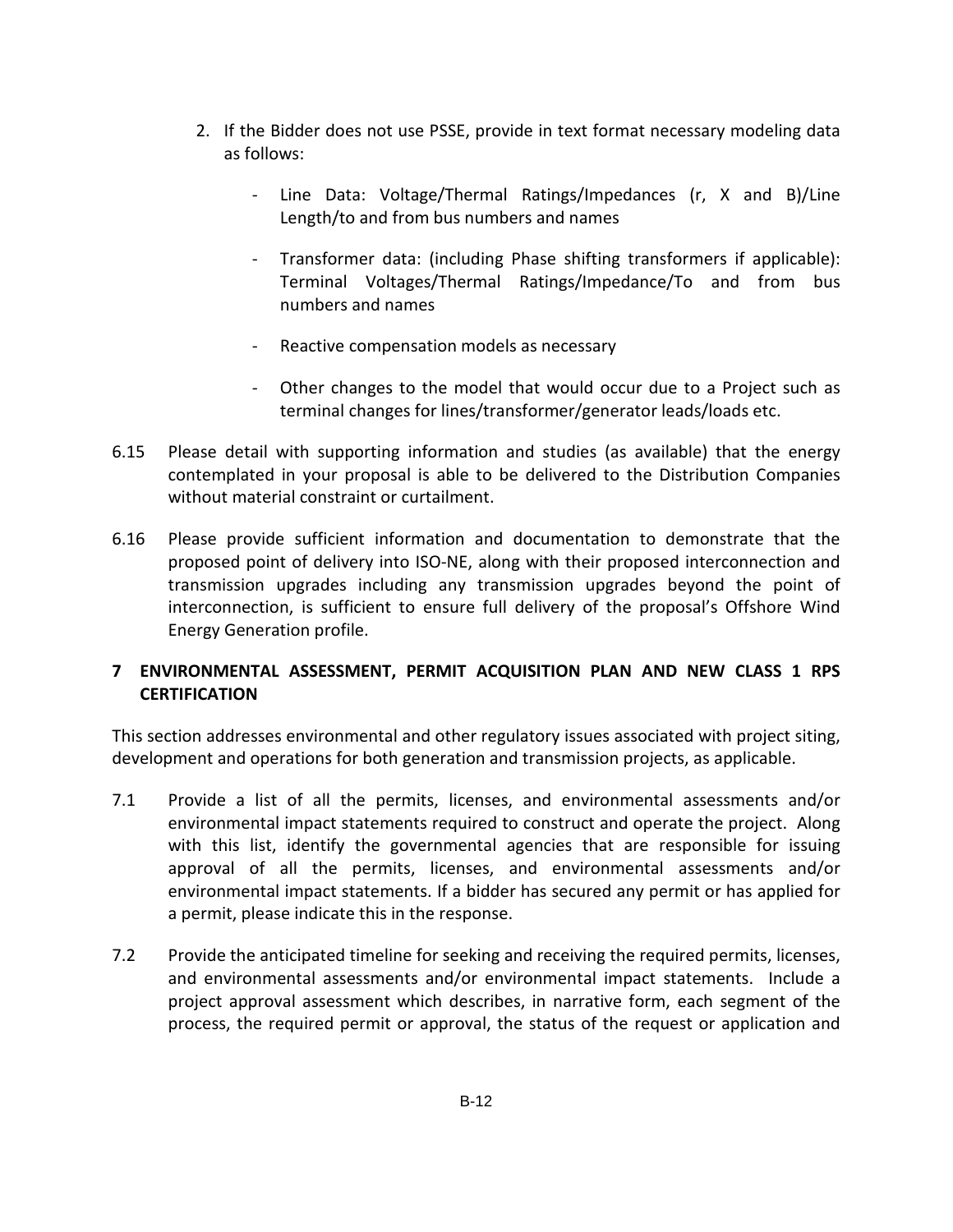the basis for projection of success by the milestone date. All requirements should be included on the project schedule in Section 10.

- 7.3 Provide information detailing prior experience in environmental impact assessment process.
- 7.4 Provide a preliminary environmental characterization of the site and project, including both construction and operation. In addition, the bidder should identify environmental impacts associated with the proposed project and any potential impediments to development. A plan to avoid, minimize, or mitigate such impacts or impediments should also be included. The analysis should address each of the major environmental areas presented below, for the proposed project:
	- i. Air quality
	- ii. Community
	- iii. Cultural resources
	- iv. Fishery, avian, and marine mammal impacts
	- v. Other ecological biological resources (including endangered species)
	- vi. Landscape and visual
	- vii. Oceanography
	- viii. Sound, noise and vibration
	- ix. Socio-economic and land use
	- x. Traffic and transportation (including Navigation)
	- xi. Water resources (including quality and flood risk)
- 7.5 Provide documentation identifying the level of public support for the project including letters from public officials, newspaper articles, etc. Include information on specific localized support and/or opposition to the project of which the bidder is aware. Provide copies of any agreements with communities and other constituencies impacted by the project, and a stakeholder map with a plan for community engagement activities. Please discuss the status of the stakeholder plan.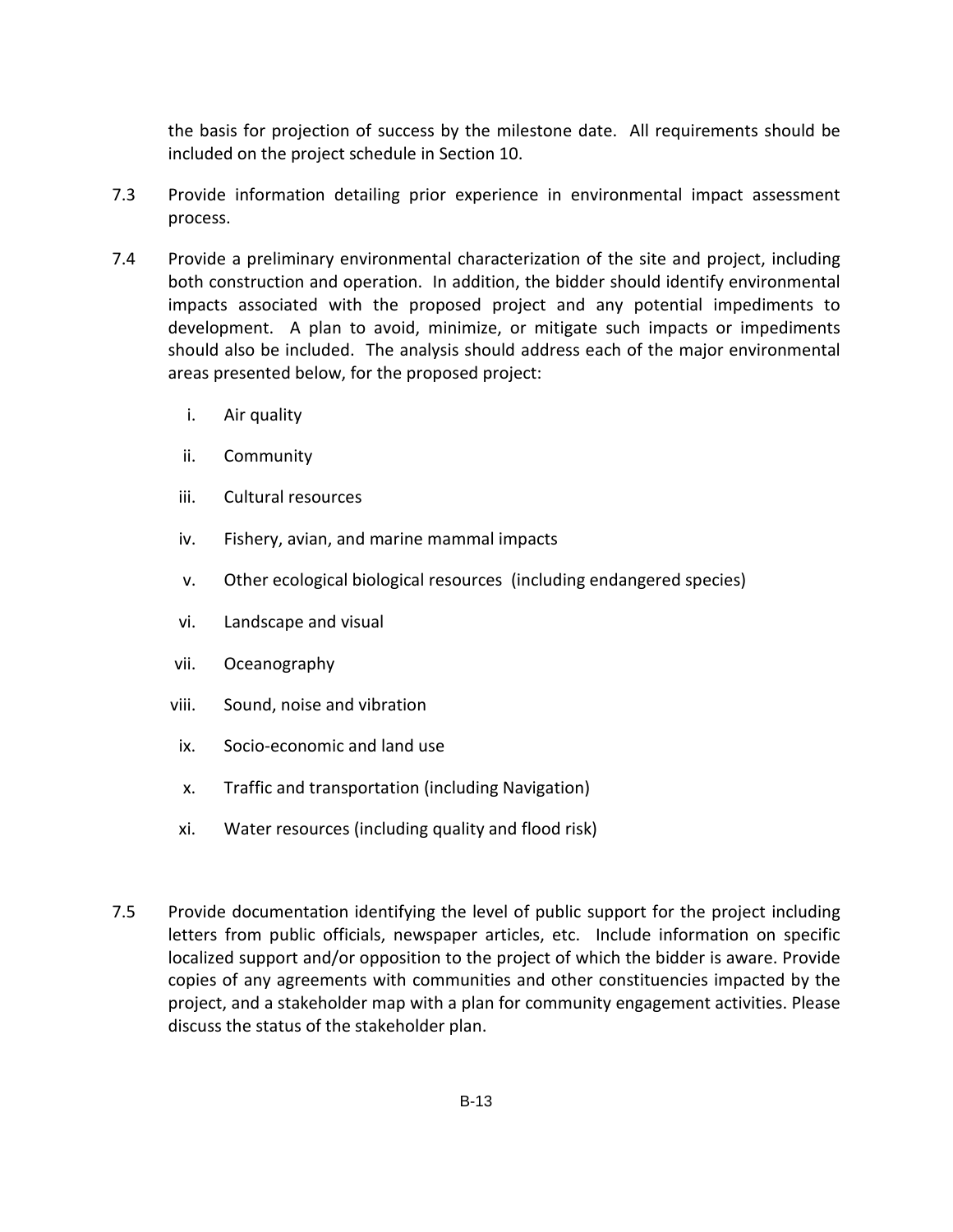- 7.6 Provide documentation demonstrating that the project was or will be qualified as New Class I Renewable Portfolio Standard Eligible Resource under M.G.L. c. 25A, § 11F, and 225 CMR 14.00.
- 7.7 All bidders must include sufficient information and documentation that demonstrates that the bidder will utilize an appropriate tracking system to ensure a unit-specific accounting of the delivery of Offshore Wind Energy Generation, to enable the Department of Environmental Protection, in consultation with DOER, to accurately measure progress in achieving the commonwealth's goals under chapter 298 of the acts of 2008 or Chapter 21N of the General Laws. The RECs associated with Offshore Wind Energy Generation must be delivered into the Distribution Companies' NEPOOL GIS accounts.
- 7.8 Identify any existing, preliminary or pending claims or litigation, or matters before any federal agency or any state legislature or regulatory agency that might affect the feasibility of the project or the ability to obtain or retain the required permits for the project.

# **8 ENGINEERING AND TECHNOLOGY; COMMERCIAL ACCESS TO EQUIPMENT**

This section includes questions pertinent to the engineering design and project technology. This section must be completed for a project that includes new facilities or capital investments for both generation and transmission components if applicable. Bidders should provide information about the specific technology or equipment including the track record of the technology and equipment and other information as necessary to demonstrate that the technology is viable.

- 8.1 Provide a reasonable but preliminary engineering plan which includes the following information:
	- i. Type of generation and transmission technology
	- ii. Major equipment to be used (including nacelle, hub, blade, tower, foundation, transmission structures and platforms, electrical equipment and cable)
	- iii. Manufacturer of each of the equipment components listed above as well as the location of where each component will be manufactured.
	- iv. Status of acquisition of the equipment components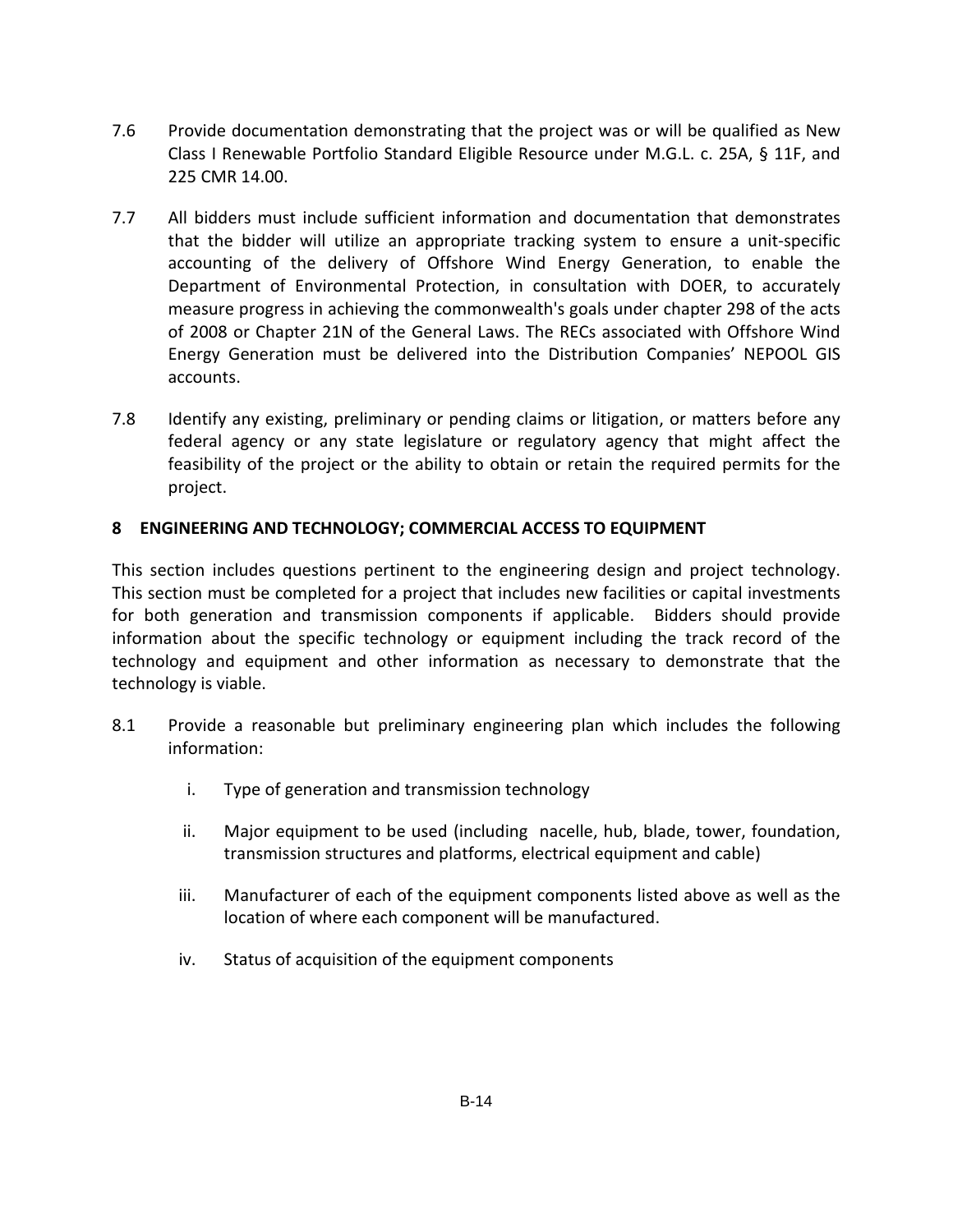- v. Whether the bidder has a contract for the equipment. If not, describe the bidder's plan for securing equipment and the status of any pertinent commercial arrangements
- vi. Equipment vendors selected/considered
- vii. Track record of equipment operations
- viii. If the equipment manufacturer has not yet been selected, identify in the equipment procurement strategy the factors under consideration for selecting the preferred equipment
- 8.2 If the bidder has not yet selected the major equipment for a project, please provide a list of the key equipment suppliers under consideration.
- 8.3 Please identify the same or similar equipment by the same manufacturer that are presently in commercial operation including the number installed, installed capacity and estimated generation for the past three years.
- 8.4 For less mature technologies, provide evidence (including identifying specific applications) that the technology to be employed for energy production is ready for transfer to the design and construction phases. Also, address how the status of the technology is being considered in the financial plan for the project.
- 8.5 Please indicate if the bidder has a full and complete list of equipment needed for all physical aspects of the bid, including generation facilities, turbine support structures, electrical platforms, transmission lead lines, and mandatory and voluntary transmission system upgrades. If not, identify the areas of uncertainty and when the full and complete list of equipment will be identified.
- 8.6 Please indicate if the bidder has secured its equipment for all physical aspects of the bid, including generation facilities, transmission lead lines, and mandatory and voluntary transmission system upgrades. If not, identify the long-lead equipment and describe the timing for securing this equipment.

## **9 PROJECT SCHEDULE**

A bidder must demonstrate that its proposal can be developed, financed, and constructed and be technically viable within a commercially reasonable timeframe. The bidder is required to provide sufficient information and documentation that shows that the bidder's resources, process and schedule are adequate for the acquisition of all rights, permits and approvals for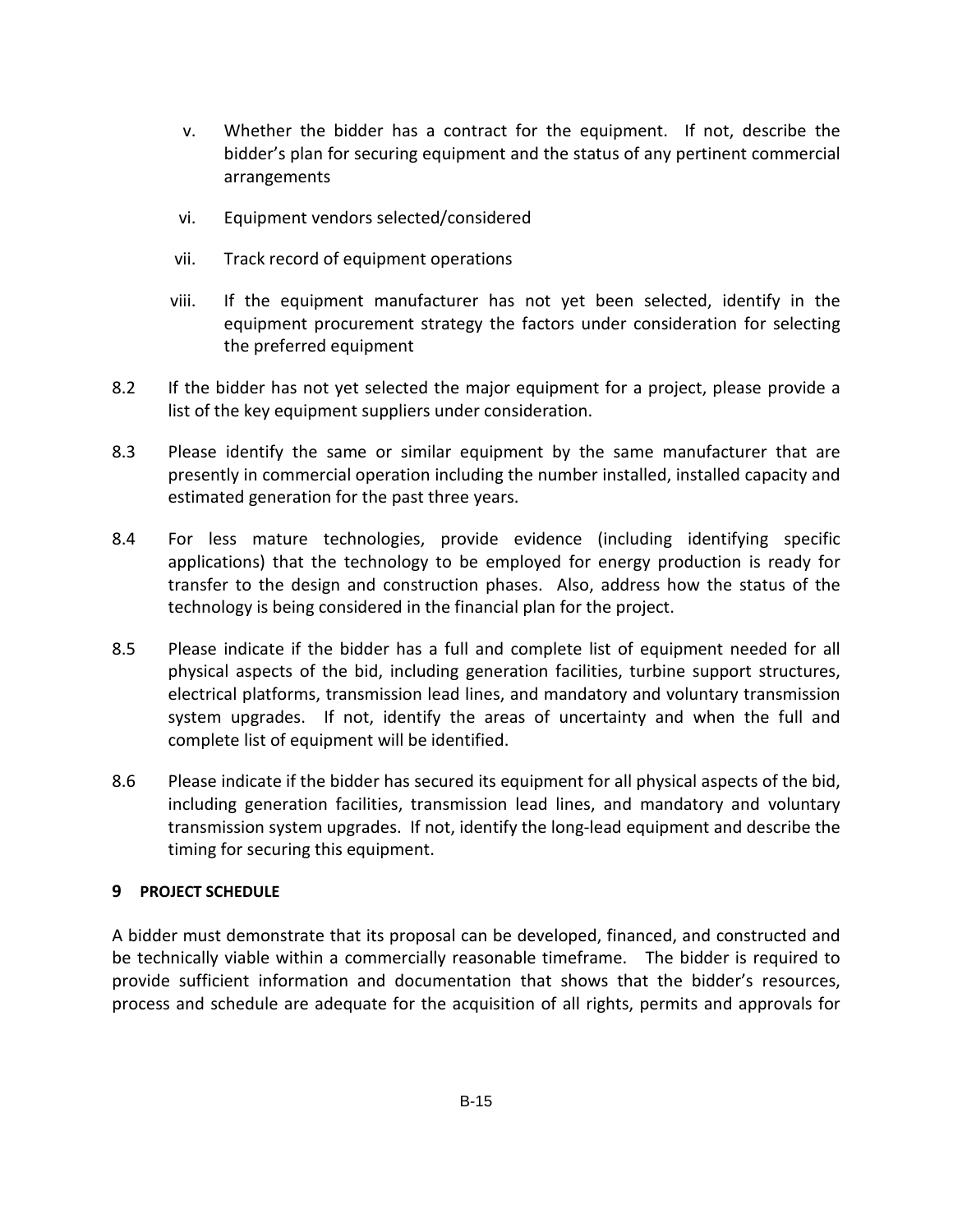the project and for the financing of the project consistent with the proposed project milestone dates.

Bidders are required to provide a complete critical path schedule for the project from the notice of selection of the project for contract consideration to the start of commercial operations. For each project element, list the start and end date.

- 9.1 Identify the elements on the critical path. The schedule should include, at a minimum, preliminary engineering, financing, acquisition of real property rights, Federal, state and/or local permits, licenses, environmental assessments and/or environmental impact statements (including anticipated permit submittal and approval dates), completion of interconnection studies and approvals, procurement, facility contracts, start of construction, construction schedule, and any other requirements that could influence the project schedule and the commercial operation date.
- 9.2 Include a discussion on use of maritime vessels and access to them. Also include a description and discussion of the laydown facility/facilities to be used for construction, assembly, staging, storage, and deployment.
- 9.3 Detail the status of all critical path items, such as receipt of all necessary siting, environmental, and ISO-NE approvals.

# **10 CONSTRUCTION AND LOGISTICS**

This section of the proposal addresses necessary arrangements and processes for outfitting, assembly, storage and deployment of major project components such as turbine nacelles, blades, towers, foundations, and transmission support structures. Please provide a construction plan that captures the following objectives:

- 10.1 Please list the major tasks or steps associated with deployment of the proposed project and the necessary specialized equipment (e.g. vessels, cranes).
- 10.2 Please provide documentation to demonstrate site control for all marine terminals and other waterfront facilities that will be used to stage, assemble, and deploy the project for each stage of construction.
	- i. If available, evidence that the bidder or the equipment/service provider have right(s) to use a marine terminal and/or waterfront facility for construction of the offshore wind energy project (e.g., by virtue of ownership or land development rights obtained from the owner).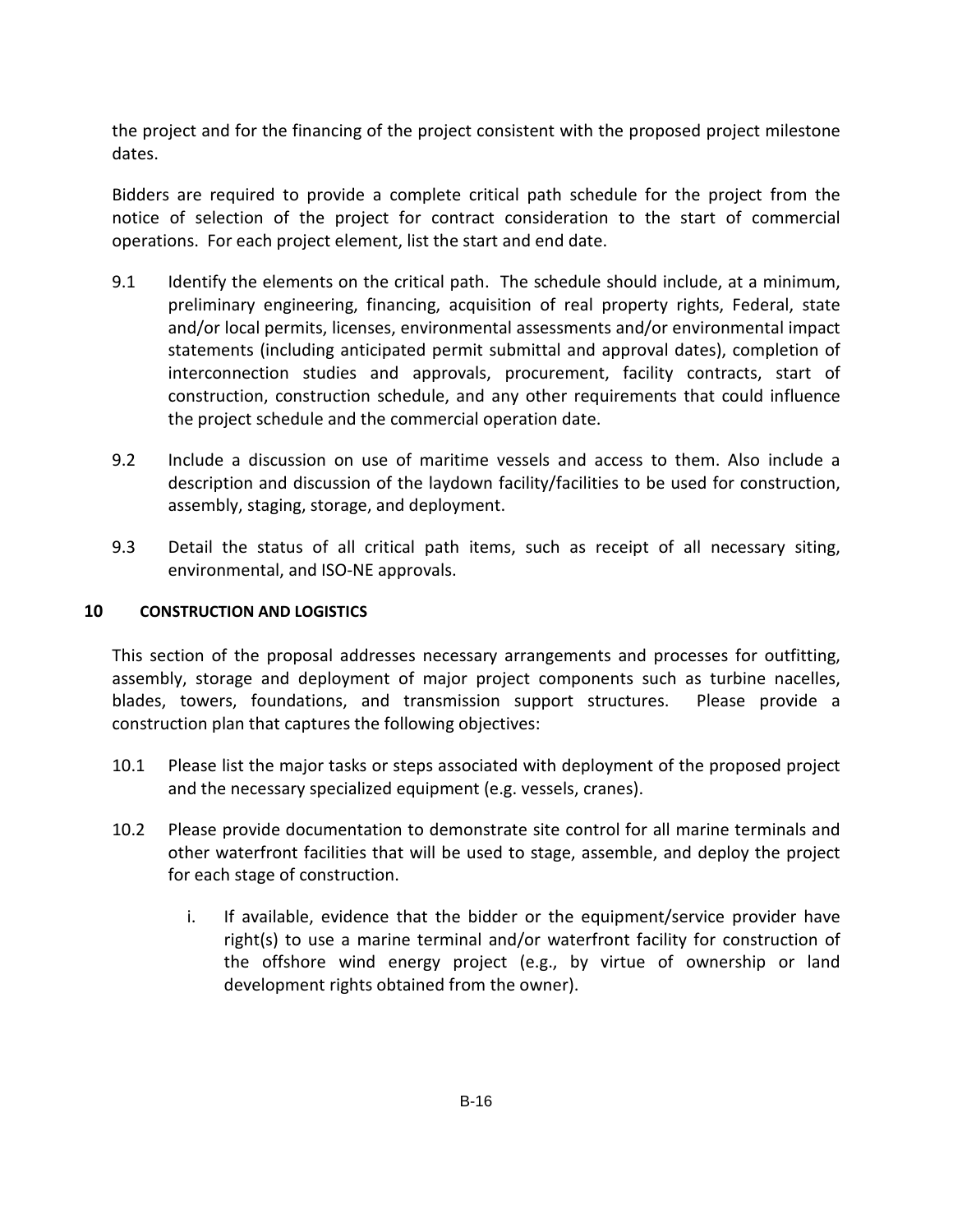- ii. If not available, describe the status of acquisition of real property rights for necessary marine terminal and/or waterfront facilities, any options in place for the exercise of these rights and describe the plan for securing the necessary real property rights, including the proposed timeline. Include these plans and the timeline in the overall project schedule.
- iii. Identify any joint use of existing or proposed real property rights for marine terminal or waterfront facilities.
- 10.3 Please describe the proposed approach for staging and deployment of major project components to the project site. Indicate the number, type and size of vessels that will be used, and their respective roles. Please include specific information on how the bidder's deployment strategy will conform to requirements of the Merchant Marine Act of 1920 (the Jones Act).
- 10.4 List the party (e.g. the bidder, or equipment/service providers under contract to the bidder) responsible for each deployment activity and describe the role of each party. Describe the status of bidder's contractual agreements with third-party equipment/service providers.

## **11 OPERATION AND MAINTENANCE**

Projects that can demonstrate that the operation and maintenance ("O&M") plan, level of funding, and mechanism for funding will ensure reliable operations during the term of the contract or the tariff are preferred.

- 11.1 Provide an O&M plan for the project that demonstrates the long term operational viability of the proposed project. The plan should include the location of the O&M base, a discussion of the staffing levels proposed for the project, the expected role of the project sponsor or turbine manufacturer/outside contractor, scheduling of major maintenance activity, and the plan for testing equipment.
- 11.2 Please provide documentation to demonstrate site control for all marine terminals and other waterfront facilities that will be used to for the O&M.
	- i. If available, evidence that the bidder or the equipment/service provider have right(s) to use a marine terminal and/or waterfront facility for O&M of the offshore wind energy project (e.g., by virtue of ownership or land development rights obtained from the owner).
	- ii. If not available, describe the status of acquisition of real property rights for necessary marine terminal and/or waterfront facilities, any options in place for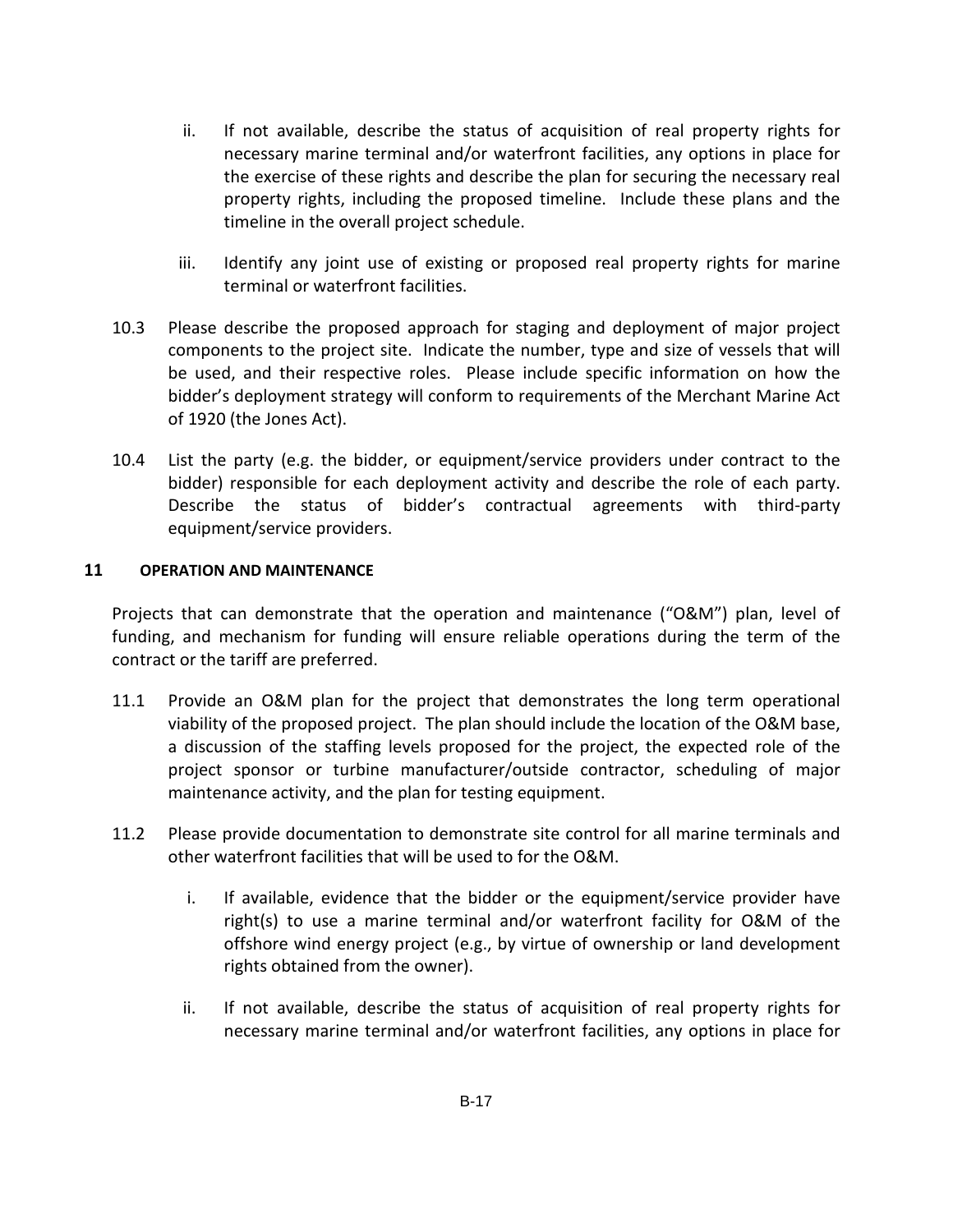the exercise of these rights and describe the plan for securing the necessary real property rights, including the proposed timeline. Include these plans and the timeline in the overall project schedule.

- iii. Identify any joint use of existing or proposed real property rights for marine terminal or waterfront facilities.
- 11.3 Describe in detail the proposed O&M funding mechanism and funding levels to support planned and unplanned O&M requirements.
- 11.4 Describe the terms (or expected terms) of the warranties and/or guarantees on major equipment that the bidder is utilizing or proposing to utilize.
- 11.5 Describe the status of the project sponsor in securing any O&M agreements or contracts. Include a discussion of the sponsor's plan for securing a medium-term or long-term O&M contract, including the expected provider of O&M services.
- 11.6 Provide examples of the bidder's experience with O&M services for other similar projects.

## **12 PROJECT MANAGEMENT/EXPERIENCE**

Bidders are required to demonstrate project experience and management capability to successfully develop and operate the project proposed. The Distribution Companies are particularly interested in project teams that have demonstrated success in projects of similar type, size and technology and can demonstrate an ability to work together effectively to bring the project to commercial operation in a timely fashion.

- 12.1 Provide an organizational chart for the project that lists the project participants and identifies the corporate structure, including general and limited partners.
- 12.2 Provide statements that list the specific experience of the bidder and each of the project participants (including, when applicable, the bidder, partners, and proposed contractors), in developing, financing, owning, and operating generating and transmission facilities, other projects of similar type, size and technology, and any evidence that the project participants have worked jointly on other projects.
- 12.3 Provide a management chart that lists the key personnel dedicated to this project and provide resumes of the key personnel. Key personnel of the bidder's development team having substantial project management responsibilities must have: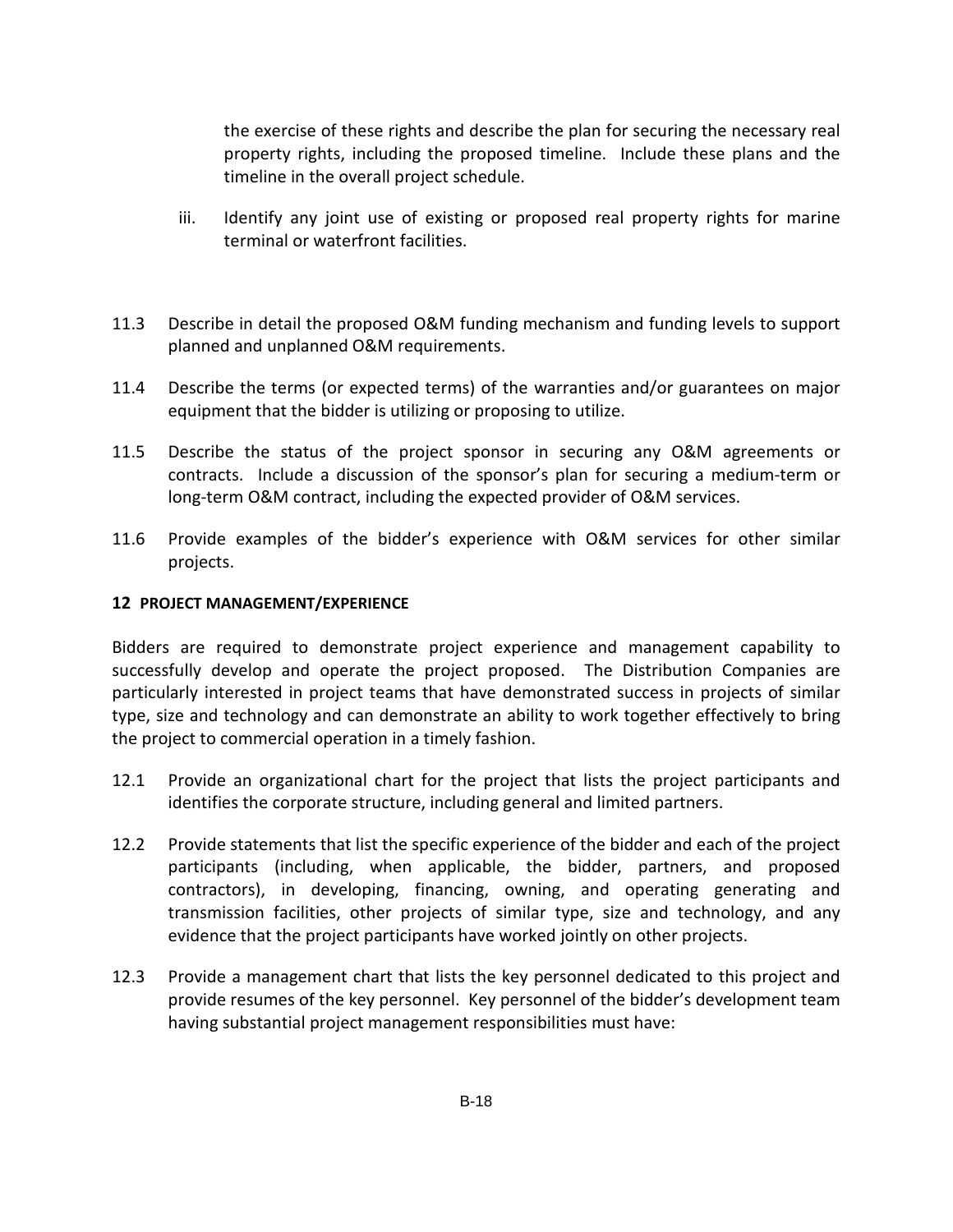- i. Successfully developed and/or operated one or more projects of similar size or complexity or requiring similar skill sets; and
- ii. Experience in financing power generation projects (or have the financial means to finance the project on the bidder's balance sheet).
- 12.4 Provide a listing of all projects the project sponsor has successfully developed or that are currently under construction. Provide the following information as part of the response:
	- i. Name of the project
	- ii. Location of the project
	- iii. Project type, size and technology
	- iv. Commercial operation date
	- v. Estimated and actual capacity factor of the project for the past three years
	- vi. Availability factor of the project for the past three years
	- vii. References, including the names and current addresses and telephone numbers of individuals to contact for each reference.
- 12.5 With regard to the bidder's project team, identify and describe the entity responsible for the following, as applicable:
	- i. Construction Period Lender
	- ii. Operating Period Lender and/or Tax Equity Provider
	- iii. Financial Advisor
	- iv. Environmental Consultant
	- v. Facility Operator and Manager
	- vi. Owner's Engineer
	- vii. Transmission Consultant
	- viii. Legal Counsel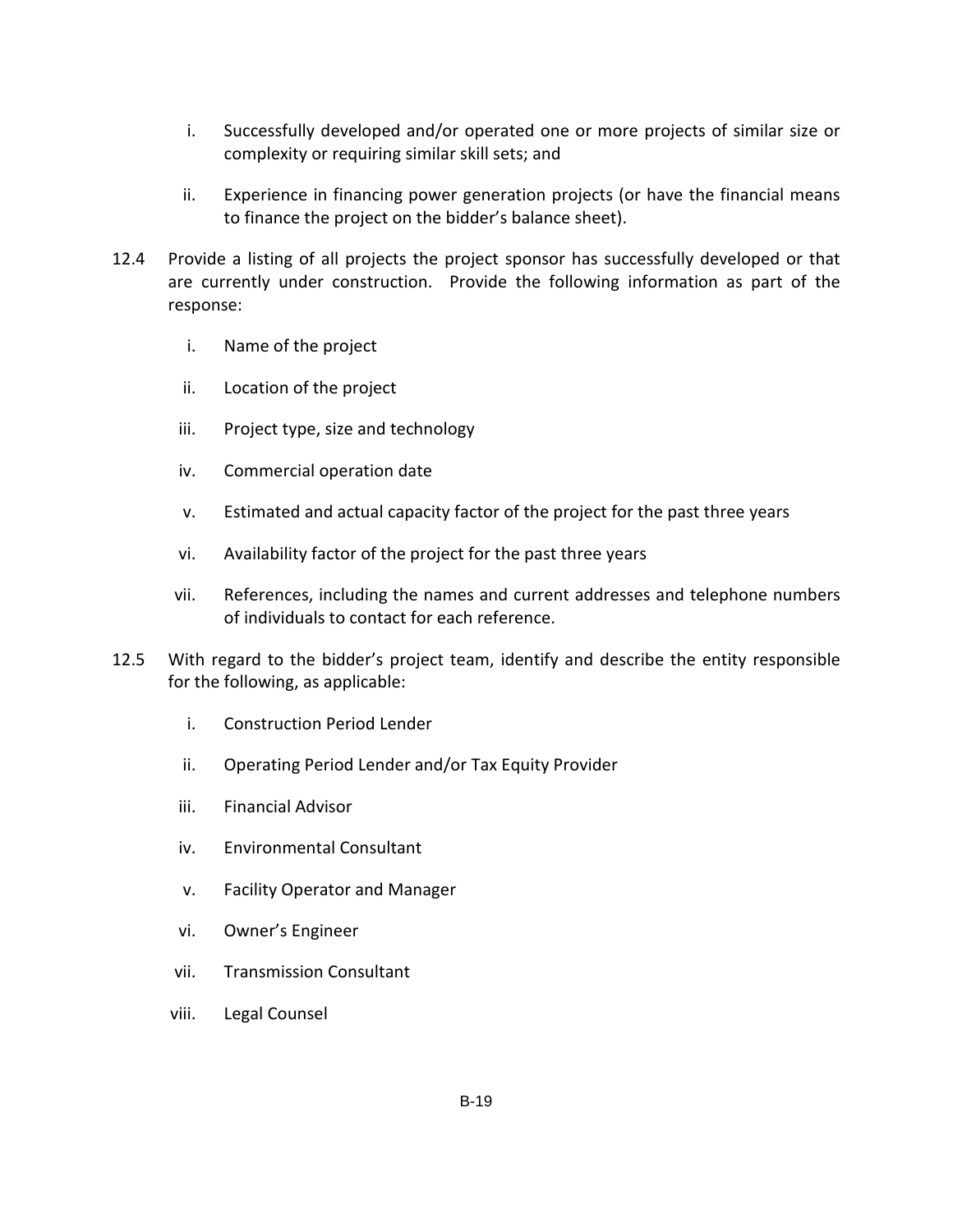12.6 Provide details of the bidder's experience in ISO-NE Markets. With regard to bidder's experience with ISO-NE markets, please indicate the entity that will assume the duties of Lead Market Participant for your Project. Please provide a summary of the proposed Lead Market Participant's experience with each of the ISO-NE markets.

## **13. EMISSIONS**

13.1 Provide emissions estimates based on available data from the unit manufacturer. Alternatively, provide actual emissions data determined in accordance with the paragraph above for a similar facility built within the past 3 years. Include copies of supporting documentation for all emissions estimates.

| Project Anticipated Emissions, expressed in pounds/megawatt-hour (lbs/MWh) |  |  |  |
|----------------------------------------------------------------------------|--|--|--|
|                                                                            |  |  |  |

| Source of<br>Informatio<br>n | Date of Test<br>(if applicable) | Greenhouse<br>Gases<br>(all except<br>methane)<br>Expressed as<br>Carbon Dioxide<br>equivalent (CO <sub>2</sub> e) | Nitrogen<br>Oxides<br>(NOx) | Sulfur<br>Oxides<br>(SOx) | Carbon<br>Monoxide<br>(CO) | Particulate<br>Matter<br>$(PM_{2.5})$ | Methane<br>(CH <sub>4</sub> ) |
|------------------------------|---------------------------------|--------------------------------------------------------------------------------------------------------------------|-----------------------------|---------------------------|----------------------------|---------------------------------------|-------------------------------|
|                              |                                 |                                                                                                                    |                             |                           |                            |                                       |                               |

- 13.2 Describe any past investments that will, or have been made to your facility to improve its emissions profile or any planned future investments made to your facility in order to improve its emissions profile.
- 13.3 Describe how your project will contribute to the Massachusetts 2008 Global Warming Solutions Act (GWSA) and the 2010 Clean Energy and Climate Plan for 2020, updated in 2015. Describe how your project will contribute to the Commonwealth's 2030, 2040 and 2050 GHG emission targets and any benefits associated with an earlier operational date.

# **14**. **CONTRIBUTION TO EMPLOYMENT AND ECONOMIC DEVELOPMENT AND OTHER DIRECT AND INDIRECT BENEFITS**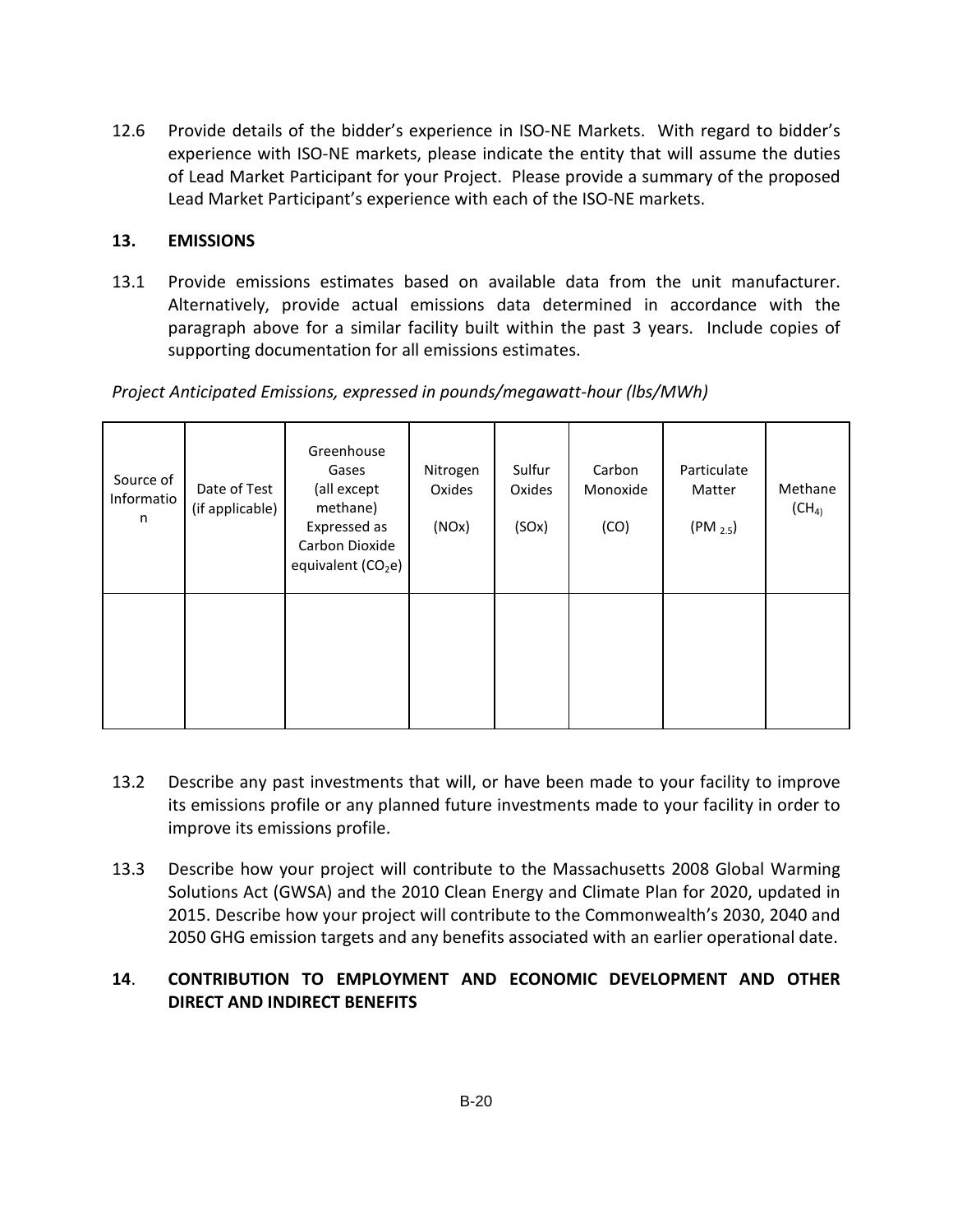- 14.1 Please provide an estimate of the number of jobs to be created directly during project development and construction, and during operations, and a general description of the types of jobs created, estimated annual compensation, the employer(s) for such jobs, and the location. Please treat the development, construction, and operation and maintenance periods separately in your response.
- 14.2 Please provide the same information as provided in response to question 14.1 above but with respect to jobs that would be indirectly created as a result of the proposed project.
- 14.3 Please describe any other economic development impacts (either positive or negative) that could result from the proposed project, such as creating property tax revenues, creating lease revenues to public and private parties, or purchasing capital equipment, materials or services for local businesses. Please provide the location(s) where these economic development benefits are expected to occur.
- 14.4 Please describe any tracking or reporting mechanisms, such as an annual report(s) of milestones achieved and jobs created, to verify the contributions to employment and economic development identified in 14.1, 14.2 and 14.3.
- 14.5 To the extent not already specified elsewhere in your response, please address the factors listed in Section 2.2.2.7 and describe any benefits or impacts associated with the proposed project.
- 14.6 Please demonstrate any benefits to low-income ratepayers in the Commonwealth, and the impact, if any, those benefits will have on the cost to the project.

## **15. ADDITIONAL INFORMATION REQUIRED FOR TRANSMISSION PROJECTS (AND ALL SYSTEM UPGRADES ASSOCIATED WITH PROPOSED TRANSMISSION PROJECTS)**

Bids that include Transmission Projects (and all System Upgrades) must also provide the following information:

- 15.1 Transmission Project Information:
	- i. Overall project description
	- ii. The operating voltage of the proposed project
	- iii. The type of structures (such as steel towers, poles or jackets) that would be used for the proposed project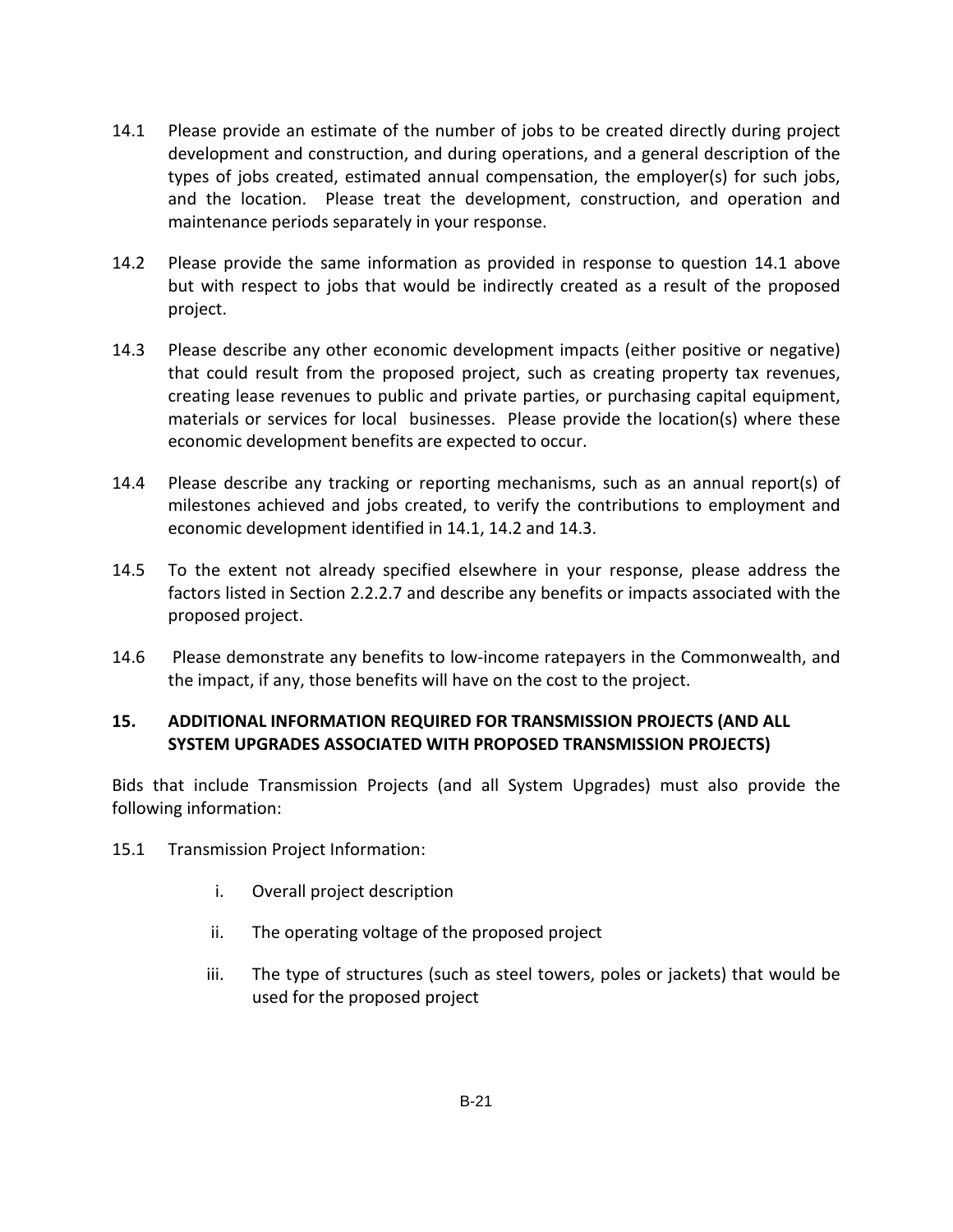- iv. The length of the proposed transmission line and the type(s) of terrain and land ownership of the proposed ROW
- v. The substation facilities (number of breakers, transformers, etc.) required at each terminal of the proposed project and information as to how the new facilities would interconnect to any existing facilities.
- vi. The estimated costs of the proposed project broken out into separate categories as described below for transmission facilities and substation facilities in nominal year dollars.
	- a. For cost of service or modified cost of service proposals:
		- 1. Provide the capital cost estimate presented as a buildup of costs by category, such as environmental, engineering, civil works, materials, equipment, construction, construction management, physical and price contingencies, allowance for funds used during construction (AFUDC), and all other categories for which recovery under FERC would be sought. These categories are illustrative; aggregate costs into the categories most relevant to the development of the proposed project. All costs should be provided in nominal dollars.
		- 2. For projects with transmission and substation components, separate the costs into two rows (e.g. use one row for substation construction and a second for transmission construction). Describe the detailed financial plan on a monthly basis during the construction period, e.g., for 3 years or as long as necessary. The plan should present the costs and financial outlays in each month of the construction period, and the corresponding sources of financing (equity contribution and debt drawdown), as in the following illustrative table. Data should include an estimate of the cost of both physical and price contingencies during the construction period. The financing plan should indicate the ability to finance the construction of the proposed project under base case and contingency scenarios.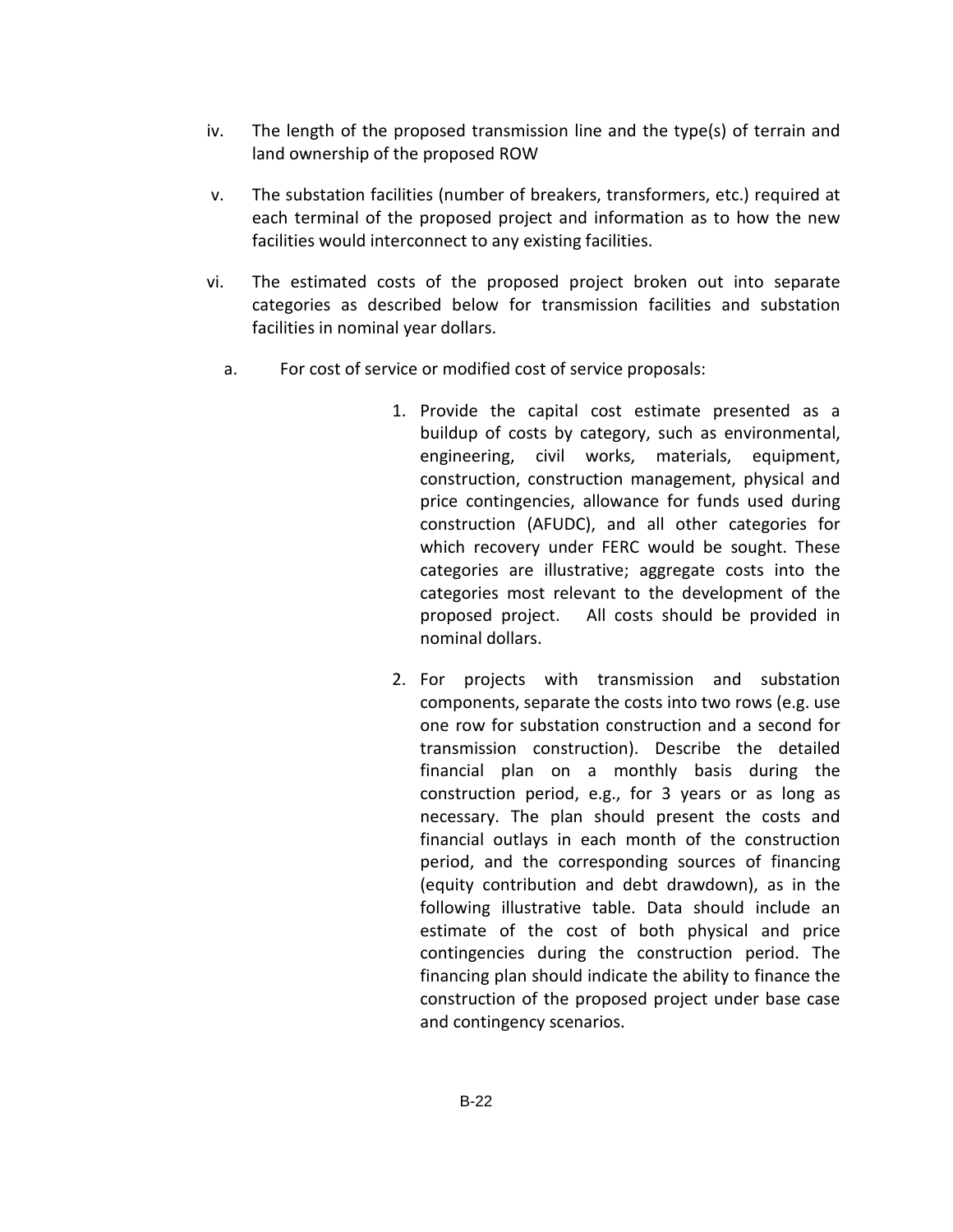- 3. Describe the proposed financing sources and instruments.
- 4. Sources of funds for construction and working capital include name of entity providing debt financing, loan amounts, interest rates, repayment period, grace period during construction; and equity provided by project sponsor.
- 5. Sources of funds for unexpected repairs or replacement construction during the operating period, e.g., replacement of tower. Note: the operating period is the applicant's estimate of the useful life or accounting life of the transmission project element(s).

If the bidder is proposing fixed-rate pricing rather than cost-of-service or modified cost-of-service pricing, provide sufficient information and assessment to show that the proposed project, including any necessary transmission network upgrades, is financially viable. In this regard, provide capital cost estimates and operation and maintenance cost estimates and the basis for your estimates, including the extent to which estimates are based on vendor contracts or vendor quotes, your experience in the development, construction and/or operation of similar projects, your approach regarding contingency and risk management, and your proposed financing plan. All costs should be provided in nominal dollars, although inflation and cost escalation estimates should be provided. Please describe in detail the due diligence you have conducted in developing your pricing and tariff proposal.

- vii. Provide a proposed schedule for project development through release for operation that includes key critical path items, such as:
	- a. Completion of studies and receipt of approvals needed for the interconnection;
	- b. Material and equipment procurement, including identification of long lead time equipment;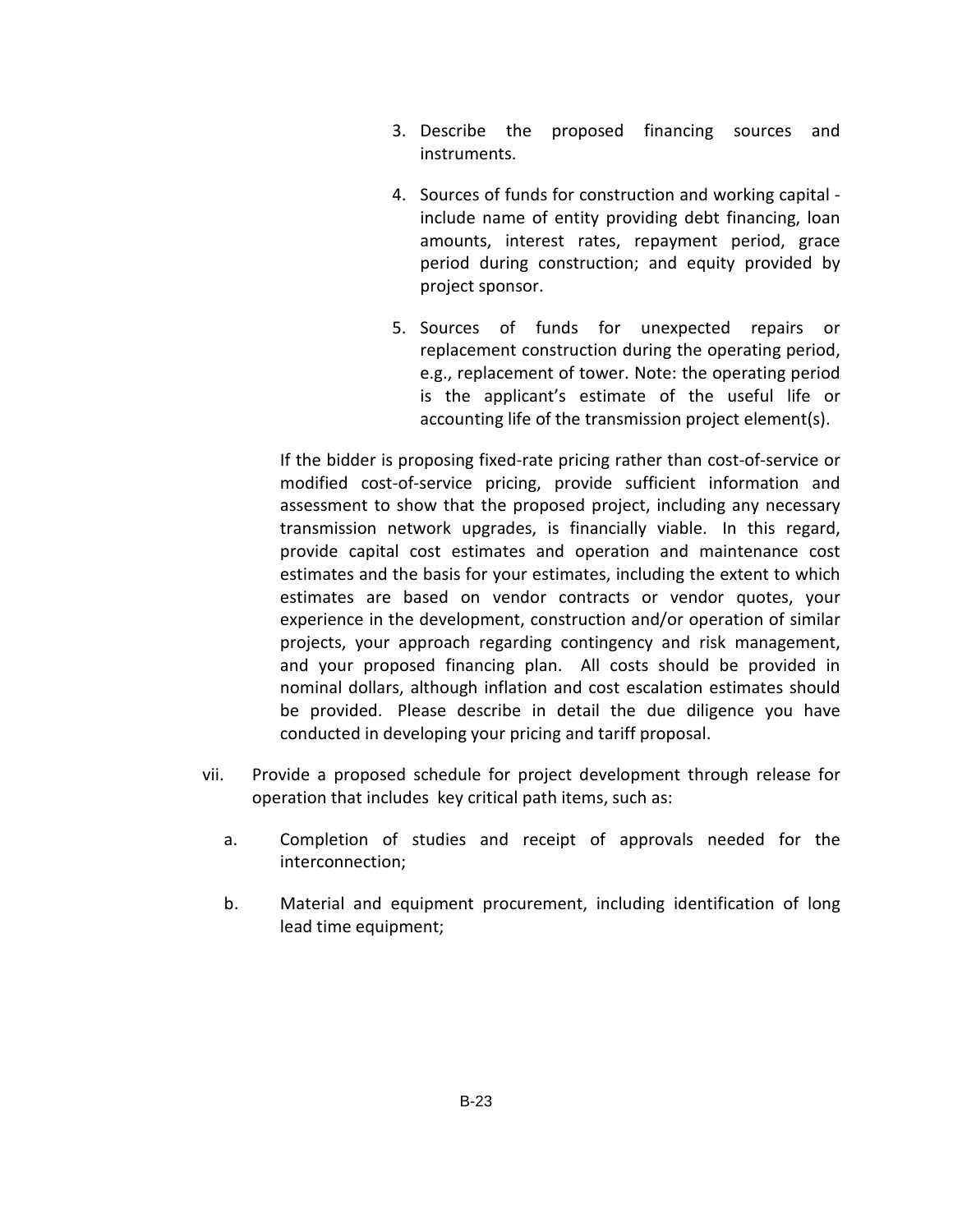- viii. Bidder must indicate whether it proposes to recover abandonment costs for its transmission project from the Distribution Companies, as described in Section 2.2.2.5.2 of this RFP. If so, Bidder must acknowledge that recovery of any such abandonment costs shall be in accordance with FERC rules and policies, and also acknowledge that in no event will a Bidder seek to recover abandonment costs if the abandonment was caused directly or indirectly by some act or failure to act of the Bidder. Bidder must further affirmatively commit not to seek from FERC or any other agency or authority any treatment of abandonment costs inconsistent with the provisions of Section 2.2.2.5.2 of the RFP. To the extent the Bidder proposes to recover abandonment costs, such proposal should be further described as set forth in Appendix C-3 of this RFP.
- 15.2 The proposed payment required for the transmission project and all system upgrades.
	- i. All proposals must include significant cost containment as stated in the RFP.
	- ii. List all situations which may change the proposed payments by consumers during the contract term.
	- iii. Identify any limits placed upon the bidder's post-contract term rates according to current FERC rules.
	- iv. Identify all other project revenues which may be received by the bidder during the contract term which would not reduce rates paid by consumers.
	- v. If the proposed payments may change during the contract term or the proposal is based on cost of service, the bidder must provide the method that transmission owner shall use to determine the payment for the Transmission Project under the transmission Rate Schedule or Tariff and Service Agreement to be filed with FERC. If the proposed payment is a formula rate, the Eligible Bidder must also provide the formula and its proposed inputs that the transmission owner will file with FERC.
	- vi. If the proposed payment is based on the Transmission Project's cost of service and may change during the contract term based on changes in the cost of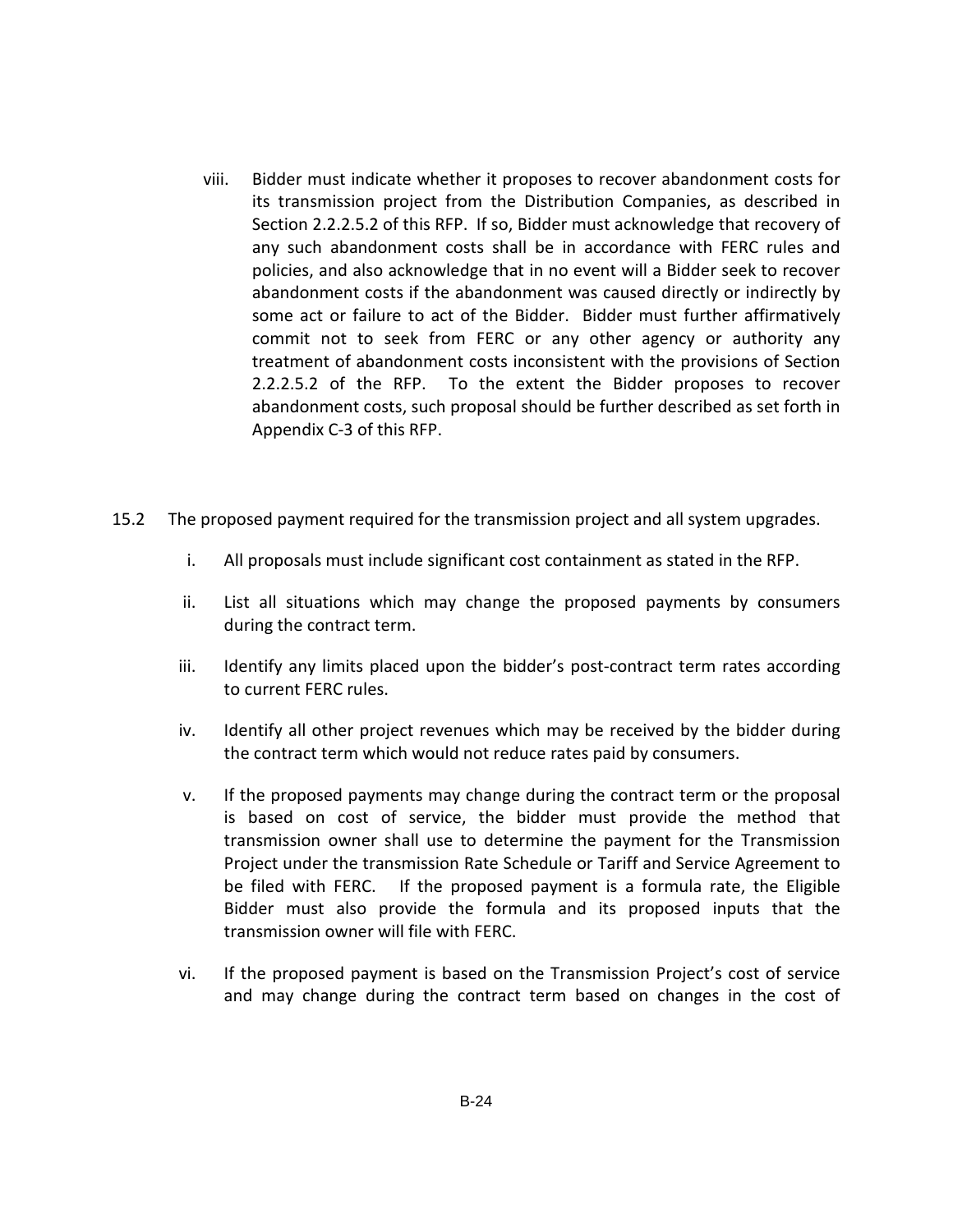service, a full revenue requirements model must be included and submitted as a working Excel spreadsheet with the formulas intact.

- a. Provide the annual revenue requirement forecasts for the project including assumptions. Provide a draft version of the revenue requirement calculation in a format that is similar to what would be included in the Rate Schedule or Tariff and Service Agreement application to FERC, indicating the forecast revenue requirement amounts and all assumptions used in the calculations. This should include but not be limited to the assumptions regarding rate of return, depreciation life, split between debt and capital, AFUDC and weighted cost of capital, and a detailed estimate of the anticipated average annual operating and maintenance cost. Provide the information requested in Section 14.1.a of the Bidder Response Package.
- vii. If the pricing proposed is based on cost of service, detail all cost containment commitments. Examples of such commitments include fixed price components, cost overrun restrictions, or other cost bandwidth provisions that are proposed to limit ratepayer risk must be clearly defined.
- viii. Please include full and complete descriptions of all cost containment measures that you propose to be included in your pricing. Additionally provide any supporting documentation for any savings or methods of savings including cost caps on any portion of your project. Please include working excel spreadsheets to more fully explain how your cost containment measures should work. Please provide details and notes that describe the nexus between the cost containment provisions in your proposal and those supporting documents and spreadsheets. Please provide examples about how any cost containment measures you are proposing would work.
- ix. To the extent that you are proposing different interconnection scenarios that affect cost please include full and complete cost information on each scenario. Please describe all interconnection and transmission upgrade costs required to interconnect at the Capacity Capability Interconnection Standard and to ensure full delivery of the proposed Offshore Wind Energy Generation profile, including transmission upgrades that may need to occur beyond the point of interconnection.
- x. Please describe the coordination of the availability of the Offshore Wind Energy Generation and any associated transmission or distribution facilities. All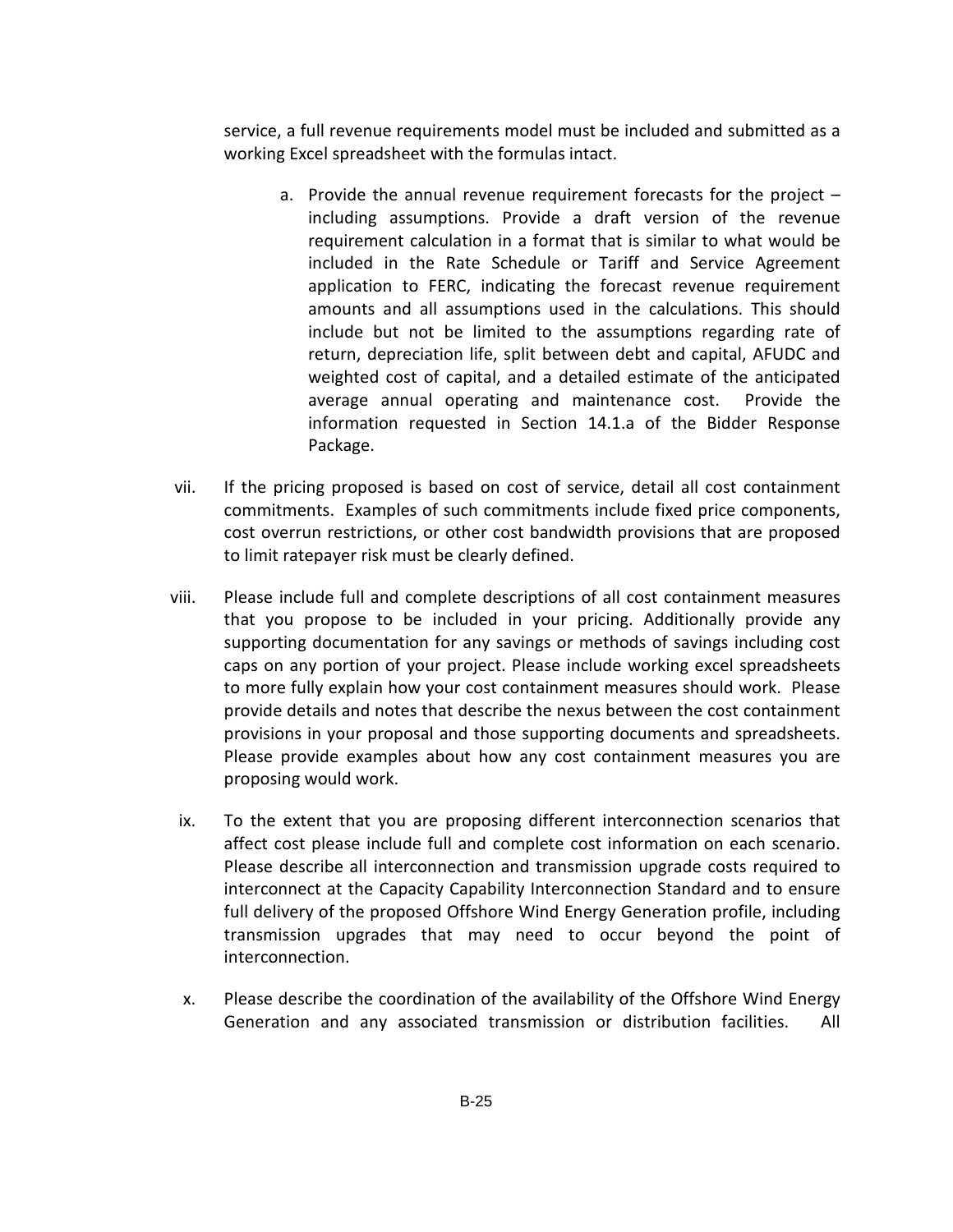proposals must include a project schedule, and proposals including a combination of transmission and Offshore Wind Energy Generation should propose complete critical path schedules, for both elements of the project, from the notice of selection for contract consideration to the start of commercial operations (the "Baseline Schedule"). Please describe all aspects of your proposal that protect ratepayers from risks associated with payments for transmission costs when any associated expected Offshore Wind Energy Generation, as proposed by the bidder, is absent, reduced, or curtailed as compared to the Baseline Schedule.

- xi. Please describe your approach to avoid line losses.
- 15.3 The schedule of the payments defined in 14.2 above including when the payments will commence, how often payments will be required and the length of time over which payments will be required. In no event may payments commence before the Transmission Project is placed in service.
- 15.4 The design life of the project.
- 15.5 A description of the reliability benefits of the proposed Transmission Project and its impact on existing transmission constraints.

## **16. EXCEPTIONS TO FORM PPA**

Please attach an explanation of any exceptions to the Form PPA set forth in Appendix C-1. Comments to the proposed Form PPA must include any specific alternative provisions in a redline format to the Form PPA.

## **17. RESPONSES TO TARIFF REQUIREMENTS**

Transmission bids must contain a proposed tariff, rate schedule or transmission service agreement ("Transmission Agreement") that the Bidder proposes as the vehicle for recovery of its transmission costs from the Distribution Companies and/or interconnecting generation suppliers. In addition, all transmission bids must separately contain a detailed summary of the material provisions of the proposed Transmission Agreement. Such a summary should include, but not be limited to, a discussion of the key provisions set forth in Appendix C-3, as well as a cross-reference to the corresponding sections of the proposed Transmission Agreement where such provisions may be found.

**Bidders are discouraged from proposing changes to the Form PPA and or variations from the Proposed Tariff requirements.**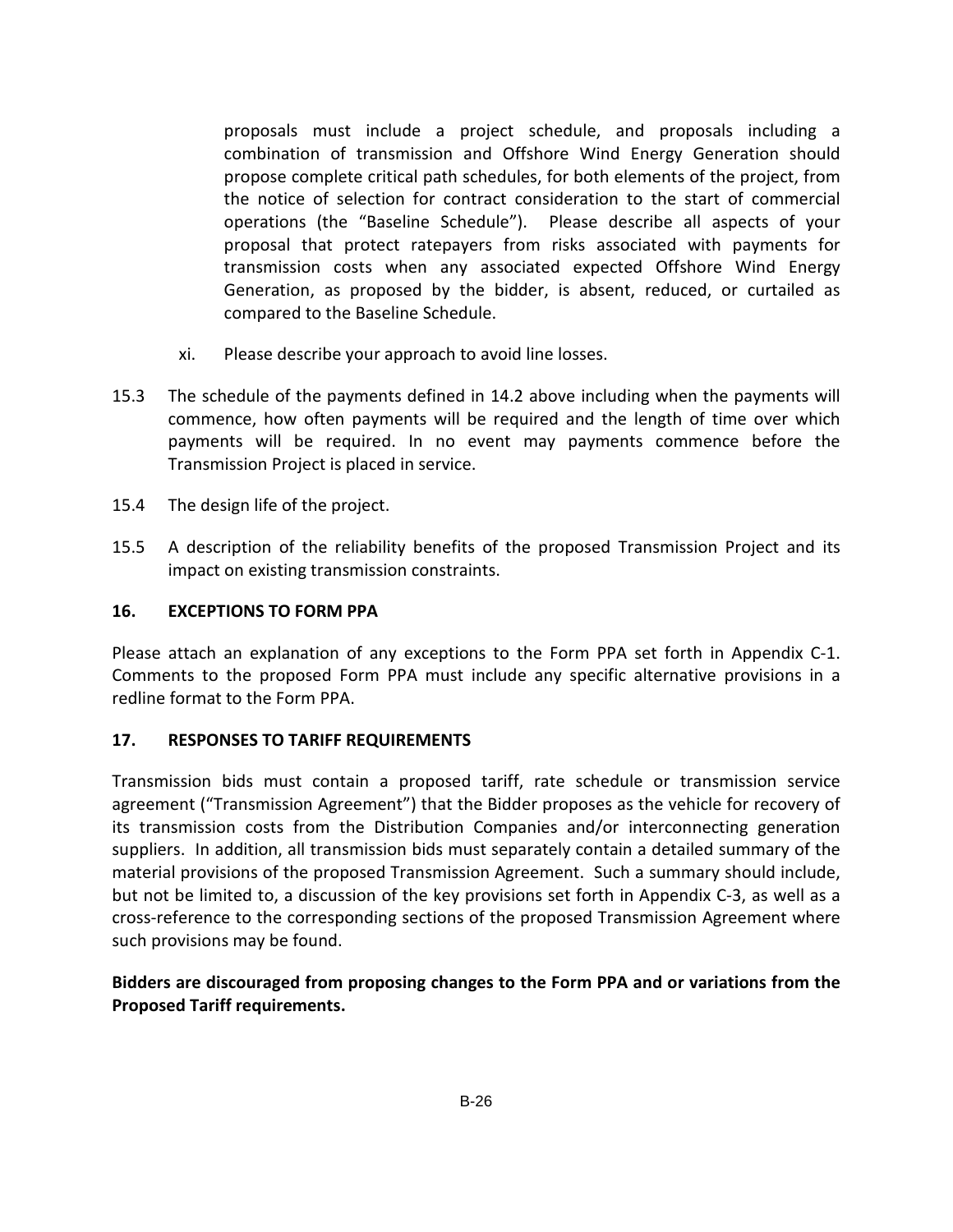# **APPENDIX C - 1**

## **FORM OF PURCHASE AGREEMENT**

[See Separate Document]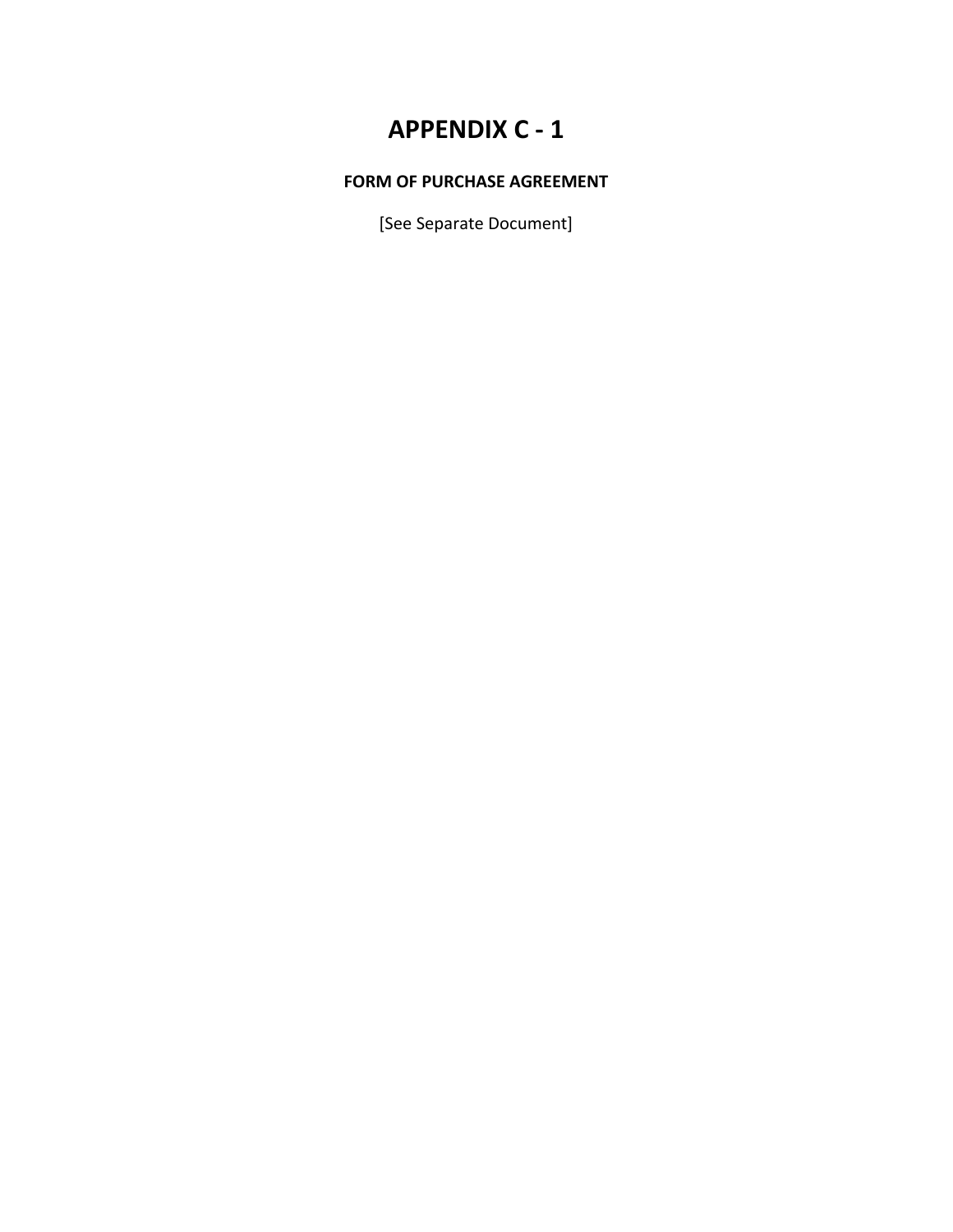# **APPENDIX C - 2**

## **FORM OF PURCHASE AGREEMENT**

[See Separate Document]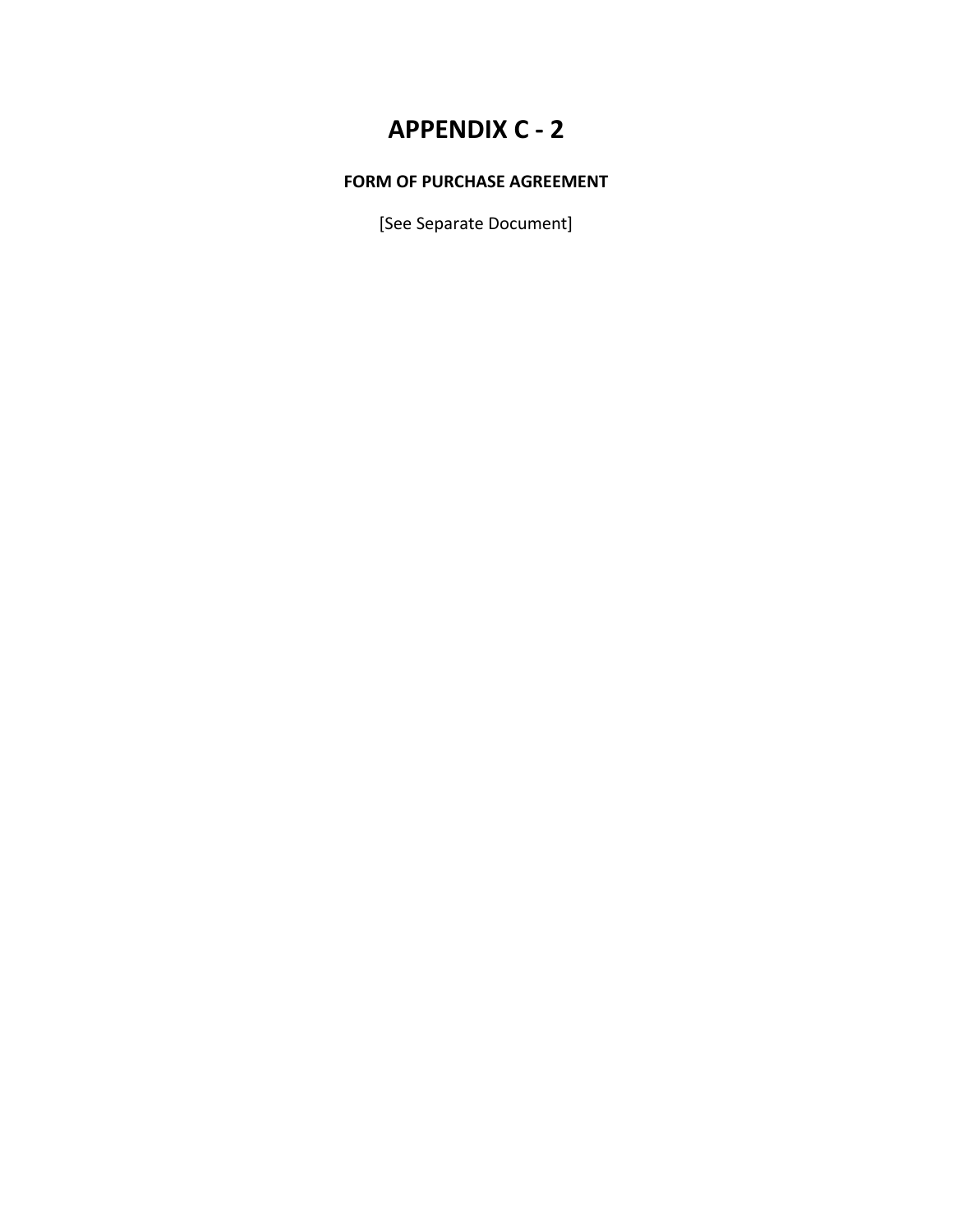# **APPENDIX C - 3**

**OFFSHORE DELIVERY FACILITIES NETWORK SERVICE AGREEMENT**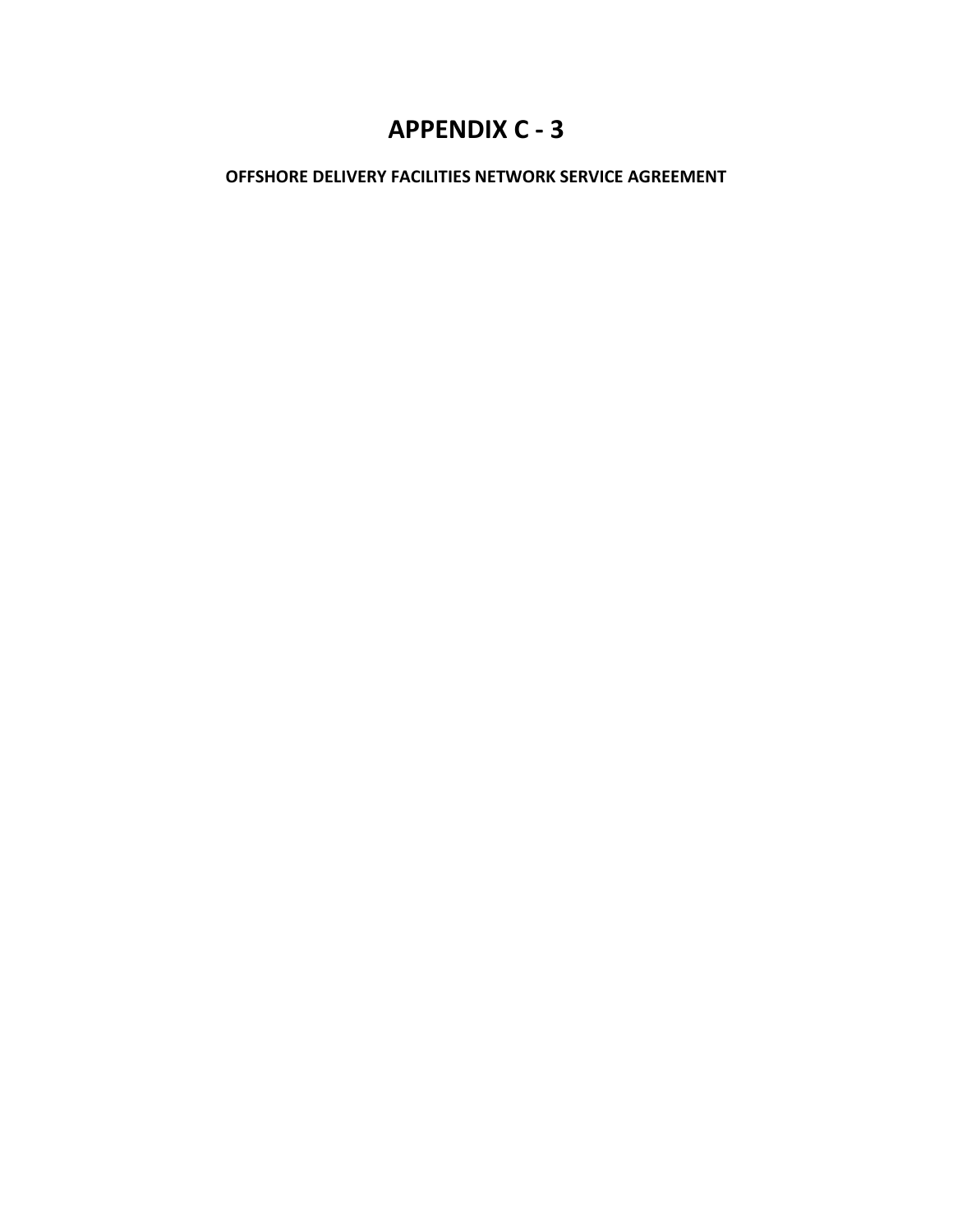# **APPENDIX D**

## **CERTIFICATION AND AUTHORIZATION**

## **A proposal will be considered incomplete unless all required signatures are provided**

The undersigned certifies that he or she is an authorized officer or other authorized representative of the Bidder, and further certifies that:

(1) the Bidder has reviewed this RFP and all attachments and has investigated and informed itself with respect to all matters pertinent to this RFP and its proposal; (2) the Bidder's proposal is submitted in compliance with all applicable federal, state and local laws and regulations, including antitrust and anti-corruption laws; (3) the Bidder is bidding independently and that it has no knowledge of the substance of any proposal being submitted by another party in response to this RFP other than a response submitted by the bidder's affiliate of for a project where the Bidder is also a project proponent or participant, and notice of each such affiliated bid or project must be disclosed in writing with each of the Bidder's and affiliated bidder's proposal; (4) the Bidder has no knowledge of any confidential information associated with development of the RFP; (5) the Bidder's proposal has not been developed utilizing knowledge of any non-public information associated with the development of the RFP; (6) the Bidder has not obtained any confidential bidding-related information directly or indirectly from any of the Distribution Companies, in preparation of its bid; and (7) except as disclosed by the Bidder in the relevant portions of its response, the Bidder is not an Affiliated Company of any Massachusetts investor-owned electric Distribution Company and no Distribution Company which is seeking proposals pursuant to the RFP has a financial or voting interest, controlling or otherwise in the bidder or the bidder's proposed project.

Violation of any of the above requirements may be reported to the appropriate government authorities and shall disqualify the Bidder from the RFP process.

The undersigned further certifies that the prices, terms and conditions of the Bidder's proposal are valid and shall remain open for at least 195 days from the submission date.

The undersigned further certifies that he or she has personally examined and is familiar with the information submitted in this proposal and all appendices thereto, and based on reasonable investigation, including inquiry of the individuals responsible for obtaining the information, the submitted information is true, accurate and complete to the best of the undersigned's knowledge and belief.

The undersigned understands that a false statement or failure to disclose material information in the submitted proposal may be punishable as a criminal offense under applicable law. The undersigned further certifies that that this proposal is on complete and accurate forms as provided without alteration of the text. The undersigned further understands and agrees to the provisions of this RFP related to confidential information, and consents to the limited exchange and sharing of confidential information related to the Bidder's proposal as described in this RFP,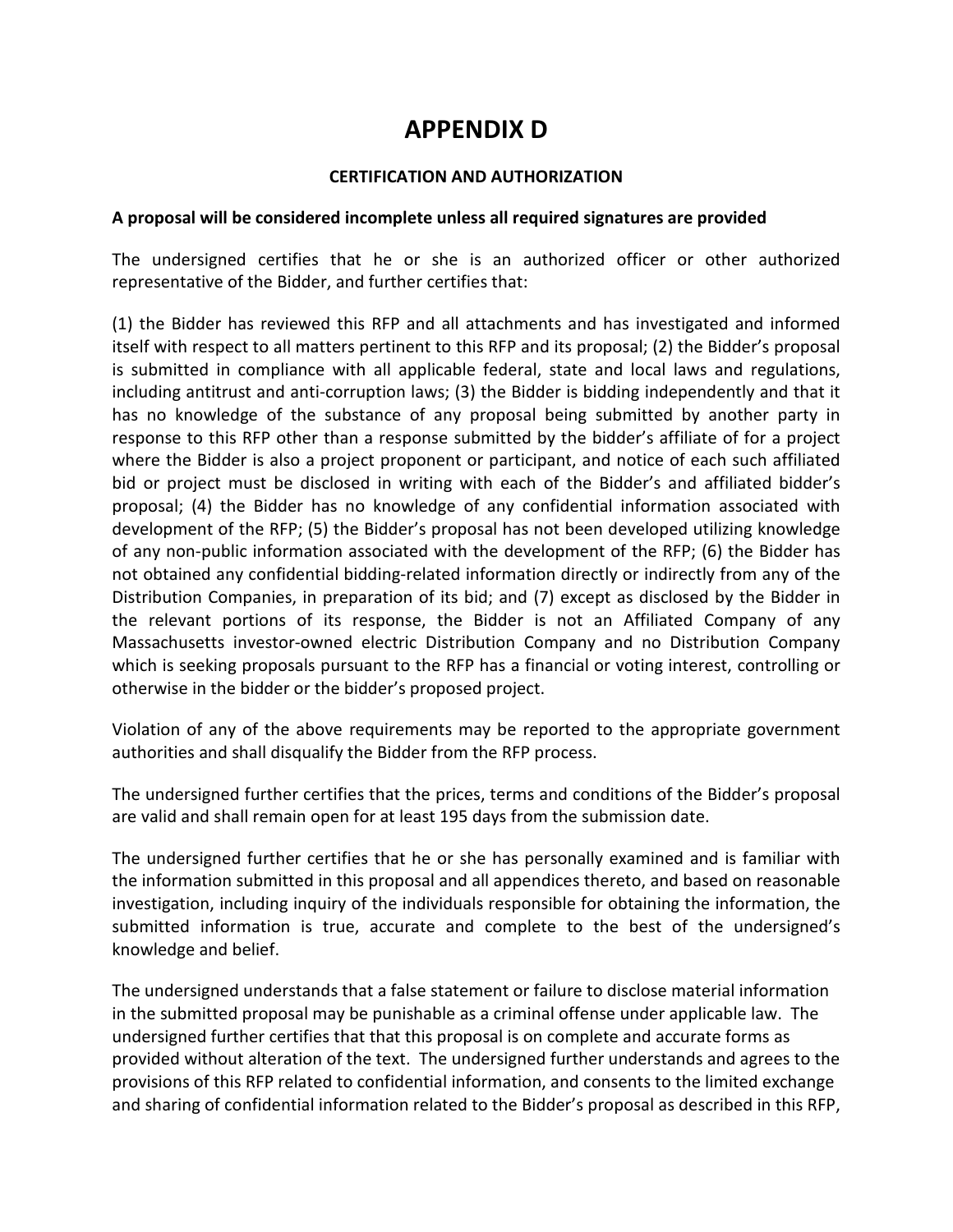including with members of the Evaluation Team, the Independent Evaluator, ISO-NE, or and adjacent Control Area personnel.

\_\_\_\_\_\_\_\_\_\_\_\_\_\_\_\_\_\_\_\_\_\_\_\_\_\_\_\_\_\_\_\_\_\_\_\_\_\_\_ Bidder or Bidder's Authorized Representative

\_\_\_\_\_\_\_\_\_\_\_\_\_\_\_\_\_\_\_\_\_\_\_\_\_\_\_\_\_\_\_\_\_\_\_\_\_\_\_

\_\_\_\_\_\_\_\_\_\_\_\_\_\_\_\_\_\_\_\_\_\_\_\_\_\_\_\_\_\_\_\_\_\_\_\_\_\_\_

\_\_\_\_\_\_\_\_\_\_\_\_\_\_\_\_\_\_\_\_\_\_\_\_\_\_\_\_\_\_\_\_\_\_\_\_\_\_\_

Print or Type Name

Project Title(s) as Submitted to the Evaluation Team

Title Date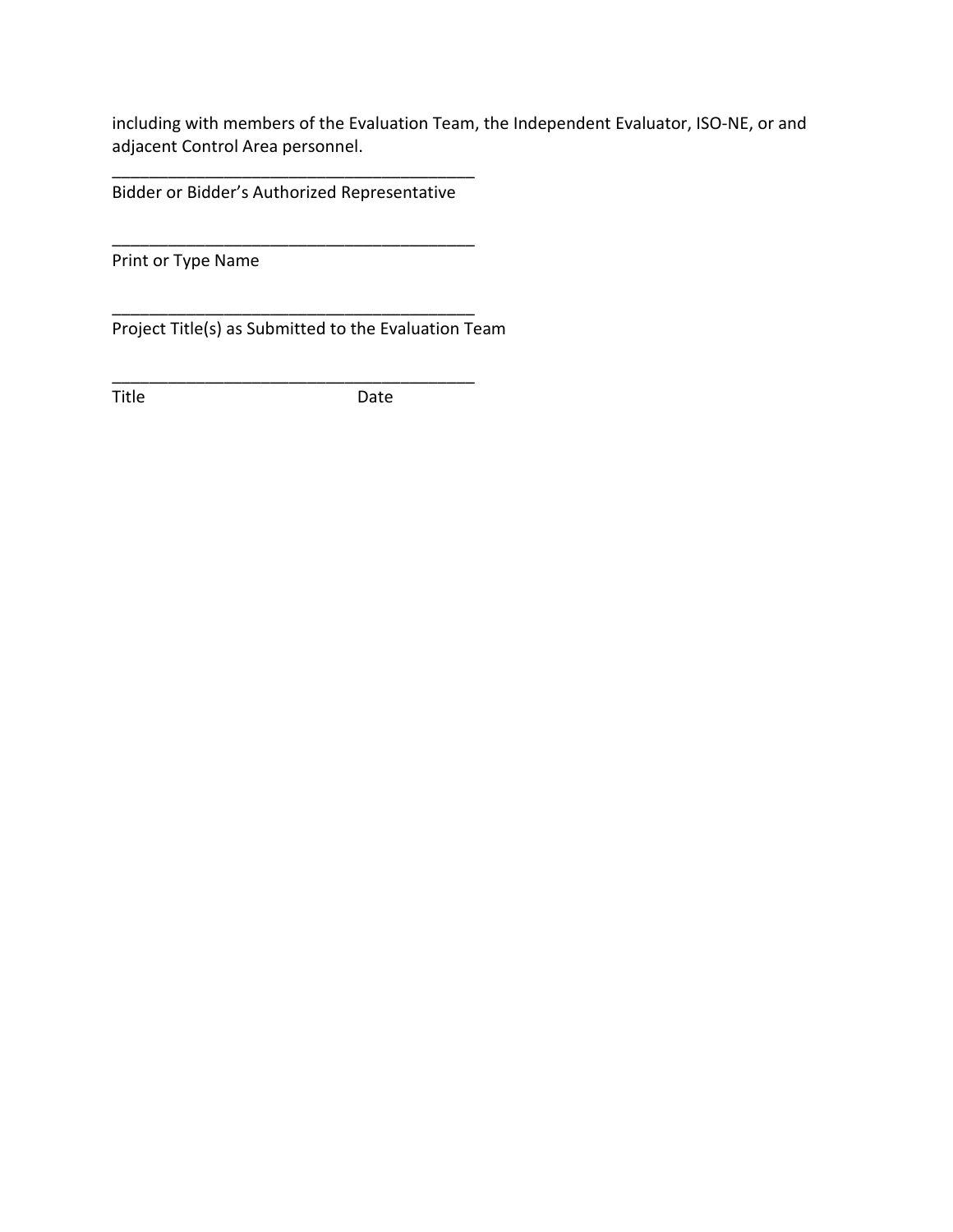## **APPENDIX E**

#### **MASSACHUSETTS GREEN COMMUNITIES ACT SECTION 83C**

Section 83C. (a) In order to facilitate the financing of offshore wind energy generation resources in the commonwealth, not later than June 30, 2017, every distribution company shall jointly and competitively solicit proposals for offshore wind energy generation; and, provided, that reasonable proposals have been received, shall enter into cost-effective long-term contracts. Long-term contracts executed pursuant to this section shall be subject to the approval of the department of public utilities and shall be apportioned among the distribution companies.

 (b) The timetable and method for solicitations of long-term contracts shall be proposed jointly by the distribution companies and the department of energy resources using a competitive bidding process, and shall be subject to review and approval by the department of public utilities. The distribution companies, in coordination with the department of energy resources, shall consult with the attorney general regarding the choice of solicitation methods. A solicitation may be coordinated and issued jointly with other New England states or entities designated by those states. The distribution companies may conduct 1 or more competitive solicitations through a staggered procurement schedule developed by the distribution companies and the department of energy resources; provided, that the schedule shall ensure that the distribution companies enter into costeffective long-term contracts for offshore wind energy generation equal to approximately 1,600 megawatts of aggregate nameplate capacity not later than June 30, 2027; and provided further, that individual solicitations shall seek proposals for no less than 400 megawatts of aggregate nameplate capacity of offshore wind energy generation resources. A staggered procurement schedule developed by the department of energy resources, if applicable, shall specify that a subsequent solicitation shall occur within 24 months of a previous solicitation; provided, however, that the department of public utilities shall not approve a long-term contract that results from a subsequent solicitation and procurement period if the levelized price per megawatt hour, plus associated transmission costs, is greater than or equal to the levelized price per megawatt hour plus transmission costs that resulted from the previous procurement. Proposals received pursuant to a solicitation under this section shall be subject to review by the department of energy resources. If the department of energy resources, in consultation with the distribution companies and the independent evaluator, determines that reasonable proposals were not received pursuant to a solicitation, the department may terminate the solicitation, and may require additional solicitations to fulfill the requirements of this section.

 (c) In developing proposed long-term contracts, the distribution companies shall consider longterm contracts for renewable energy certificates for energy and for a combination of both renewable energy certificates and energy. A distribution company may decline to pursue a proposal if the proposal's terms and conditions would require the contract obligation to place an unreasonable burden on the distribution company's balance sheet; provided, however, that the distribution company shall take all reasonable actions to structure the contracts, pricing or administration of the products purchased under this section in order to prevent or mitigate an impact on the balance sheet or income statement of the distribution company or its parent company, subject to the approval of the department of public utilities; provided further, that mitigation shall not increase costs to ratepayers. If a distribution company deems all proposals to be unreasonable, the distribution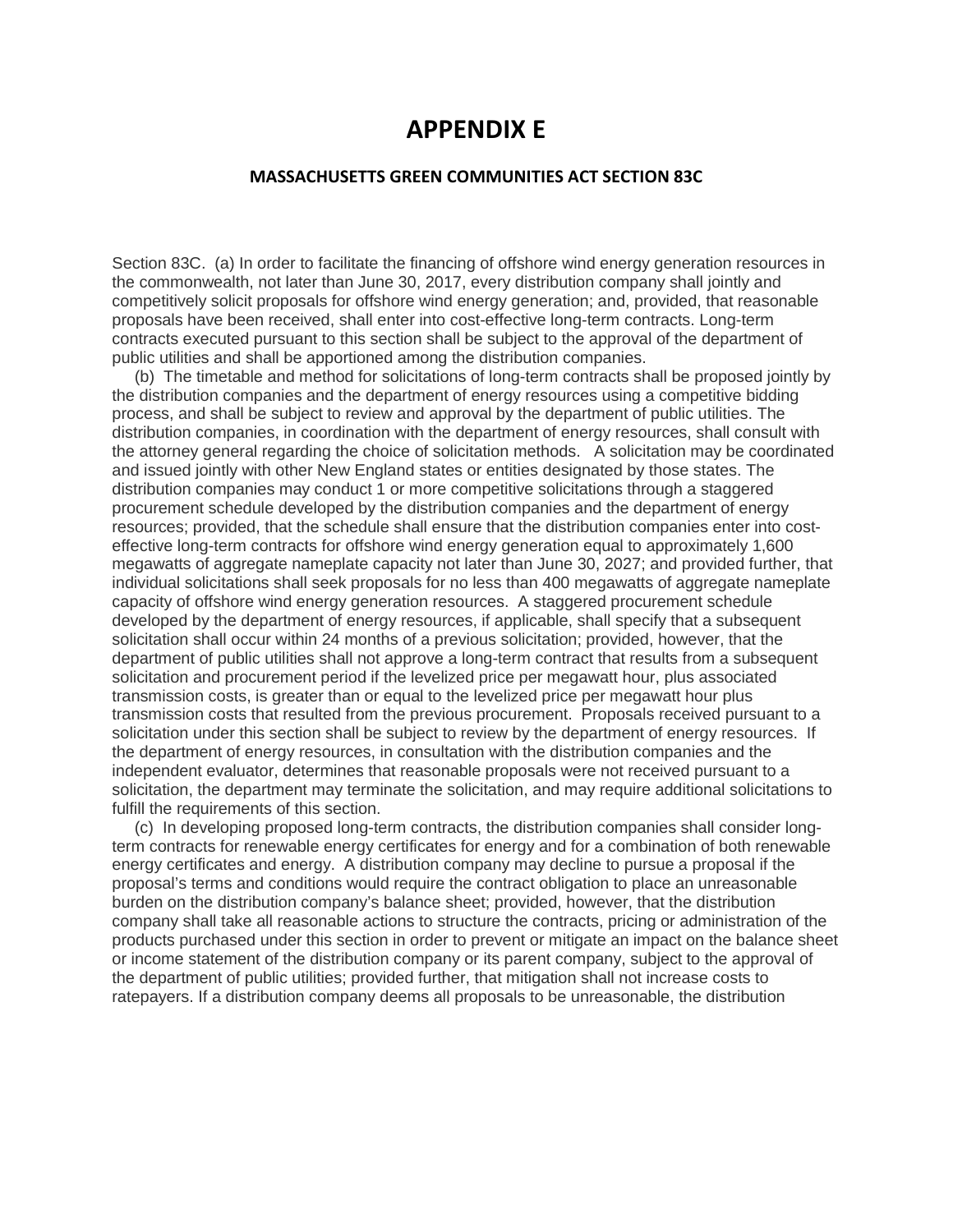company shall, within 20 days of the date of its decision, submit a filing to the department of public utilities. The filing shall include, in the form and detail prescribed by the department of public utilities, documentation supporting the distribution company's decision to decline the proposals. Following a distribution company's filing, and within 4 months of the date of filing, the department of public utilities shall approve or reject the distribution company's decision and may order the distribution company to reconsider any proposal. If distribution companies are unable to agree on a winning bid following a solicitation under this section, the matter shall be submitted to the department of energy resources which shall, in consultation with the independent evaluator, issue a final, binding determination of the winning bid; provided, that the final contract executed shall be subject to review by the department of public utilities. The department of energy resources may require additional solicitations to fulfill the requirements of this section.

 (d) The department of public utilities shall promulgate regulations consistent with this section. The regulations shall: (1) allow offshore wind developers of offshore wind energy generation to submit proposals for long-term contracts consistent with this section; (2) require that a proposed long-term contract executed by the distribution companies under a proposal be filed with, and approved by, the department of public utilities before becoming effective; (3) provide for an annual remuneration for the contracting distribution company up to 2.75 per cent of the annual payments under the contract to compensate the company for accepting the financial obligation of the long-term contract, such provision to be acted upon by the department of public utilities at the time of contract approval; (4) require associated transmission costs to be incorporated into a proposal; provided that, to the extent there are transmission costs included in a bid, the department of public utilities may authorize or require the contracting parties to seek recovery of such transmission costs of the project through federal transmission rates, consistent with policies and tariffs of the Federal Energy Regulatory Commission, to the extent the department finds such recovery is in the public interest; and (5) require that offshore wind energy generating resources to be used by a developer under the proposal meet the following criteria: (i) provide enhanced electricity reliability; (ii) contribute to reducing winter electricity price spikes; (iii) are cost effective to electric ratepayers in the commonwealth over the term of the contract, taking into consideration potential economic and environmental benefits to the ratepayers; (iv) avoid line loss and mitigate transmission costs to the extent possible and ensure that transmission cost overruns, if any, are not borne by ratepayers; (v) adequately demonstrate project viability in a commercially reasonable timeframe; (vii) allow offshore wind energy generation resources to be paired with energy storage systems; (viii) where possible, mitigate any environmental impacts; and (xi) where feasible, create and foster employment and economic development in the commonwealth. The department of energy resources shall give preference to proposals that demonstrate a benefit to low-income ratepayers in the commonwealth, without adding cost to the project.

 (e) A proposed long-term contract shall be subject to the review and approval of the department of public utilities. As part of its approval process, the department of public utilities shall consider recommendations by the attorney general, which shall be submitted to the department of public utilities within 45 days following the filing of a proposed long-term contract with the department of public utilities. The department of public utilities shall consider the potential costs and benefits of the proposed long-term contract and shall approve a proposed long-term contract if the department finds that the proposed contract is a cost-effective mechanism for procuring reliable renewable energy on a long-term basis, taking into account the factors outlined in this section. A distribution company shall be entitled to cost recovery of payments made under a long-term contract approved under this section.

(f) The department of energy resources and the attorney general shall jointly select, and the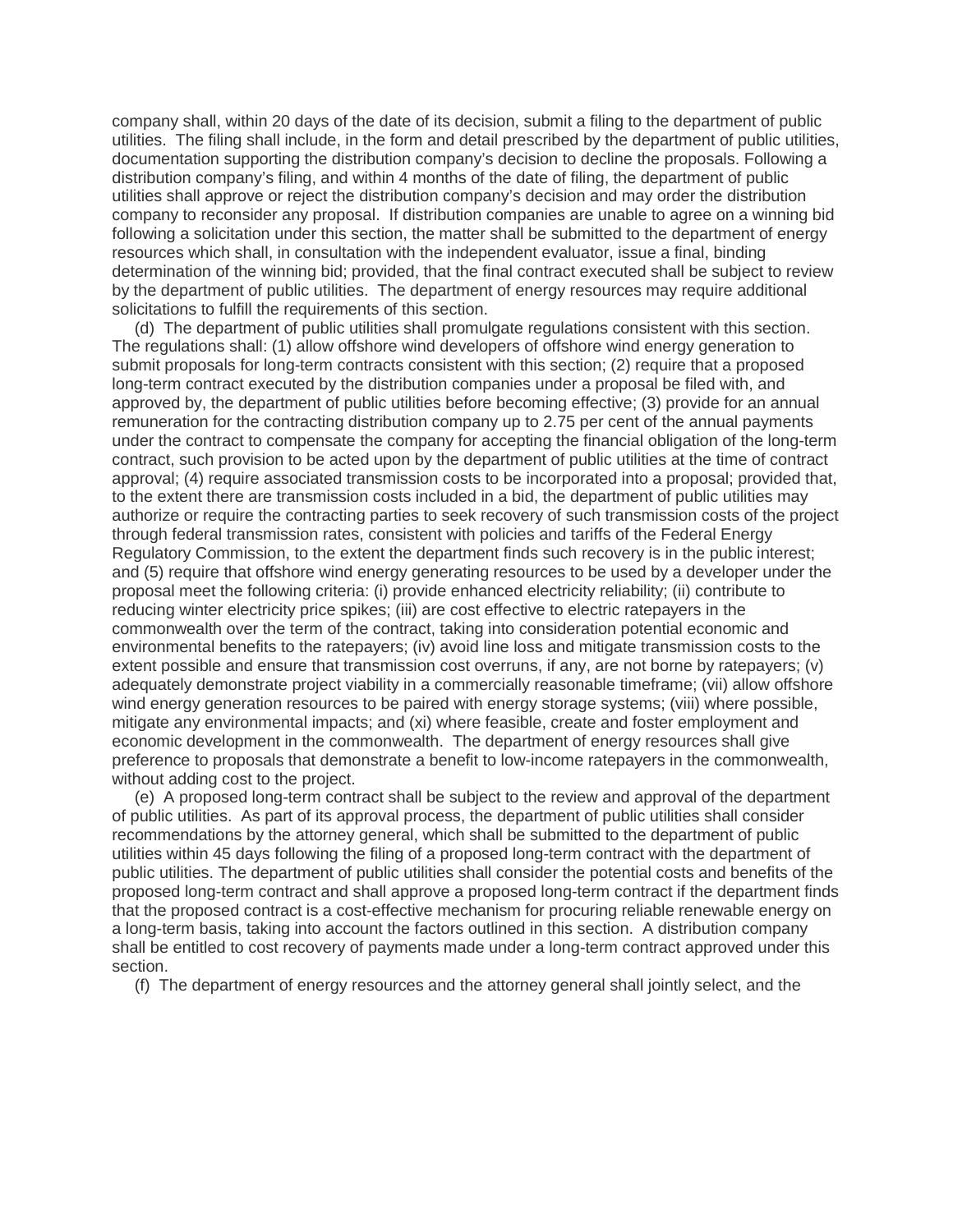department of energy resources shall contract with, an independent evaluator to monitor and report on the solicitation and bid selection process in order to assist the department of energy resources in determining whether a proposal received pursuant to subsection (b) is reasonable and to assist the department of public utilities in its consideration of long-term contracts filed for approval. To ensure an open, fair and transparent solicitation and bid selection process that is not unduly influenced by an affiliated company, the independent evaluator shall: (1) issue a report to the department of public utilities analyzing the timetable and method of solicitation and the solicitation process implemented by the distribution companies and the department of energy resources under subsection (b) and include recommendations, if any, for improving the process; and (2) upon the opening of an investigation by the department of public utilities into a proposed long-term contract for a winning bid proposal, file a report with the department of public utilities that summarizes and analyzes the solicitation and the bid selection process, and provide the independent evaluator's assessment of whether all bids were evaluated in a fair and objective manner. The independent evaluator shall have access to the information and data related to the competitive solicitation and bid selection process that is necessary to fulfill the purposes of this subsection; provided, however, that the independent evaluator shall ensure that all proprietary information remains confidential. The department of public utilities shall consider the findings of the independent evaluator and may adopt recommendations made by the independent evaluator as a condition for approval. If the independent evaluator concludes in the findings that the solicitation and bid selection of a long-term contract was not fair and objective and that the process was substantially prejudiced as a result, the department of public utilities shall reject the winning bid proposal.

 (g) The distribution companies shall each enter into a contract with the winning bidders for their apportioned share of the market products being purchased from the project. The apportioned share shall be calculated and based upon the total energy demand from all distribution customers in each service territory of the distribution companies.

 (h) A distribution company may elect to use any energy purchased under such contracts for sale to its customers and may elect to retain renewable energy certificates to meet the applicable annual renewable portfolio standard requirements under said section 11F of said chapter 25A. If the energy and renewable energy certificates are not so used, the distribution companies shall sell the purchased energy into the wholesale market and, provided that the department of energy resources has not notified the distribution company that the renewable energy certificates should be retained to facilitate reaching emission reduction targets pursuant to [chapter 298 of the acts of 2008](https://malegislature.gov/Laws/SessionLaws/Acts/2008/Chapter298) or [chapter](https://malegislature.gov/Laws/GeneralLaws/PartI/TitleII/Chapter21N)  [21N of the General Laws,](https://malegislature.gov/Laws/GeneralLaws/PartI/TitleII/Chapter21N) shall sell the purchased renewable energy certificates to minimize the costs to ratepayers under the contract; provided, however, that the department of energy resources shall conduct periodic reviews to determine the impact on the energy and renewable energy certificate markets of the disposition of energy and renewable energy certificates under this section. The department of energy resources may issue reports recommending legislative changes if it determines that said disposition of energy and renewable energy certificates is adversely affecting the energy and renewable energy certificate markets.

 (i) If a distribution company sells the purchased energy into the wholesale market and sells the renewable energy certificates, the distribution company shall net the cost of payments made to projects under the long-term contracts against the net proceeds obtained from the sale of energy and renewable energy certificates, and the difference shall be credited or charged to all distribution customers through a uniform fully reconciling annual factor in distribution rates, subject to review and approval of the department of public utilities.

 (j) A long-term contract procured under this section shall utilize an appropriate tracking system to ensure a unit specific accounting of the delivery of clean energy, to enable the department of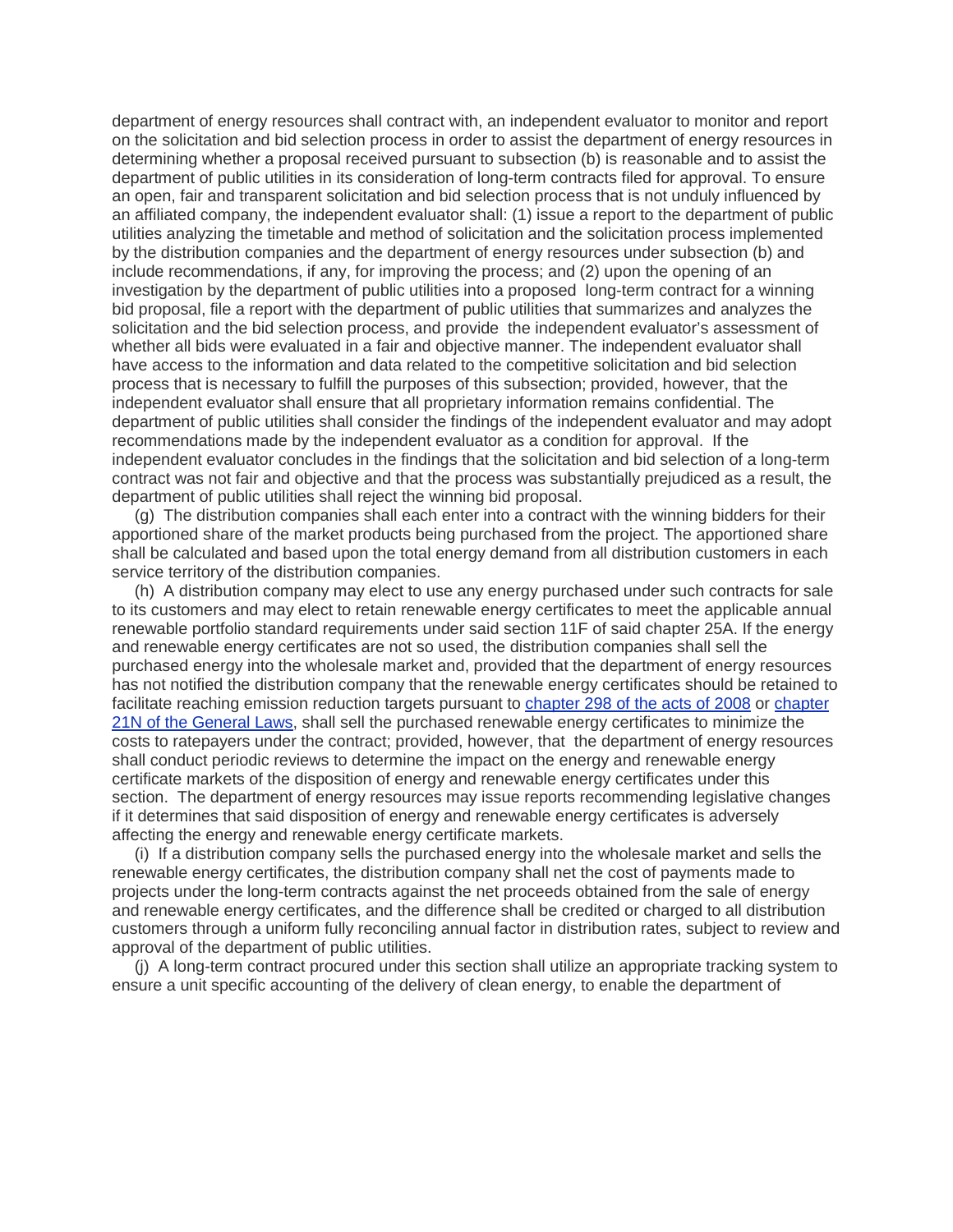environmental protection, in consultation with the department of energy resources, to accurately measure progress in achieving the commonwealth's goals under [chapter 298 of the acts of](https://malegislature.gov/Laws/SessionLaws/Acts/2008/Chapter298)  [2008](https://malegislature.gov/Laws/SessionLaws/Acts/2008/Chapter298) or [chapter 21N of the General Laws.](https://malegislature.gov/Laws/GeneralLaws/PartI/TitleII/Chapter21N)

 (k) The department of energy resources and the department of public utilities may jointly develop requirements for a bond or other security to ensure performance with the requirements of this section.

 (l) The department of energy resources may promulgate regulations necessary to implement this section.

 (m) If this section is subjected to a legal challenge, the department of public utilities may suspend the applicability of the challenged provision during the pendency of the action until a final resolution, including any appeals, is obtained and shall issue an order and take other actions as are necessary to ensure that the provisions not subject to the challenge are implemented expeditiously to achieve the public purposes of this section.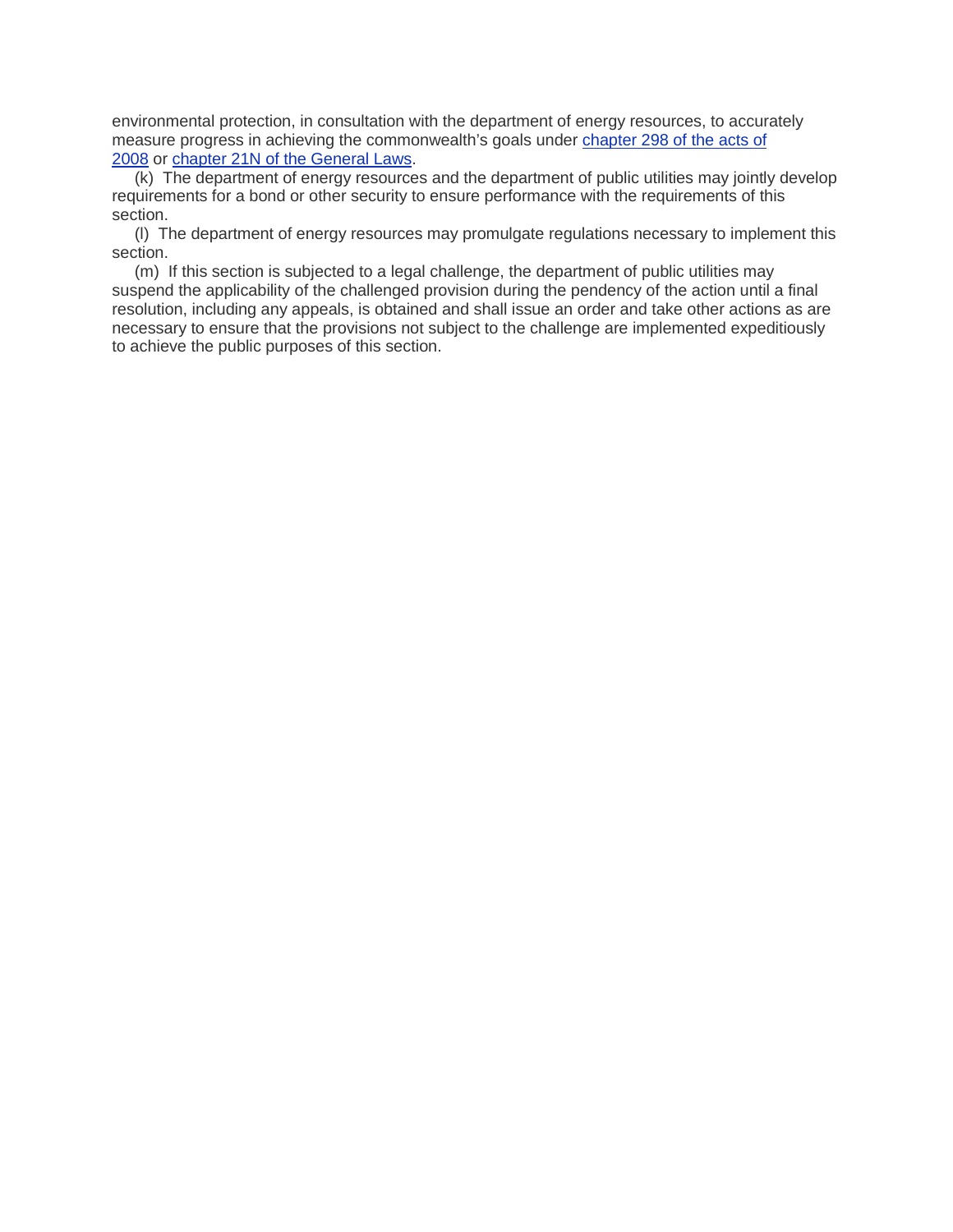## **APPENDIX F**

#### **CONFIDENTIAL INFORMATION**

#### **CONFIDENTIAL INFORMATION WITH RESPECT TO MASSACHUSETTS**

With respect to the Commonwealth of Massachusetts, and subject to the confidentiality provisions described above for information associated with this solicitation in the possession of the Commonwealth of Massachusetts , the Massachusetts Distribution Companies shall use commercially reasonable efforts to treat the confidential information that they receive from bidders in a confidential manner and not, except: (1) as required by law; (2) pursuant to a request for information in a regulatory or judicial proceeding; or (3) pursuant to a request for information by a public utilities commission with supervisory authority over any of the Massachusetts Distribution Companies, disclose such information to any third party or use such information for any purpose other than in connection with this RFP; provided, however, that if such confidential information is sought in any regulatory or judicial inquiry or proceeding or pursuant to a request for information by a public utilities commission with supervisory authority over any of the Massachusetts Distribution Company, the Massachusetts Distribution Companies shall take reasonable steps to limit disclosure and use of said confidential information through the use of non-disclosure agreements or requests for orders seeking protective treatment, and shall inform the bidders that the confidential information is being sought. Bidders are advised that the Massachusetts Distribution Companies will share bid information with (a) the Massachusetts DOER and the MA AGO to facilitate DOER's and the MA AGO's ability to perform their roles under Section 83C, which include their obligations to assess: (1) the process followed by the Massachusetts Distribution Companies; and (2) the merits of one or more PPAs proposed for approval to the MDPU and (b) the Independent Evaluator to facilitate the Independent Evaluator's performance of its role pursuant to Section 83C and this RFP. Pursuant to G.L. c. 25A, § 7, DOER has statutory authority to protect price, inventory and product delivery data. Notwithstanding the foregoing, in the event such confidential information is shared pursuant to a request for confidential treatment and confidential treatment is not afforded, the Massachusetts Distribution Companies shall not be held responsible. Similarly, bidders shall use commercially reasonable efforts to treat all confidential information received from the Massachusetts Distribution Companies in a confidential manner and will not, except as required by law or in a regulatory or judicial proceeding, disclose such information to any third party or use such information for any purpose other than in connection with this RFP; provided, however that if such confidential information is sought in any regulatory or judicial proceeding, the bidders shall take reasonable steps to limit disclosure and use of said confidential information through the use of nondisclosure agreements or requests for orders seeking protective treatment, and shall inform the Massachusetts Distribution Companies that the confidential information is being sought.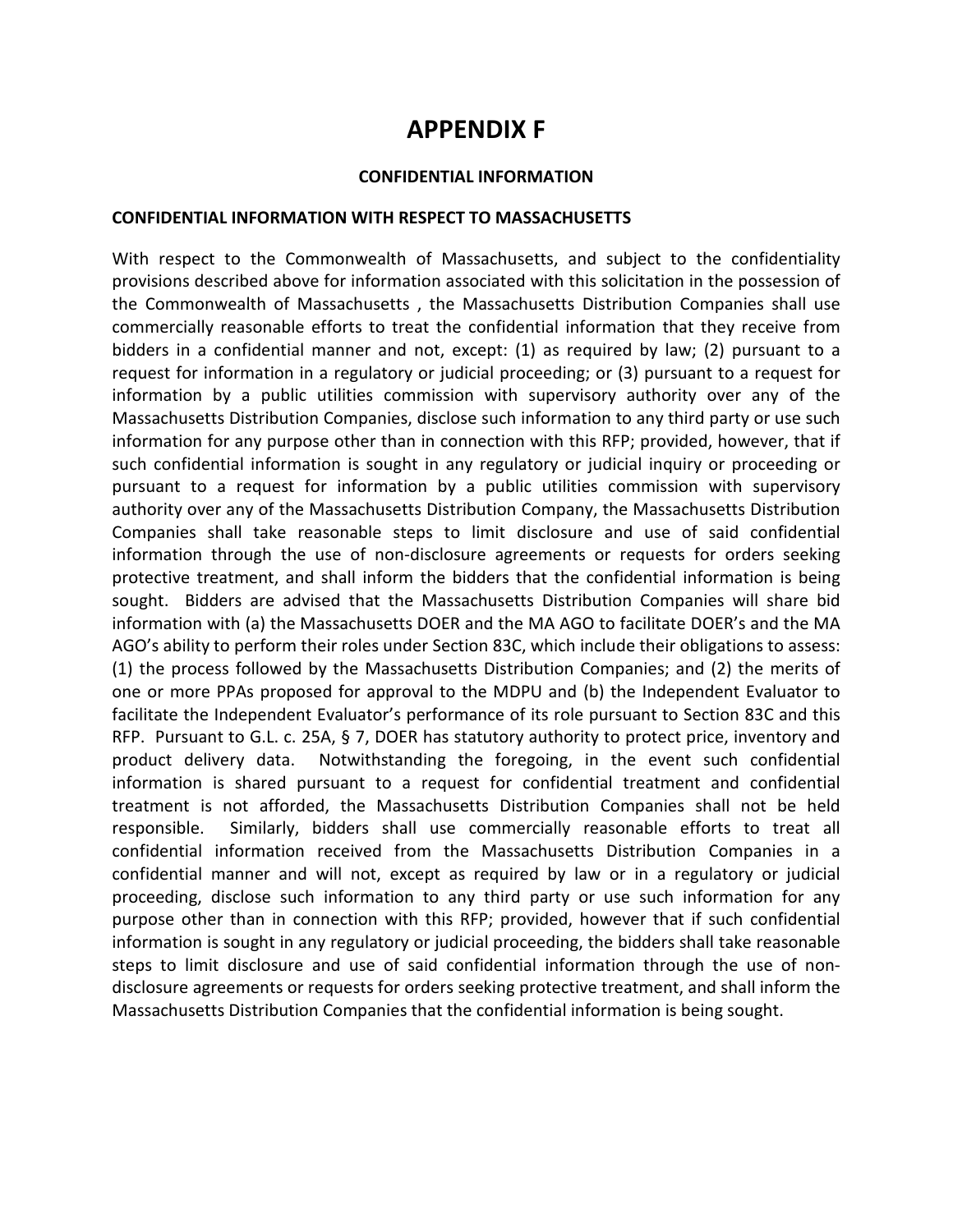Bidders are advised that, per MDPU requirements, confidential bidder information may be disclosed during the MDPU approval process to parties that are granted intervener status in the proceeding. In past proceedings, intervener status has been granted to competitive suppliers and industry trade groups, and therefore, confidential bidder information has been required to be disclosed to legal counsel and/or a third-party consultant retained by the intervener for purposes of the proceeding.

Bidders are advised that, for any requests of the Massachusetts Distribution Companies for bidder information other than as described in the previous two paragraphs, the Massachusetts Distribution Companies will recommend that the party seeking bidder information contact the bidder directly to request such information and negotiate a non-disclosure agreement, as necessary.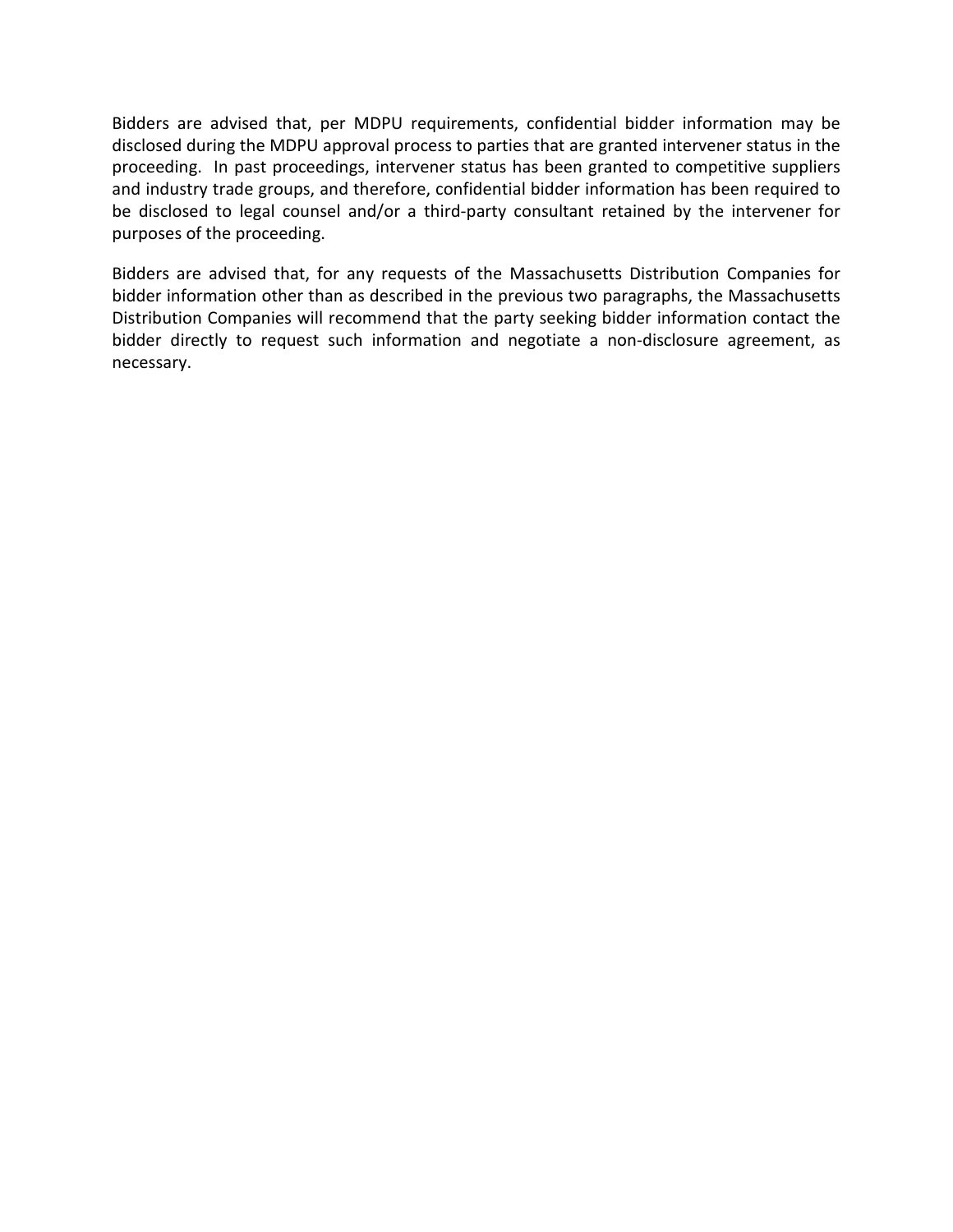# **APPENDIX G**

**UTILITY STANDARD OF CONDUCT**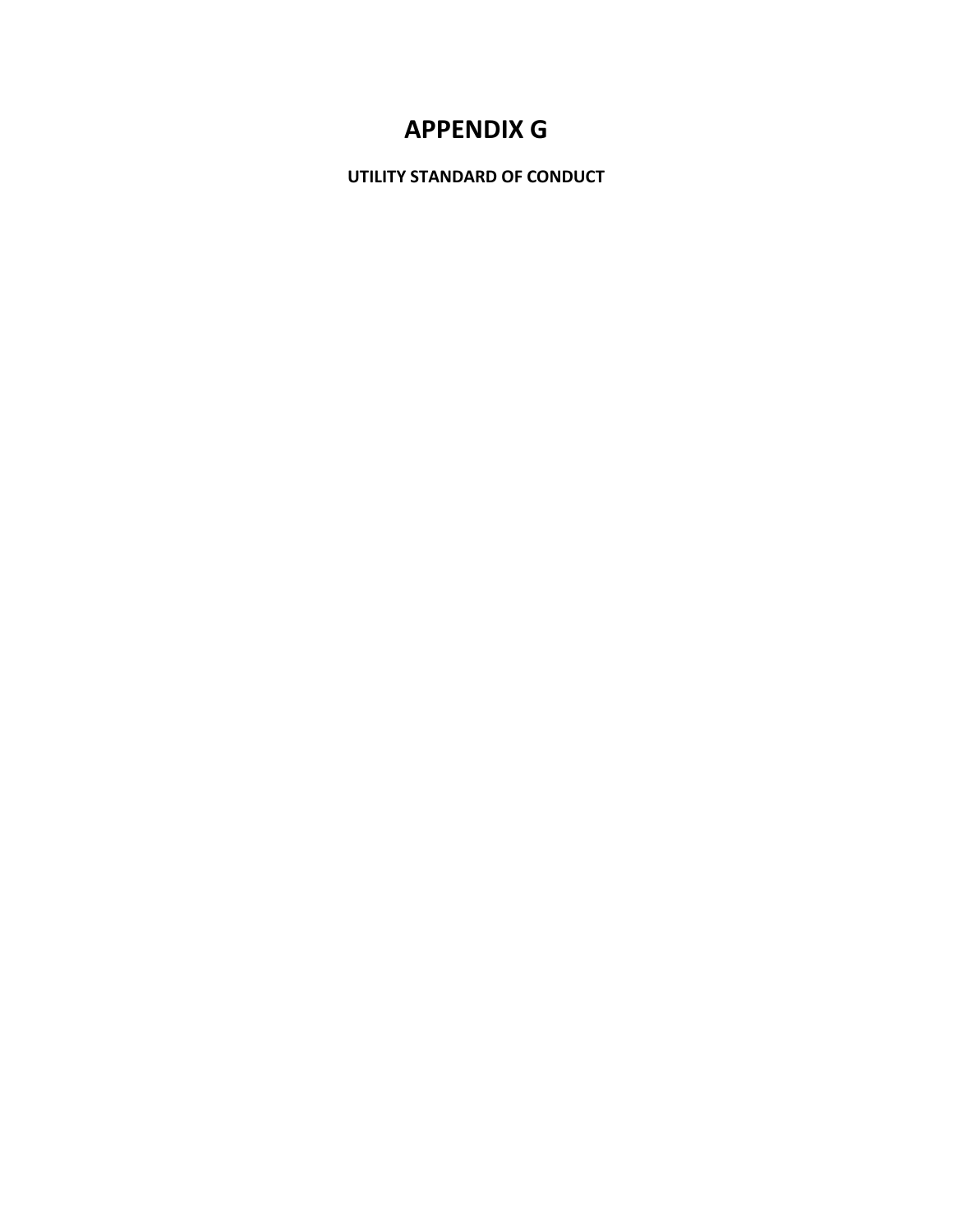## **APPENDIX H**

## **BID SUBMITTAL INSTRUCTIONS**

## **BID SUBMITTAL**

Bids must be submitted as both confidential and public and should be delivered marked as such on separate CD ROMS. A copy of the confidential version and a separate copy of the public version of the bids should be submitted to each of the contacts below in the quantities specified.

# **Department of Energy Resources 1 Copy of Each Version**  c/o Judith Judson Commissioner Massachusetts Department of Energy Resources 100 Cambridge Street, Suite 1020 Boston, MA 02114 **Unitil 1 Copy of Each Version** c/o Lisa Glover Energy Analyst Unitil Service Corp. 6 Liberty Lane Hampton, NH 03842-1720 **Eversource Energy 1 Copy of Each Version** c/o Jeffery S. Waltman Manager, Planning & Power Supply 247 Station Drive, NE220 Westwood, MA 02090

c/o Corinne DiDomenico Manager, Environmental Transactions 100 East Old Country Road Energy Procurement, 2<sup>nd</sup> Floor

**National Grid 3 Copies of Each Version**